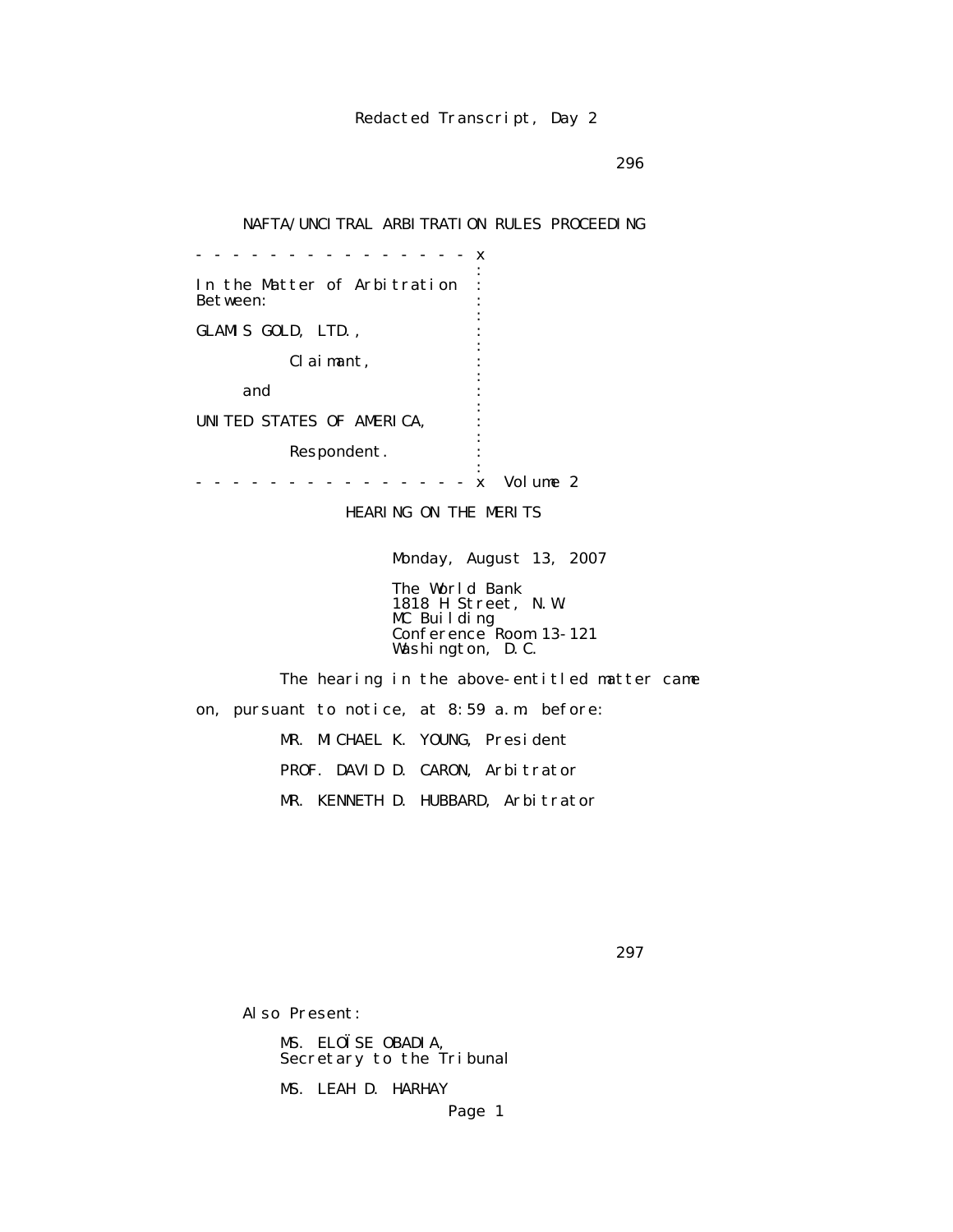Redacted Transcript, Day 2 Assistant to the Tribunal

Court Reporter:

 MR. DAVID A. KASDAN, RDR-CRR B&B Reporters 529 14th Street, S.E. Washington, D.C. 20003  $(202)$  544-1903

298

APPEARANCES:

On behalf of the Claimant:

 MR. ALAN W.H. GOURLEY MR. R. TIMOTHY McCRUM MR. ALEX SCHAEFER MR. DAVID ROSS MS. SOBIA HAQUE MS. JESSICA HALL Crowell & Moring, L.L.P. 1001 Pennsylvania Avenue, N.W. Washington, D.C. 20004-2595  $(202)$   $\bar{6}24 - 2500$ rmccrum@crowell.com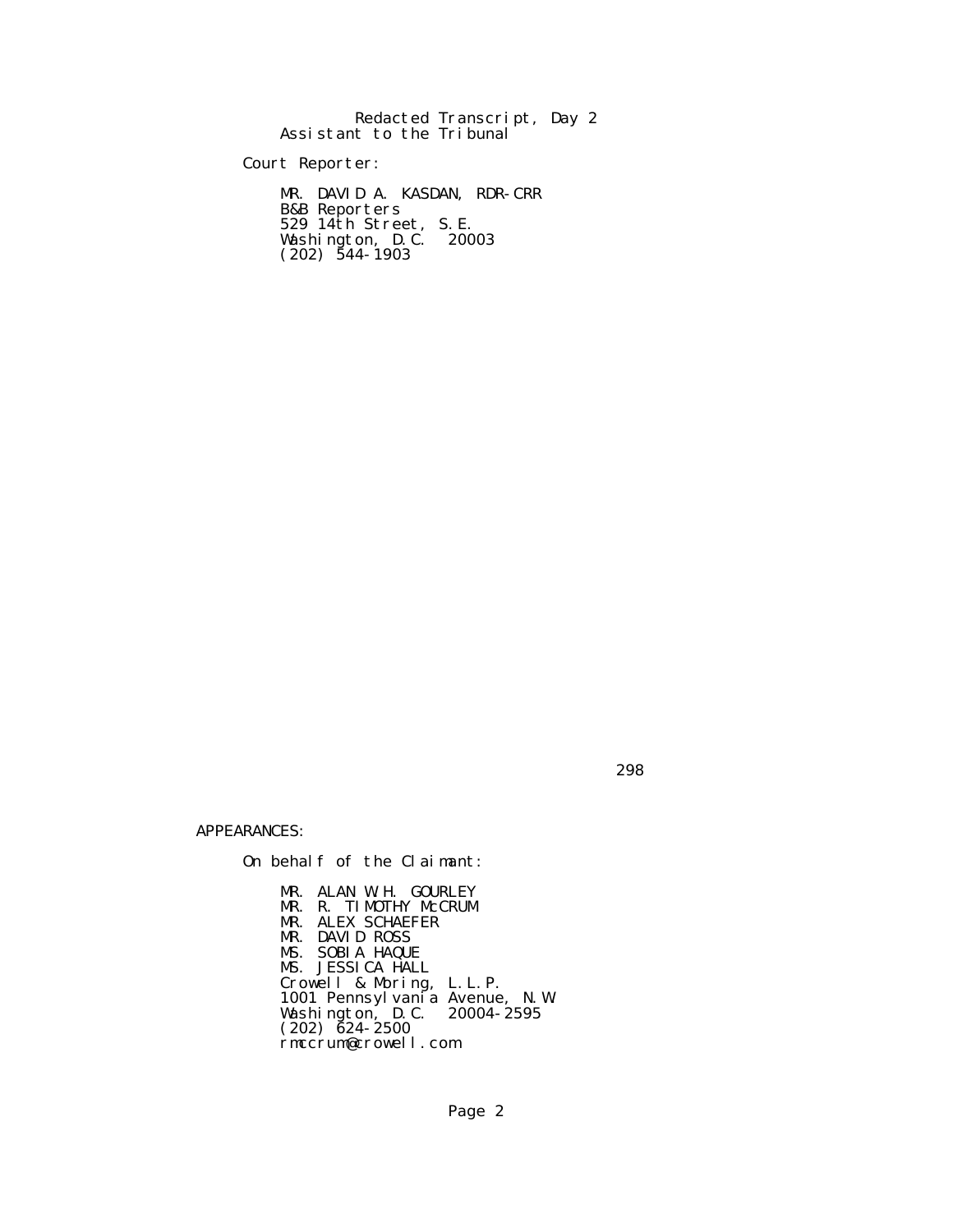APPEARANCES: (Continued)

 On behalf of the Respondent: MR. RONALD J. BETTAUER Deputy Legal Adviser **MR. MARK A. CLODFELTER**  Assistant Legal Adviser for International Claims and Investment Disputes MS. ANDREA J. MENAKER Chief, NAFTA Arbitration Division, Office of International Claims and Investment Disputes MR. KENNETH BENES MS. JENNIFER THORNTON MS. HEATHER VAN SLOOTEN MR. MARK FELDMAN MR. JEREMY SHARPE Attorney-Advisers, Office of International Claims and Investment Disputes Office of the Legal Adviser U.S. Department of State Suite 203, South Building 2430 E Street, N.W. Washington, D.C. 20037-2800  $(202)$  776-8443

 $299$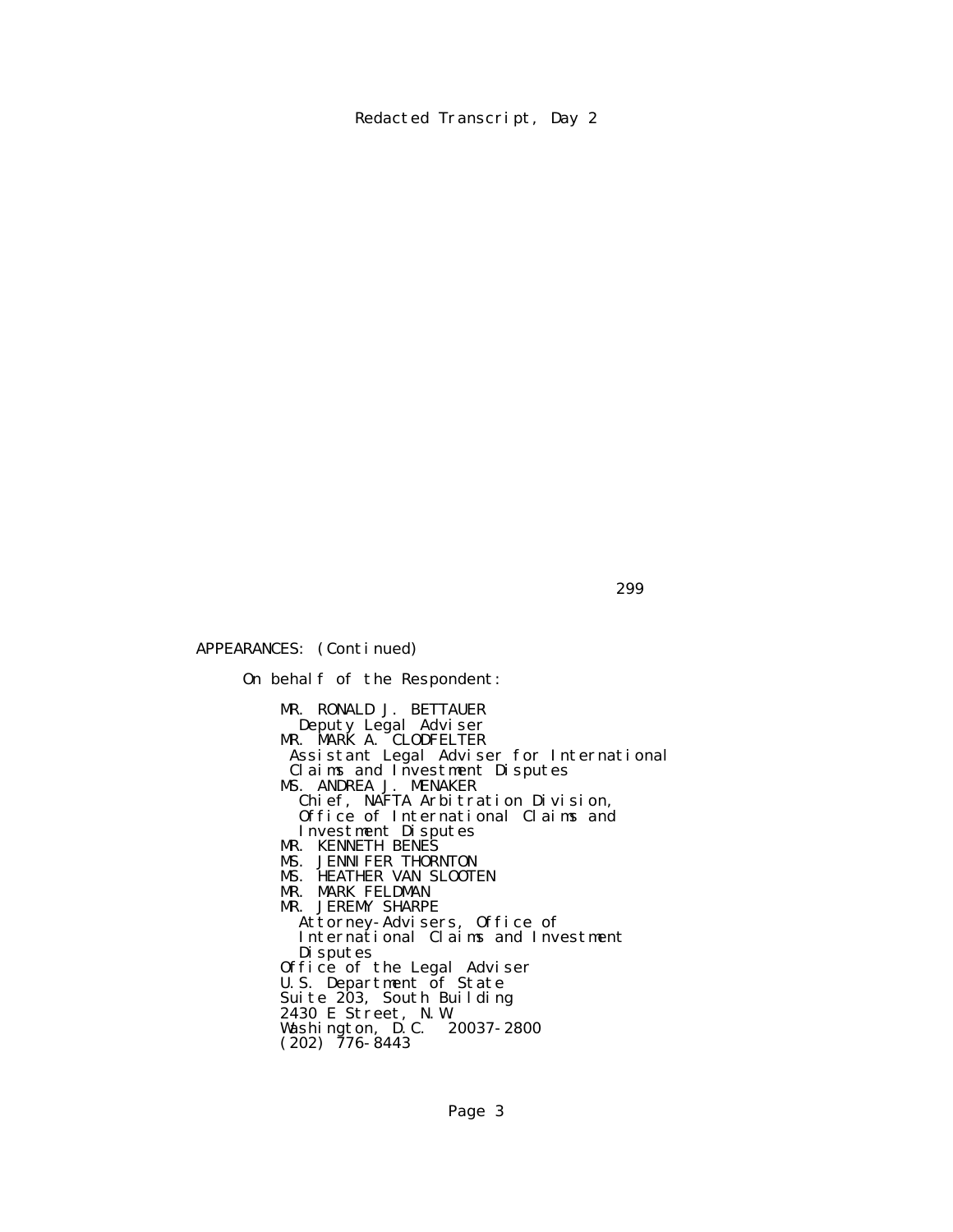$300$ 

# C O N T E N T S

| <b>WITNESSES:</b>                                                                                |                                                                                                               | <b>PAGE</b>                            |
|--------------------------------------------------------------------------------------------------|---------------------------------------------------------------------------------------------------------------|----------------------------------------|
| LYNNE SEBASTIAN                                                                                  |                                                                                                               |                                        |
|                                                                                                  | BEGINNING OF CONFIDENTIAL PORTION<br>Direct examination by Mr. McCrum                                         | 304<br>304                             |
| <b>RUSSELL KALDENBERG</b>                                                                        |                                                                                                               |                                        |
| Cross-examination by Mr. McCrum<br>Questions from the Tribunal<br>ENDING OF CONFIDENTIAL PORTION | Direct examination by Ms. Menaker<br>Redirect examination by Ms. Menaker<br>Recross-examination by Mr. McCrum | 351<br>352<br>424<br>432<br>437<br>442 |
| THOMAS LESHENDOK                                                                                 |                                                                                                               |                                        |
| Questions from the Tribunal<br><b>JOHN PARRISH</b>                                               | Direct examination by Mr. McCrum<br>Cross-examination by Ms. Menaker                                          | 443<br>479<br>482                      |
| Cross-examination by Mr. McCrum<br>Further redirect by Ms. Menaker                               | Direct examination by Ms. Menaker<br>Redirect examination by Ms. Menaker<br>Recross-examination by Mr. McCrum | 487<br>490<br>570<br>583<br>593        |

# Questions from the Tribunal 593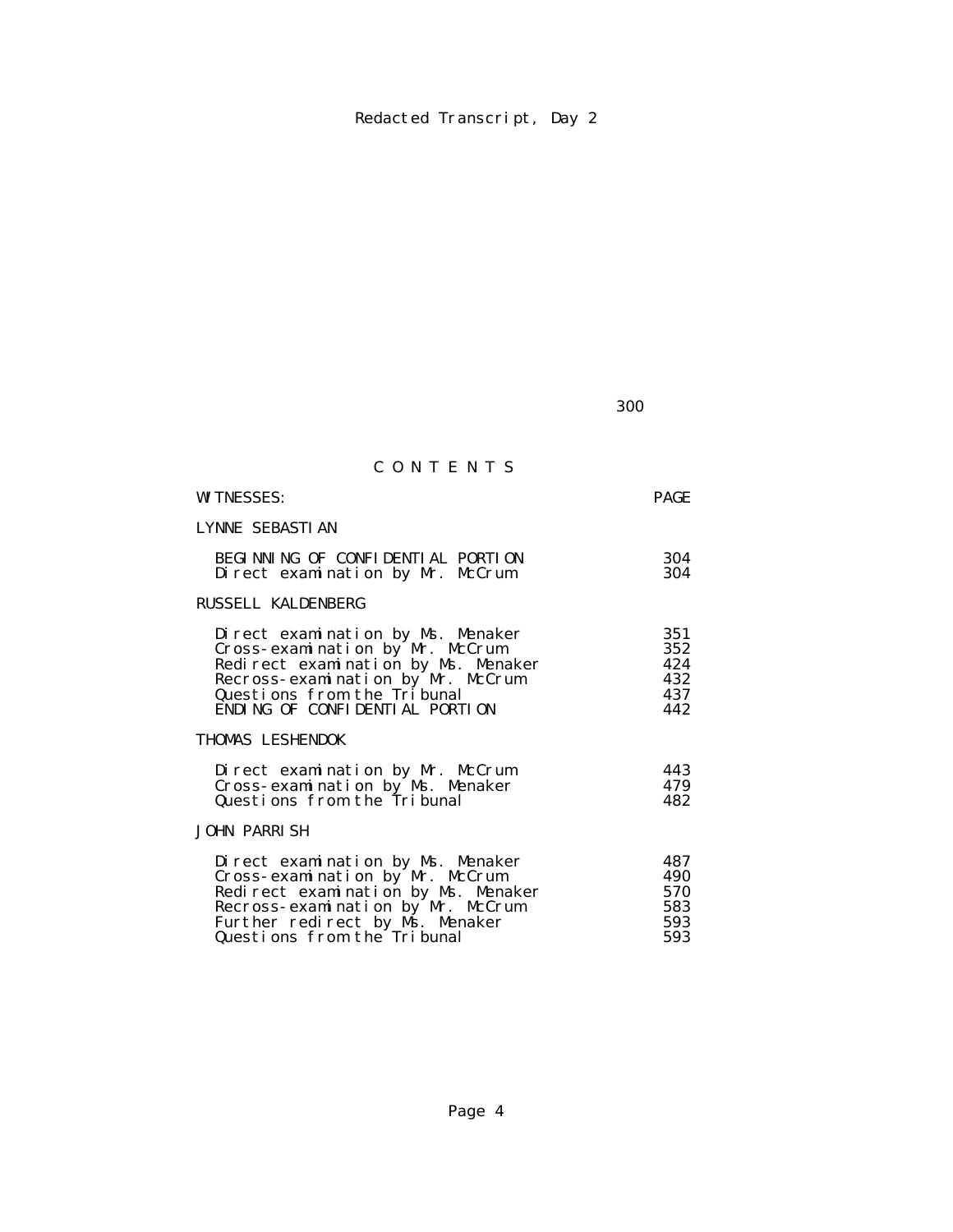1 P R O C E E D I N G S 2 PRESIDENT YOUNG: Good morning. We will 3 commence the proceedings, the second day of the 4 hearings in Glamis Gold, Limited, versus the United 5 States of America. 6 As we--before we turn to the very first 7 issue, we have one slight rescheduling issue I'd like 8 to announce. It's a minor issue, but want people to 9 be attentive of it--attentive to it. 10 On Wednesday we will--we customarily will be 11 taking our breaks 10:30 to 11:00. On Wednesday 12 morning we will take the break from 10:00 to 13 11:00--excuse me, 10:00 to 10:30 rather than 10:30 to 14 11:00. And I have spoken with the parties and the 15 Arbitrators, and they seem comfortable with that, so I 16 appreciate that accommodation. 17 Before we turn to witnesses as well, we ask 18 the parties if they have any questions or issues they 19 would like to raise. 20 MS. MENAKER: We don't. Thank you. 21 MR. GOURLEY: Nor do we. 22 PRESIDENT YOUNG: Okay. Thank you very much.

 $302$ 

09:00:35 1 Mr. Gourley, we turn the time back to you,

Page 5

<u>301</u>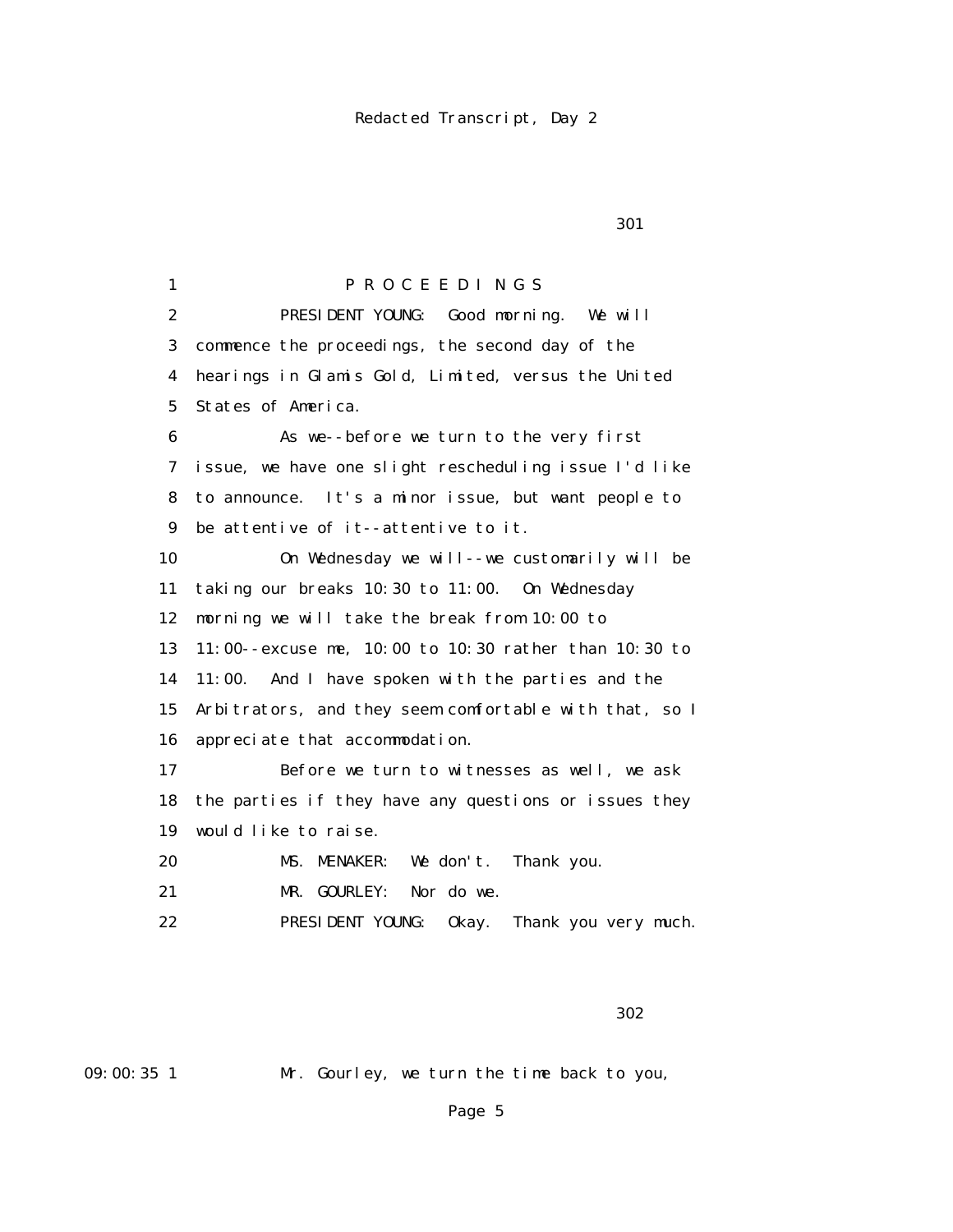Redacted Transcript, Day 2 2 then. 3 MR. GOURLEY: Thank you, Mr. President. 4 We call this morning our expert Dr. Lynne 5 Sebastian. 6 LYNNE SEBASTIAN, CLAIMANT'S WITNESS, CALLED 7 PRESIDENT YOUNG: Dr. Sebastian, welcome. 8 I ask you to read the affirmation there. 9 THE WITNESS: Hello. Okay. I solemnly 10 declare upon my honor and conscience-- 11 THE REPORTER: I'm sorry, just a moment. 12 We're having some really bad technical difficulties 13 with the sound system, so could we wait just a second 14 until we figure it out. 15 PRESIDENT YOUNG: Yes. Thank you. 16 I'm sorry, Dr. Sebastian, if you would 17 proceed to read that. Thank you. 18 THE WITNESS: I solemnly declare upon my 19 honor and conscience that my statement will be in 20 accordance with my sincere belief. 21 PRESIDENT YOUNG: Thank you very much. 22 I do note at this point that with respect to

 $303$ 

09:02:28 1 Dr. Sebastian's testimony and the testimony of the 2 next witness, this will be closed to the public, and 3 so the television feed to the adjoining room will be 4 turned off.

5 (End of open session.)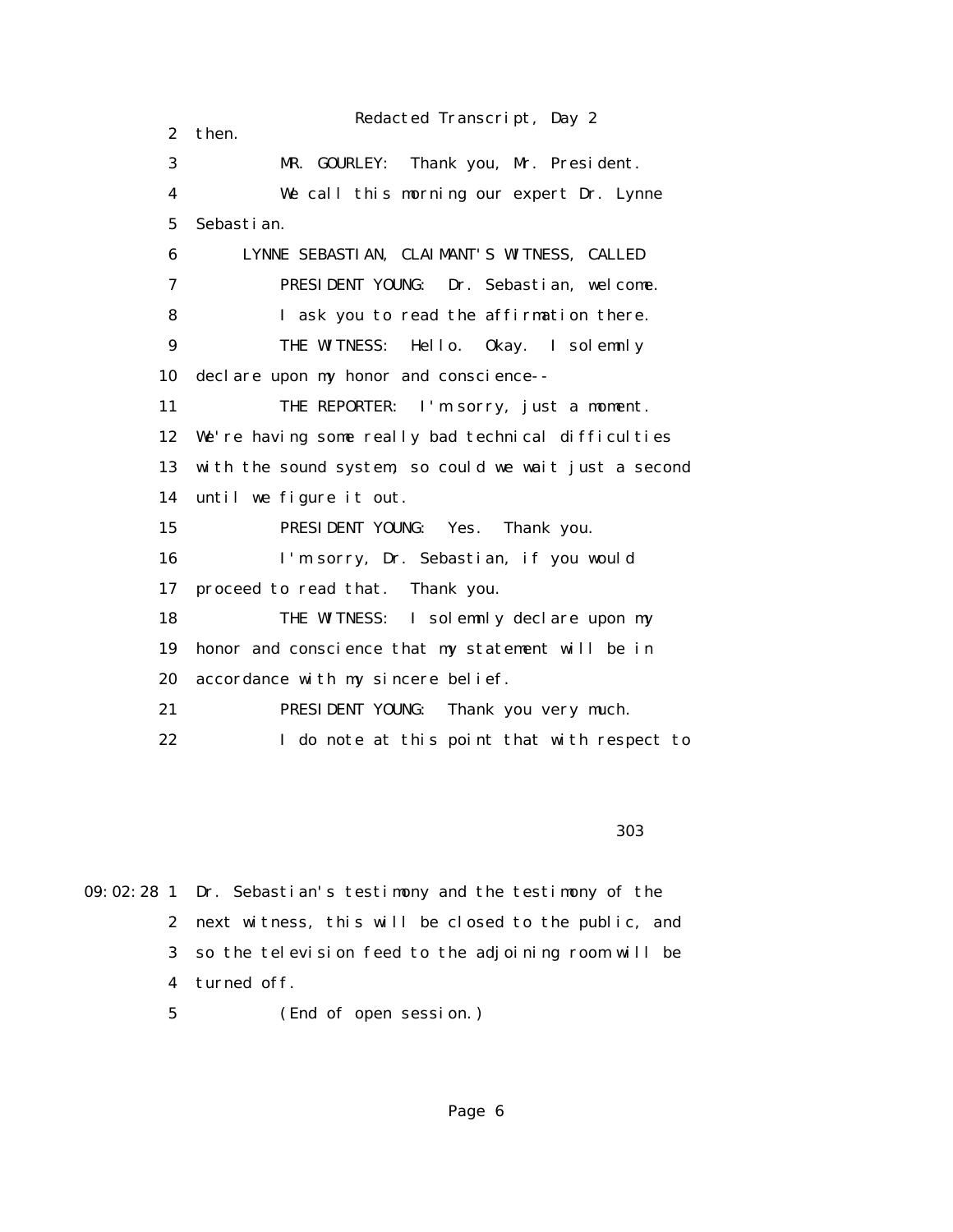(Original Content Removed Due to Confidentiality)

(Original Content Removed Due to Confidentiality)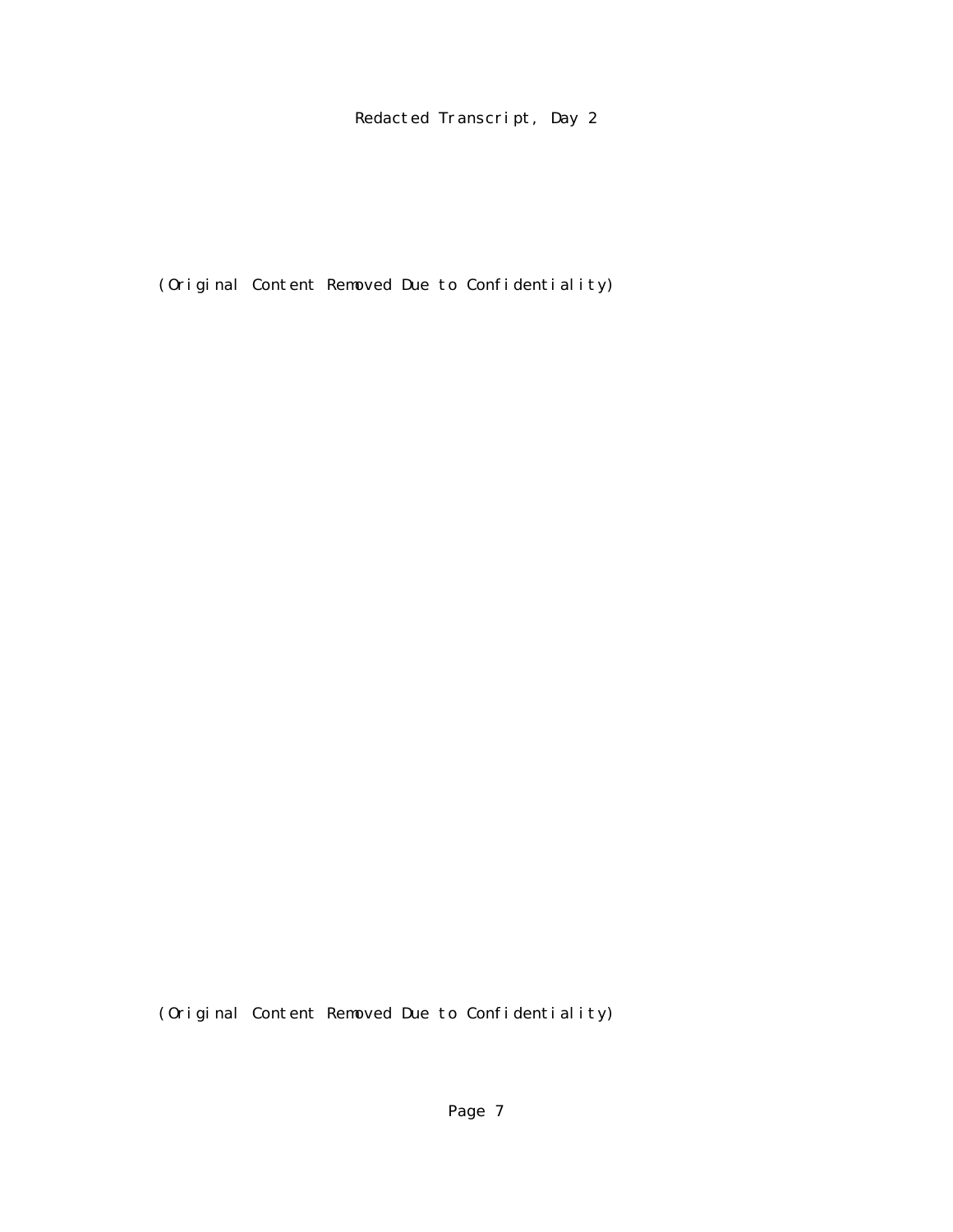442

(Original Content Removed Due to Confidentiality)

 14 (End of confidential session.) 15 16 17 18 19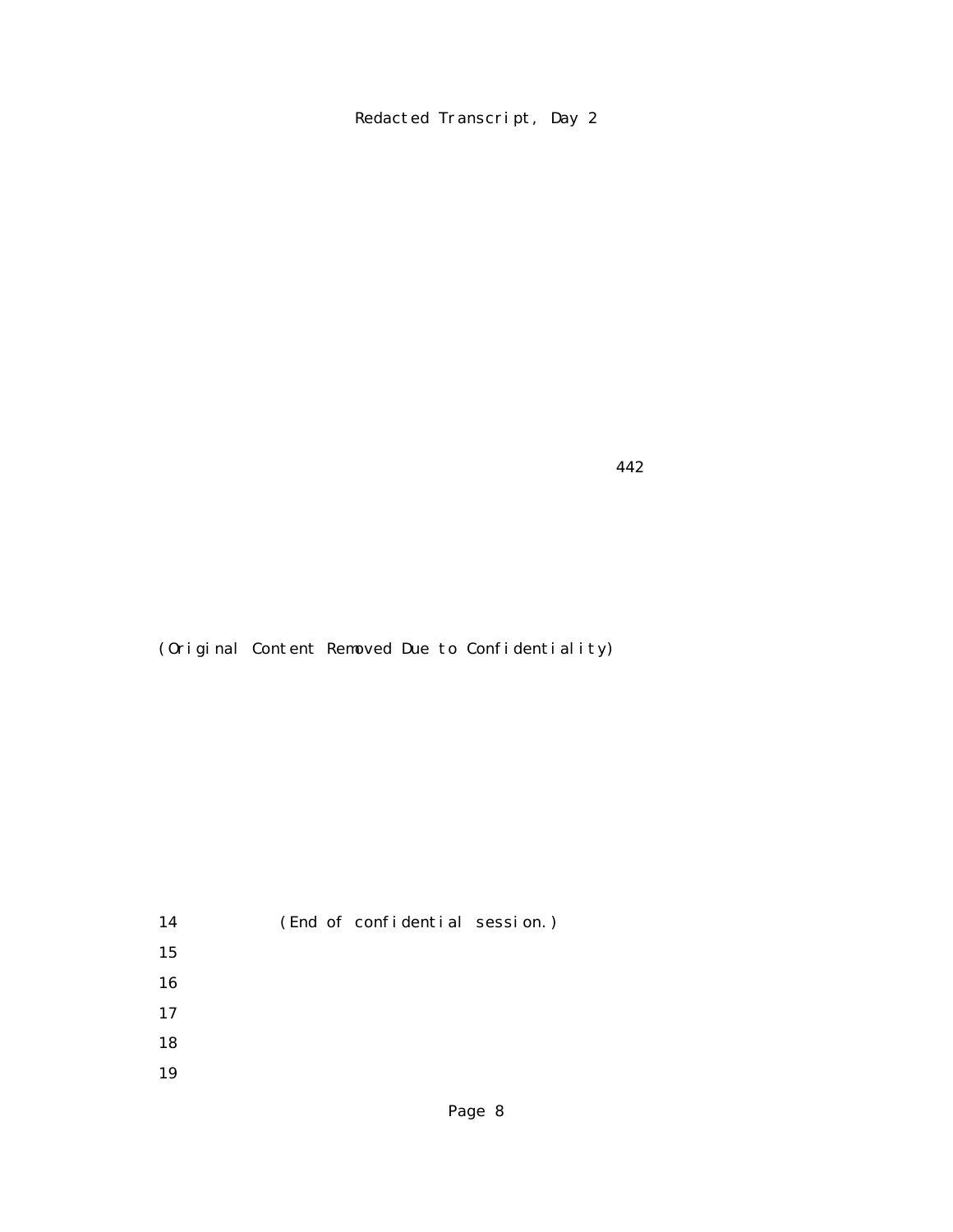21 22

20

 $443$ 

12:37:14 1 OPEN SESSION 2 PRESIDENT YOUNG: Welcome, Mr. Leshendok. I 3 wonder if you would read for us the witness statement 4 there. 5 THE WITNESS: Good afternoon. I solemnly 6 declare upon my honor and conscience that my statement 7 will be in accordance with my sincere belief. 8 THOMAS LESHENDOK, CLAIMANT'S WITNESS, CALLED 9 PRESIDENT YOUNG: Thank you very much. 10 Mr. McCrum. 11 **DIRECT EXAMINATION**  12 BY MR. McCRUM: 13 Q. Mr. Leshendok, can you please state your full 14 name. 15 A. My name is Thomas Leshendok, and I live in 16 Sparks, Nevada. 17 Q. And what was your position with the 18 Department of Interior Bureau of Land Management from 19 1983 to 2003? 20 A. At that time I was the Deputy State Director 21 for Mineral Resources for the BLM in Nevada. Prior to 22 that I held positions with the U.S. Geological Survey,

444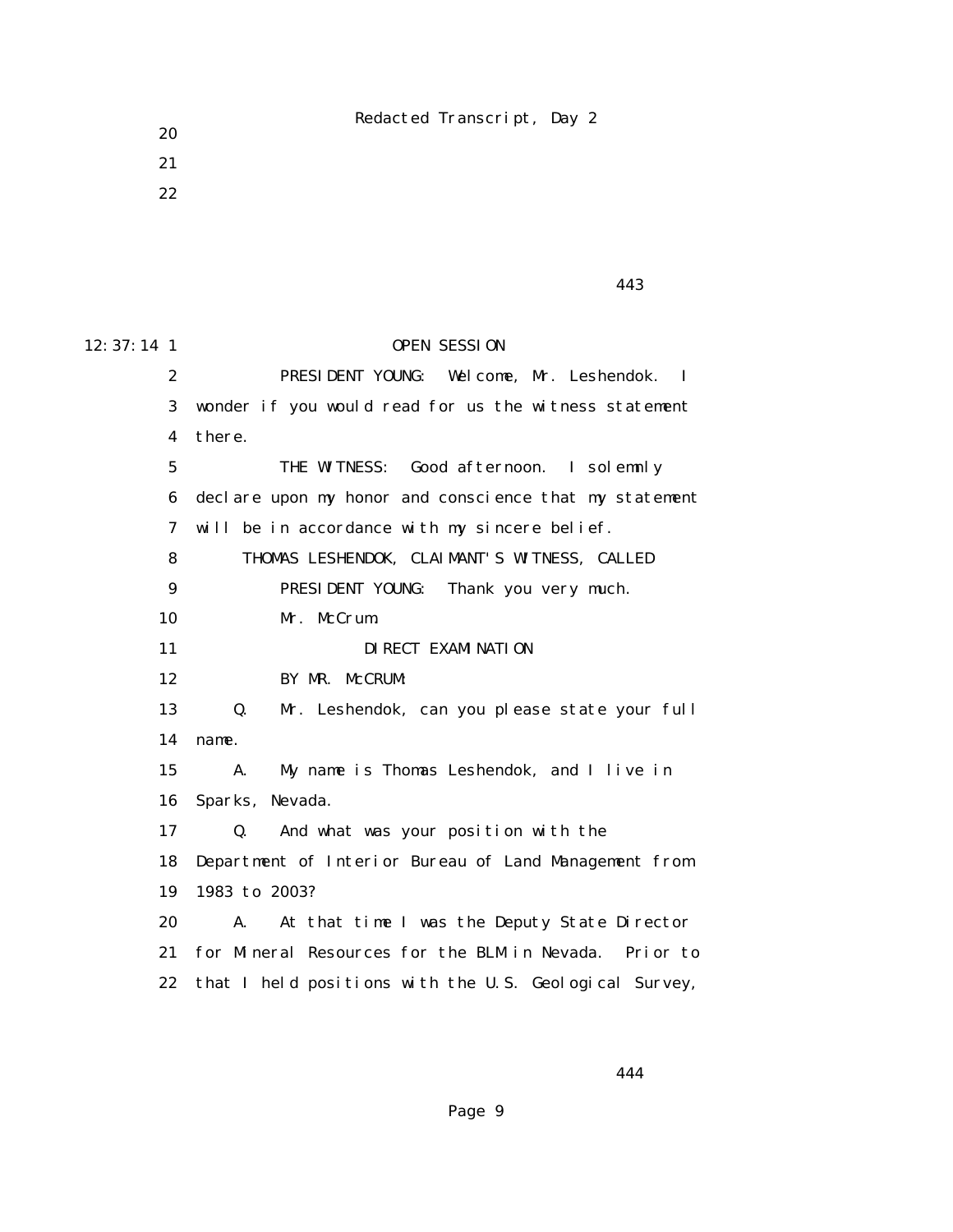12:37:56 1 the Minerals Management Service, and the U.S. 2 Environmental Protection Agency. 3 Q. Did you hold any positions of national 4 responsibility with the Bureau of Land Management from 5 1998 through 2001? 6 A. Yes. I was selected to be a member of the 7 Department of Interior task force chaired by Bob 8 Anderson, which was meant to revise and draft the 43 9 CFR 3809 regulations for surface management of 10 hardrock mining on the public lands. 11 Q. And have you concern consulting work for the 12 U.S. Environmental Protection Agency and the Bureau of 13 Land Management since your retirement from the BLM in 14 2003? 15 A. In 2003, I did a management report on the 16 various options for dealing with the financial crisis 17 that occurred regarding reclamation bonding in Nevada 18 for BLM, and in 2004, I did a report for the United 19 States Environmental Protection Agency on the review 20 on the uranium management regulations background. 21 Q. Have you received any particular awards or 22 acknowledgements for your government service involving

 $445$ 

#### 12:38:59 1 mining regulation?

 2 A. I was awarded the Department of Interior 3 Meritorious Service Award by Secretary Gale Norton, 4 and I was commended in the Congressional Record by 5 Senator Harry Reed for that award and for my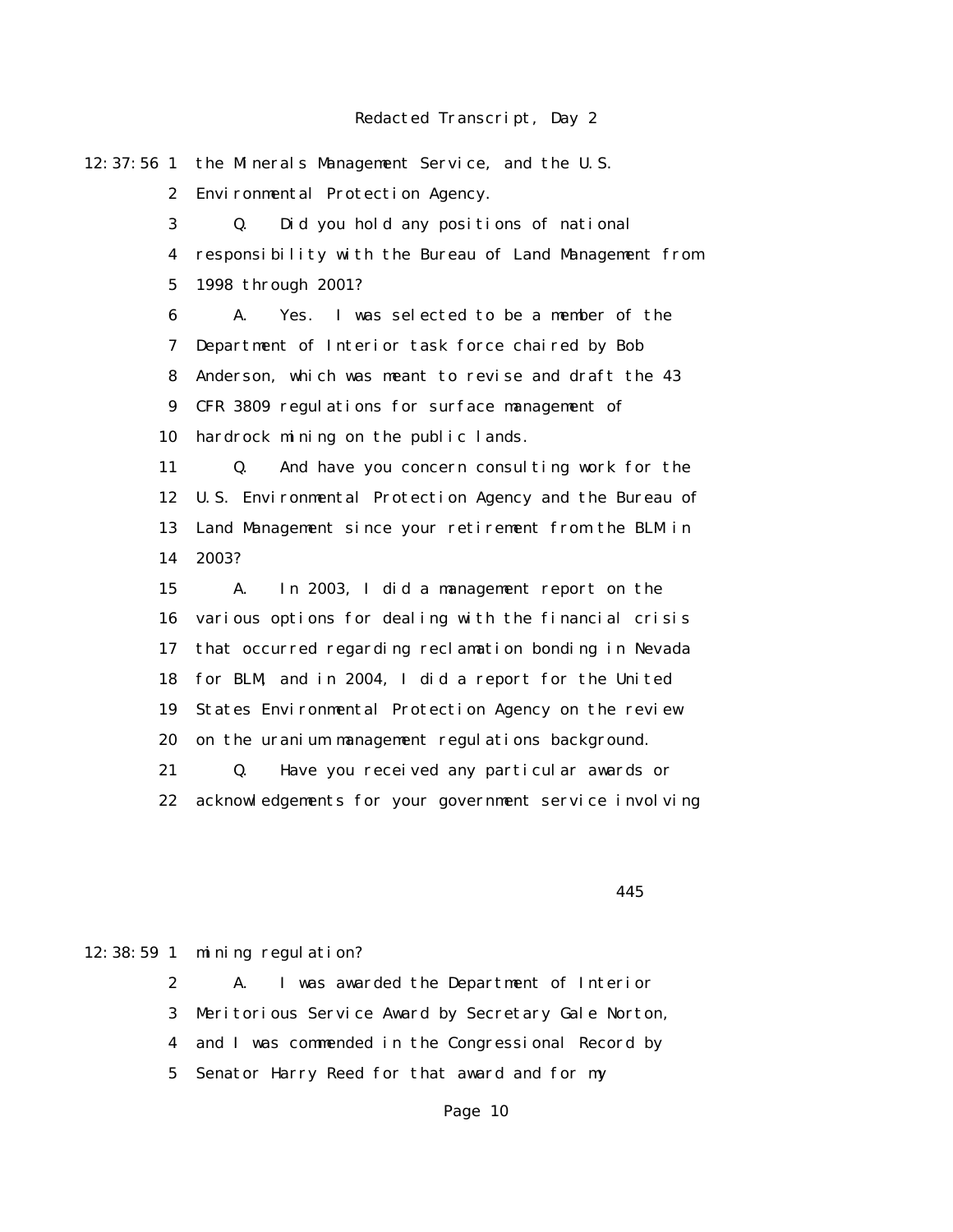Redacted Transcript, Day 2 6 management of the public lands in Nevada during that 7 time. 8 Q. What academic degrees do you hold, 9 Mr. Leshendok? 10 A. I have a Bachelor's degree in geology from 11 the State University of New York at Binghamton, and I 12 have taken engineering management graduate courses at 13 George Washington University, as well as extensive 14 short courses on mining and environmental issues 15 through my career. 16 Q. You prepared a detailed report on the Glamis 17 Imperial Project dated April 2006, which has been 18 submitted in the record in this case; is that correct? 19 A. Yes, I did. 20 Q. And in your research on that report, did you 21 form an opinion as to whether Glamis Gold, Limited, 22 had an expectation of Federal and state regulatory

 $446$ 

|                | 12:39:54 1 approvals for the Imperial Project and whether that |
|----------------|----------------------------------------------------------------|
| $\mathbf{2}$   | expectation was reasonable?                                    |
| 3 <sup>1</sup> | Glamis Imperial Project, Glamis had a<br>A.                    |
| 4              | reasonable expectation of approval of the Project.             |
| 5              | Glamis--this was because it was consistent with the 43         |
| 6              | CFR 3809 regulations and because it was consistent             |
| 7              | with the practices of other open-pit gold mining               |
| 8              | operations in the California Desert Conservation Area          |
| 9              | with the application of appropriate economic and               |
| 10             | technically feasible mitigating measures. This was             |
| 11             | approved by the State. The measures were approved by           |
|                |                                                                |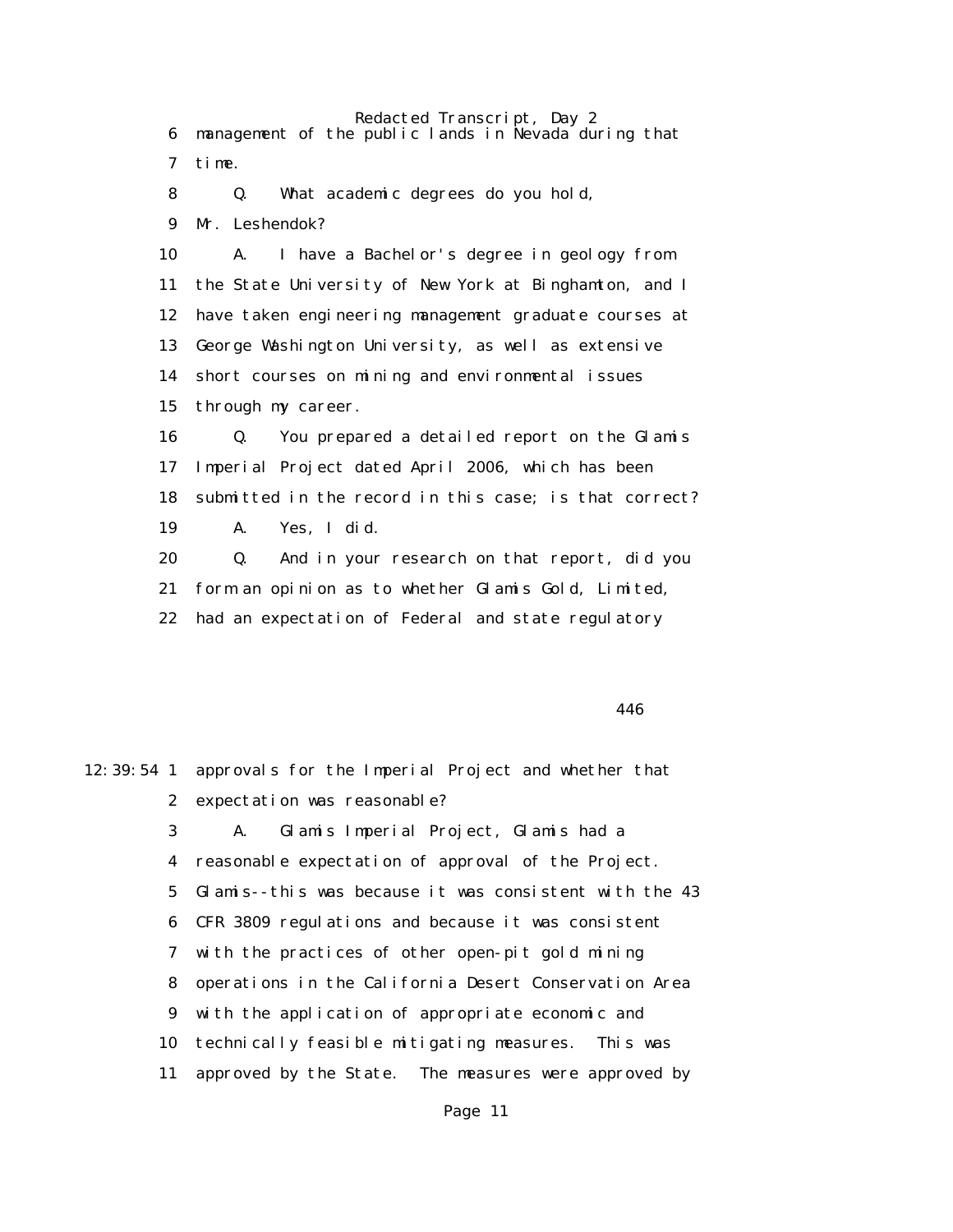Redacted Transcript, Day 2 12 the State, by the agencies, and by BLM. 13 Q. You have stated in your expert report that 14 the Imperial Project had been designed in accordance 15 with the BLM 3809 regulations. Could you briefly 16 describe the regulations in a general sense? 17 A. The regulations provide the permitting 18 framework for mining on the public lands. It contains 19 information required in the plans of information on 20 reclamation. It requires performance standards and 21 environmental standards. It requires information 22 regarding regulations provide guidance on reclamation

 $447$ 

12:41:07 1 bonding costs and procedures. It sets up an 2 enforcement and inspection program and determines the 3 guidance regarding the cooperation between the States 4 and the Federal Government regarding mining of 5 hardrock minerals on the public lands. 6 Q. And was the Imperial Project designed 7 consistent with the 3809 regulations? 8 A. Yes, it was. 9 Q. In what way was it consistent? 10 A. The plan, the Reclamation Plan was good. It 11 had all the content requirements. The performance 12 standards were adequate according to the regulations. 13 The reclamation bonding was proposed adequately. It 14 met the full range of the responsibilities within the 15 regulations as far as I was concerned. 16 Q. Were the mitigation measures consistent with 17 other large open-pit metallic mines, in your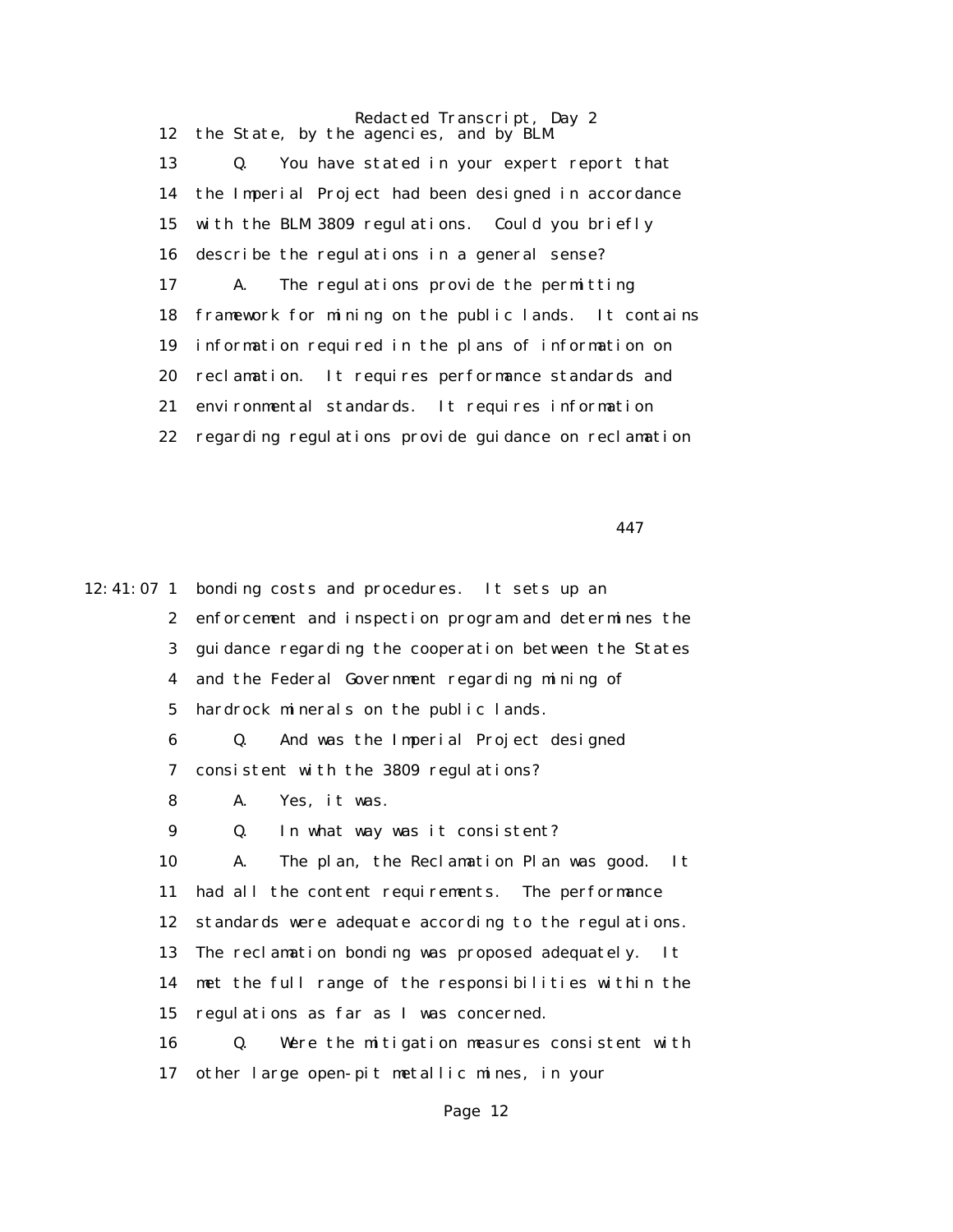18 experience?

19 A. Yes, they were.

20 Q. Other than the Imperial Project, did Glamis

21 have other experience complying with the BLM 3809

22 regulations and the applicable California Surface

<u>448</u>

12:42:07 1 Mining and Reclamation Act of 1975 in California? 2 A. Glamis also operated the Picacho Mine and the 3 Rand Mine in the California Desert Conservation Area. 4 Glamis also operated other open-pit gold mines in the 5 State of Nevada on public lands. 6 Q. The mines that you have referred to in 7 California, in Nevada, are they in a particular 8 geologic province? 9 A. Yes. All those mines are what's known as the 10 basin and range geologic province which comprises 11 areas of Arizona, California, Nevada, and Utah. 12 This area, this geologic Great Basin geologic 13 province is considered a world-class gold and copper 14 mining district. 15 Q. Let's look at Leshendok Hearing Exhibit 1. 16 Did you prepare or did you submit with your 17 expert report a map of the basin and range geologic 18 province? 19 A. Yes, I did. 20 Q. And is this that map up on the screen? 21 A. That is that map, yes, it is. 22 0. And what do the numbers refer to there?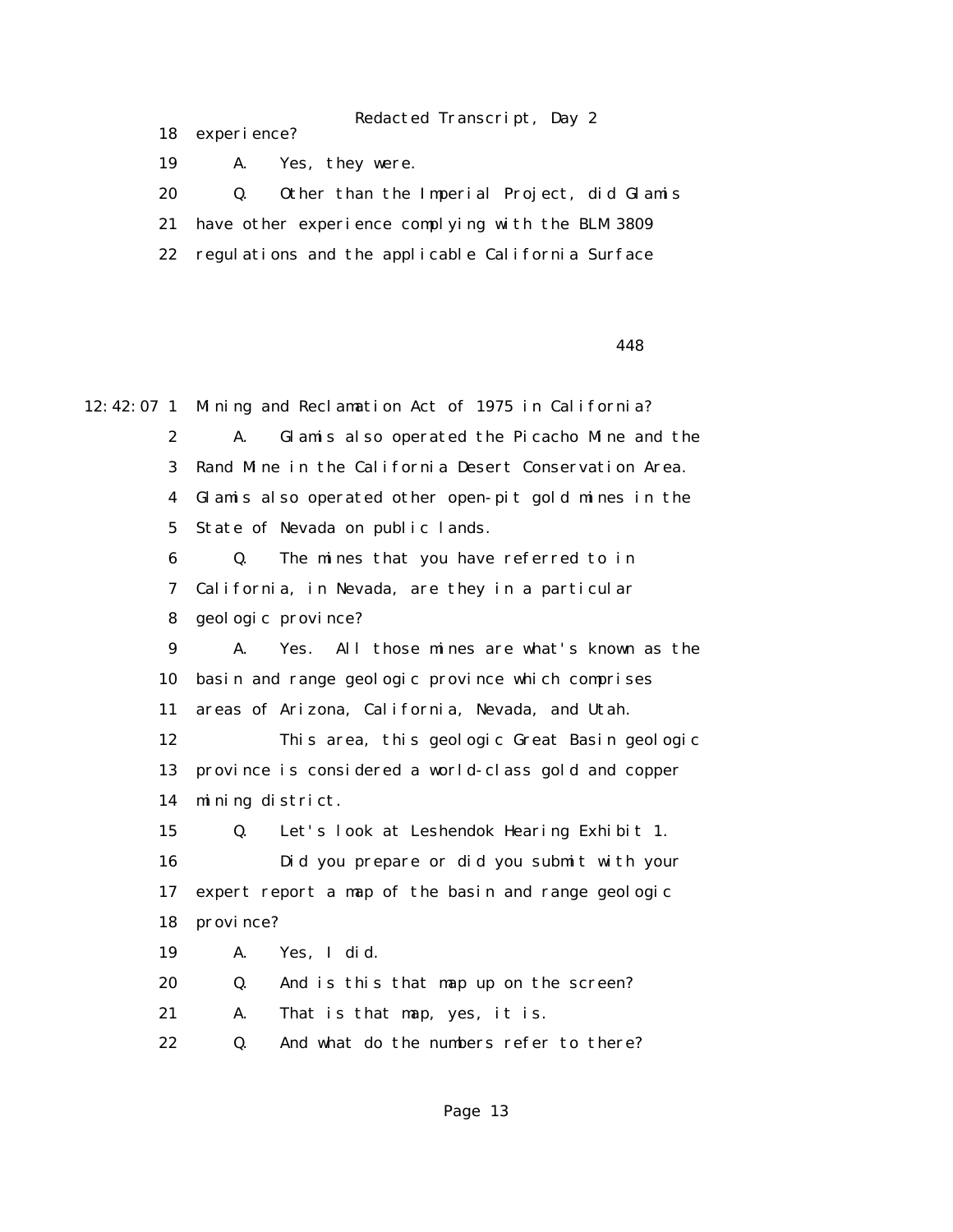$449$ 

12:43:19 1 A. The numbers refer to major open-pit mines, 2 primarily open-pit mines within the Great Basin 3 geologic Province. 4 Q. And is the Imperial Project within that 5 broader Great Basin? 6 A. Yes, it is. 7 Q. To clear the record, us the Imperial Project 8 within that Great Basin geologic province? 9 A. Yes, it is. 10 Q. And what types of metallic mining is common 11 in that area? 12 A. The predominant method of mining in that area 13 is open-pit gold mining--is open-pit mining. That's 14 the typical method used. 15 Q. And are there other mines beyond the gold 16 that are carried out in that region? Are there mines 17 besides gold mines? 18 A. Yes. There are a wide range of mines in that 19 area. 20 The secondary probably produced area--first 21 of all, the Province is the largest, third largest 22 producer of gold in the world from all the mines. In

 $450$ 

12:44:28 1 addition to that, it's a significant producer of

- 2 copper. For example, Arizona by itself I think
- 3 produces about 65 percent of the copper in the United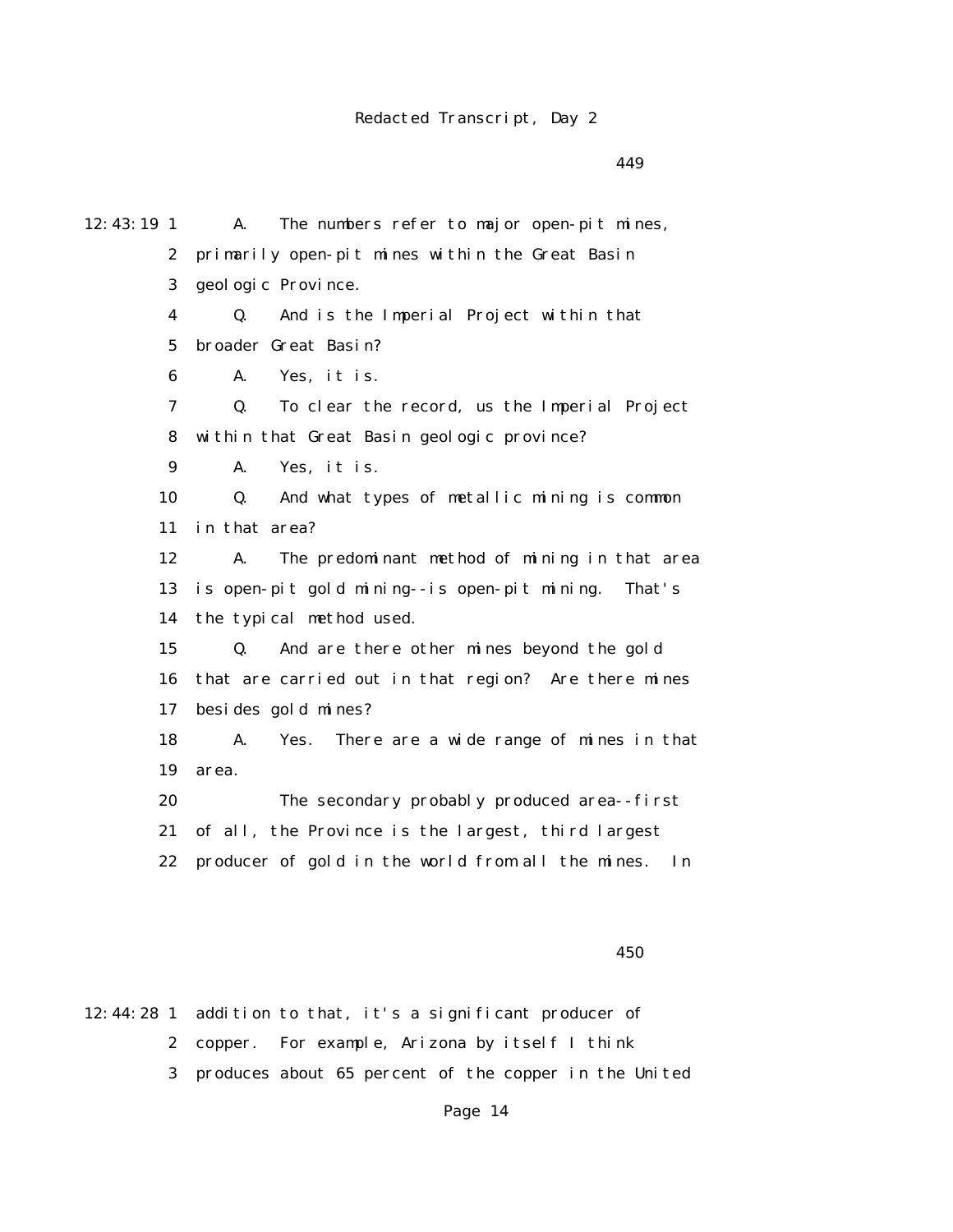Redacted Transcript, Day 2 4 States. There's also major open pit copper mines in 5 other states like Bingham Canyon in Utah, and the 6 Robertson Project in Nevada. They are all open-pit, 7 very large open-pit gold and copper mines. 8 Q. Let's take a look at Leshendok Hearing 9 Exhibit Number 2. This is a map showing mines in 10 California producing nonfuel minerals as of 1988. 11 That was also submitted in your expert report, is that 12 correct? 13 A. Yes, that's correct. 14 Q. And the California map, is it showing--is 15 that confined to metallic mining? 16 A. The California map comes from a publication 17 of the State of California which identifies about 955 18 mines throughout the State. Most of those mines are 19 aggregate mines. Only 24, according to the State 20 report, are active gold mines, so there is a very 21 small percentage of that total number of mines, which 22 are only active gold mines.

 $451$ 

12:45:51 1 Q. Is open-pit mining a common method of mining 2 for aggregate operations?

 3 A. Open-pit mining is probably the most typical 4 method for mining aggregates and industrial minerals 5 throughout the United States and in California.

 6 Q. And are the 955 mines depicted on this map in 7 1998, are they all subject to regulation under the 8 California Surface Mining and Reclamation Act, as far 9 as you understand?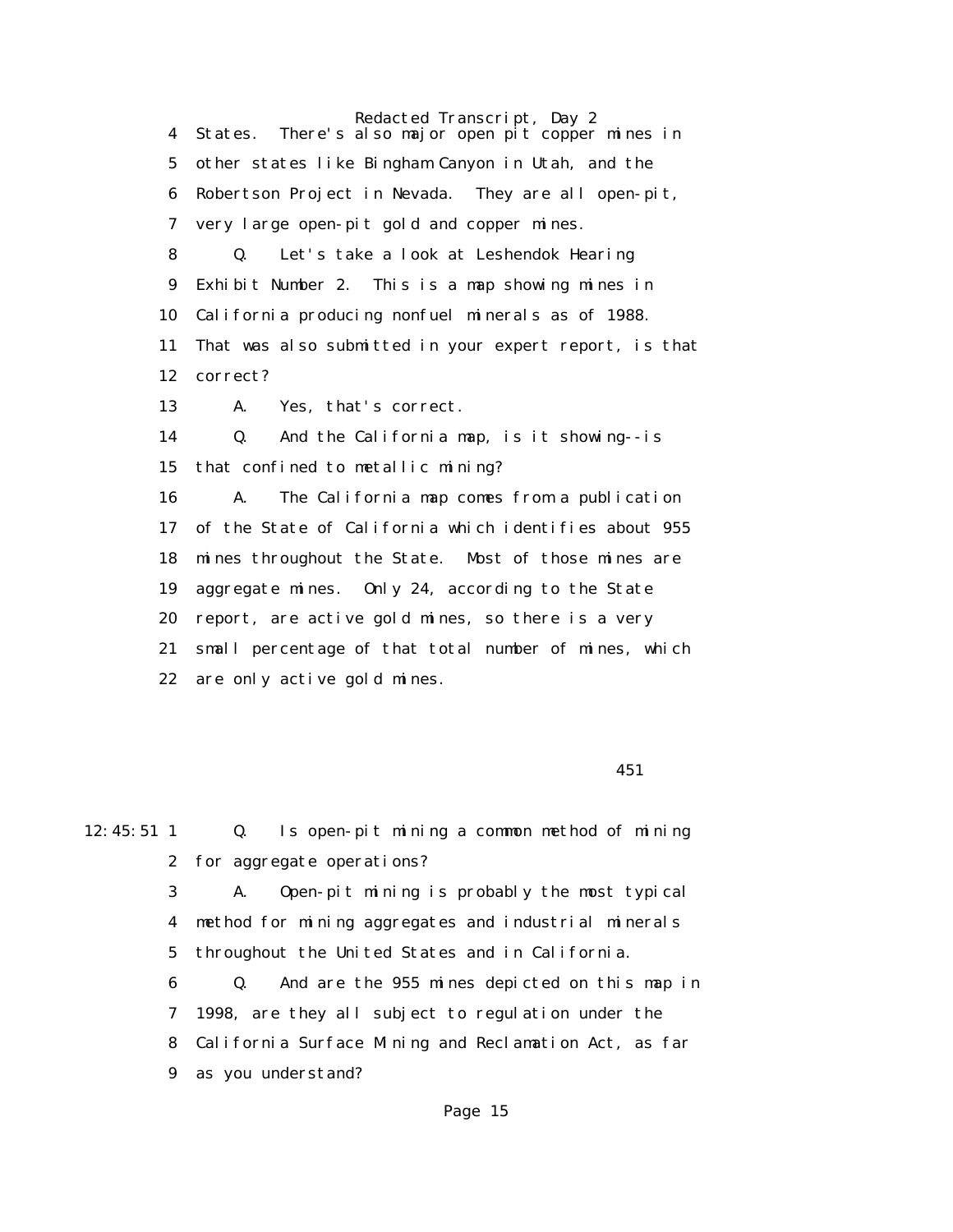Redacted Transcript, Day 2 10 A. Yes, yes, they are. 11 Q. And did you do particular research about 12 mining methods employed in the California Desert 13 Conservation Area over the past couple of decades? 14 A. Yes, I did. 15 Q. And what did you find there regarding common 16 mining methods? 17 A. The most common mining method for aggregates 18 and gold and industrial minerals is open-pit gold 19 mining without complete backfilling. 20 Q. And in the California Desert Conservation 21 Area, what were some of the gold mining operations 22 that you reviewed?

 $452$ 

12:47:10 1 A. There was a range of gold mining operations, 2 open-pit gold mining operations in the California 3 Desert Conservation Area. They ranged from Mesquite, 4 which is a few miles to the northwest, which had a 5 surface impact of about 4,000 acres to operations of 6 less than a few hundred. 7 The Glamis Imperial Project was a mid-size 8 operation within that range of mines. It affected 9 approximately or proposed to affect approximately 10 1,362 acres. That size was approximately the same 11 size as Glamis's Rand operation and also the Castle

12 Mountain operation in the California Desert.

 13 Q. How would the Glamis Imperial Project compare 14 to open-pit gold mines that you're familiar with in 15 Nevada, from a size standpoint?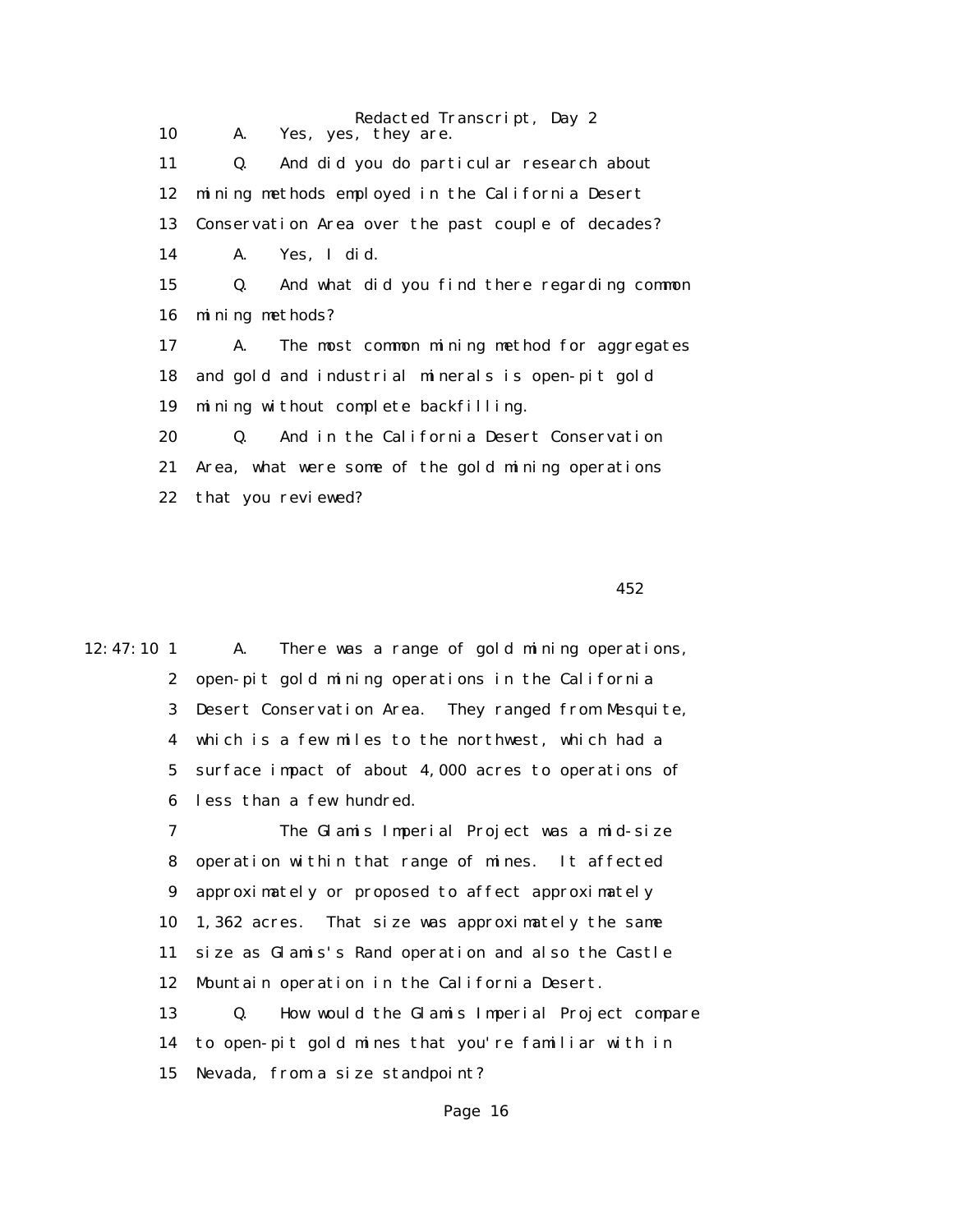Redacted Transcript, Day 2<br>dd-range operation. There are many 16  $A.$  It's a mid-range operation. 17 larger open-pit mines in Nevada. Nevada is the State 18 which has largest amount of gold production of all 19 those--within all those states.

 20 Q. In your research, did you evaluate whether 21 Glamis Gold, Limited, had a good regulatory compliance 22 record with regard to state and Federal regulations at

 $453$ 

12:48:19 1 its Picacho and Rand mines and what did you find? 2 A. Glamis had a good compliance record. 3 In 1994, Imperial County sent letters to 4 Glamis, indicating that the Picacho Mine was in 5 substantial compliance with SMARA, the Surface Mining 6 and Reclamation Act. There also was a BLM memo from 7 the State office which indicated that Glamis was a 8 good steward of the lands, and also participated in 9 the responsibilities of managing mining with BLM as 10 part of its cooperative process.

> 11 Q. Other than the 43 CFR 3809 regulations was 12 there other Federal guidance that was applicable to 13 mining in the California Desert Conservation Area? 14 A. The primary guidance other than the 43 CFR 15 3809 regulations was the California Desert 16 Conservation Area plan. That had a number of 17 statements regarding--which was applicable to mining, 18 the first of which was, of course, that the 43 CFR 19 3809 regulations applied to that type of mining; and 20 the second one of importance was that the--from the 21 plan in the exhibit was that the Plan of Operations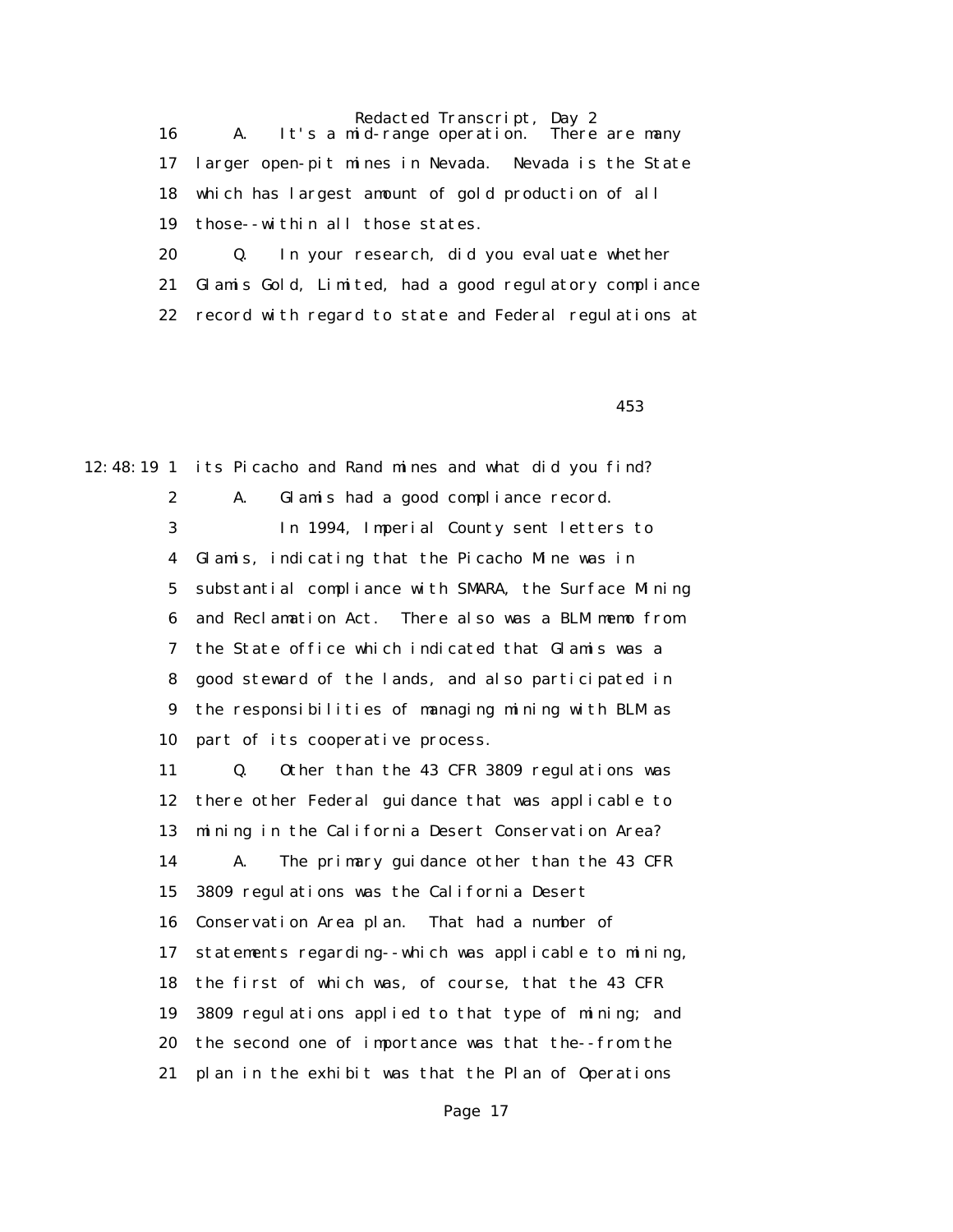Redacted Transcript, Day 2 22 was consistent with the mitigating measures to be

 $454$ 12:49:42 1 applied and mitigation had to have technically and 2 reasonable aspects to it. 3 Q. Let's see if we can focus on Leshendok 4 Hearing Exhibit 3, which is an excerpt from that 5 California Desert Conservation Plan of 1980, and let's 6 see if we can hone in on the specific guideline 7 provided for mining in that area. 8 A. The--I would like to--yeah, I would like to 9 phrase that pretty clearly rather than paraphrase it. 10 BLM--the guidance for Glamis and all the 11 other operations in those classes of land use was that 12 BLM will review plans of operation for potential 13 impacts on sensitive resources identified in those 14 lands. Mitigation would be subject to technical and 15 economic feasibility, and that will be required. 16 Q. Are you familiar with the 1980 preamble to 17 the 3809 BLM regulations that--as contained in the 18 Federal Register? 19 A. Yes, I am. 20 Q. And does that preamble contain a provision 21 that bears on how BLM considers cultural resources in 22 the context of mine plan approvals?

 $455$ 

12:51:07 1 A. The preamble is very specific regarding the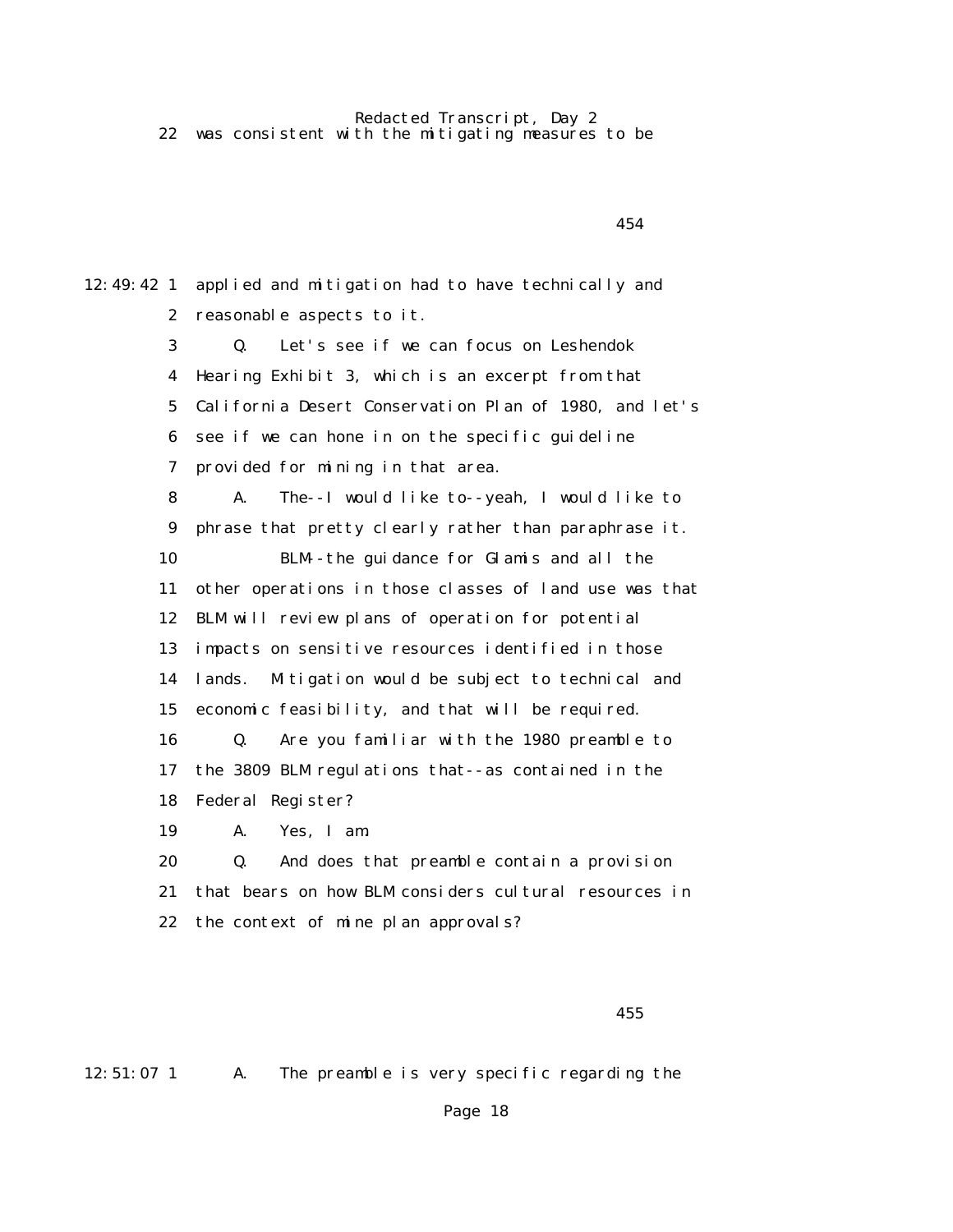Redacted Transcript, Day 2<br>Preservation Act. The preamble goes 2 National Historic Preservation Act. 3 on to explain that the National Historic Preservation 4 Act cannot stop a mine plan. It can only deny it. 5 The way it reads is-- 6 Q. Mr. Leshendok, do you want to rephrase--I'm 7 sorry, what you just said, you said it could only--it 8 cannot stop, but it can only deny it. Is that what 9 you meant? 10 A. It couldn't delay it. Right. I'm sorry, 11 that's what I meant. 12 Q. Let's--can you explain this preamble 13 provision as it would apply to your experience with 14 BLM practice? 15 A. The statement in the preamble that the 16 National Historic Preservation Act can only delay a 17 project, not stop it, is consistent with the BLM 18 practices throughout the United States at that time. 19 Q. And was that practice consistent with your 20 experience in the 1980s and 1990s? 21 A. Yes, it is. 22 Q. And is that consistent with your

 $456$ 

12:52:17 1 understanding of BLM practice today?

2 A. Yes, it is.

 3 Q. In your work on the 3809 task force, did you 4 have occasion to coordinate with other BLM offices 5 around the western states, including California? 6 A. Yes. We coordinated with all the BLM offices 7 throughout the Western United States.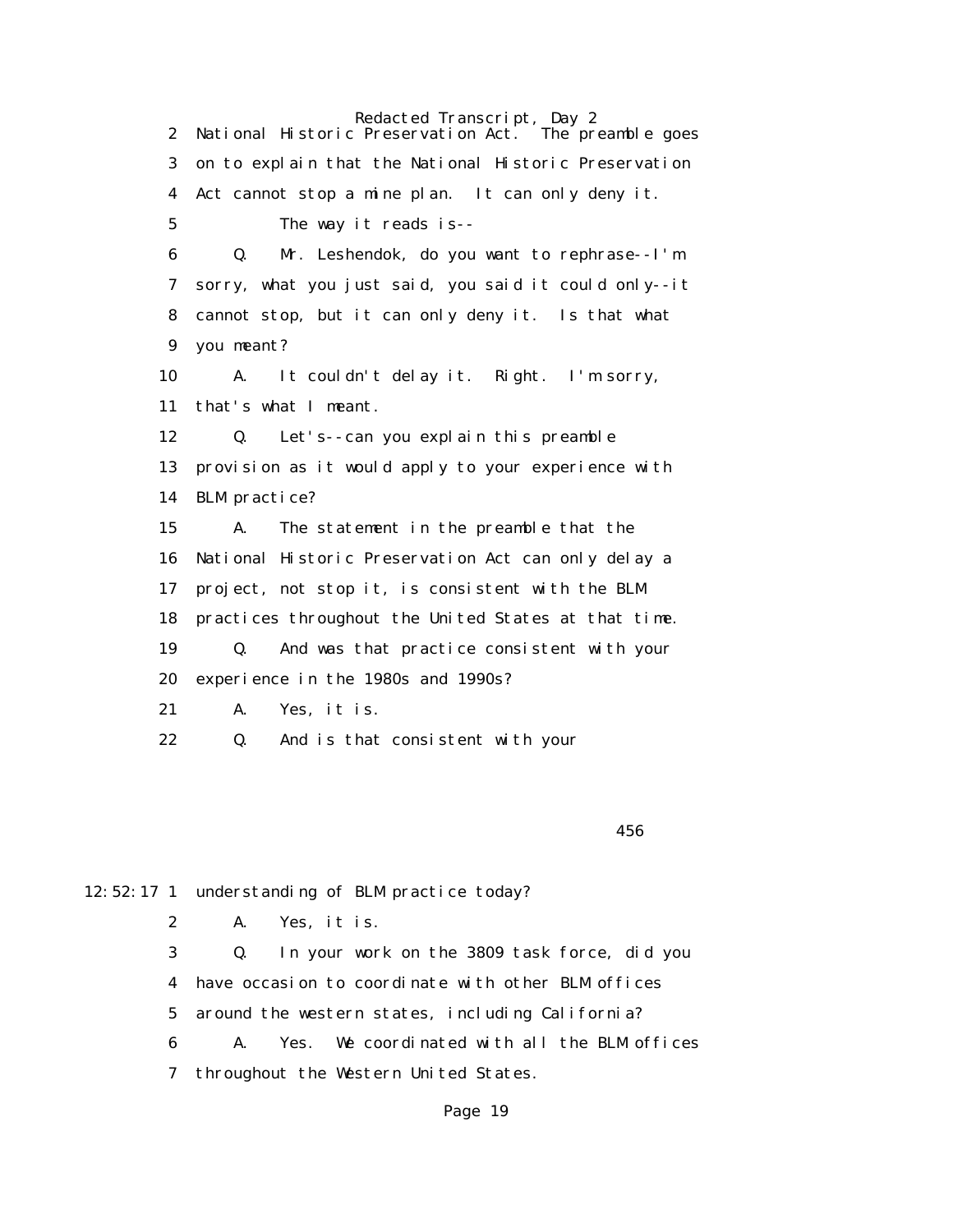Redacted Transcript, Day 2 8 We also had extensive coordination with the 9 State Governments, the Western Governors Association, 10 as well as the various representatives of the State 11 agencies dealing with mining reclamation. 12 Q. Turning back to the California Desert 13 Conservation Area, was there a general pattern of 14 managing and approving open-pit mining operations as 15 it related to backfilling? 16 A. Well, as it related to backfilling, there was 17 a general pattern, and the pattern was either for 18 partial backfilling, sequential backfilling, but no 19 complete backfilling of open pits. 20 And, of course, these were appropriately 21 mitigated for economic and technical reasons and 22 approved by the various agencies.

 $457$ 

| $12:53:34$ 1 |              | Was the proposed Glamis Imperial Project<br>Q.        |
|--------------|--------------|-------------------------------------------------------|
|              | $\mathbf{2}$ | consistent with those general patterns and practices? |
|              | 3            | I believe it was--it is.<br>A.                        |
|              | 4            | And what about the Picacho Mine operated by<br>Q.     |
|              | $5^{\circ}$  | Glamis Gold?                                          |
|              | 6            | The Picacho Mine was also in compliance with<br>A.    |
|              | 7            | the requirements of--yes, it is.                      |
|              | 8            | Was the Picacho Mine reclaimed to the<br>Q.           |
|              | 9            | satisfaction of the BLM and Imperial County           |
| 10           |              | implementing the California Surface Mining and        |
| 11           |              | Reclamation Act?                                      |
| 12           |              | Yes, it was.<br>A.                                    |
| 13           |              | And did the Picacho Mine obtain a final bond<br>Q.    |
|              |              |                                                       |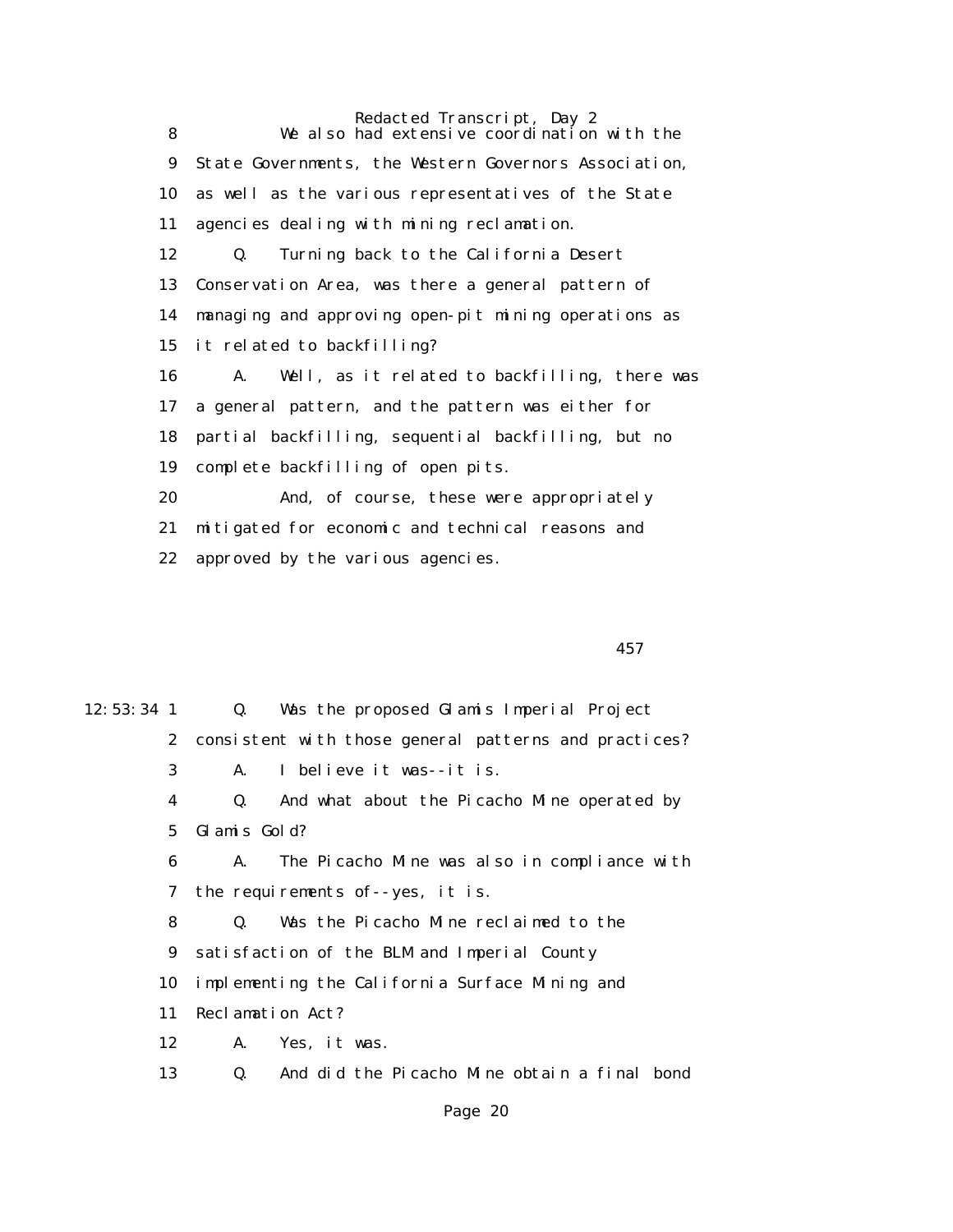Redacted Transcript, Day 2 14 release from the Imperial County acting under the 15 California Surface Mining and Reclamation Act? 16 A. The Picacho Mine went through the complete 17 process, and Imperial County finally released the bond 18 in 2002, which completed the process of dealing with 19 that mine, so essentially all the reclamation was 20 completed, was completed properly, and then the 21 agencies moved on with other things. 22 Q. And did the Glamis Gold receive any formal

 $458$ 

12:54:43 1 recognition for its reclamation practices at the 2 Picacho Mine? 3 A. Yes. I believe Glamis received state 4 legislative resolution, state assembly resolution, 5 which said that they were a very good operator, 6 indicated that they had excellent landscaping, they 7 had reduced the footprint of the mine, and carried on 8 requirements which exceeded the normal requirements of 9 operations at that time, and that included--some of 10 those requirements included doing native revegetation 11 and also concurrent reclamation. It was well-received 12 by the California Assembly resolution. 13 Q. And were the Picacho reclamation practices 14 proposed by Glamis Gold to be employed in connection 15 with the Glamis Imperial Project? 16 A. The Glamis Imperial EIS/EIR, the 17 environmental impact statement, environmental impact 18 report specifically identified the reclamation 19 practices at Picacho were to be used as a model for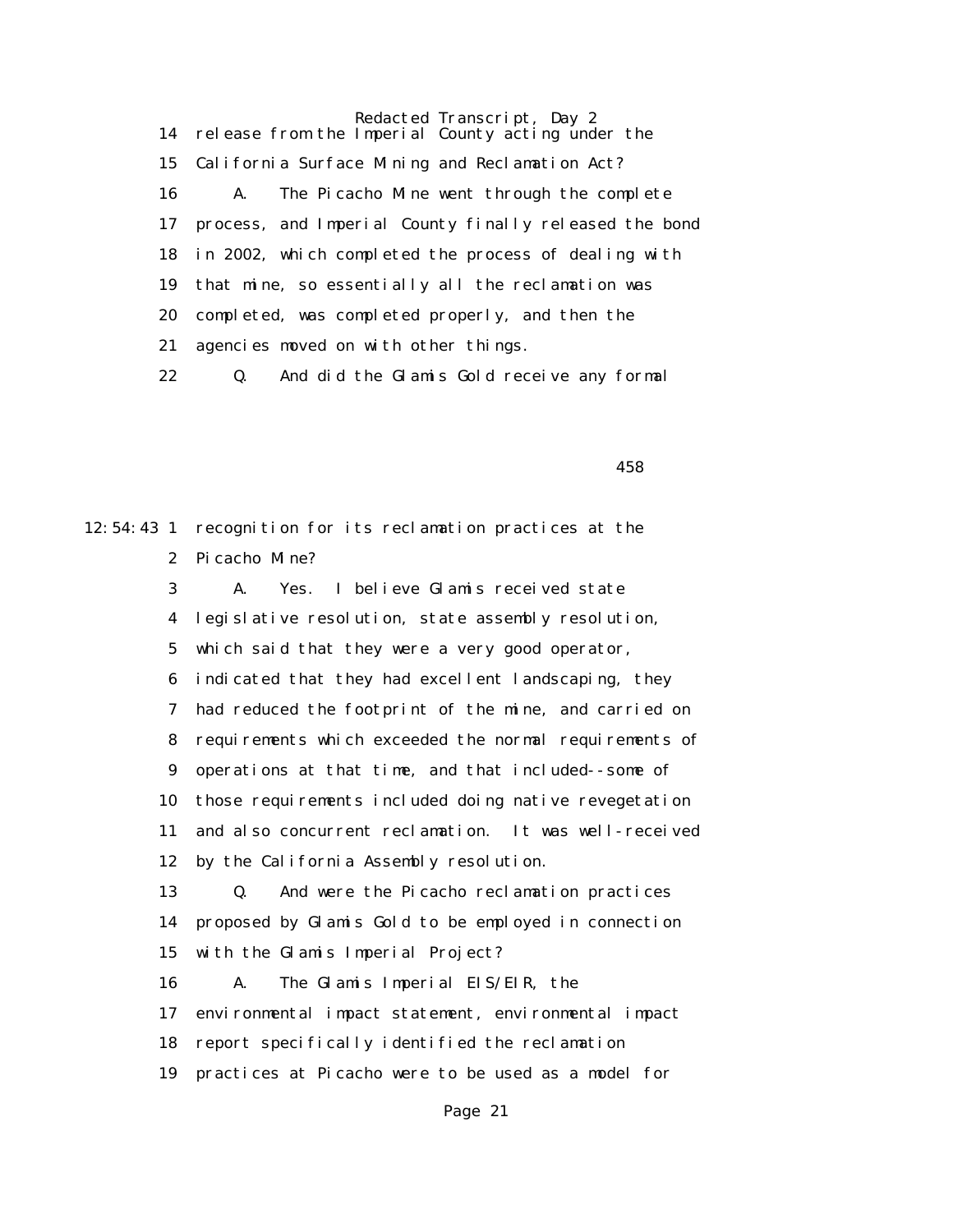20 Glamis, yes.

21 Q. Was the Picacho Mine completely backfilled?

22 A. The Picacho Mine was not completely

 $459$ 

12:55:47 1 backfilled.

 2 Q. And what about other open-pit gold mines that 3 you reviewed in the California Desert Conservation 4 Area? 5 A. All of those open-pit gold mines in the 6 California Desert area that I reviewed were not 7 completely backfilled. 8 Q. And what about other major open-pit gold or 9 metallic mines in the Basin and range Province? Are 10 you aware of any one that had been completely 11 backfilled? 12 A. I'm not aware of any report of any open-pit 13 gold mine in the Great Basin which has been completely 14 backfilled. 15 We did a special report in Nevada for the 16 State Director late in the 1990s to address those

 17 issues of backfilling, and we could not find one major 18 gold mine that had been completely backfilled.

 19 Q. Did BLM ever consider and analyze complete 20 backfilling as an option for open pit metallic mines, 21 including in the California Desert Conservation Area? 22 A. Backfilling was a significant issue for BLM

 $460$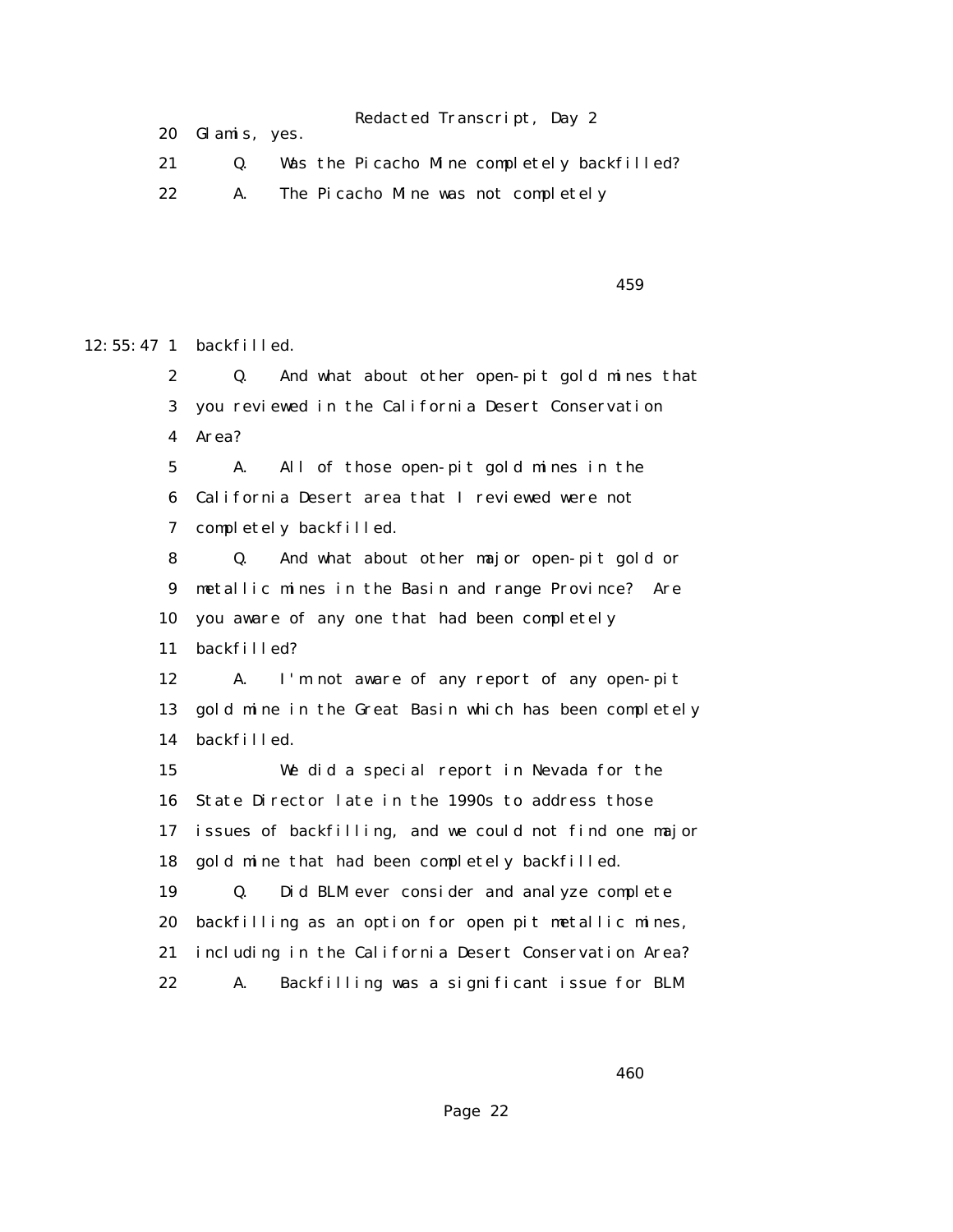12:56:46 1 at the time, so backfilling was seriously considered 2 in all the environmental analyses documents and all 3 the permitting documents. 4 In all cases that I looked at, alternatives 5 were considered, they were analyzed, they were run 6 through a public comment, and decisions were made 7 regarding whether or not backfill should be completed 8 or not completed. 9 In all the cases that I saw and all the cases 10 throughout the Great Basin, the final decision of that 11 process was that the pits should not be backfilled, 12 completely backfilled. 13 Q. Let's look at Leshendok hearing Exhibit 6. 14 PRESIDENT YOUNG: Mr. McCrum, it's 1:00. I 15 wonder if this is a convenient place to break, having 16 made that ringing statement by the witness. Perhaps 17 that's a convenient place to break? 18 MR. McCRUM: That would be just fine. 19 PRESIDENT YOUNG: Thank you. We will 20 reconvene at 2:15. 21 (Whereupon, at 12:57 p.m., the hearing was 22 adjourned until 2:15 p.m., the same day.) 461

> 1 **AFTERNOON SESSION**  2 PRESIDENT YOUNG: We are ready to commence 3 again. 4 And, Mr. McCrum, we turn the time back to 5 you.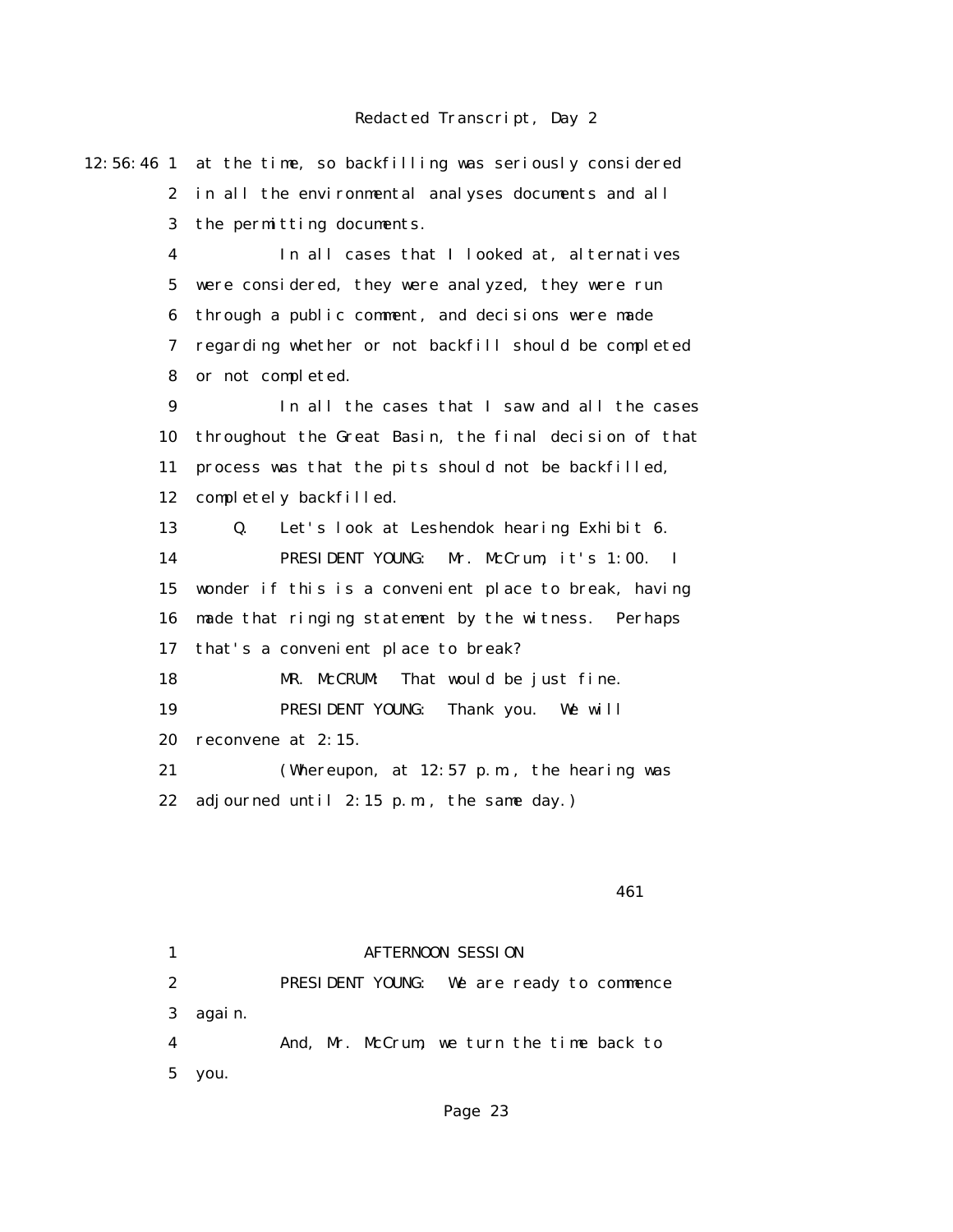| 6  | Redacted Transcript, Day 2<br>Thank you, Mr. President.<br>MR. McCRUM: |
|----|------------------------------------------------------------------------|
| 7  | CONTINUED DIRECT EXAMINATION                                           |
| 8  | BY MR. McCRUM:                                                         |
| 9  | Mr. Leshendok, we have put up on the screen<br>$\mathbf{0}$ .          |
| 10 | Leshendok hearing Exhibit 6, which is from the Glamis                  |
| 11 | Memorial, and is containing excerpts from the Glamis                   |
| 12 | Rand Environmental Impact Statement and Environmental                  |
| 13 | Impact Report prepared by the BLM and the Kern County,                 |
| 14 | Cal i forni a.                                                         |
| 15 | Are you familiar with this document?                                   |
| 16 | Yes, I am.<br>$\mathbf{A}$ .                                           |
| 17 | Was this one of the documents you reviewed as<br>Q.                    |
| 18 | part of your expert report?                                            |
| 19 | Yes, it is.<br>A.                                                      |
| 20 | Q.<br>And in the Rand project, was the complete                        |
| 21 | backfilling alternative reviewed by BLM and Kern                       |
| 22 | County?                                                                |
|    |                                                                        |

 $462$ 

14:16:06 1 A. Again, Rand was another project where BLM and 2 the county reviewed all the alternatives for 3 backfilling. They looked at several, including a 4 maximum pit backfilling alternative, and they did 5 reject it. 6 It's interesting to note that one of the 7 reasons for that was regarding the potential loss of 8 natural resources. They had a couple statements in 9 the EIS regarding that which are pretty informative.

10 They indicated that the economic burden of backfilling

11 would place an unreasonable restriction on the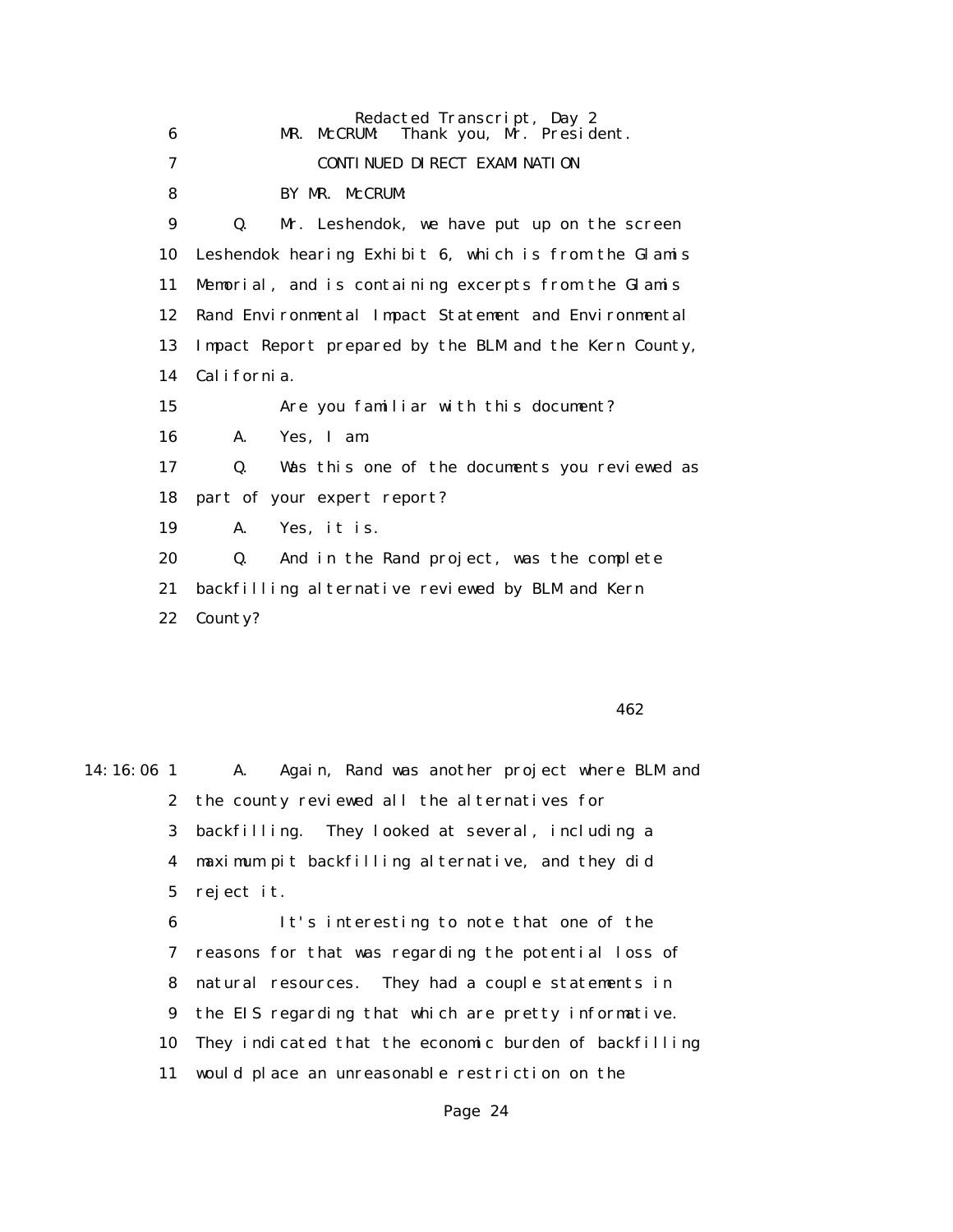Redacted Transcript, Day 2 12 statutory right of the Federal Claimant to remove 13 mineral resources, and they specifically said that the 14 potential loss of resources would, "generate a taking 15 under the U.S. Constitution for the loss of a property 16 right of the mineral Claimant." 17 Q. Is that part that you're referring to, is 18 that reflected in the screen there, the excerpt on the 19 screen now is--what is it indicating is the view of 20 BLM and Kern County regarding maximum backfilling? 21 A. That's correct. 22 Q. Let's take a look at the next page of this

 $463$ 

14:17:17 1 exhibit. And this is an additional finding made by 2 BLM and Kern County.

> 3 And were the findings that were made by BLM 4 and Kern County concerning the Rand project and the 5 rejection of complete backfilling, was that abnormal 6 or typical at the--as compared to other practices 7 regarding other mines in the desert?

> 8 A. It was typical. It was the way the process 9 occurred.

> 10 Q. And when this EIS is issued jointly by BLM 11 and Kern County, are those assessments prepared in a 12 cooperative manner between BLM and the State lead 13 agency?

> 14 A. Yes. The county, as lead agency for SMARA, 15 has agreements with BLM to produce a joint document. 16 The statements in the final EIS/EIR are basically 17 joint statements from BLM and the county.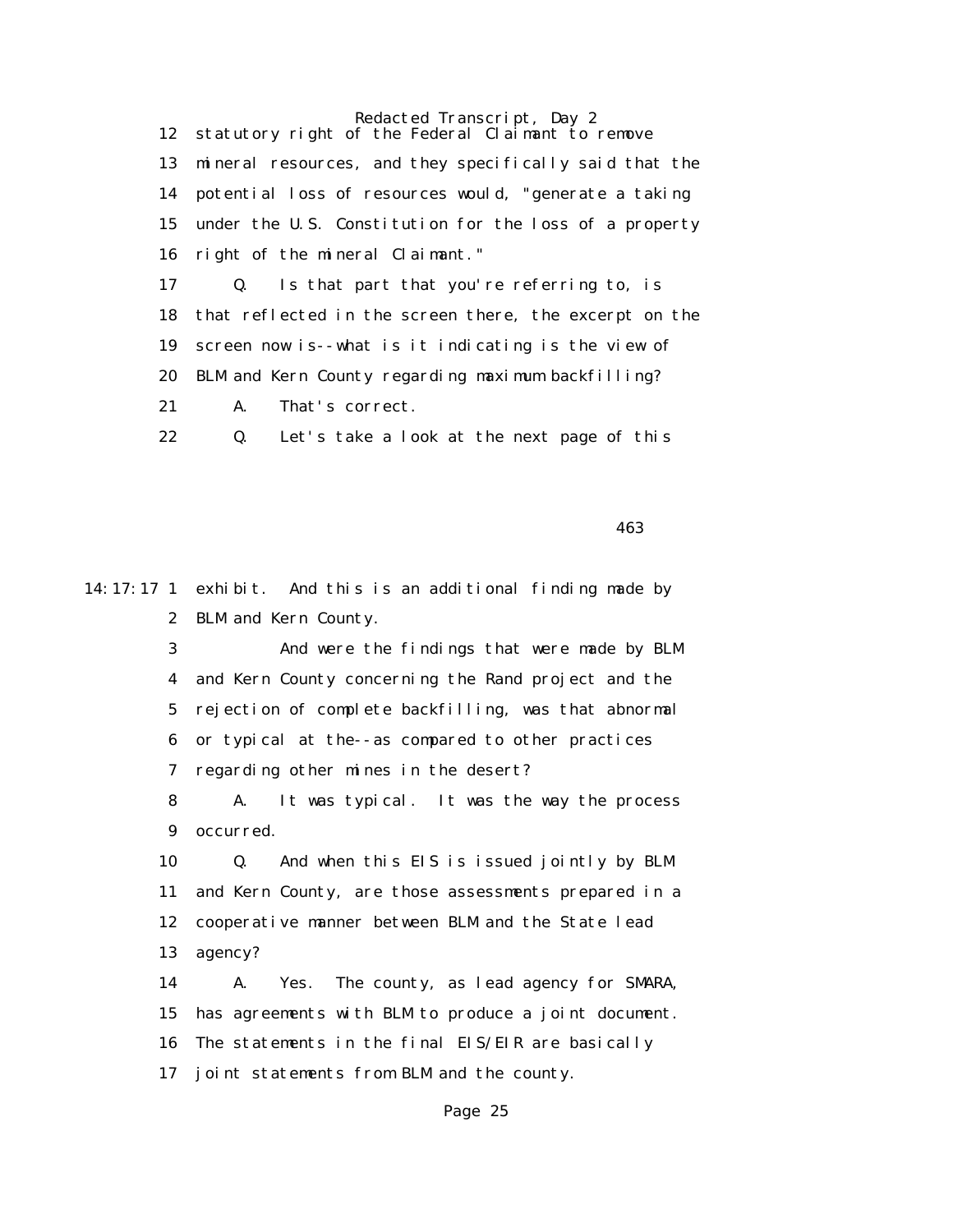Redacted Transcript, Day 2 18 Q. So was-- 19 A. They were signed and approved by both. 20 Q. Okay. In this particular EIS we are looking 21 at, what year was it issued by BLM and Kern County 22 acting under SMARA?

464

14:18:48 1 A. This one was in April of 1995. 2 Q. And how does that time frame compare with the 3 proposed Imperial Project Plan of Operations? 4 A. It's just immediately after the Plan of 5 Operation was submitted by Glamis Imperial Gold. 6 Q. In the case of the Final EIS/EIR for the 7 Imperial Project in 2000 regarding complete 8 backfilling, did BLM make a determination about 9 whether backfilling was economically feasible at the 10 Imperial Project? 11 A. Again, BLM reviewed all the alternatives with 12 the county and came to the determination that it was 13 not economically feasible. 14 Q. And this was the Final Environmental Impact 15 Statement for the Glamis Imperial Project in 2000 that 16 you're referring to; is that correct? 17 A. That's correct. 18 Q. And have you reviewed the BLM Mineral Report 19 issued in September 2002? 20 A. I've read the BLM Mineral Report in 2002. 21 Q. And does that Mineral Report involve the 22 Imperial Project?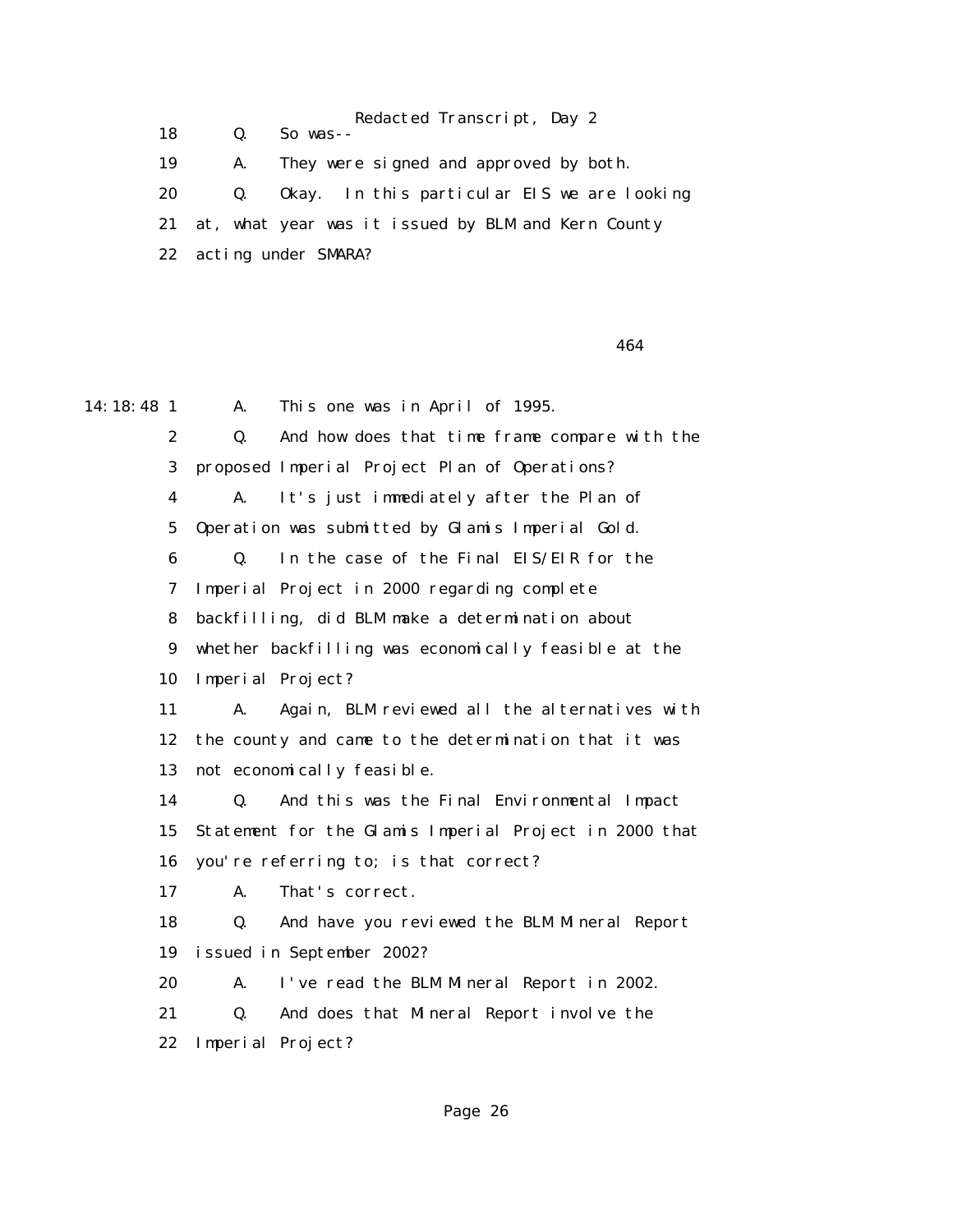$465$ 

 2 Q. And did BLM in that Mineral Report make a 3 finding about whether backfilling was economically 4 feasible at the Imperial Project? 5 A. BLM specifically analyzed--used economic 6 analysis to look at the backfilling question. It took 7 into account many factors, and their economic analysis 8 was that the East Pit was not economic. 9 Q. Not economic to do what? 10 A. To completely backfill. 11 Q. Now, Mr. Leshendok, you have referred to your 12 role in the Interior Department's rulemaking revisions 13 to the 3809 regulations. Did that rulemaking include 14 a presumption in favor of backfilling as part of 15 the--as part of the proposal? 16 A. In the rulemaking process, the first draft, 17 the draft regulations looked at a strong presumption 18 of backfilling, even though most of it was still 19 considered on a site-specific basis. That strong 20 presumption of backfilling was reviewed. We looked at 21 public comments. And, then based on the public 22 comments and a 1999 National Research Council report,

14:20:05 1 A. Yes, it does.

 $466$ 

14:21:28 1 decided to change the final regulations to make 2 backfilling a site-specific--to require--to look at 3 backfilling on a site-specific basis considering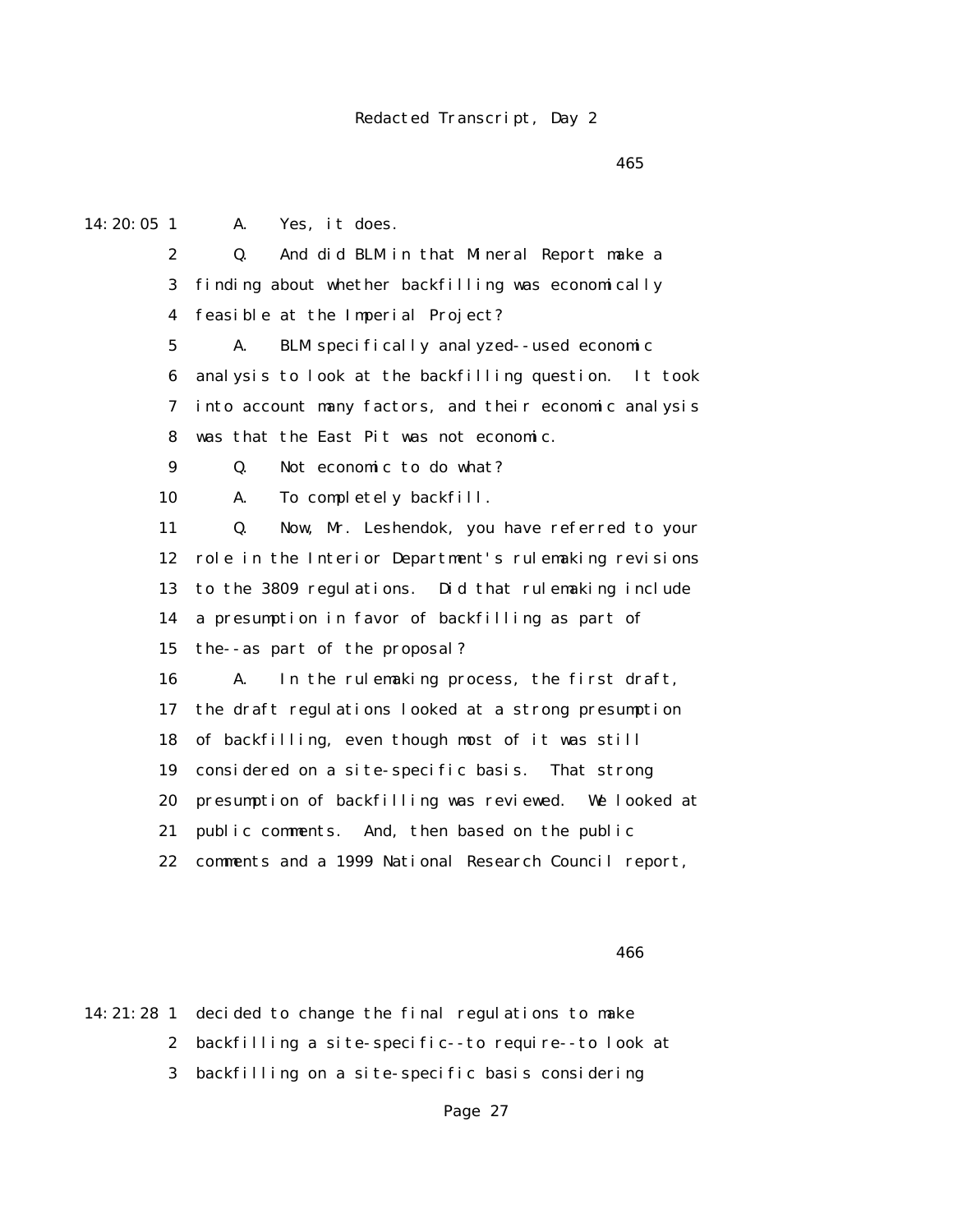Redacted Transcript, Day 2 4 economics, technical, and safety factors.

 5 The 1990 report by the National Resource 6 Council looked at Hardrock Mining across the United 7 States and came to conclusions that the best method 8 for dealing with backfilling was on a site-specific 9 basis. They then said it was very advisable to take 10 that practice of backfilling and apply it to the 3809 11 regulations. BLM was required by Congress to take a 12 look at that report, consider its recommendations, and 13 that was a major factor in determining that the final 14 2001 regulation should be made on a site-specific 15 basis for backfilling. 16 Q. Did the proposal regarding backfilling that 17 Interior was considering involve an absolute mandatory 18 complete backfilling requirement? 19 A. It was one of the alternatives looked at, but 20 we didn't come to that conclusion. 21 Q. And the presumption in favor of backfilling,

22 you referred to the fact that there was a--was it a

 $467$ 

14:22:45 1 scientific study that you were considering in that 2 context?

> 3 A. The study was the National Research Council 4 study which gave us a review of the backfilling across 5 the U.S., and we used those recommendations as part of 6 making the final regulation requirements.

 7 Q. And the National Research Council is part of 8 what body?

9 A. National Academy of Science.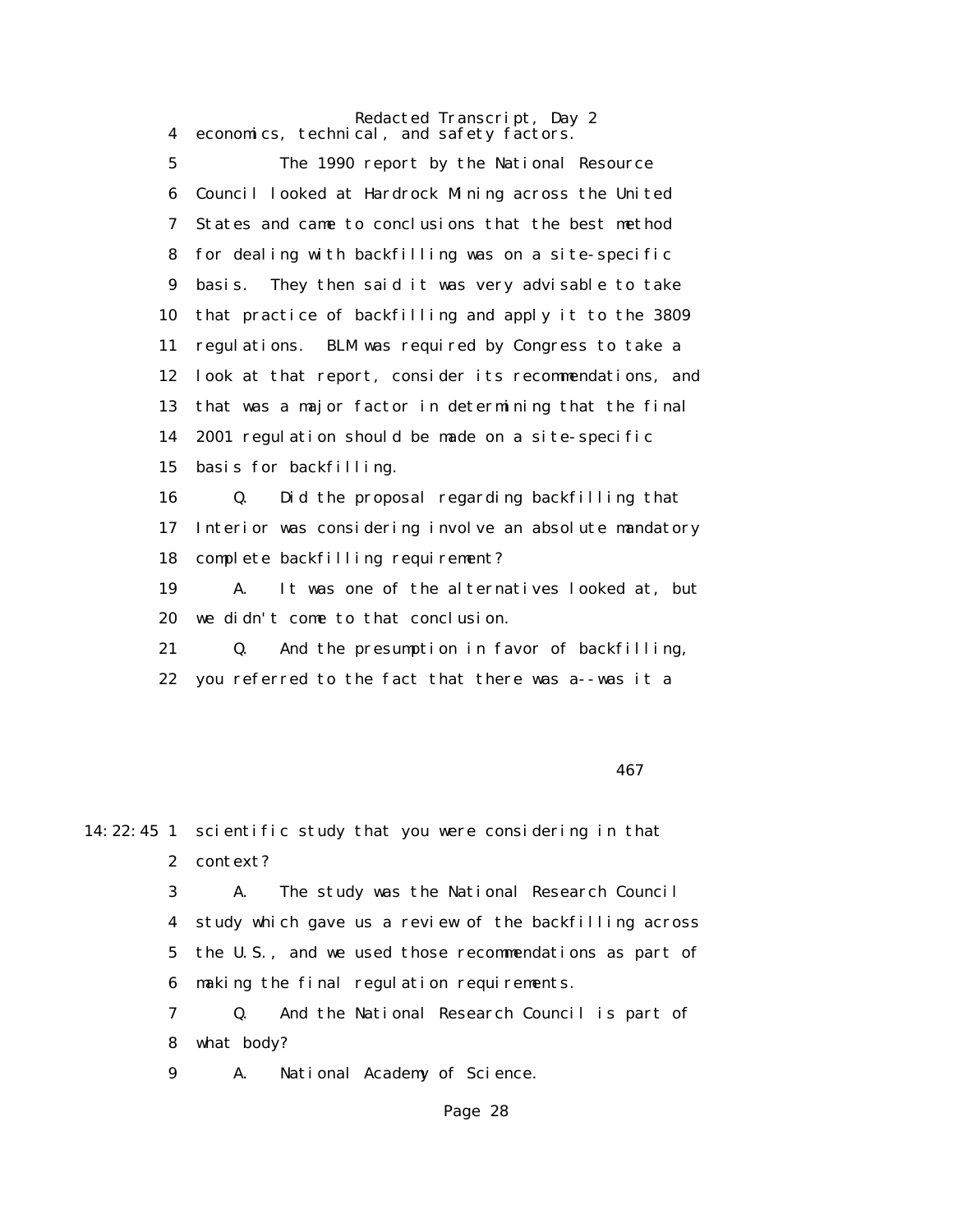| 10 | Redacted Transcript, Day 2<br>And is that an organization that is dominated<br>Q. |
|----|-----------------------------------------------------------------------------------|
| 11 | by mining industry perspectives?                                                  |
| 12 | No, the Committee for the National Research<br>A.                                 |
|    | 13 Council for that report was made up of a wide variety                          |
|    | 14 of experts, and included people from academia. It                              |
| 15 | included people from the environmental community, and                             |
|    | 16 it included people from industry. It was a                                     |
| 17 | wide-ranging group of folks, including state                                      |
| 18 | geologists and other experts who looked at the mining                             |
| 19 | industry and made its recommendations.                                            |
| 20 | And did you have interactions with the<br>Q.                                      |
| 21 | National Academy of Sciences National Research Council                            |
| 22 | as part of your work on the internal rulemaking?                                  |

 $468$ 

14:23:50 1 A. Yes. As a matter of fact, we took them on a 2 field trip of western U.S. and took the Chairman and 3 the Co-chairman around to take a look at the various 4 practices throughout Nevada as might apply to the 5 regulations. 6 Q. And were there other places visited beyond 7 Nevada? 8 A. Yes. Well, the surface--the task force 9 looked at operations throughout the Western United 10 States, including California, Nevada, and other 11 states. 12 The National Research Council also looked at 13 operations throughout the U.S. 14 Q. And did the scope of that report concern the 15 adequacy of Federal and state regulation?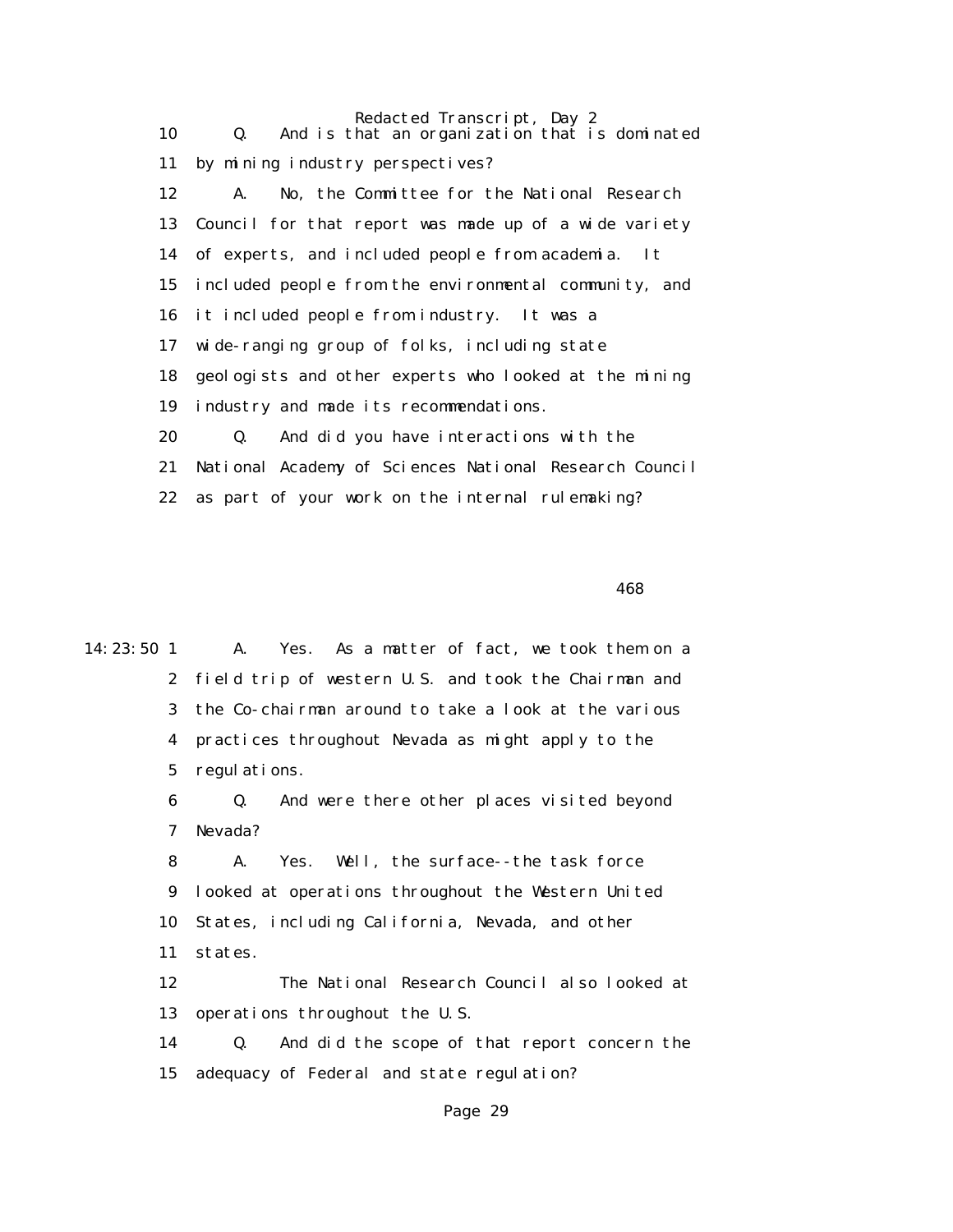Redacted Transcript, Day 2 16 A. Yes. That was one of the requirements 17 Congress laid on them. That's when the Congress 18 requirements laid on them. 19 Q. In your report, did you find any past history 20 prior to the December 2002 California regulations here 21 of regulatory agencies in the United States applying 22 complete mandatory backfilling requirements to

 $469$ 

14:24:56 1 metallic ore mines?

 2 A. I could find no such regulatory requirement 3 anywhere in the United States.

 4 Q. Now do the mandatory backfilling requirements 5 adopted by California in 2002 and 2003 apply to 6 open-pit metallic mines exclusively or do they apply

7 to other open-pit operations as well?

 8 A. They apply--the state regulations, the new 9 state regulations applied to metallic mines and gold 10 mines only.

 11 Q. So, referring back to your--to the map of 12 California operations we referred to earlier, and we 13 have it on the board behind you, how many of the 14 900-some operations in the State, roughly what order 15 of magnitude or percentage would be affected by the 16 metallic mine--

 17 A. Again, the State report indicated there were 18 24 of the 955 sites which were gold operations. Only 19 eight of those, I believe, were lode operations. The 20 other were placer operations. So, whatever eight of 21 955 is a very small percentage.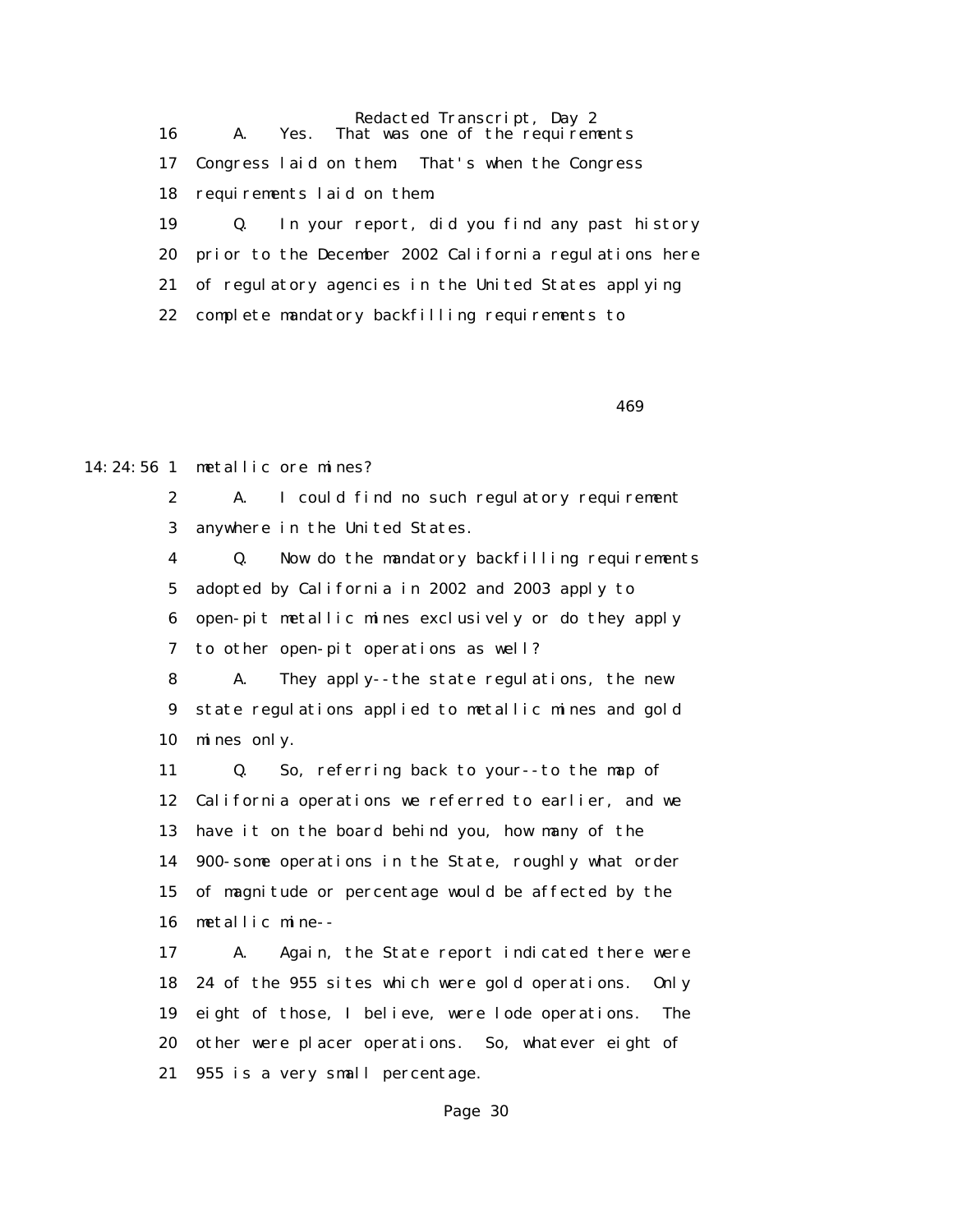Redacted Transcript, Day 2 22 Q. Now, as part of your review, have you become

```
 470
```
14:26:19 1 familiar with the concept of the California Surface 2 Mining and Reclamation Act to return land to a usable 3 condition? 4 A. I reviewed how that is applied to mining 5 operations in the California Desert and in the 6 counties, yes. 7 Q. And as you understand it, has that 8 requirement been construed to require complete 9 backfilling in the past prior to 2002? 10 A. No. No operations were required to be 11 completely backfilled. 12 Q. And are the nonmetallic mines in California 13 today subject to complete backfilling requirements? 14 A. I could find no nonmetallic mines which are 15 completely backfilled. 16 Q. In your rebuttal statement, you have included 17 an example of a--of the U.S. Borax mine involving 18 extraction for boron. Is that project located in the 19 California Desert Conservation Area? 20 A. The U.S. Borax/boron project is probably the 21 largest open-pit in California. It is included in the 22 California Desert in--yes, it is.

14:27:38 1 Q. And can you give us some idea of the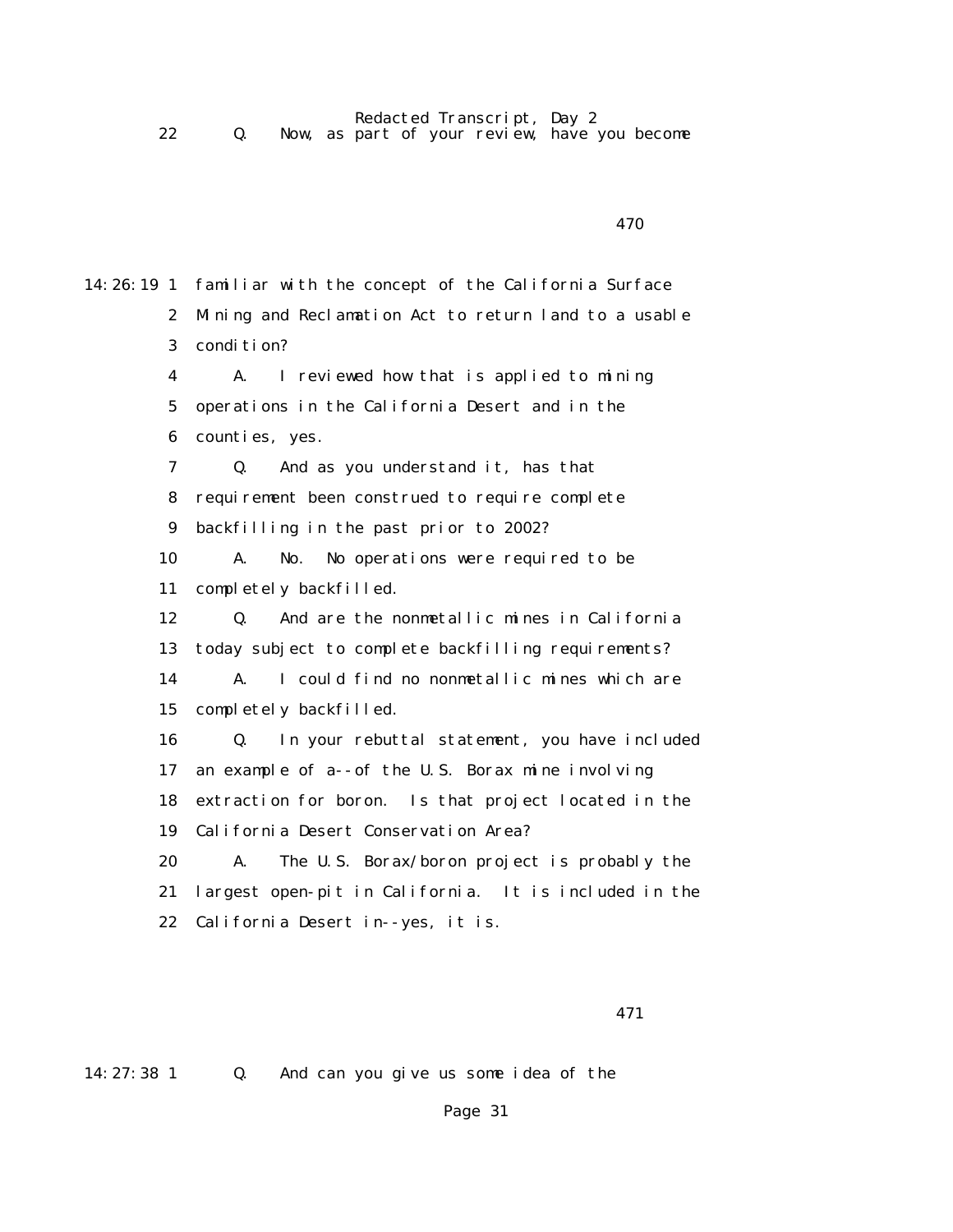Redacted Transcript, Day 2 2 magnitude of that open pit as compared to the Imperial 3 Project gold mining proposal. 4 A. It's a very big project. I believe that 5 there was an expansion of the mine plan approved in 6 2004. 7 The pit, the resulting pit from the approval 8 in 2004 by Kern County would be for a pit that's 1.5 9 by 1.5 miles wide and up to 1,250 feet deep. It would 10 contain overburden piles of between 500 and 600 feet. 11 I think an estimate of the total amount of actual 12 waste rock to be placed on the surface is pretty close 13 to 2 billion tons. 14 But also have extensive tailings ponds 15 associated with the operation as well as large 16 overburden piles. 17 Q. How does five to 600 feet high of overburden 18 piles compare with the proposed Glamis Imperial 19 Project? 20 A. Much higher, much more volume. 21 Q. And based on your review of the U.S. 22 Borax/boron open pit approved in 2004, will that mine

472

14:28:51 1 be subject to complete backfilling requirements? 2 A. That mine is not subject to complete 3 backfilling requirements. It will not be completely 4 backfilled. 5 Q. And based on your review of the U.S. 6 Borax/boron operations as approved in 2004, will that

7 mine be subject to having the overburden piles graded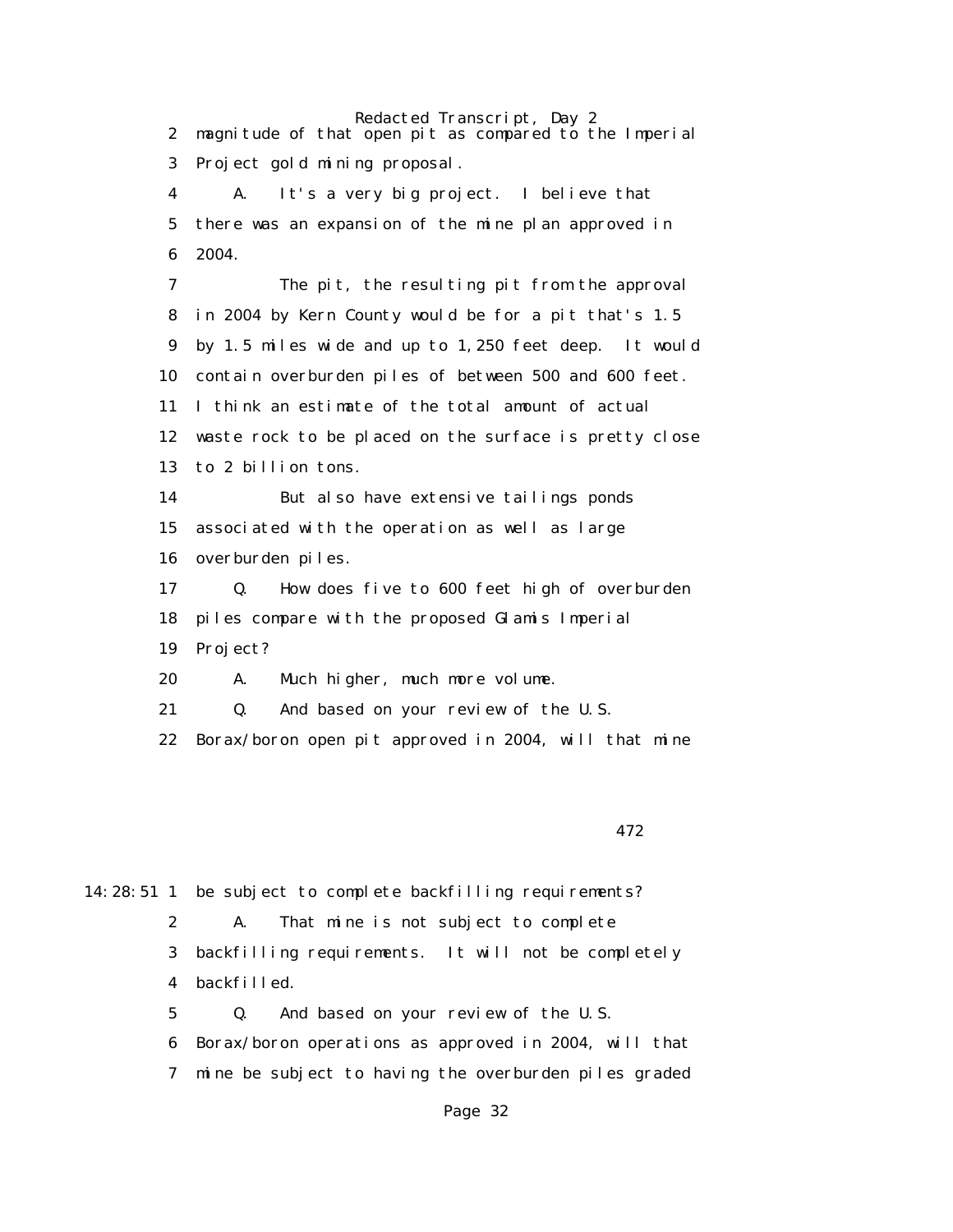Redacted Transcript, Day 2 8 down to a height of 25 feet above the natural contour 9 from the five to 600 feet? 10 A. Not in the SMARA application that I reviewed, 11 no. 12 Q. Did your initial report include a review of 13 the proposed Mesquite regional landfill? 14 A. I took a look at the Mesquite regional 15 landfill. Again, that's going to be a facility that's 16 probably the largest regional landfill in the United 17 States. It's very large, several thousand acres. It 18 will move like 20,000 tons of municipal waste a day 19 for over a hundred years. 20 There will be again, the total height of the 21 stacked landfill will also be very high.

22 One interesting point regarding that landfill

473

14:30:00 1 was that overburden and heap-leach material from the 2 adjoining Mesquite Mine would be used in the 3 construction of the landfill and used for daily and 4 final cover that included heap-leach material where 5 cyanide had been used in the process. The cyanide was 6 rinsed and neutralized according to state and Federal 7 standards. 8 The EIS for that landfill specified that they 9 could see no environmental problems, and there would

10 be no environmental threat from the use of that

11 overburden and that heap-leach material rinsed for

- 12 cyanide in the landfill for over a hundred years.
- 13 Q. In your initial report, did you also review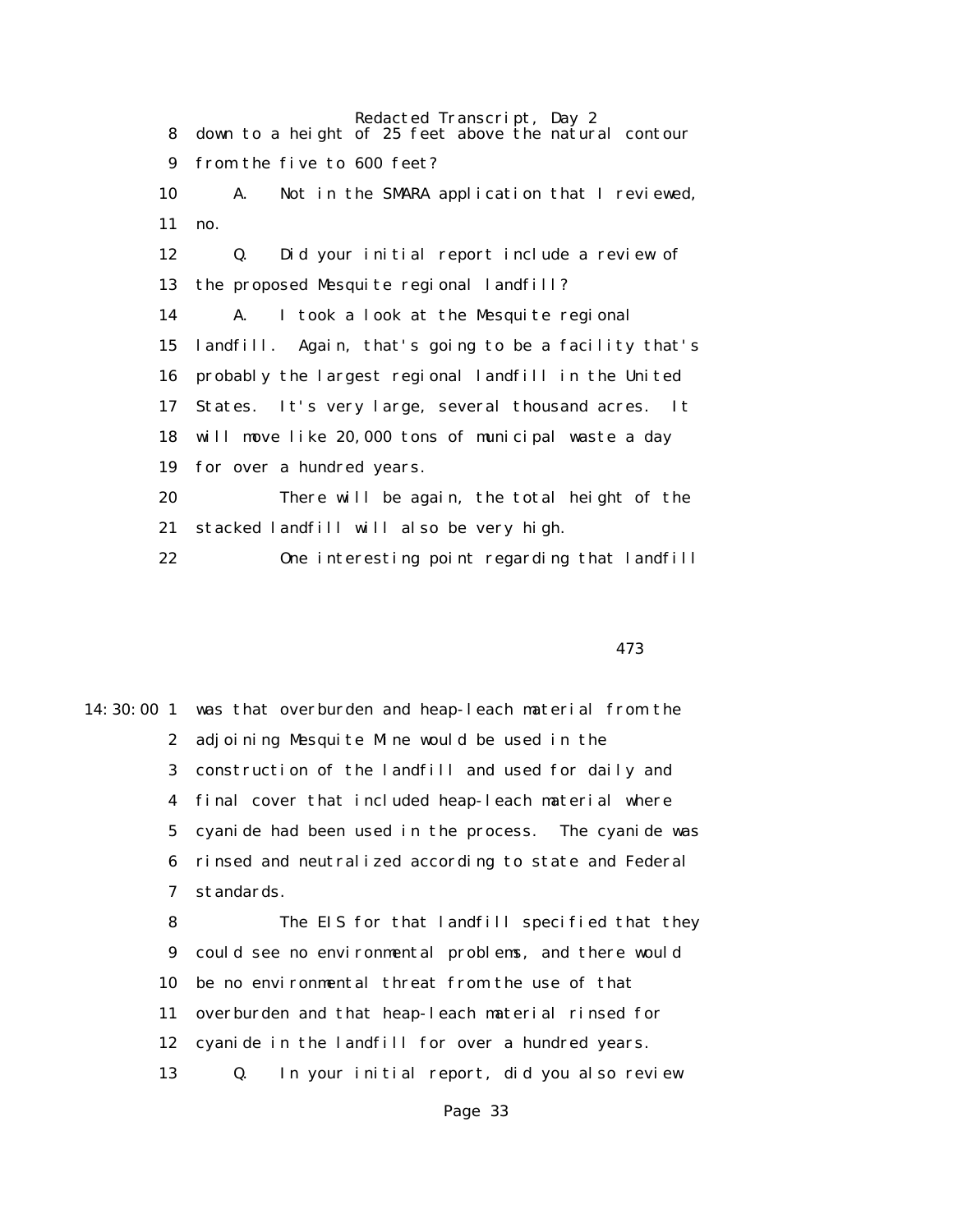Redacted Transcript, Day 2 14 the North Baja Pipeline project which was approved by 15 BLM and the California State Lands Department-- 16 A. Yes. Again, the North Baja Pipeline Project 17 would probably create about a thousand acres of 18 surface disturbance. What it is, is they put a six to 19 12-foot deep trench in an 80-foot swath for 80 miles 20 through Imperial County in the California Desert. 21 They then put the natural gas pipeline within that 22 trench and they'd reclaim it and mitigate it.

474

14:31:13 1 It--yes.

 2 Q. Did your review of the EIS/EIR documentation 3 indicate that Native American groups opposed the 2002 4 Baja Pipeline approval?

 5 A. There was great opposition among the Quechan 6 and the Native American groups. I believe that 7 Quechan specifically stated that the impacts from that 8 project could not be mitigated.

 9 Also, Native American organizations took 10 strong exception to the proposal. They indicated that 11 it would infringe on their sacred sites and include 12 destruction of trails and geoglyphs and petroglyphs.

 13 And one Native American organization actually 14 called it diabolical and prayed that the Project would 15 not be completed because it was going to desecrate 16 their sacred land, and they were going to fight it to 17 the end. There was strong opposition to that. 18 Q. Looking at Leshendok hearing Exhibit 7, is

19 that an excerpt from your expert report as originally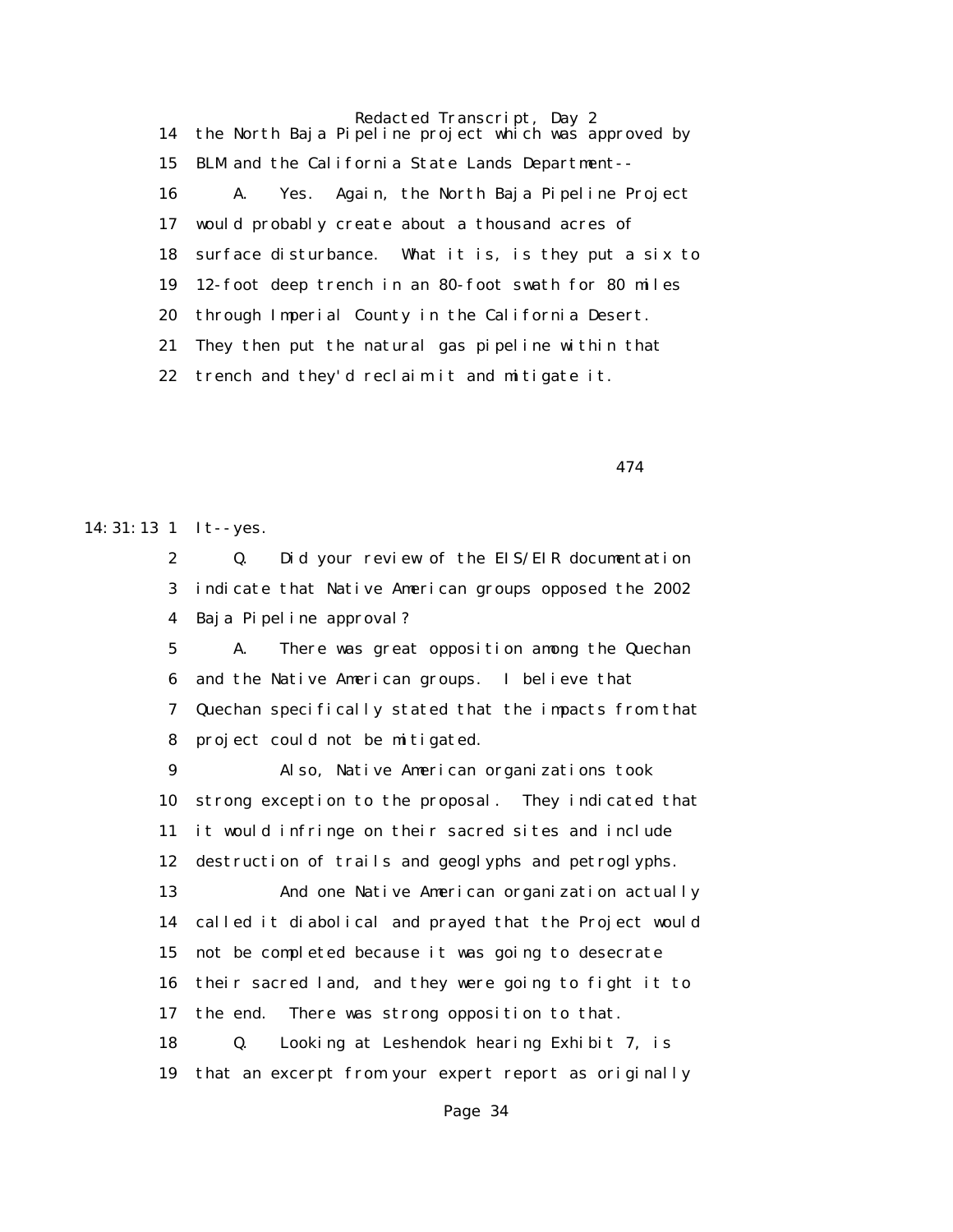Redacted Transcript, Day 2 20 submitted in this case in May of 2006?

- 21 A. Yes, it is.
- 22 Q. Was the Baja Pipeline nonetheless constructed

475

14:32:20 1 after these comments were made?

 2 A. Yes, it was constructed. 3 Q. And is it your understanding that an 4 additional pipeline route is planned to be constructed 5 adjacent to the original route? 6 A. It's my understanding that there was a recent 7 environmental document just completed in 2007, which 8 indicated that there would be another pipeline built 9 adjacent to the existing pipeline. 10 Q. Mr. Leshendok, in your rebuttal statement, 11 you reviewed the current efforts of the Golden Queen 12 Mining Company to pursue the Soledad Mine in 13 compliance with California's 2003 mandatory 14 backfilling requirements. What have you learned about 15 that proposal? 16 A. The Golden Queen Soledad Mountain proposal 17 would be both a gold mine and an aggregate mine. The 18 SMARA application which was submitted in April of this 19 year indicated that the site--the site would be 20 extensive, and that the aggregates used in the Project 21 would not be backfilled into the pit. 22 It also indicated that the pads, the waste

 $476$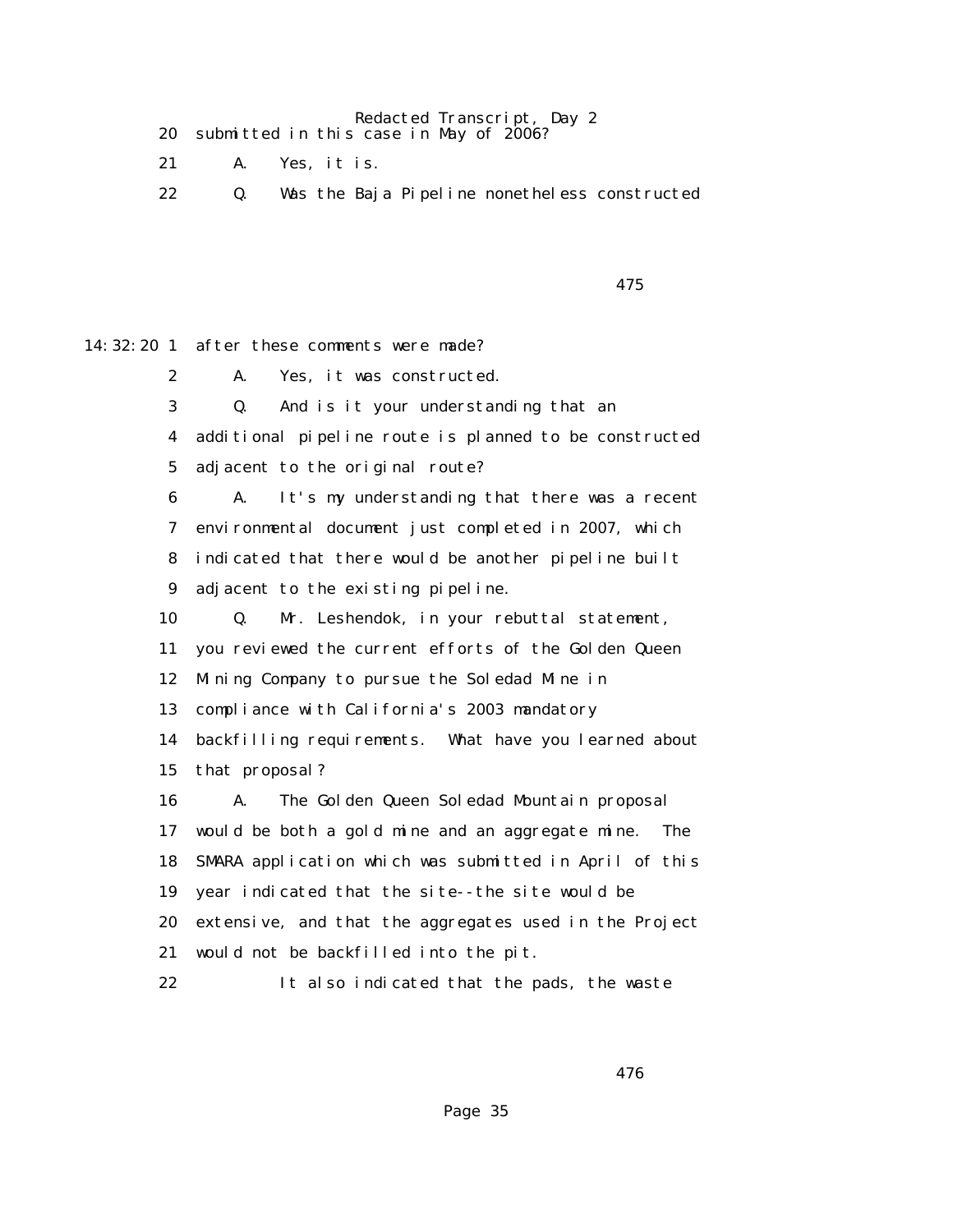14:33:38 1 rock and the pads from the overburden from the 2 operation that made the pads for the aggregate 3 material to be sold will also not be backfilled in the 4 operation. 5 This gives the operator a significant cost 6 incentive in dealing with the operation. It is 7 totally different type of project than the other gold 8 mines in the California Desert. 9 Q. Are you saying that the waste rock piles 10 generated from the gold mining would then be sold for 11 aggregate? 12 A. Yeah, that was the proposal. The proposal 13 was that the gold would be--the mine would be operated 14 for seven years, and the aggregate from the mine would 15 be mined and sold for 30 years, according to the SMARA 16 proposal. 17 Q. And whatever aggregate is sold, would it have 18 to then be backfilled? 19 A. No. That's the--no, it would not. 20 Q. Now, the Government has contended in this 21 case that Glamis ought to reengineer its Imperial 22 Project in a manner similar to the Golden Queen

477

#### 14:34:42 1 project.

 2 Is that model available to Glamis Imperial-- 3 A. Well, the Golden Queen Project is-- 4 MS. MENAKER: Objection. There's--I think 5 that's a mischaracterization of what the United States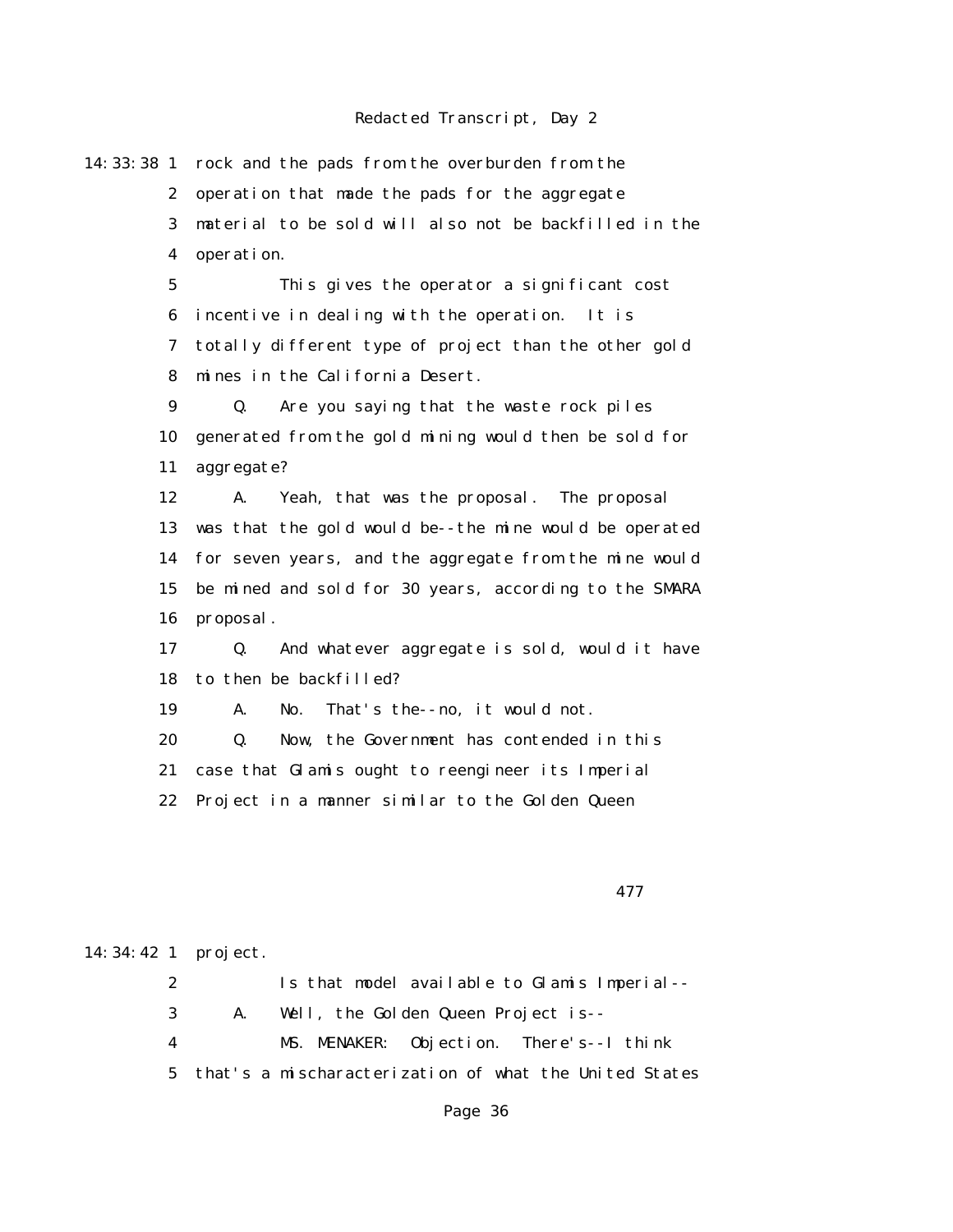Redacted Transcript, Day 2 6 has said on this point. 7 PRESIDENT YOUNG: Mr. McCrum, perhaps you 8 could rephrase the question. 9 MR. McCRUM: Certainly. 10 BY MR. McCRUM: 11 Q. Is the option of selling aggregate from waste 12 rock piles in order to avoid backfilling costs that 13 Golden Queen is apparently pursuing, is that an option 14 available to the Glamis Imperial Project as you 15 understand the property position of the Glamis 16 Imperial Project on Federal lands? 17 A. The property position of the Golden Queen 18 Soledad Mountain Mine is primarily on private lands. 19 There is only a small portion of the Project which is 20 on public lands. It's mainly private. 21 What that means is they can deal with the 22 aggregates without going through the Federal agencies.

478

| $14:35:41 \;1$ |             |                  | Glamis Imperial Project was 100 percent                 |
|----------------|-------------|------------------|---------------------------------------------------------|
|                |             |                  | 2 totally on public lands. The Glamis Imperial Project, |
|                |             |                  | 3 Glamis did not have a property right to access the    |
|                |             |                  | 4 Federal aggregates on their mine site.                |
|                | $5^{\circ}$ |                  | Q. And is the Glamis Imperial Project subject to        |
|                | 6           |                  | an administrative withdrawal at this time?              |
|                | 7           | A.               | The Glamis Imperial Project was withdrawn,              |
|                | 8           | yes.             |                                                         |
|                | 9           | Q.               | And is that withdrawal subject to valid                 |
|                | 10          | existing rights? |                                                         |
|                | 11          | <b>A.</b>        | It was subject--yes, I believe it was subject           |
|                |             |                  |                                                         |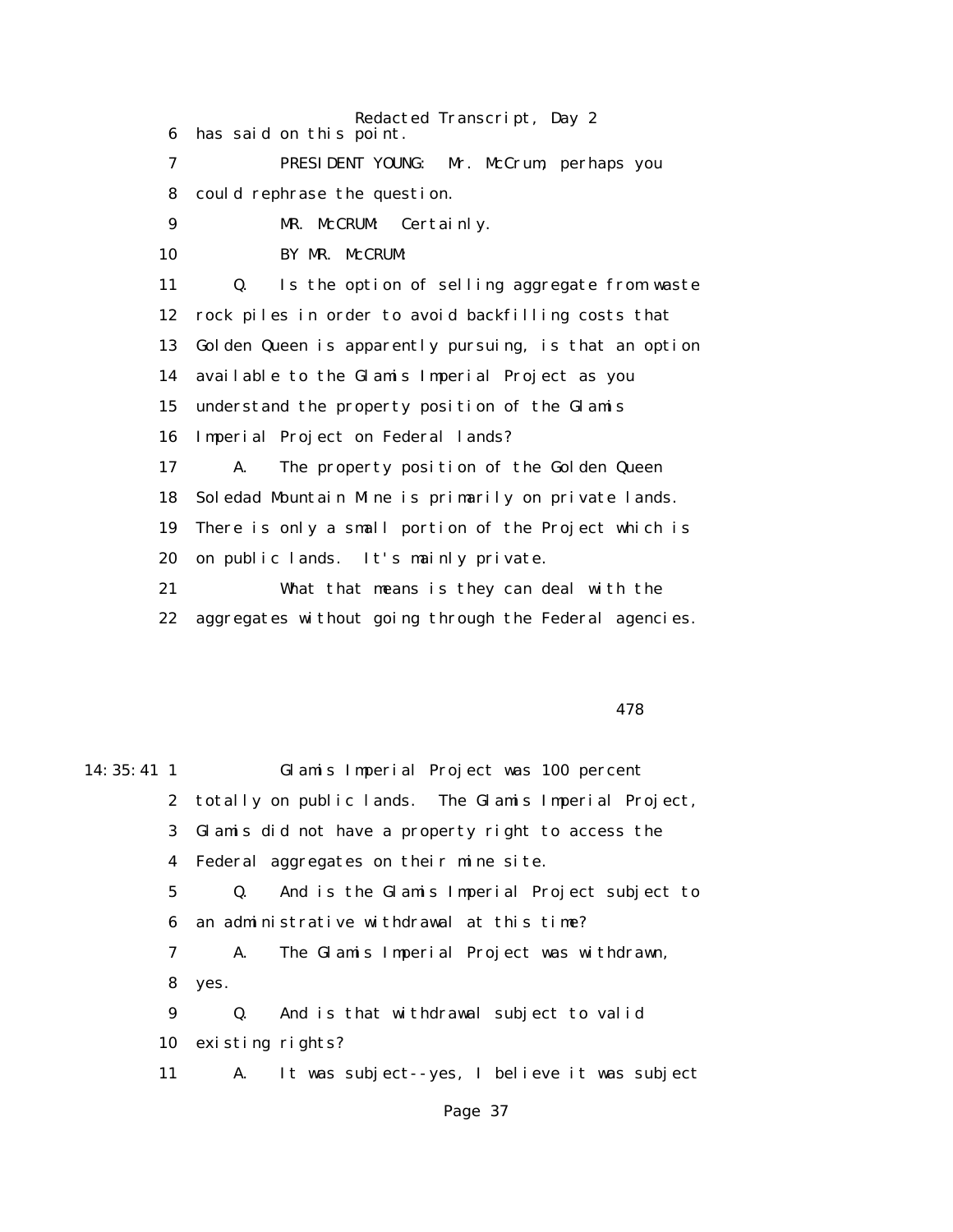|    | Redacted Transcript, Day 2                                    |
|----|---------------------------------------------------------------|
|    | 12 to valid existing rights.                                  |
| 13 | And what are the valid existing rights that<br>$\mathbf{Q}_1$ |
|    | 14 BLM has recognized in the 2002 Mineral Report for the      |
| 15 | Imperial Project? Are they unpatented mining claim            |
|    | 16 rights or are they rights to sell aggregate?               |
| 17 | They are the rights to mine unpatented mining<br>A.           |
|    | 18 claims. They do not have a right to access the             |
| 19 | Federal aggregate, the Federal waste rock material.           |
| 20 | Thank you, Mr. Leshendok.<br>Q.                               |
| 21 | That will conclude our direct testimony.                      |
| 22 | PRESIDENT YOUNG:<br>Thank you.                                |

479

| 14: 36: 47 1     |                                                      | Ms. Menaker, would you like a minute or two?           |  |
|------------------|------------------------------------------------------|--------------------------------------------------------|--|
| $\boldsymbol{2}$ |                                                      | MS. MENAKER: Yes, thank you.                           |  |
| 3                |                                                      | (Pause.)                                               |  |
| 4                |                                                      | PRESIDENT YOUNG:<br>Please proceed.                    |  |
| $\mathbf 5$      |                                                      | <b>CROSS- EXAMI NATI ON</b>                            |  |
| 6                |                                                      | BY MS. MENAKER:                                        |  |
| 7                | Q.                                                   | Good afternoon, Mr. Leshendok.                         |  |
| 8                | A.                                                   | How are you?                                           |  |
| 9                | Q.                                                   | Fine, thank you.                                       |  |
| 10               |                                                      | You testified that you reviewed the                    |  |
| 11               |                                                      | reclamation plans for several open-pit metallic mines  |  |
| 12               | that were approved before the SMGB enacted it's what |                                                        |  |
| 13               |                                                      | we are calling the backfilling regulation in 2002; is  |  |
| 14               | that correct?                                        |                                                        |  |
| 15               | A.                                                   | That's correct.                                        |  |
| 16               | Q.                                                   | And is it correct that you looked at the               |  |
| 17               |                                                      | Imperial County findings for the Picacho Mine in 1991? |  |
|                  |                                                      |                                                        |  |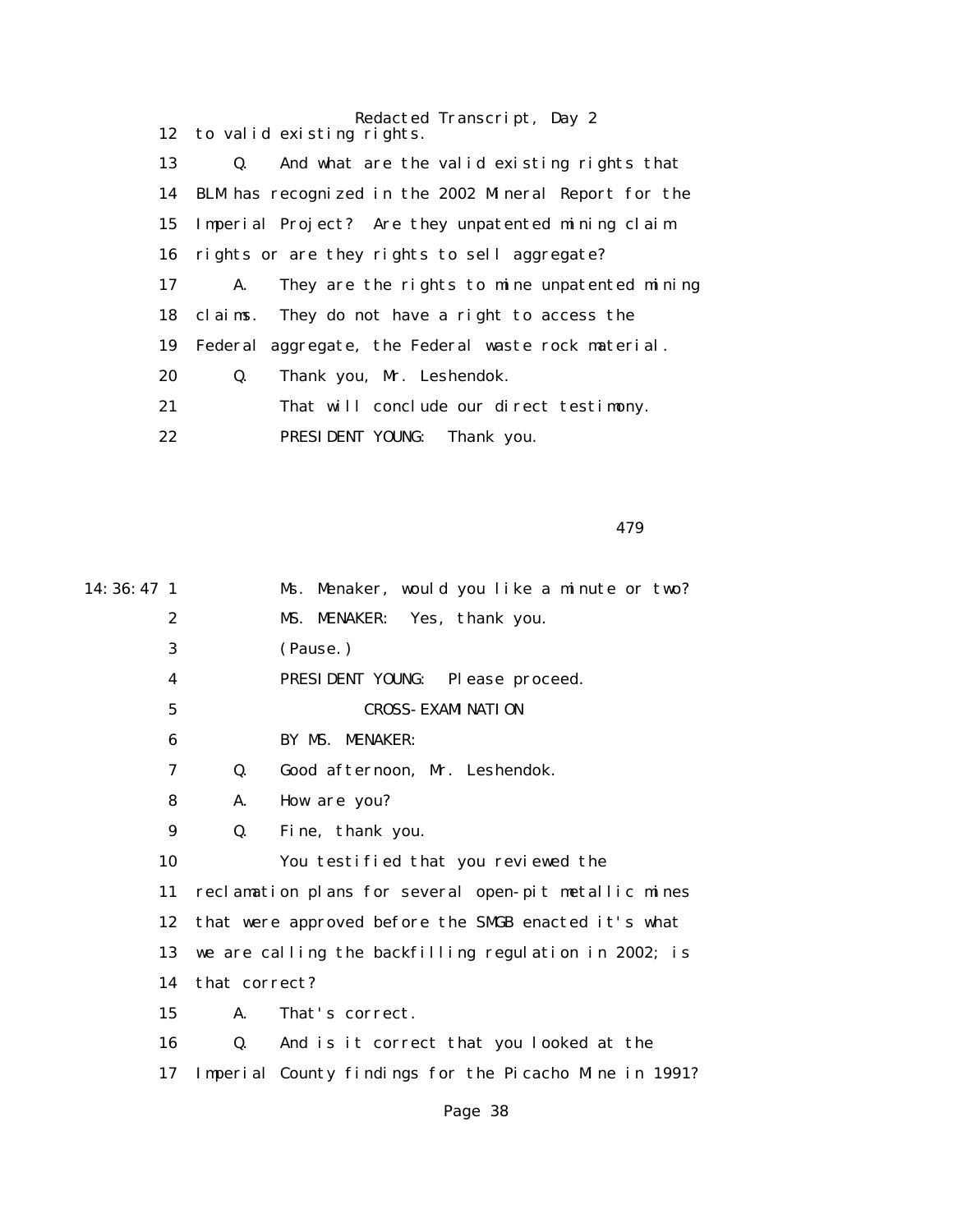Redacted Transcript, Day 2 18 A. Yes, I did. 19 Q. And is it also correct that you looked at 20 Kern County's finding for the Rand Mine in 1995? 21 A. I visited Kern County and looked at their 22 active lists of mining operations, and I reviewed

 $480$ 

14:38:11 1 several projects within Kern County, yes, I did.

2 Q. Thank you.

 3 And is it also correct to say that you looked 4 at the mitigation measures that were imposed by the 5 counties at the Briggs, the Mesquite, and the Castle 6 Mountain Mines?

 7 A. I looked at the mitigation measures for those 8 mines.

 9 Q. So, in each of those cases, for Picacho, for 10 Rand, Briggs, Mesquite, Castle Mountain, and the Borax 11 Mine that we were also just discussing, you looked at 12 the findings of the counties and the local lead 13 agencies; is that correct?

14 A. Yes, I did.

 15 Q. In your report, do you ever discuss findings 16 that were made by the California Office of Mine 17 Reclamation regarding whether the mitigation measures 18 were SMARA-compliant?

 19 A. I went to the direct lead agencies involved 20 with permitting. The counties are the lead agencies. 21 They're the ones that are responsible for making the 22 decisions. I looked at their environmental documents.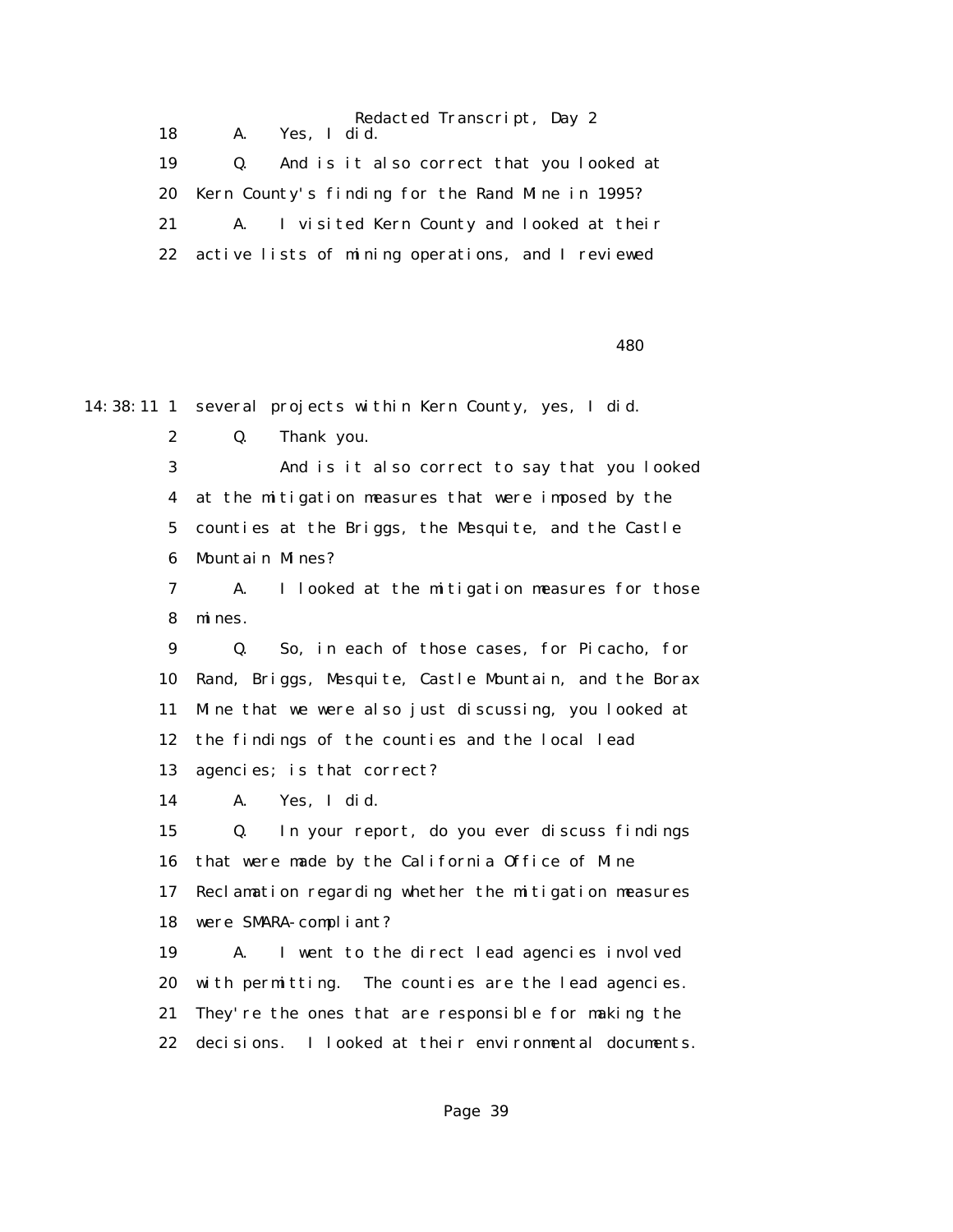481

14:39:06 1 I looked at their findings.

 2 I don't recall that much more information 3 that came from the State review. I looked at the 4 information from the direct agency that permitted the 5 operations.

 6 Q. Okay. And are you aware of any local lead 7 agency in California approving a Reclamation Plan for 8 a metallic open-pit mine that does not include 9 complete backfilling and regrading subsequent to the 10 enactment of the SMGB's 2002 regulation? 11 A. Well, I visited several counties in the 12 California Desert. I visited Kern County, San 13 Bernardino, Inyo, Imperial, and I asked all the mine 14 planners in those operations besides the list they had 15 at the present time, could they recall were there any 16 gold and metallic mines that had been completely 17 backfilled. They could not identify to me one. 18 Q. But since the SMGB enacted its 2002 19 regulation requiring the complete backfilling for 20 open-pit metallic mines, are you aware of any open-pit 21 metallic mines in California for which a lead agency 22 has approved a Reclamation Plan that has not required

**482** 

14:40:20 1 complete backfilling?

 2 A. Well, the expansion of the boron pit to that 3 size and that depth was made in 2004.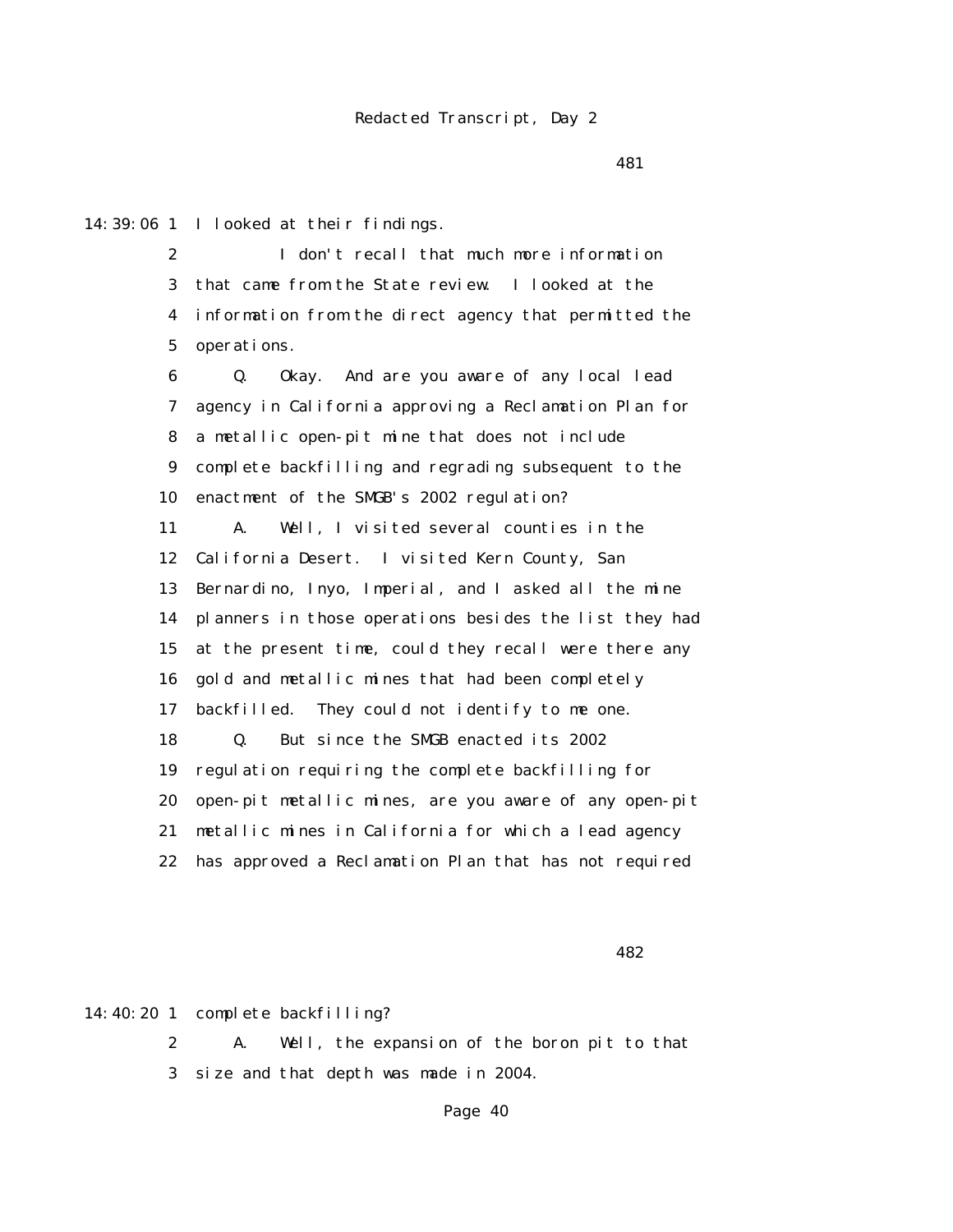Redacted Transcript, Day 2 4 Q. The Borax Mine? 5 A. The Borax Mine. 6 Q. And is the Borax Mine an open-pit metallic 7 mine? 8 A. It is a huge open pit. It's not a metallic 9 mine, it's a nonmetallic mine. 10 Q. Thank you. 11 PRESIDENT YOUNG: Mr. McCrum? 12 MR. McCRUM: No further questions. 13 PRESIDENT YOUNG: Thank you. 14 Professor Caron? 15 QUESTIONS FROM THE TRIBUNAL 16 ARBITRATOR CARON: Mr. Leshendok, I just have 17 a rather simple question. But Mr. McCrum at one point 18 took you back to the 2002 BLM Mineral Report on the 19 Imperial Project. 20 THE WITNESS: Yes. sir. 21 ARBITRATOR CARON: And pointed to the 22 question of backfilling and the economic feasibility

<u>483</u>

14:41:08 1 of backfilling. 2 THE WITNESS: Yes, sir. 3 ARBITRATOR CARON: The conclusion in that 4 report. 5 And I think your response, and this is my 6 recollection, was that it's--there were complicated 7 formula, I think is what you said. 8 I'm just wondering, and I may be 9 misrecollecting here, but would you expand on how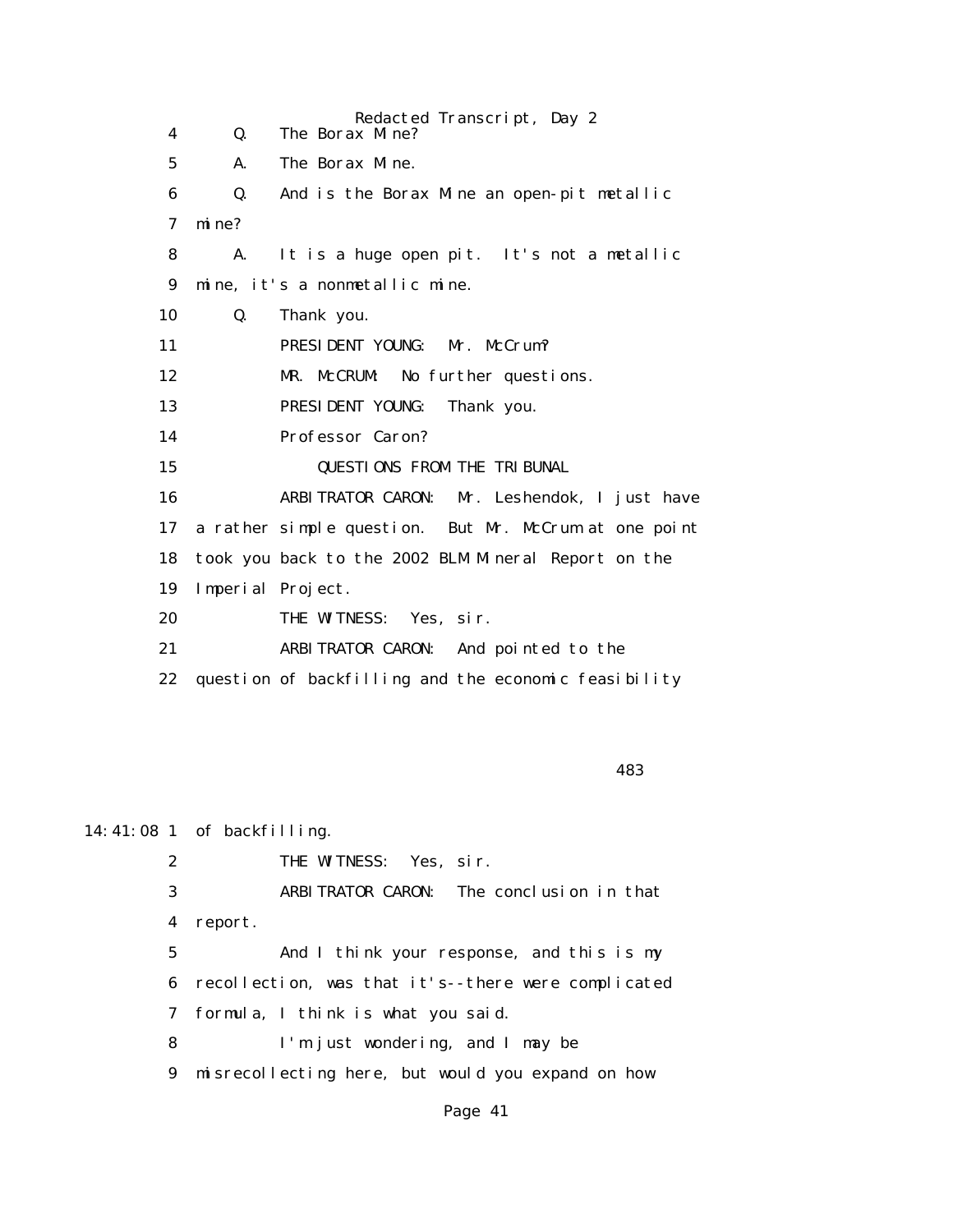Redacted Transcript, Day 2 10 these mineral examiners reached their conclusion? Is 11 it--is there a set of guidelines they operate by? 12 THE WITNESS: Yes, sir, there is a very 13 strong set of guidelines. The BLM has a 14 responsibility dealing with validity of mining claims 15 on the public lands, and part of that is to have 16 certified mineral examiners, people who have been 17 trained, people who have the education, to look at the 18 various alternatives of mining and come to conclusions 19 regarding the validity of the claims and the economics 20 of these claims.

 21 In this particular case, I don't recall if 22 they did with specific economic analysis they did,

484

14:42:02 1 whether they did a DCF or what their--excuse me, 2 discounted cash flow or what their analysis was, but 3 my understanding is they did do a comprehensive 4 economic analysis to come to the conclusion that the 5 East Pit was not economic. These were BLM certified 6 mineral examiners who prepared the report.

> 7 ARBITRATOR CARON: So, I just want to say on 8 this, so from what you just said, there are several 9 different ways, there is a DCF and there's some other 10 way--

 11 THE WITNESS: We are getting into an issue of 12 mineral evaluation, and that's a pretty complex issue 13 in terms of how you value minerals. There are several 14 ways of doing it. There is comparative market sales, 15 there's discounted cash flows, and there's other type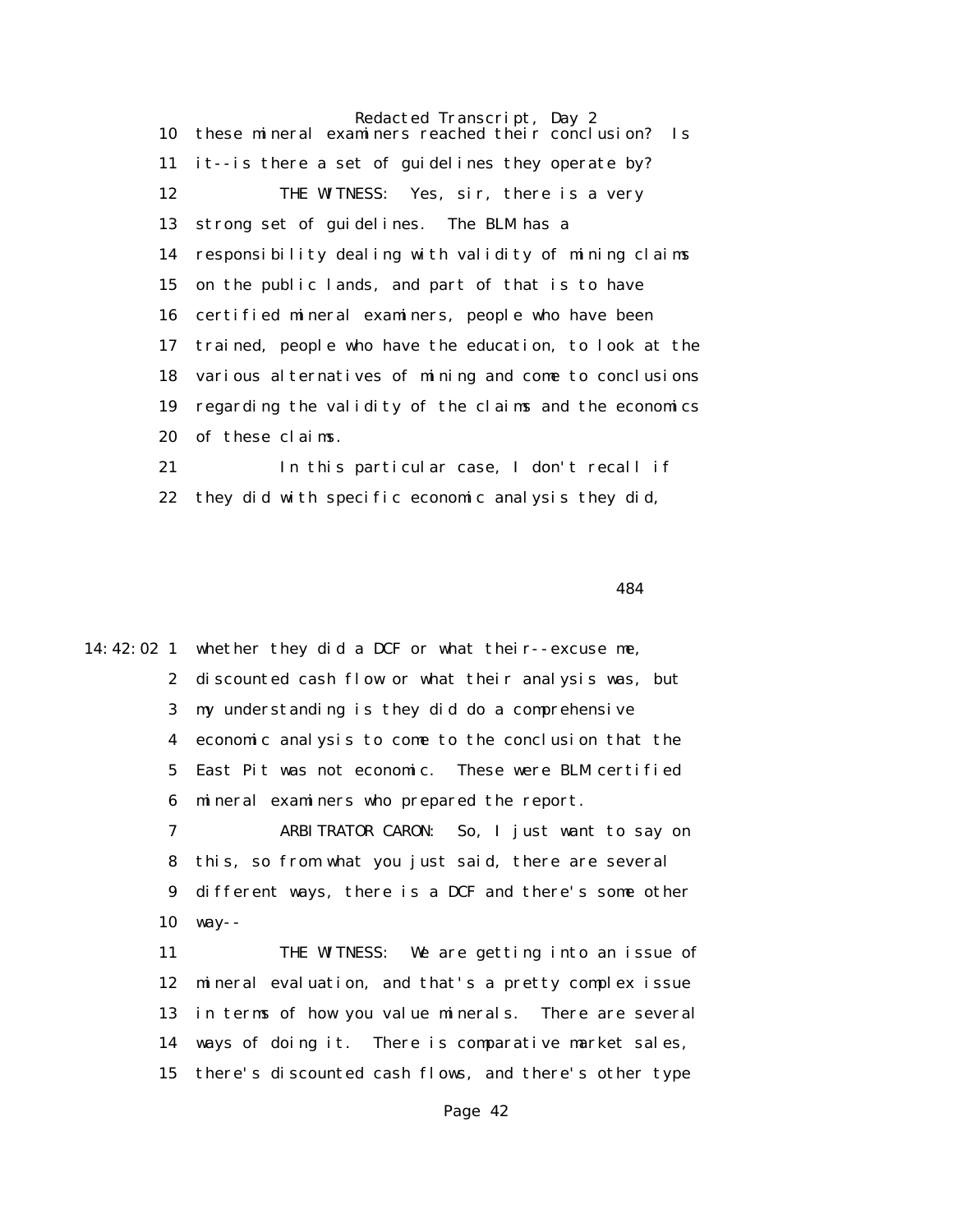Redacted Transcript, Day 2 16 of analyses. BLM would use whatever tools it had to 17 make those conclusions. 18 I really don't know what the specific 19 analysis used in the 2000 report was, but I'm pretty 20 confident that BLM did use some strenuous economic 21 analysis to come to that conclusion. 22 ARBITRATOR CARON: Thank you.

 $485$ 

14:43:02 1 PRESIDENT YOUNG: Mr. Hubbard? 2 ARBITRATOR HUBBARD: No questions. 3 PRESIDENT YOUNG: Mr. Leshendok, thank you 4 very much. 5 (Witness steps down.) 6 PRESIDENT YOUNG: Mr. McCrum, your next 7 witness? 8 MR. McCRUM: Yes. Our next witness is John 9 Parrish from the State of California. 10 PRESIDENT YOUNG: It is my understanding, 11 Mr. Parrish, that you have a beeper that you are 12 required to keep on, and we would be delighted to have 13 you do that, if your job requires that. I don't want 14 that to be considered license to anyone else to have 15 their cell phones on. 16 THE WITNESS: I turned it down to just 17 vibrate, but if I jump, it may be because of counsel, 18 but it may be because of my beeper. I apologize in 19 advance if something happens. 20 PRESIDENT YOUNG: We certainly understand. 21 JOHN PARRISH, RESPONDENT'S WITNESS, CALLED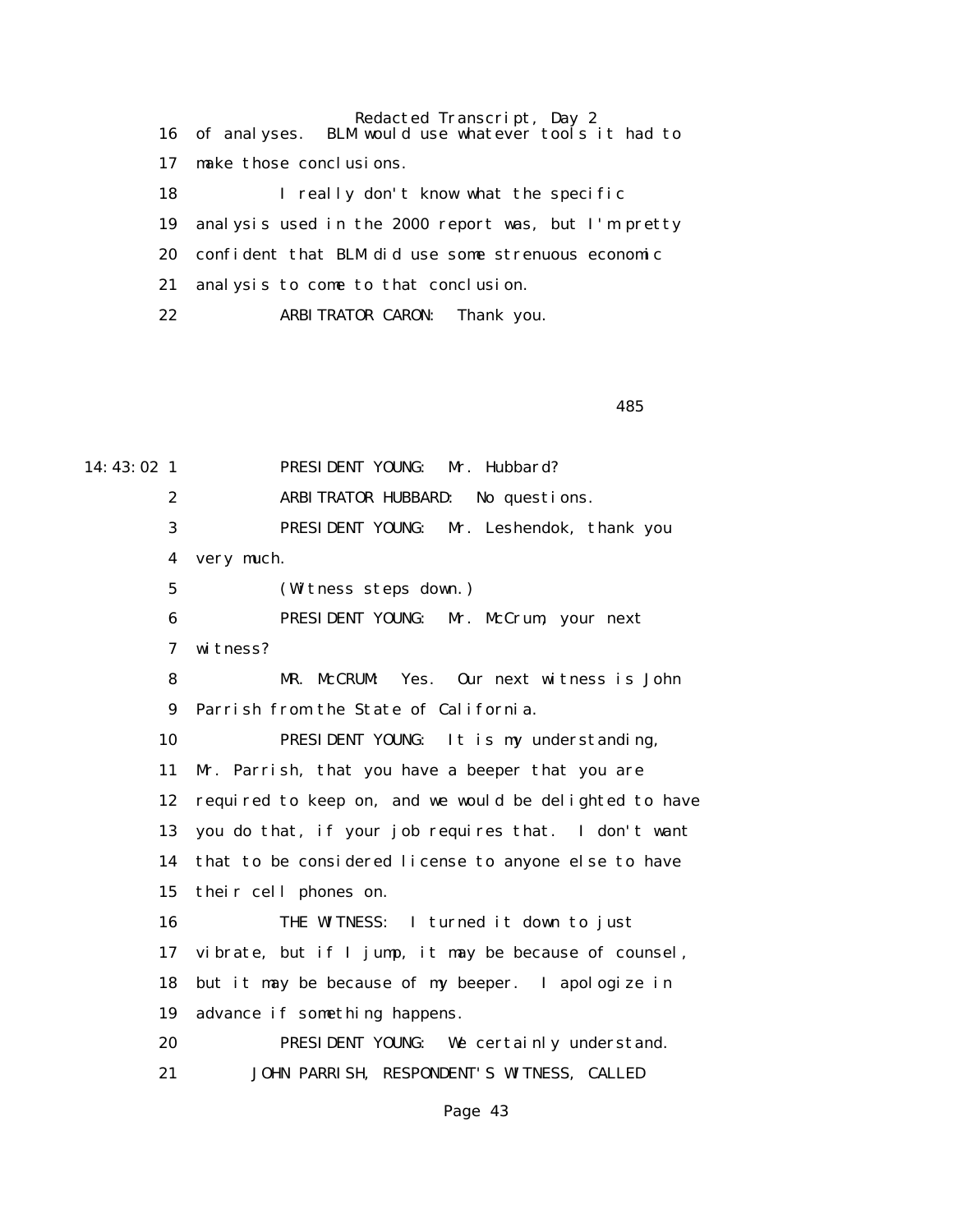14:43:48 1 kind enough to read the witness affirmation there. 2 THE WITNESS: Yes. I do solemnly declare 3 upon my honor and conscience that my statement will be 4 in accordance with my sincere belief. 5 PRESIDENT YOUNG: Thank you very much. 6 Mr. McCrum, your witness. 7 MR. GOURLEY: Mr. President, I think there 8 has been some confusion about which statement to read. 9 He just read the expert statement and not the witness 10 statement. I'm sure in the end it will be the same. 11 PRESIDENT YOUNG: Oh, I beg your pardon. He 12 is certainly listed as an expert, and that generated 13 the confusion. And he may, indeed, be an expert, but 14 we'll have him testify as both, but perhaps if you 15 read the other one. 16 THE WITNESS: I do solemnly declare upon my 17 honor and conscience that I shall speak the truth, the 18 whole truth, and nothing but the truth. 19 PRESIDENT YOUNG: Ms. Menaker, would you like 20 to proceed with some initial questions--would you like 21 to open with some initial questions? 22 MS. MENAKER: I would, with just a couple of

487

14:44:45 1 questions, please.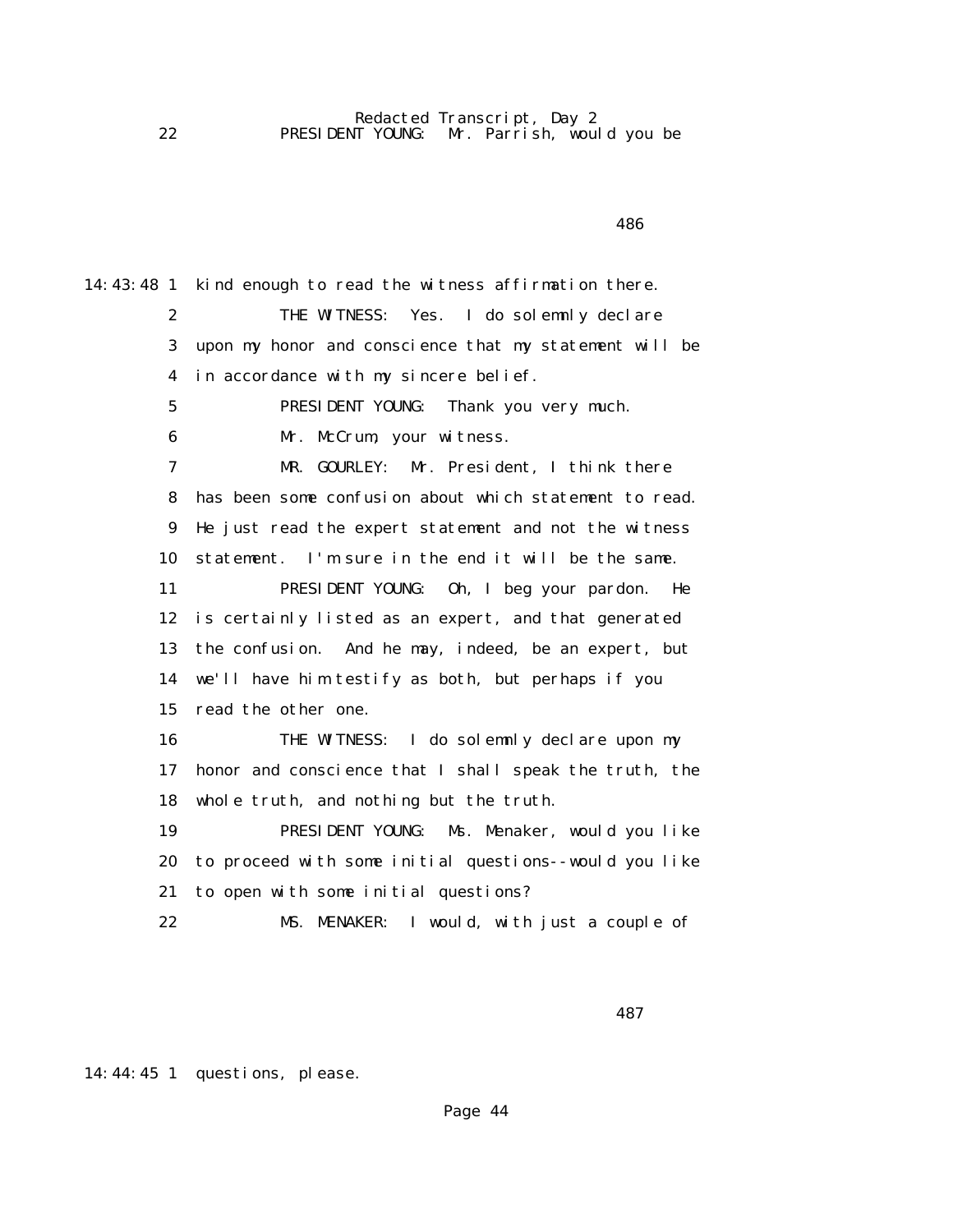|                 |                | Redacted Transcript, Day 2                           |
|-----------------|----------------|------------------------------------------------------|
| $\mathbf{2}$    |                | PRESIDENT YOUNG:<br>Pl ease.                         |
| 3               |                | DI RECT EXAMI NATI ON                                |
| 4               |                | BY MS. MENAKER:                                      |
| $5\overline{ }$ | Q.             | Mr. Parrish, good afternoon.                         |
| 6               | A.             | Good afternoon.                                      |
| 7               | Q.             | Can you please state your full name for the          |
| 8               | record.        |                                                      |
| 9               | A.             | Yes, John Parrish.                                   |
| 10              | Q.             | Okay. And what is your educational                   |
| 11              | background?    |                                                      |
| 12              | $\mathbf{A}$ . | I have a Bachelor's, a Master's and a Ph.D.          |
| 13              |                | in geology and a Master's of Business Administration |
| 14              | in finance.    |                                                      |
| 15              | Q.             | And what is your current position?                   |
| 16              | A.             | Currently, I'm California State Geologist and        |
| 17              |                | Chief of the California Geological Survey.           |
| 18              | Q.             | And what position did you hold immediately           |
| 19              | prior to that? |                                                      |
| 20              | A.             | I was Executive Officer for the State Mining         |
| 21              |                | and Geology Board.                                   |
| 22              | Q.             | And from what dates did you hold that                |
|                 |                |                                                      |

<u>488 and the set of the set of the set of the set of the set of the set of the set of the set of the set of the set of the set of the set of the set of the set of the set of the set of the set of the set of the set of the </u>

## 14:45:29 1 position?

2 A. Mid-1994 through April 2005.

 3 Q. Okay. And how many members serve on the 4 State Mining and Geology Board?

5 A. There are nine positions on the Board.

 6 Q. And how are those individuals chosen to serve 7 on the Board?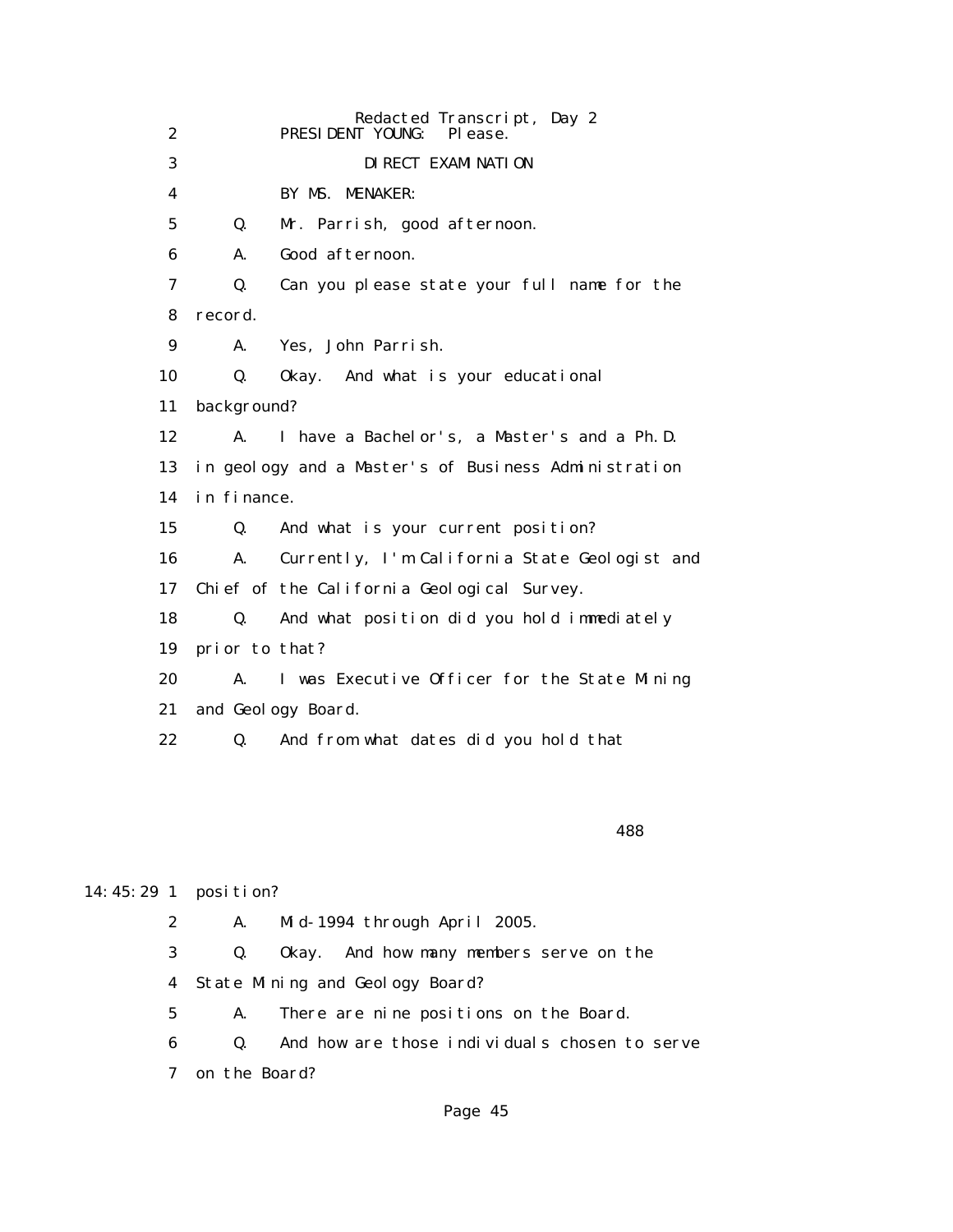Redacted Transcript, Day 2 8 A. They are selected as appointments by the 9 Governor. They are vetted by the Senate and then 10 confirmed by the Senate. 11 Q. And may the Governor remove those persons 12 from the Board? 13 A. No, he may not. 14 Q. Okay. And can you explain the relationship 15 between the California Resources Agency, the 16 California Department of Conservation, the State 17 Mining and Geology Board, and the California counties 18 who serve as local lead agencies. 19 A. The Resources Agency in California is an 20 umbrella agency that has a number of departments 21 underneath it, and the Department of Conservation is 22 one of those departments. That Department administers

 $489$ 

14:46:34 1 the Surface Mining and Reclamation Act.

 2 The Board is an autonomous body which is 3 within the Department of Conservation, and the Board 4 and the Department each have certain roles within the 5 Surface Mining and Reclamation Act. Primarily, the 6 Act is enforced by a local lead agency, such as cities 7 and counties, with the State overview and the Board 8 overseeing the entire operation.

 9 Q. And can you briefly describe what your 10 responsibilities were as Executive Officer of the 11 California State Mining and Geology Board when you 12 were in that position.

13 A. The Executive Officer of the Board is the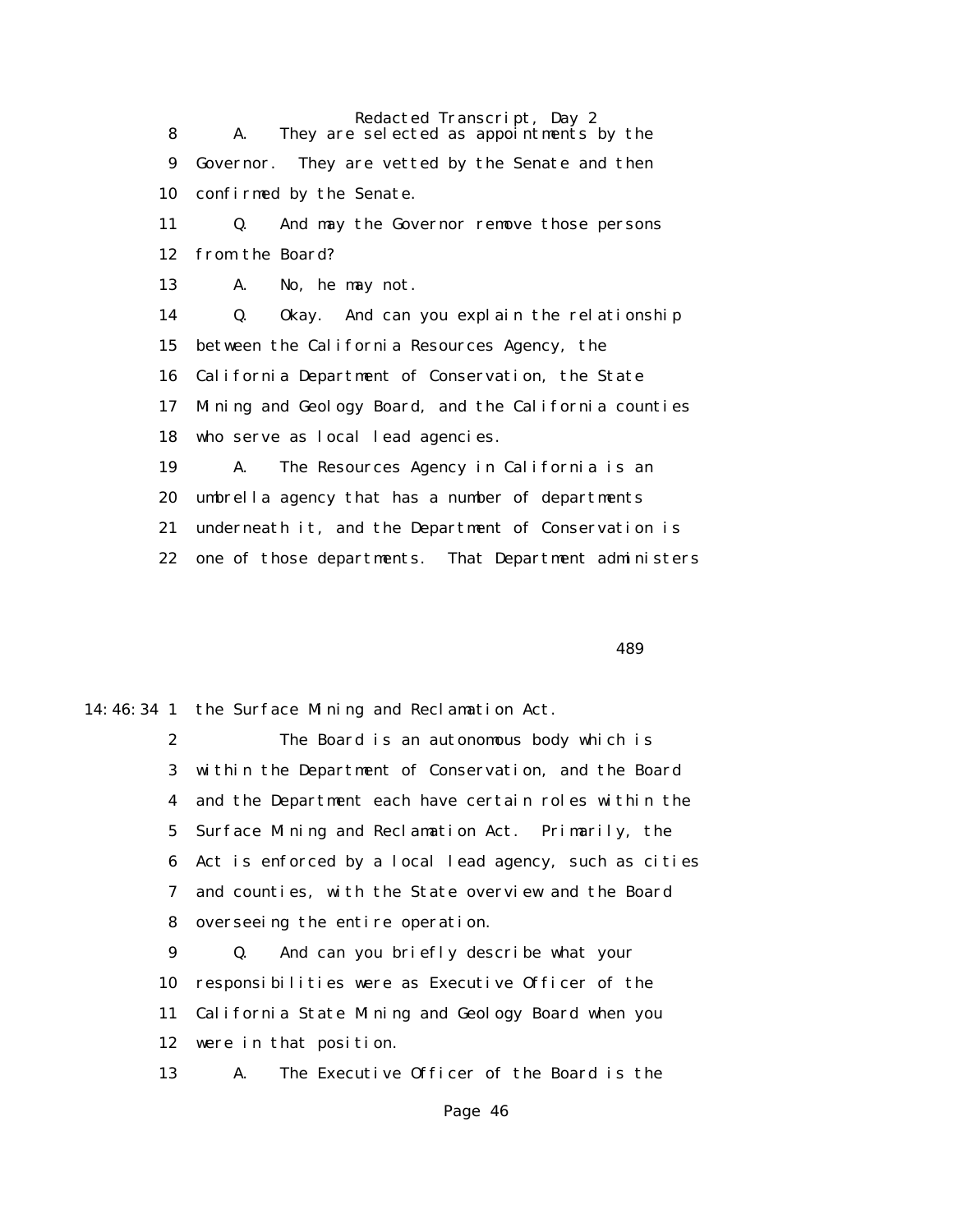Redacted Transcript, Day 2 14 Chief Executive and chief cook and bottle washer for 15 the Board in that it--he is the principal liaison 16 between the Board and the Department, other State 17 agencies, cities and counties, and is the principal 18 enforcer of the Board's policies. 19 Q. And did you hold the position as Executive 20 Officer of the Board at the time when the Board 21 adopted the 2002 regulation? 22 A. Yes, I did.

 $490$ 

14:47:51 1 Q. And what were your responsibilities with 2 respect to the adoption of the regulation at that 3 time? 4 A. The Executive Officer's responsibilities are 5 to ensure that the material is provided to the Board. 6 All the evidence gets before the Board, that proper 7 hearings are held and that proper filings are made 8 with the State agencies. 9 Q. Thank you. 10 PRESIDENT YOUNG: Thank you. 11 Mr. McCrum. 12 CROSS-EXAMINATION 13 BY MR. McCRUM: 14 Q. Good afternoon, Dr. Parrish. 15 A. Good evening. Good afternoon I guess. 16 Q. I have to speak into the microphone and try 17 to talk with you at the same time, so please excuse me 18 if I turn my back sometimes. 19 A. Understandable.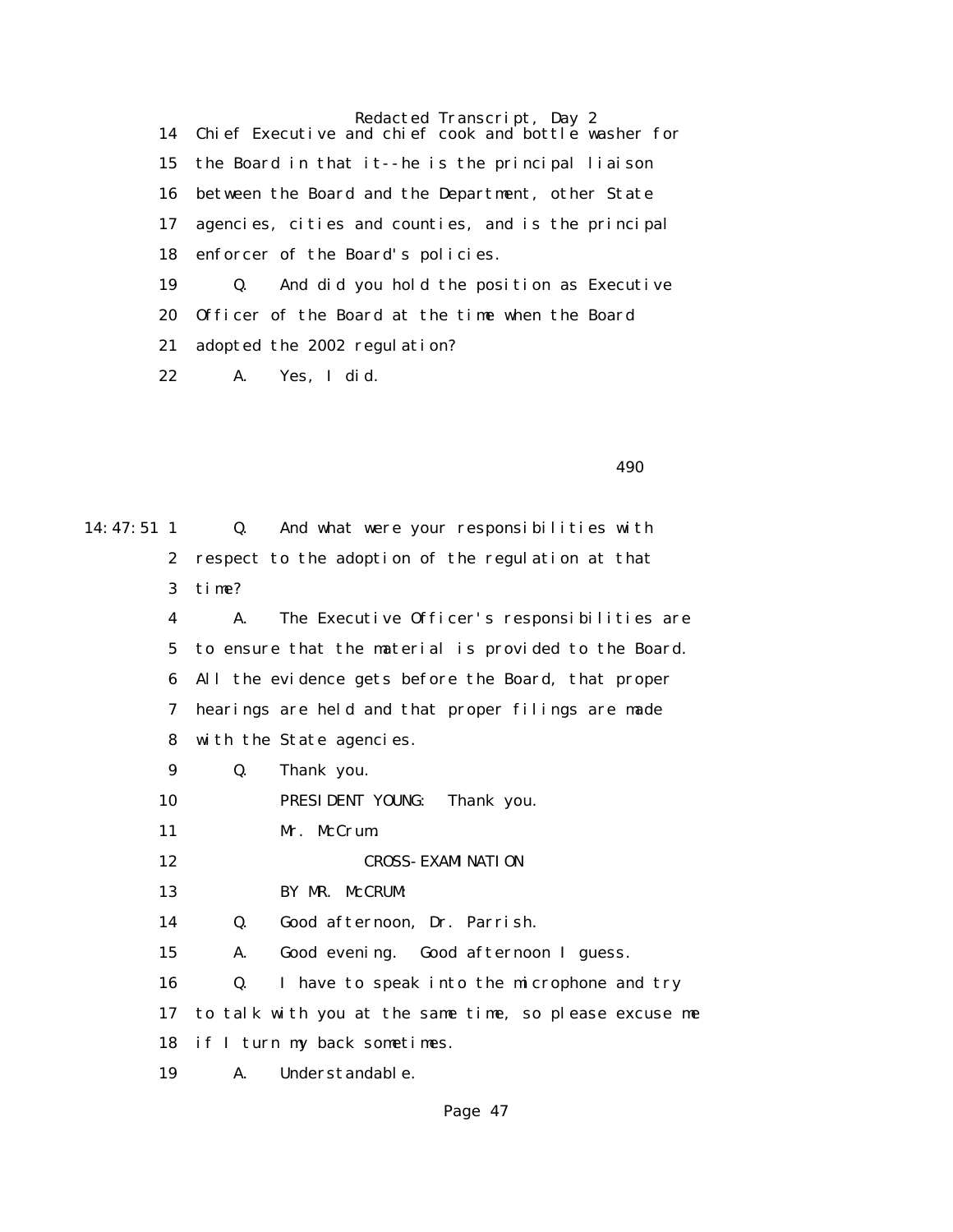Redacted Transcript, Day 2

- 20 Q. Dr. Parrish, you do have degrees in geology;
	- 21 is that correct?
	- 22 A. That's correct.

|  |  | 491 |
|--|--|-----|
|  |  |     |

| 14: 48: 39 1     | Q.             | And you do not have degrees in mining              |
|------------------|----------------|----------------------------------------------------|
| $\boldsymbol{2}$ |                | engineering, do you?                               |
| 3                | A.             | No, I do not.                                      |
| 4                | Q.             | And are you a Registered Engineer in               |
| 5                | California?    |                                                    |
| 6                | A.             | No, I'm not.                                       |
| 7                | Q.             | Or anywhere else?                                  |
| 8                | A.             | No.                                                |
| $\boldsymbol{9}$ | Q.             | You did have some work in the private sector       |
| 10               |                | prior to your work in California; is that correct? |
| 11               | A.             | That's correct.                                    |
| 12               | Q.             | And did that involve oil and gas activity?         |
| 13               | A.             | That's correct.                                    |
| 14               | Q.             | With Tenneco Oil Company?                          |
| 15               | A.             | Yes.                                               |
| 16               | Q.             | And Santa Fe Energy Resources?                     |
| 17               | A.             | Yes.                                               |
| 18               | Q.             | Have you worked in the mining industry prior       |
| 19               |                | to your work for the State?                        |
| 20               | A.             | No.                                                |
| 21               | Q.             | And was the oil and gas activity in the State      |
| 22               | of California? |                                                    |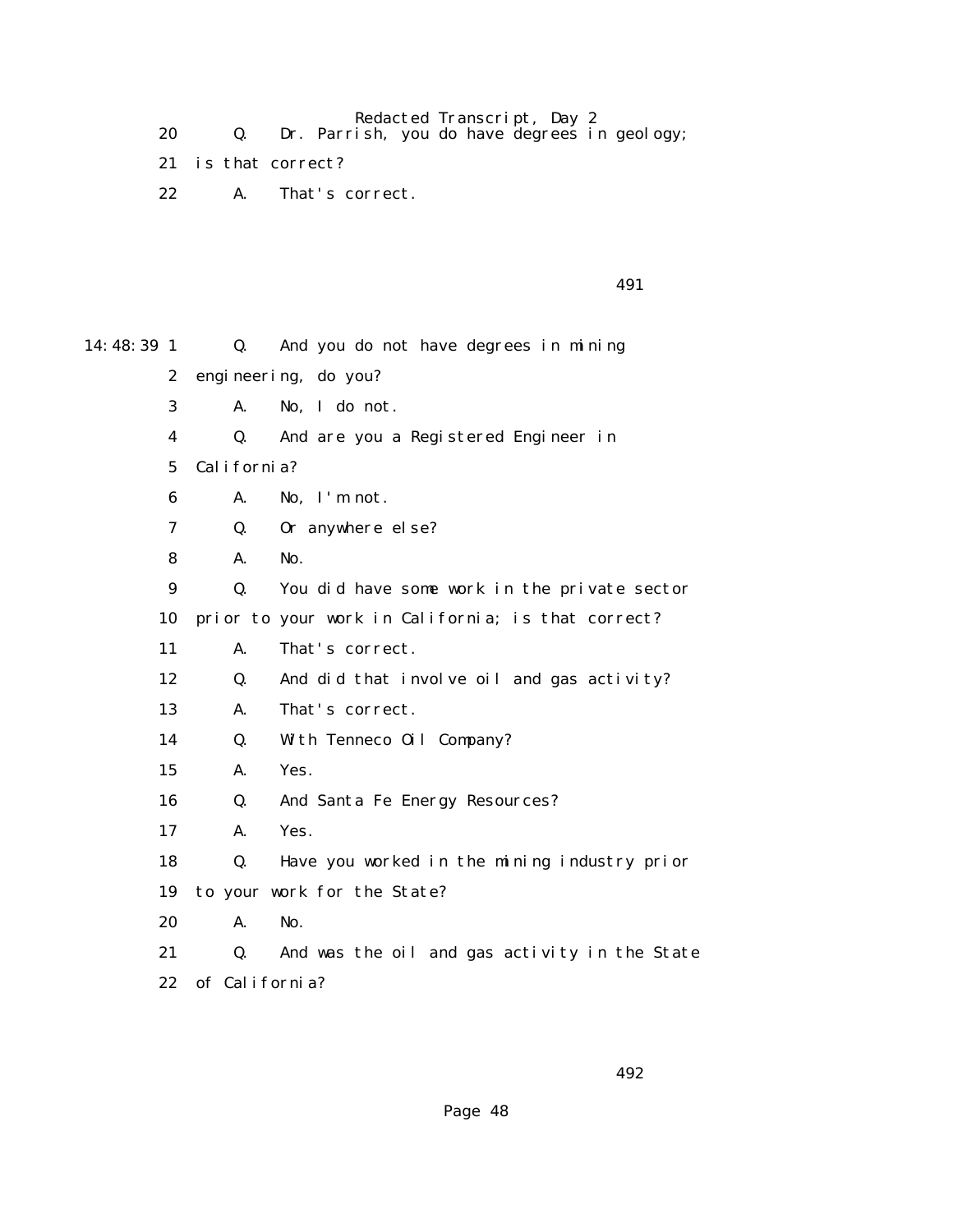14:49:20 1 A. It was oil and gas activity internationally 2 as well as within the United States, and some in 3 California. 4 Q. Some of your work was in California? 5 A. Yes, it was. 6 Q. Okay. Are you familiar with the Dictionary 7 of Geologic Terms from the American Geological 8 Institute? 9 A. Probably one of the versions, yes. 10 Q. I'm going to hand you a copy of that 11 dictionary, and I wonder if you could read the 12 definition of conglomerate. 13 A. "Conglomerate: A coarse-grained clastic 14 sedimentary rock composed of rounded to subangular 15 fragments larger than two millimeters in diameter, 16 gravels, pebbles, cobbles, boulders, set in a fine 17 grained matrix of sand or silt and commonly cemented 18 by calcium carbonate, iron oxide, silica, or hardened 19 clay. The consolidated equivalent"-- 20 MS. MENAKER: Members of the Tribunal, before 21 the witness goes any further, I would like to object 22 as this line of questioning seems well beyond the  $493$ 

14:50:35 1 scope of the witness's witness statements. The 2 witness's statements were directed solely towards his 3 responsibilities as Executive Officer of the State 4 Mining and Geology Board when the regulation at issue 5 was adopted, and not in his role as a geologist, which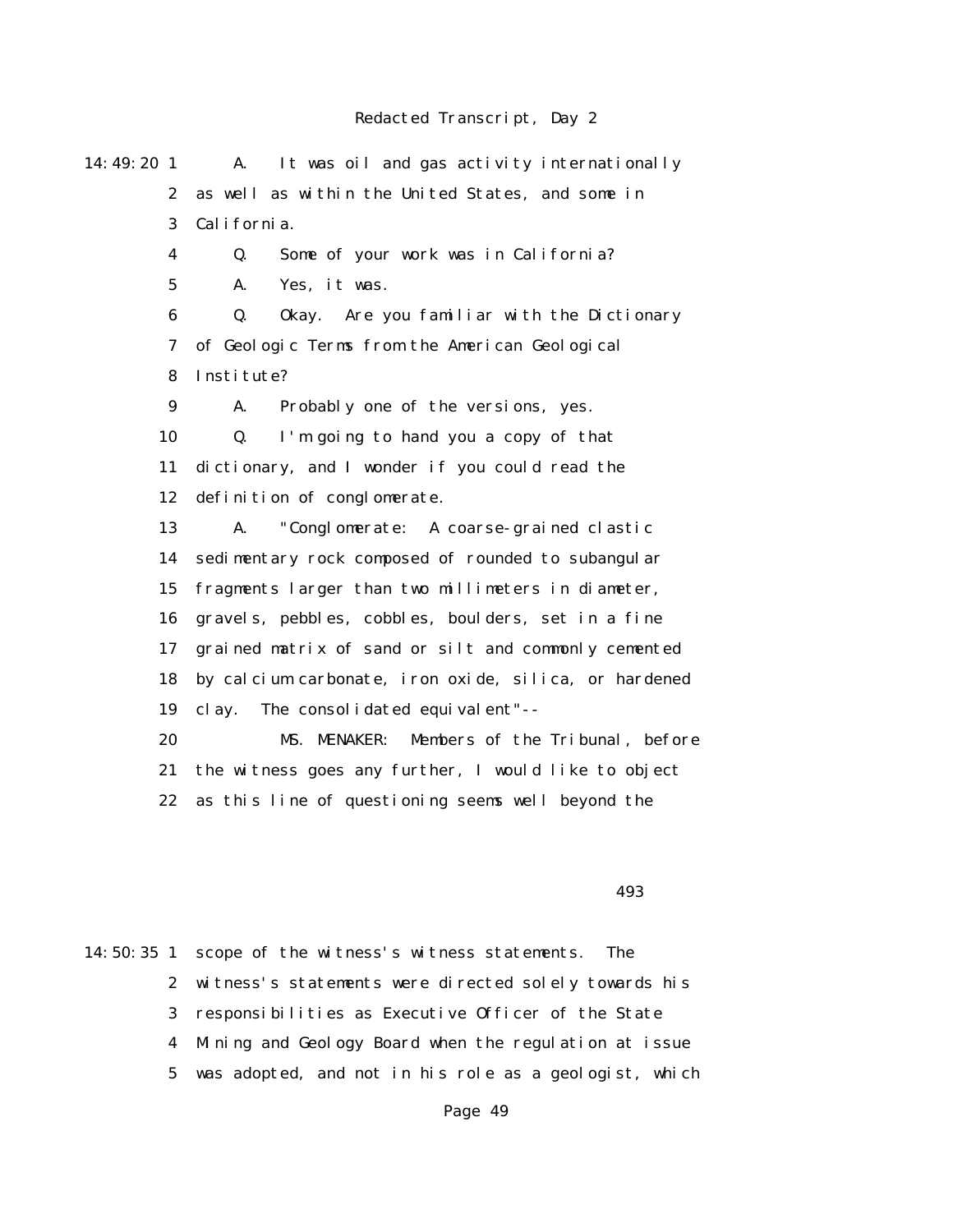Redacted Transcript, Day 2 6 he is currently serving. 7 PRESIDENT YOUNG: Mr. McCrum? 8 MR. McCRUM: Yes, Mr. President. This 9 witness is one the few witnesses, I think the only 10 witness that is being presented by the United States 11 here who has a geology degree, and there is a 12 fundamental issue in this case regarding swell factor. 13 Swell factor is one of the issues that Dr. Parrish 14 considered at the SMGB Board, and I want to probe him 15 regarding some geologic issues. 16 MS. MENAKER: Excuse me. That's--first 17 that's not correct. We have Norwest Corporation, 18 Mr. Con Houser who is scheduled to testify, who has 19 testified in his written expert reports specifically 20 on this issue of the swell factor. Mr. Parrish has 21 not testified on any of those issues, nor has he 22 examined those issues in his role as either the

494

14:51:43 1 California State Geologist in the past few years or in 2 his role as the Executive Officer of the SMGB Board. 3 Just because he happens to have a degree in geology 4 does not mean that counsel can now examine him on any 5 geological issues on which they may have an interest. 6 MR. McCRUM: Mr. President, Mr. Conrad 7 Houser, who is the expert here to testify on behalf of 8 Norwest, has no geology degree. He has a degree in 9 civil engineering, so we do not have the opportunity 10 to probe anyone with a geology degree on behalf of the 11 United States concerning issues central to this case,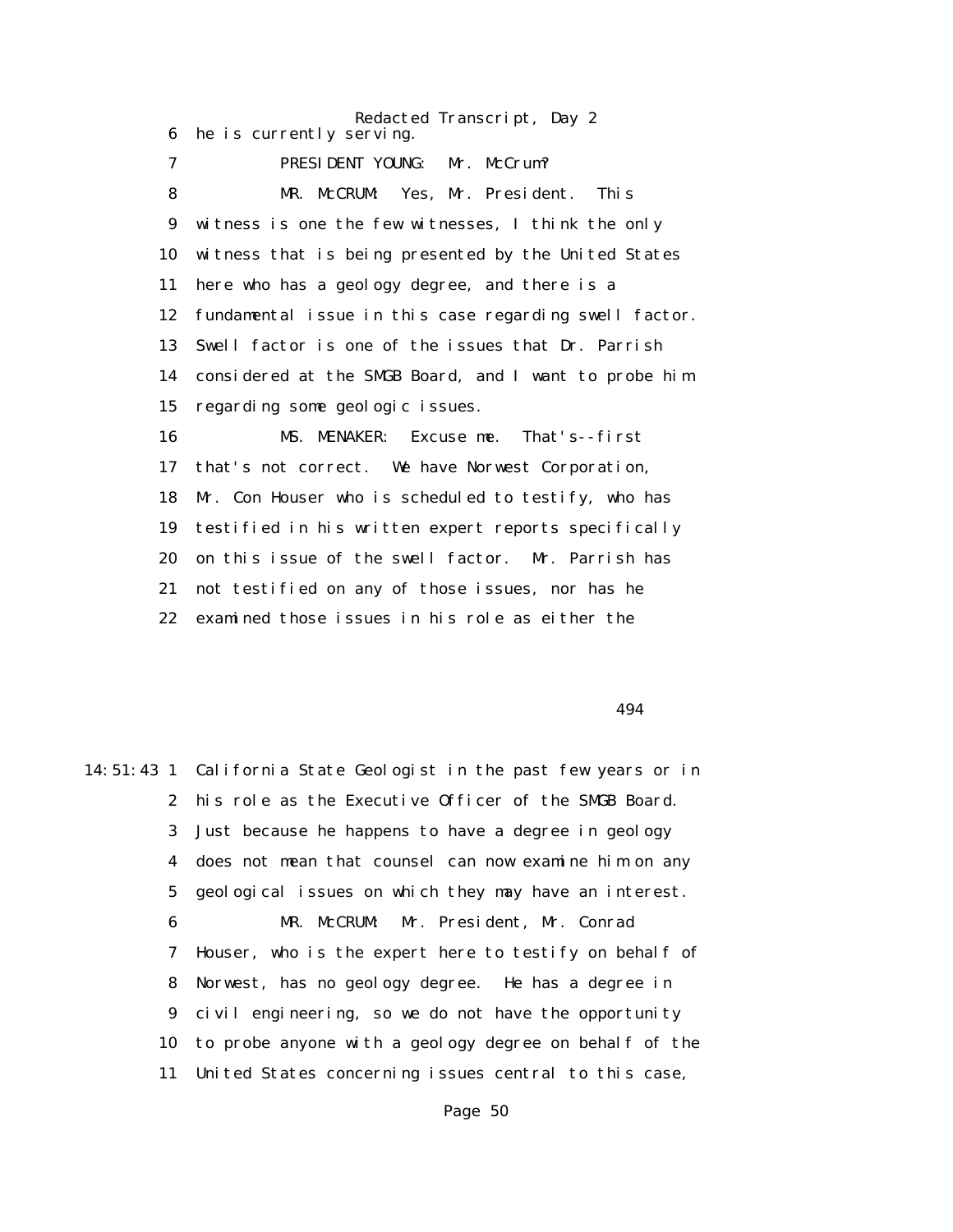Redacted Transcript, Day 2 12 including the swell factor issue that was addressed 13 within the actual findings of the State Mining and 14 Geology Board.

 15 MS. MENAKER: Whether or not Glamis believes 16 that Mr. Houser is competent to testify on the issues 17 on which he testified is an issue for them to examine 18 during their cross-examination. They can make those 19 points if they don't think that he is qualified to 20 testify on the issues within the scope of his report. 21 We believe he is very qualified to testify on those 22 issues, but they cannot convert a fact witness into an

 $495$ 

14:52:50 1 expert witness on a solely independent issue just 2 because they think that this person has the 3 educational background to opine on issues on which he 4 has not opined on during the course of this 5 arbitration. 6 MR. McCRUM: The only thing further I would 7 add, Mr. President, is that this line of questioning 8 would take about five minutes. 9 MS. MENAKER: That's irrelevant, from our 10 point of view. 11 (Tribunal conferring.) 12 PRESIDENT YOUNG: We are going to sustain the 13 objection and ask that the questions be confined to 14 what is in the declaration and the Reply declaration 15 considering that this is a fact witness who is 16 apparently testifying not in his position as currently 17 as the State Geologist, but as a member of the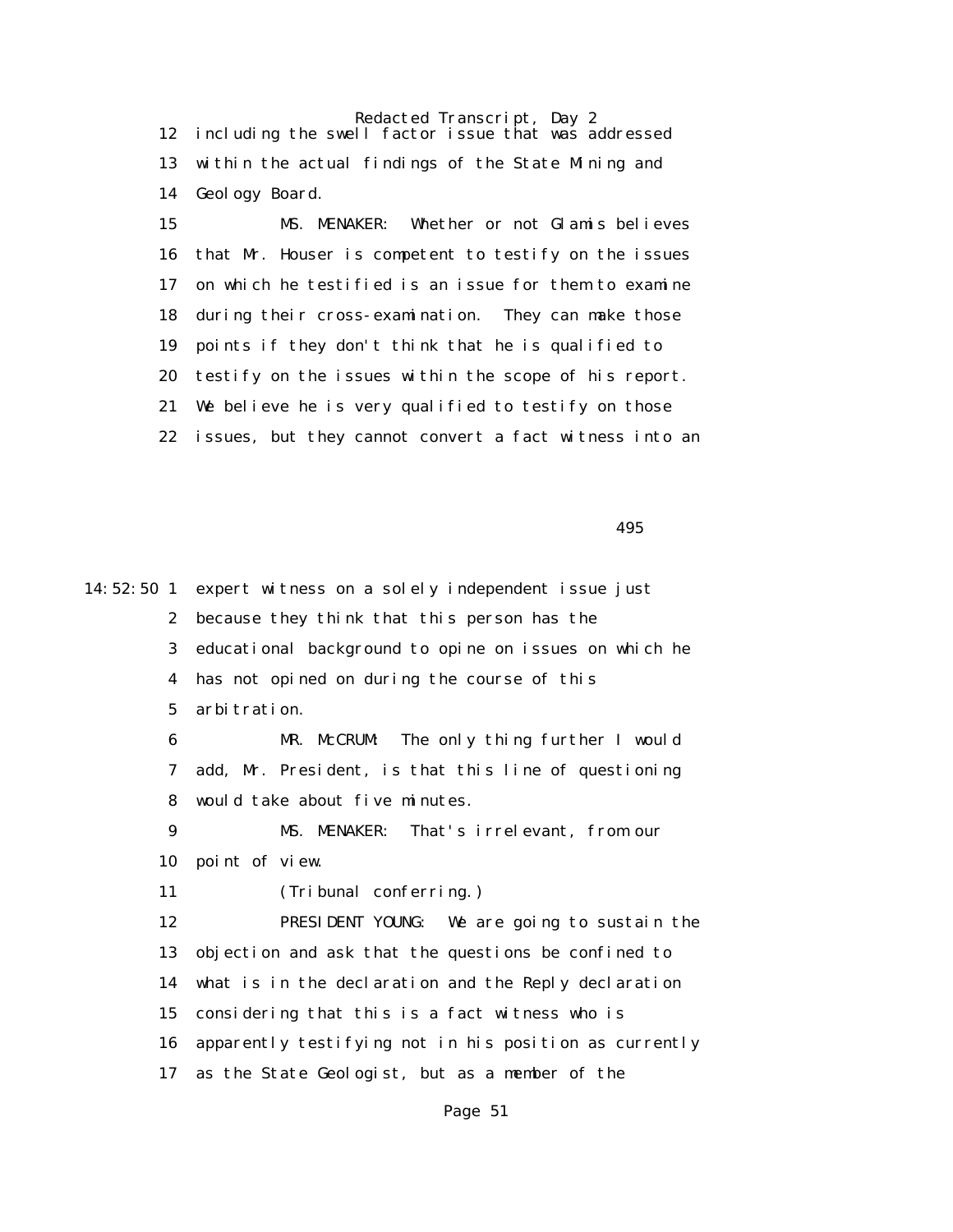Redacted Transcript, Day 2

 18 Executive Board, and if you can confine the structure 19 of the questions in that direction. 20 MR. McCRUM: We will certainly respect your 21 ruling, Mr. President, Members of the Tribunal. I 22 would hope that you keep in mind that Mr. Parrish is a

 $496$ 

14:57:47 1 fact witness regarding other engineering or technical 2 issues that may be contained within his statements in 3 this case. 4 PRESIDENT YOUNG: And we certainly understand 5 that, and if it is with respect to the decisions made 6 as when he was Executive Director of the Board, that's 7 fine. 8 MR. McCRUM: And I would hope that the last 9 several minutes would be allocated to the Respondent 10 as time is of the essence in this area. 11 MS. MENAKER: Absolutely not since our 12 objection was sustained. If anything, it should 13 either--I'm fine not allocating it to Claimant, but it 14 certainly shouldn't be allocated against us. 15 PRESIDENT YOUNG: We will take that out of 16 the Tribunal's time, which so far has not used up its 17 allocated time. 18 MR. McCRUM: Thank you. 19 BY MR. McCRUM: 20 Q. Dr. Parrish, the California Surface Mining 21 and Reclamation Act was adopted in 1975; is that 22 correct?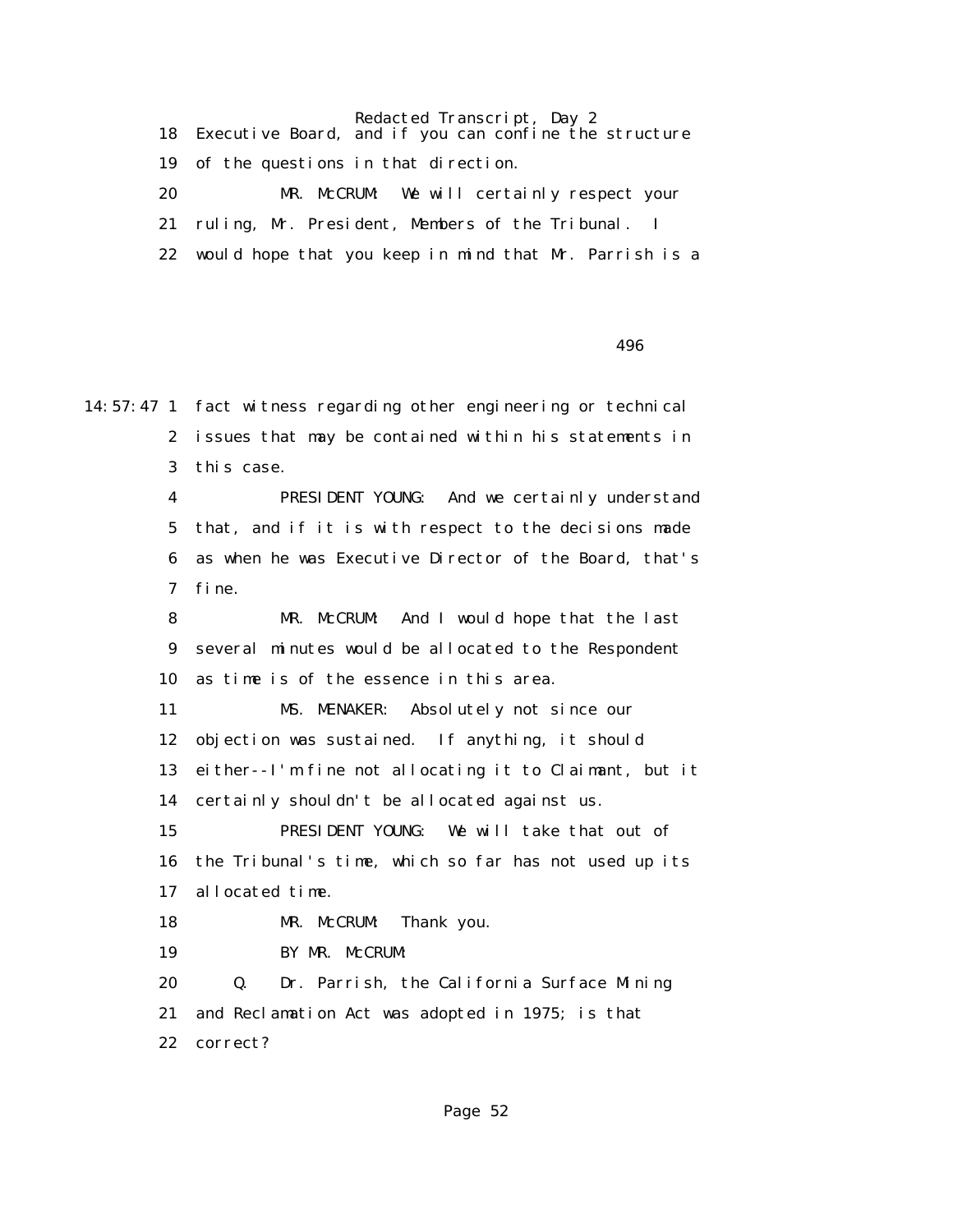#### Redacted Transcript, Day 2

 $497$ 

14:58:44 1 A. Yes, that's correct. 2 Q. And the provision in the Act requiring land 3 to be reclaimed to a "usable condition" was part of 4 the Act back in 1975; is that correct? 5 A. Yes, that's correct. 6 Q. And during the first 25-plus years under the 7 California Surface Mining and Reclamation Act, there 8 were no mandatory regulations under SMARA requiring 9 complete backfilling; is that correct? 10 A. That's correct. 11 Q. The SMARA general standard to return land to 12 a usable condition applies to metallic and nonmetallic 13 mines; is that correct? 14 A. It applies to all surface mines in the State, 15 both metallic and nonmetallic. 16 Q. Thank you. 17 Would you agree that open-pit mining or 18 surface mining has been a common method of mining 19 aggregates in industrial nonmetallic minerals in 20 California over the past few decades? 21 A. Yes. 22 Q. And, Dr. Parrish, we have mounted on a Board

 $498$ 

15:00:01 1 behind you a map of mines and mineral producers active 2 in California as of 1997 to '98. Are you familiar 3 with that map?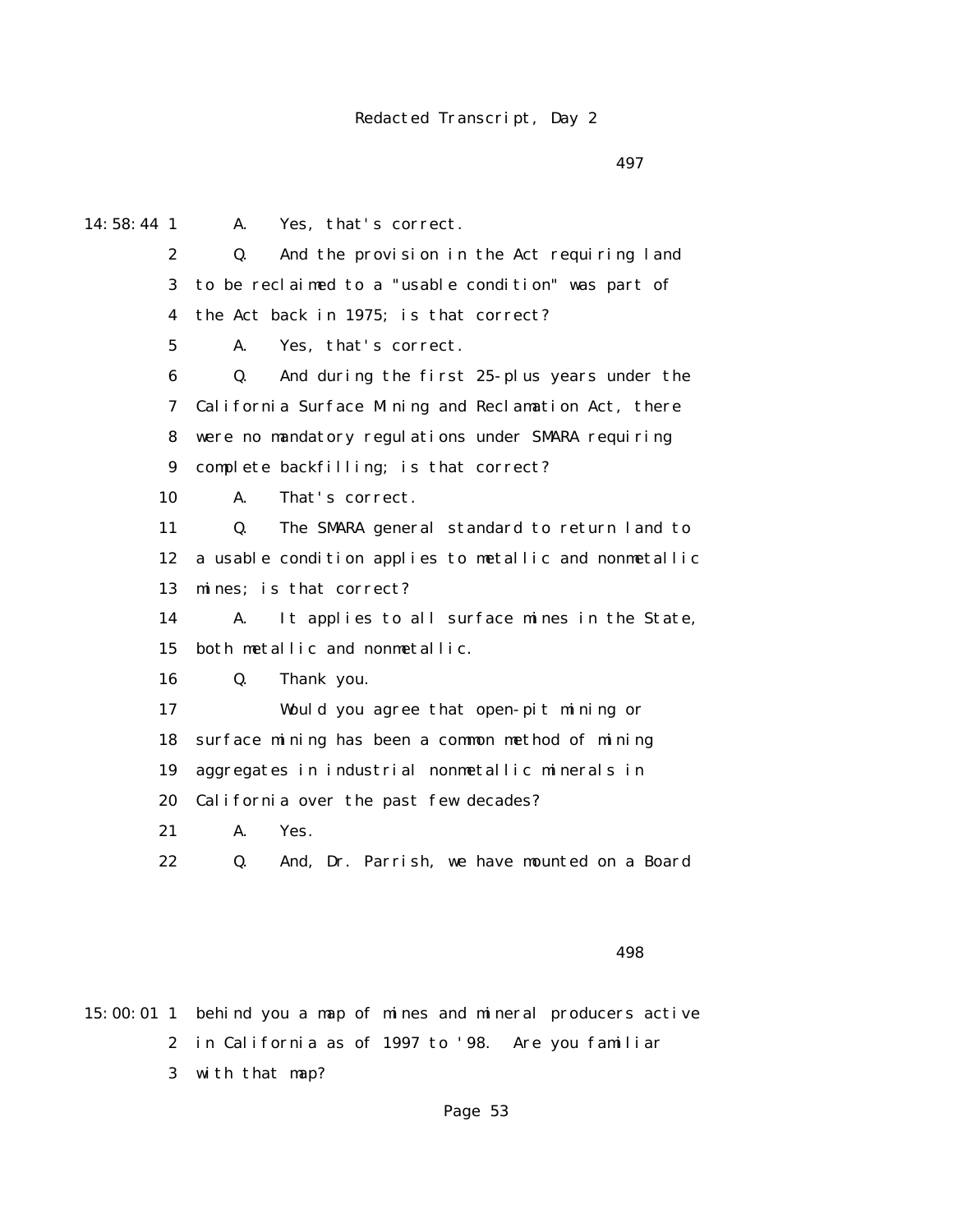Redacted Transcript, Day 2 4 A. Yes, that's one of the survey's maps. 5 Q. And would you agree that the vast majority of 6 mines regulated under SMARA in the State are 7 nonmetallic mines? 8 A. Yes, that's correct. 9 Q. And those mines are not subject to complete 10 backfilling regulatory requirements today; is that 11 correct? 12 A. That's correct, regulatory requirements. 13 They may be required by local authorities. 14 Q. In other words, backfilling--some level of 15 backfilling may be imposed on a site-specific basis; 16 is that right? 17 A. Yes, that's correct. 18 Q. And are you familiar with the U.S. 19 Borax/boron operation that Mr. Leshendok described? 20 A. In general terms, yes. 21 Q. Would you agree that that open pit is much 22 larger than the proposed Glamis Imperial Project?

#### $499$

15:01:18 1 A. Yes, it is.

 2 Q. Would you agree that the overburden piles 3 associated with that mine are much larger than those 4 that would have been associated with the Glamis 5 Imperial Project?

 6 A. I'm not really familiar with the size of the 7 overburden piles except what I've heard testified 8 earlier, so, if that's true, then, yes, they would be 9 larger, but I have no firsthand knowledge of any of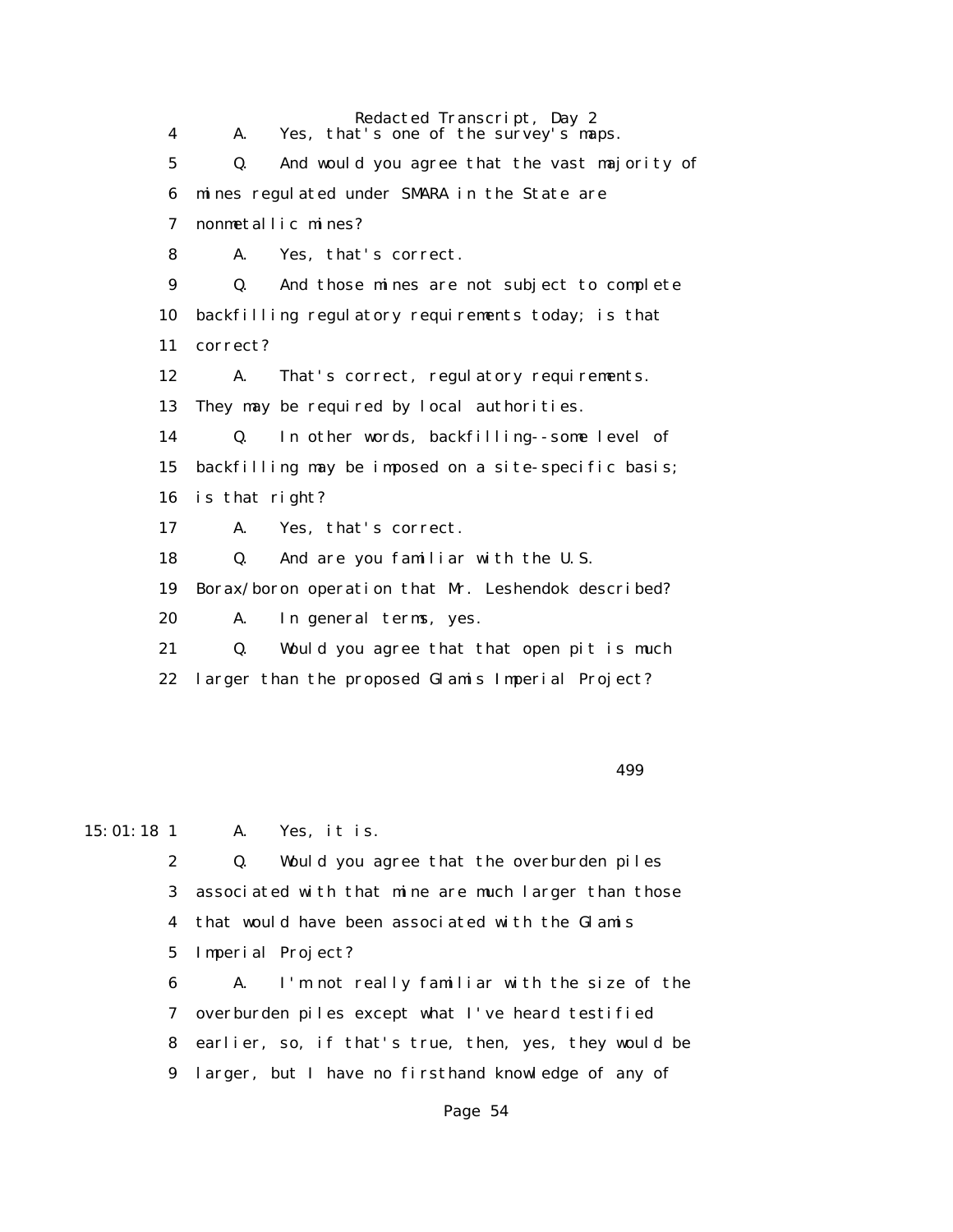Redacted Transcript, Day 2

 10 that. 11 Q. And the nonmetallic mines in California, they 12 include a wide variety of nonmetallic minerals that 13 are produced; is that correct? 14 A. That's correct. 15 Q. Ranging from sand, gravel, limestone, clay; 16 is that correct? 17 A. That's correct. 18 Q. And are some of those open pits associated 19 with those operations as large or larger than the 20 Glamis Imperial Project proposed pit? 21 A. I think some are probably about the same 22 size, most a lot smaller.

 $500$ 

 2 that site? 3 A. Yes, I have. 4 Q. And based on being to that--based on your 5 visit at that site, do you think that that pit is 6 larger or smaller than the Glamis Imperial Project? 7 A. Well, I was never out to see the Glamis 8 Imperial Project. I was at the boron site in the late 9 nineties, and, yes, it's quite a large site. 10 Q. Turning to 2002, did you become aware of 11 legislation proposed in the California legislature 12 referred to as S.B. 1828 that would have provided 13 Native American groups an ability to deny a wide 14 variety of public and private projects in the State? 15 A. I was aware of that piece of legislation,

15:02:36 1 Q. How about the boron pit? Have you been to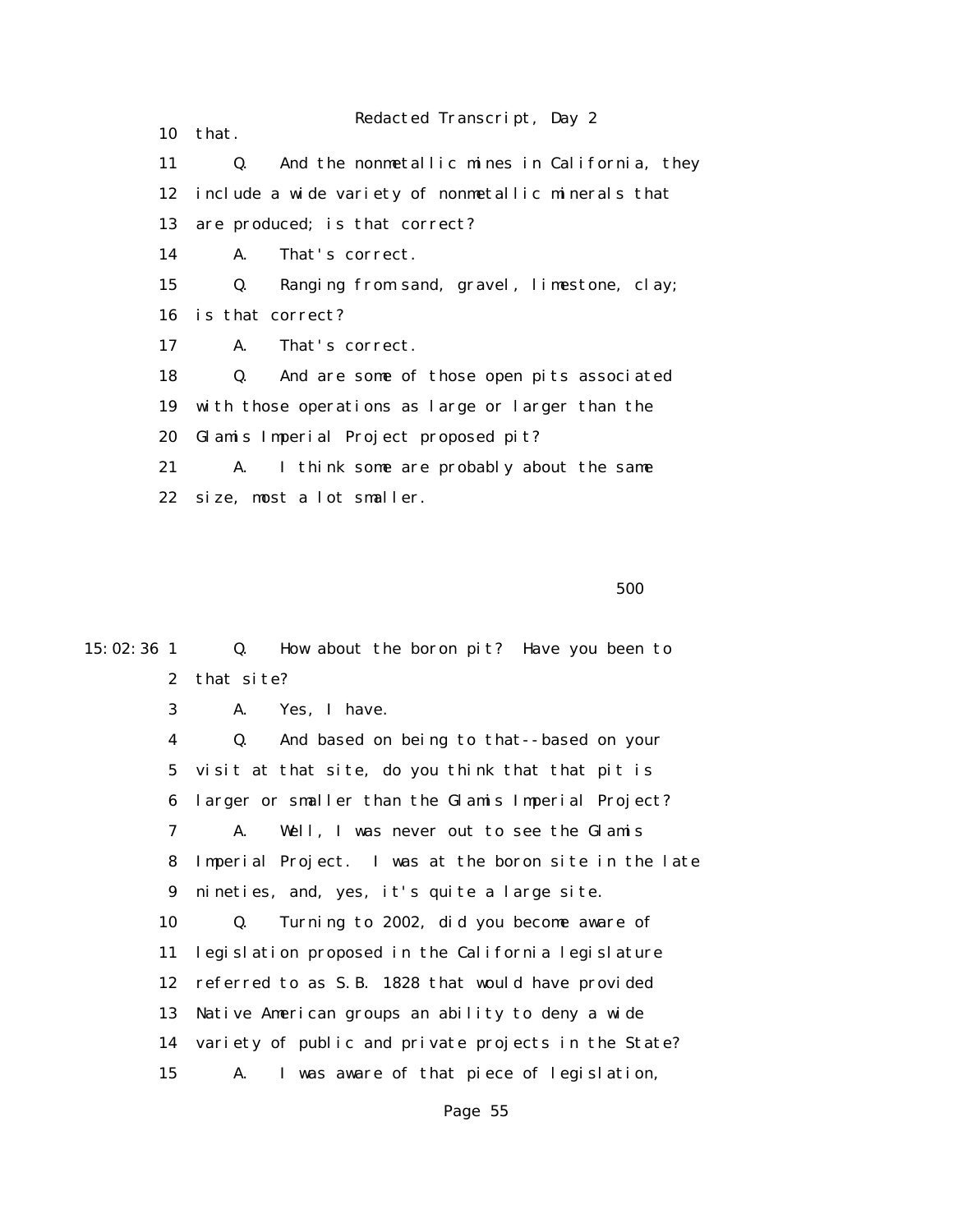16 yes.

 17 Q. And are you aware that Governor Gray Davis 18 vetoed that legislation on or about September 30 or 19 October 1, 2002? 20 A. I'm aware that he vetoed it. I don't know

21 the exact date.

22 Q. And was there a parallel bill at that time

 $501$ 

15:04:06 1 referred to as S.B. 483 that would have imposed 2 complete backfilling requirements on some mines? 3 A. Yes, I believe there was. 4 Q. And did Governor Gray Davis make a public

5 statement in connection with that legislation,

6 S.B. 483?

7 A. He may have.

 8 Q. Let me refer you to Parrish Hearing Exhibit 9 Number 4.

 10 Dr. Parrish, I'm going to hand you a copy of 11 the statement that I'm referring to that is on the 12 screen, and that is Governor Gray Davis's veto message 13 on September 30, 2002, regarding S.B. 1828. And I 14 will refer you to the second page in particular, his 15 statement that, "I am particularly concerned about the 16 proposed Glamis Gold Mine in Imperial County, and I 17 have directed my Secretary of Resources to pursue all 18 possible legal and administrative remedies that will 19 assist in stopping the development of that mine." 20 Were you aware of that public statement prior 21 to today?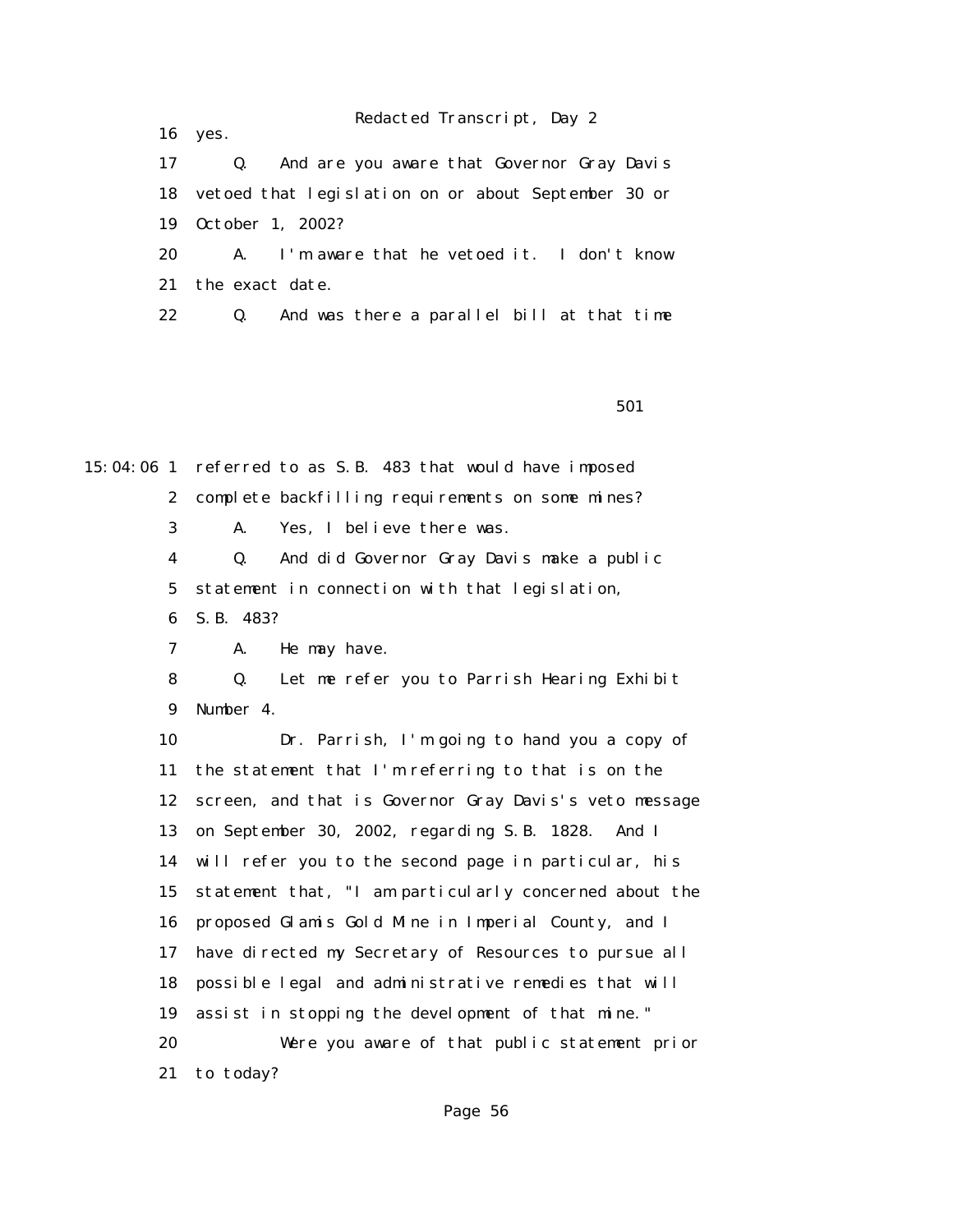Redacted Transcript, Day 2 22 A. No. This is the first time I have seen this

```
502
```
15:05:49 1 document.

 2 Q. Were you aware of the Governor's public 3 statement regarding his opposition to the Glamis 4 Imperial Project? 5 A. You know, I honestly don't recall whether I 6 was or not at that time. This was not a high-profile 7 issue before the Board. Governors make a lot of 8 statements, vetoes, messages, acceptance messages. I 9 wasn't paying attention to this one. 10 Q. Can you describe the relationship between the 11 State Mining and Geology Board and the Secretary of 12 Resources. 13 A. There is no connection between the Mining and 14 Geology Board and the Secretary of Resources. 15 Q. And the State Mining and Geology Board and 16 the Department of Conservation? 17 A. Well, the State Mining and Geology Board is 18 statutorily in the Department, but the Board has 19 autonomous jurisdictions and, in fact, the Director of 20 the Department is specifically forbidden to override 21 any decision of the Board. 22 Q. I want to think back to the fall of 2002,

15:07:05 1 when the SMGB proceeded with the emergency rulemaking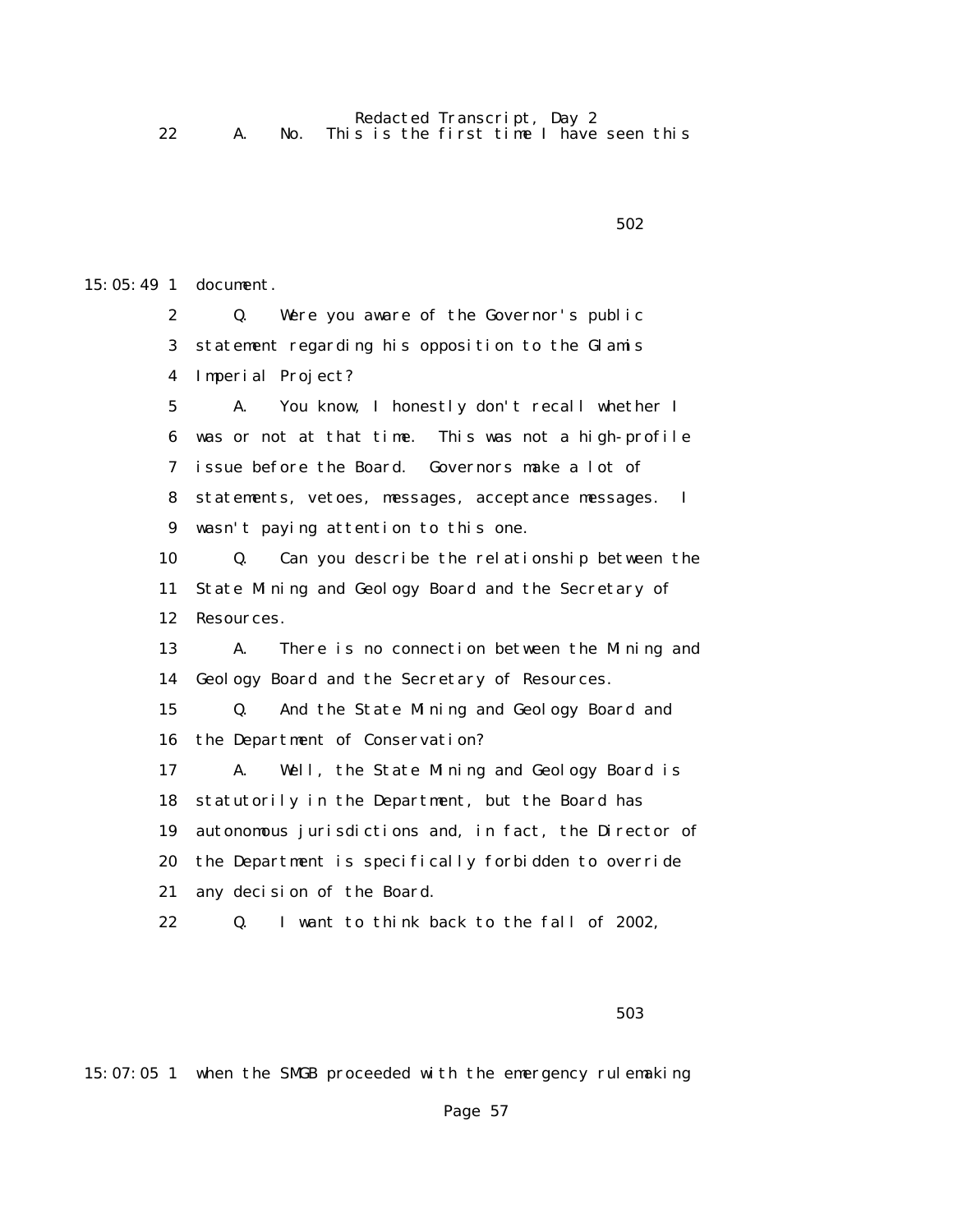|                  | Redacted Transcript, Day 2                                   |
|------------------|--------------------------------------------------------------|
| $\boldsymbol{2}$ | to establish mandatory backfilling regulations.              |
| 3                | Can you recall that?                                         |
| 4                | Yes, um-hum.<br>A.                                           |
| 5                | And do you recall the emergency rulemaking?<br>Q.            |
| 6                | Oh, yes.<br>A.                                               |
| 7                | Q.<br>Their emergency proposal?                              |
| 8                | Yes.<br>A.                                                   |
| 9                | And what was the identified reason for the<br>Q.             |
| 10               | emergency in the SMGB proposal?                              |
| 11               | The Board had been approached to see if it<br>$\mathbf{A}$ . |
| 12               | had an action within its authority that it could take        |
| 13               | to ensure that future metallic mines in the state            |
| 14               | would be reclaimed in accordance with the requirements       |
| 15               | of the Surface Mining and Reclamation Act, and the           |
| 16               | Board was asked to consider this in light of the fact        |
| 17               | that there had been a number of large metallic mines         |
| 18               | in the state that had not been reclaimed, according to       |
| 19               | the Act, and, in fact, were in an unreclaimed                |
| 20               | condition.                                                   |
| 21               | Q.<br>Dr. Parrish, sitting here today, you recall            |
| 22               | what was the sole identified reason for the emergency        |

 $504$ 

|                         |    | 15:08:30 1 identified in the emergency rulemaking notice issued |
|-------------------------|----|-----------------------------------------------------------------|
|                         |    | 2 by the State Mining and Geology Board?                        |
| 3                       | A. | The triggering mechanism was the Imperial                       |
| $\overline{\mathbf{4}}$ |    | project, which was at that time believed to be on the           |
|                         |    | 5 verge of being approved by the Imperial County.               |
| 6                       | Q. | Was it also believed to be eligible for                         |
| 7                       |    | approval by the Interior Department at that time?               |
|                         |    |                                                                 |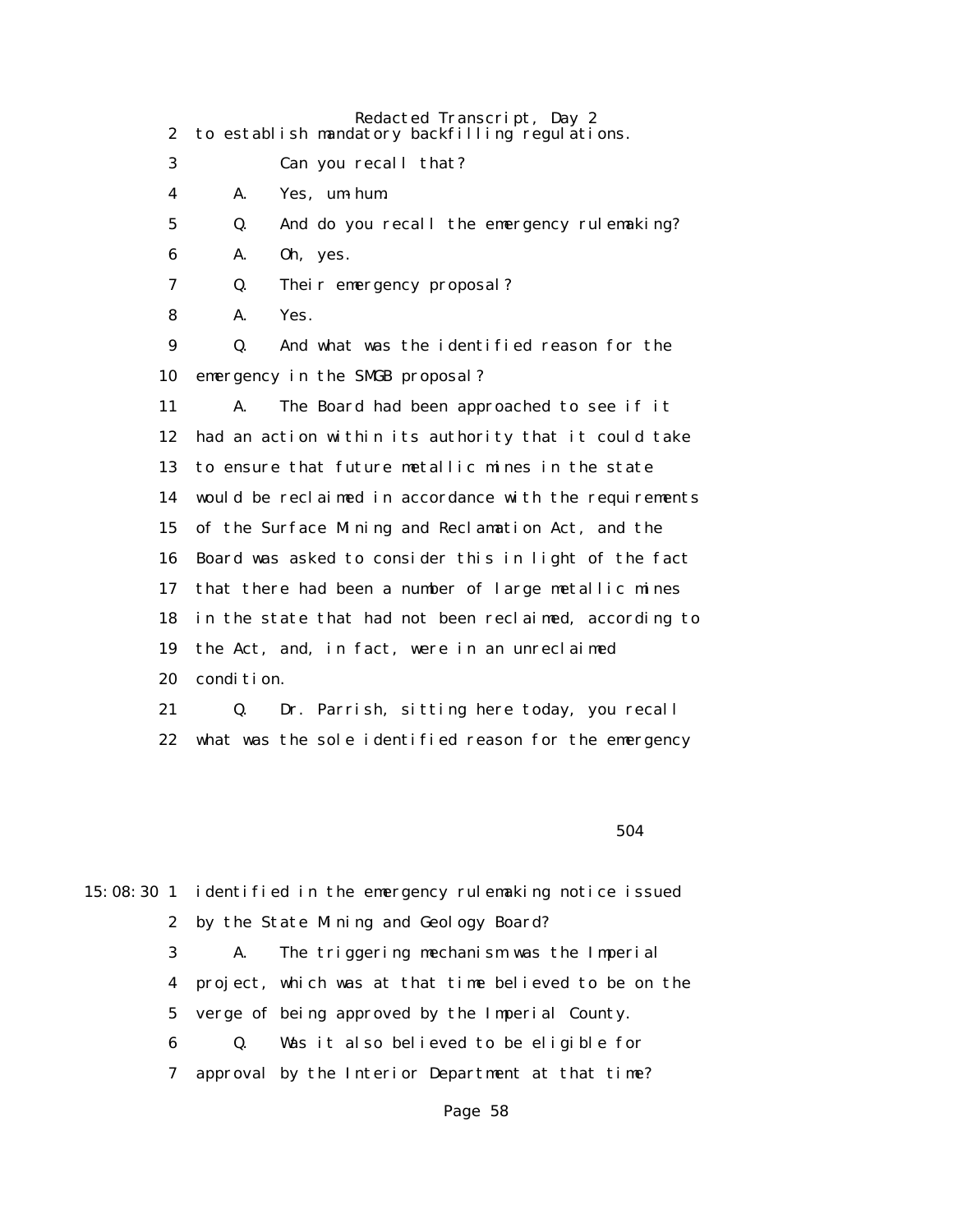Redacted Transcript, Day 2<br>It may have been. The issue with 8 A. It may have been. The issue with the Board 9 was whether it would be approved under SMARA for 10 mining. 11 Q. Let's refer to Glamis--I'm sorry, Parrish 12 hearing Exhibit 6, which is the finding of emergency 13 condition by the State Mining and Geology Board. 14 Now, Dr. Parrish, you at this time were the 15 Executive Director of the State Mining and Geology 16 Board; is that correct? 17 A. Yes, that's correct. 18 Q. And you had been appointed by Governor Gray 19 Davis; is that correct? 20 A. No, that's not correct. 21 Q. What Governor appointed you? 22 A. No Governor appointed me.

 $505$ 

15:09:41 1 Q. The Board itself is appointed by the 2 Governor, the Board members; is that correct? 3 A. By Governors, yes, not necessarily by 4 Mr. Davis. 5 Q. And as you testified, the Board members are 6 appointed by the Governor; correct? 7 A. That's correct. 8 Q. Let's look at the finding of emergency 9 condition by the State Mining and Geology Board. It 10 states that, "The factual basis for such finding is 11 that there is currently pending with the Bureau of 12 Land Management an application for approval of a plan 13 of operations for a large open-pit gold mine, the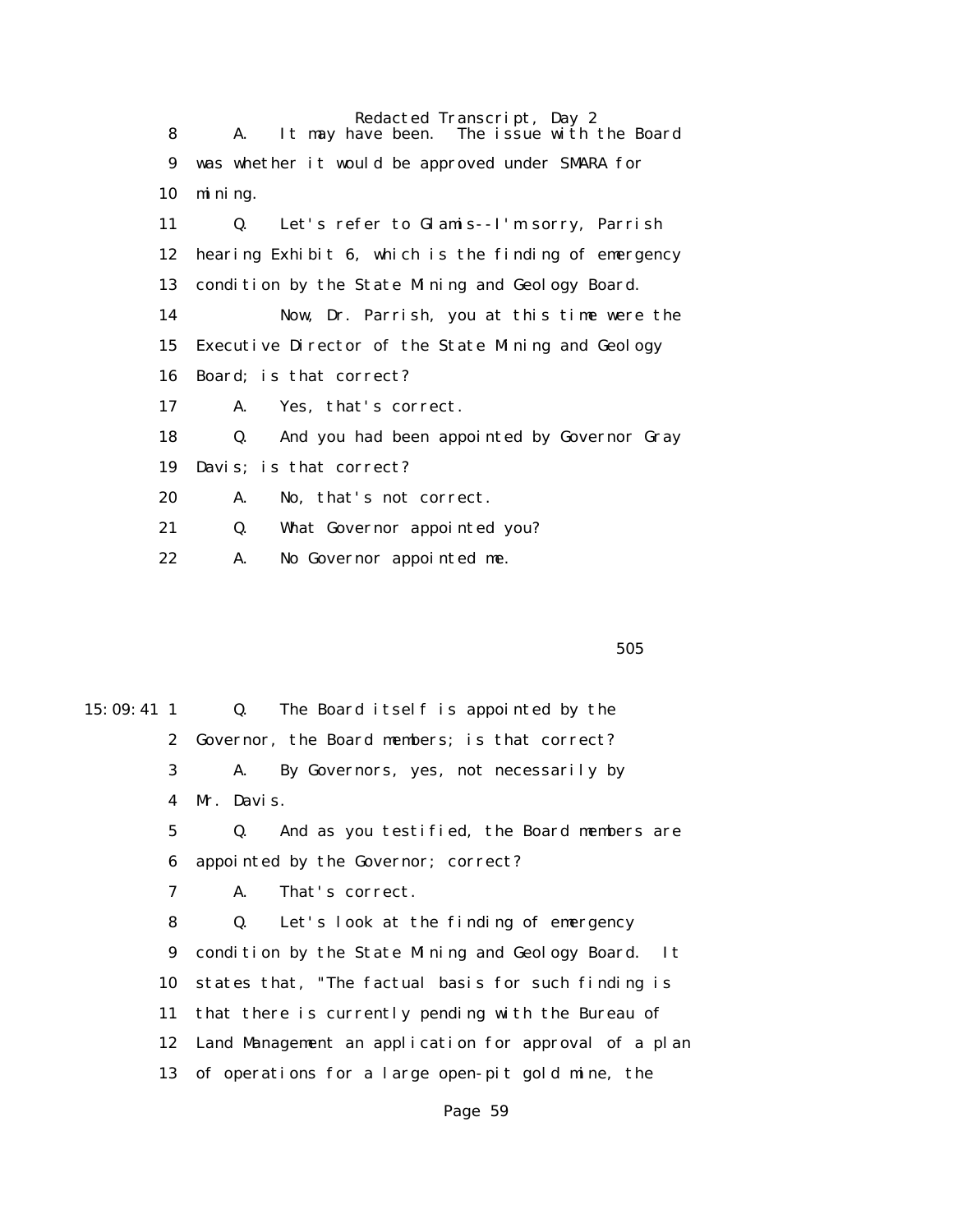Redacted Transcript, Day 2 14 Glamis Imperial Project, along with a requested 15 approval of a joint EIS/EIR for the operation. There 16 is, also, currently pending with the County of 17 Imperial, an application for a Reclamation Plan 18 approval for the mining operation, as well as the 19 potential certification of the joint EIS/EIR for that 20 Reclamation Plan, and other County of Imperial 21 approvals for the mining operation." 22 Do you see any other mining operation

 $506$ 

15:10:52 1 identified in that finding besides the Glamis Imperial 2 Project?

3 A. Not in that paragraph, no.

 4 Q. And does this refresh your recollection that 5 there was part of the rationale was that there was 6 pending with the BLM an application for approval of 7 the mine as well?

 8 A. That was a factual finding. The Board's 9 concern was the actual permitting. The Board has no 10 jurisdiction over what the Federal Government wants to 11 approve or not, but it does have a say in what the 12 permitting would be, so the Board's concern was the 13 county's permitting process.

 14 Q. Do you believe that somewhere else in this 15 document there is a reference to another pending mine 16 project that is the basis for the emergency finding? 17 A. Yes. The Board indicated in one of 18 these--this is only page four of nine--the reason for 19 the emergency regulation was that there may be other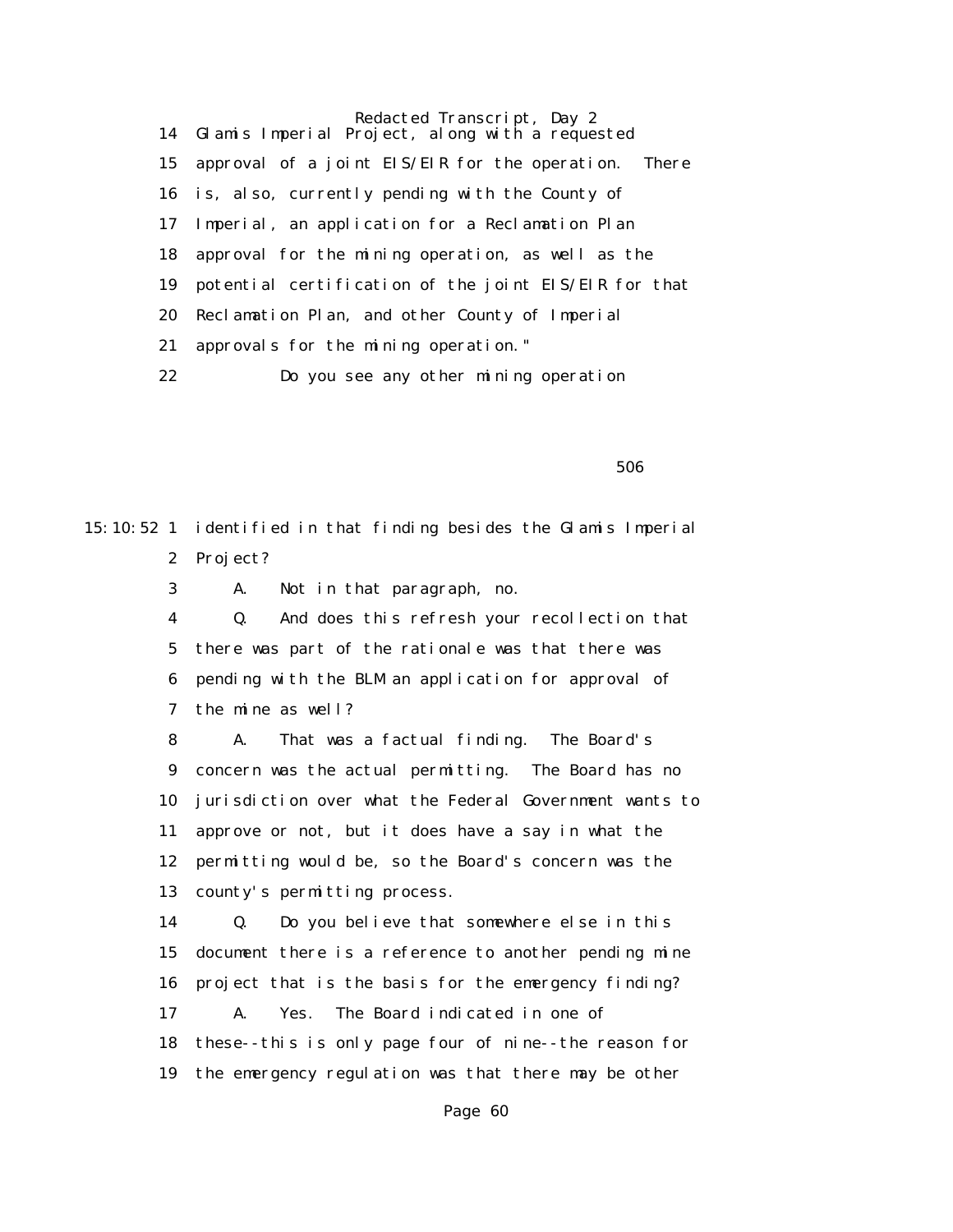Redacted Transcript, Day 2

| unknown mines that are in the permitting stage that |
|-----------------------------------------------------|
| are at that time unknown to the Board.              |
| Dr. Parrish, you made a specific or the State       |

 $507$ 

15:12:18 1 Mining and Geology Board made a specific finding of 2 emergency condition; is that correct? 3 A. That's correct. 4 Q. And we are looking at the finding of 5 emergency condition in the official documentation of 6 the State Mining and Geology Board; is that correct? 7 A. That whole paragraph, not just the 8 highlighted part, yes. 9 Q. On the section that is in front of you, do 10 you see any other mine project referred to that is the 11 basis for the emergency finding? 12 A. No, not named. 13 Q. Let's look at Exhibit 5, Parrish Exhibit 5. 14 This, Dr. Parrish, is an E-mail exchange that 15 has been produced in this case dated October 15, 2002, 16 which is roughly two weeks after Governor Gray Davis 17 issued his directive to stop the Glamis Imperial 18 Project. And the subject is S.B. 483 and the 19 emergency Mining Board rules. 20 Do you see that? 21 A. Yes, I'm reading it, um-hmm. 22 Q. And in this E-mail exchange among State

 $508$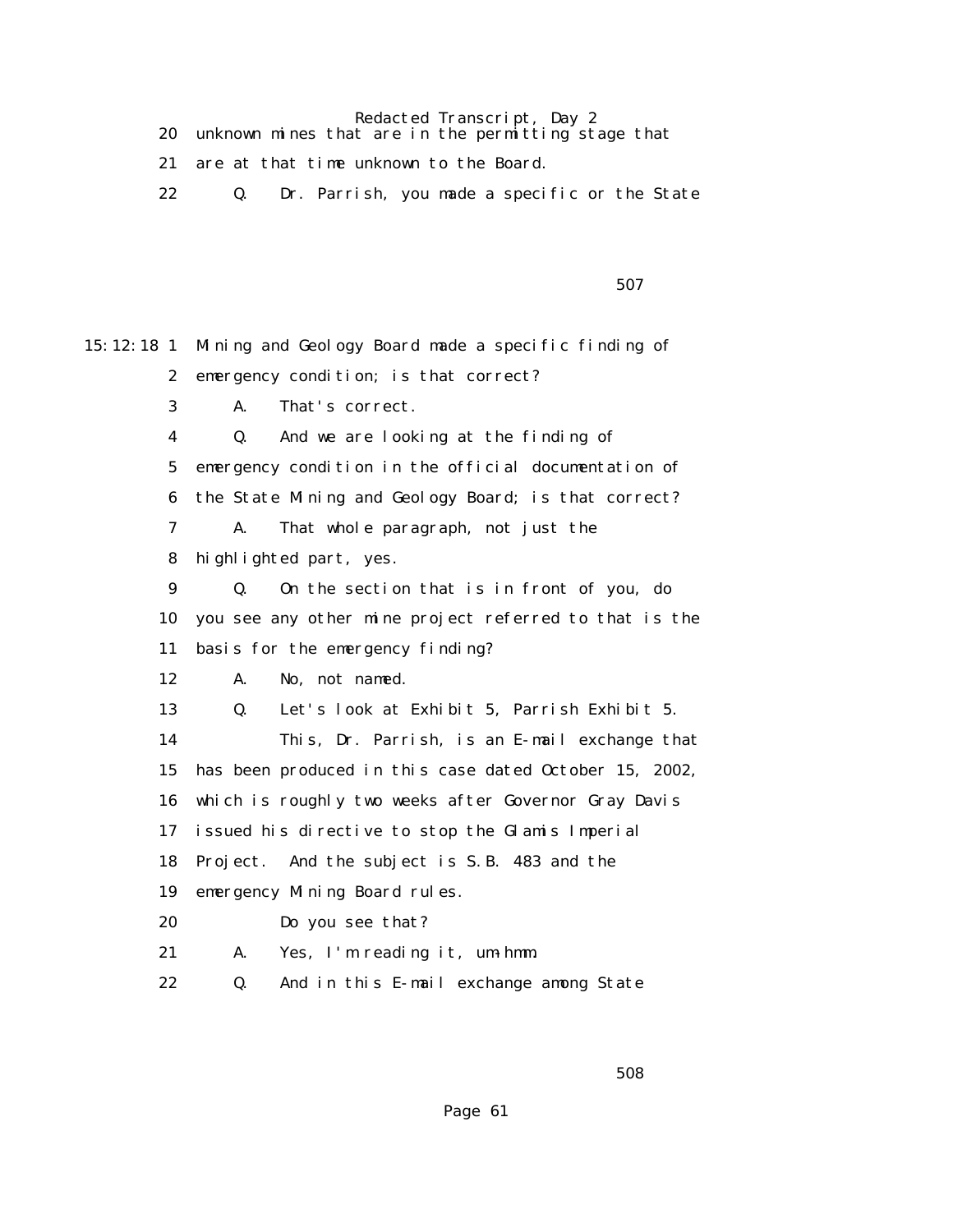15:14:06 1 officials produced in this case between Jeff Shelito 2 and Rick Thalhammer--I'm sorry, the middle paragraph 3 on this page, it states that, "I thought Allison 4 Harvey and I were working with the Resources 5 Agency/DOC on informal and collegial basis to help 6 stop work on the Glamis Mine, something that has been 7 significantly complicated by Governor's veto of S.B. 8 1828. I recall sending you the text of S.B. 483 and 9 asking for your informal opinion as to whether its 10 contents should be adopted as emergency regs by the 11 Mining Board before you had ever heard from Resources 12 Agencies or DOC." 13 Is it your testimony here today that the 14 State Mining and Geology Board just happened to come 15 up with the idea of pursuing emergency regulations in

> 16 the fall of 2002 without any connection whatsoever to 17 the pending legislation?

> 18 A. The State Mining and Geology Board was asked 19 by the Secretary of Resources to consider regulatory 20 action, if that was within our jurisdiction.

 21 Q. And the Secretary of Resources letter that is 22 referred to in your declaration is dated October 17,

 $509$ 

15:15:41 1 2002, two days after this E-mail exchange; is that 2 right? 3 A. I believe the letter is dated October 17. If 4 you say so. I don't have it in front of me. 5 Q. Let's refer to your declaration, paragraph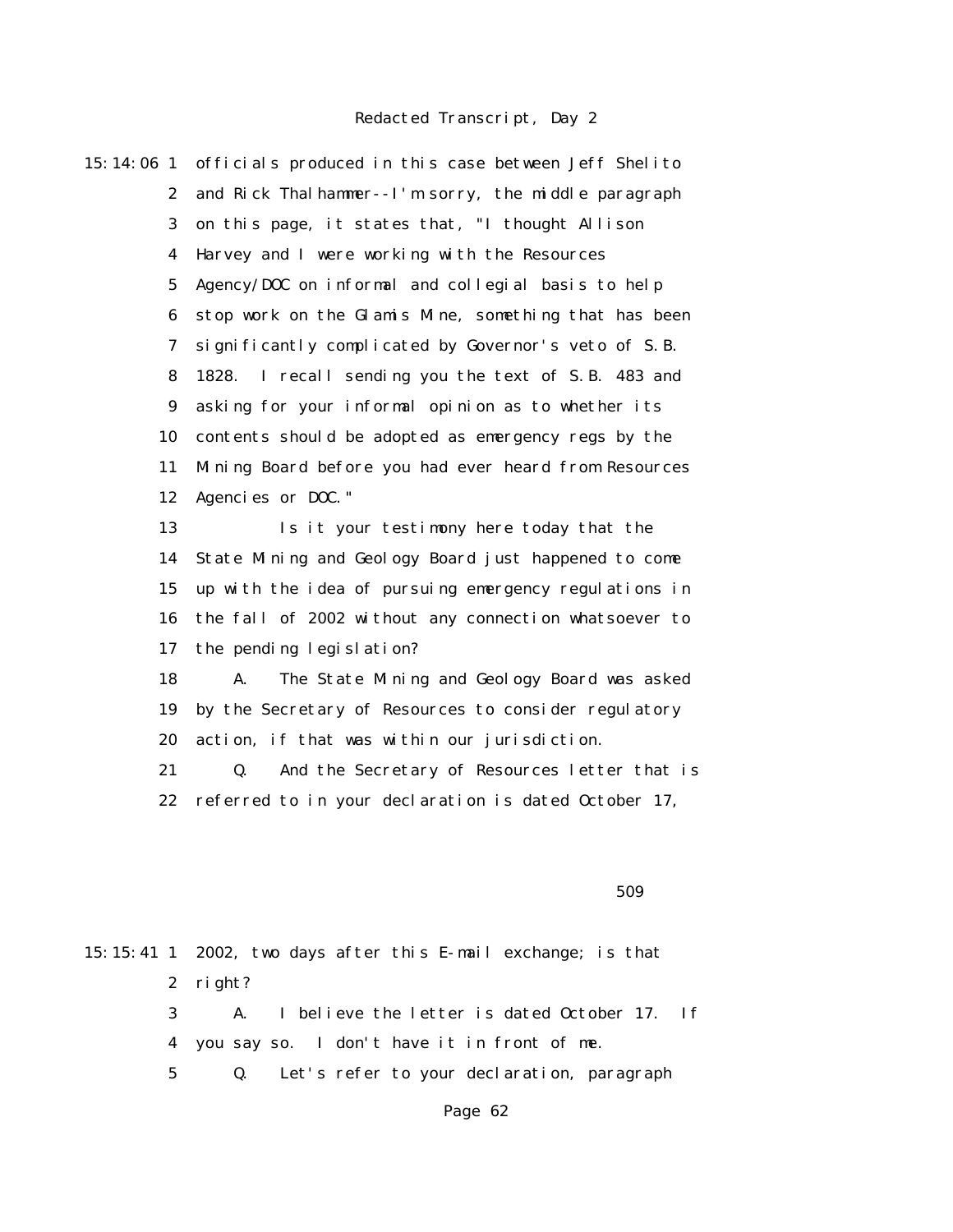Redacted Transcript, Day 2 6 seven. Keep the exhibit up on the screen, but your 7 declaration paragraph seven, which I will hand you. 8 I'm going to hand you a binder of your 9 declaration, your first declaration in this case, and 10 I refer you to paragraph seven, where you state, "On 11 October 17, 2002, California Resources Agency 12 Secretary Mary Nichols sent a letter to SMGB Chairman 13 Alan Jones, expressing an urgent concern regarding the 14 environmental impacts associated with open-pit 15 metallic mines." 16 Is that correct? 17 A. That is correct. 18 Q. And two days prior to that letter, this 19 E-mail exchange occurs referring to the effort by 20 California officials in the legislature--California 21 staff in the legislature and in the other agencies of

22 the State urging that the text of S.B. 483 be adopted

<u>510</u>

|             |      | 15:17:39 1 as emergency regulations by the Mining Board, does it |
|-------------|------|------------------------------------------------------------------|
| $2^{\circ}$ | not? |                                                                  |
| 3           | A.   | That's what it says there.                                       |
| 4           | Q.   | And it also says in the top of this exhibit,                     |
|             |      | 5 in the first highlighted section, "If this matter ever         |
|             |      | 6 winds up in litigation, which seems a reasonable               |
| 7           |      | possibility, I don't want my informal opinions                   |
| 8           |      | discussed in open Court; that would never be helpful."           |
| 9           |      | Do you see that?                                                 |
| 10          |      | A. Yes, I do.                                                    |
| 11          | Q.   | And looking to the bottom of this exhibit,                       |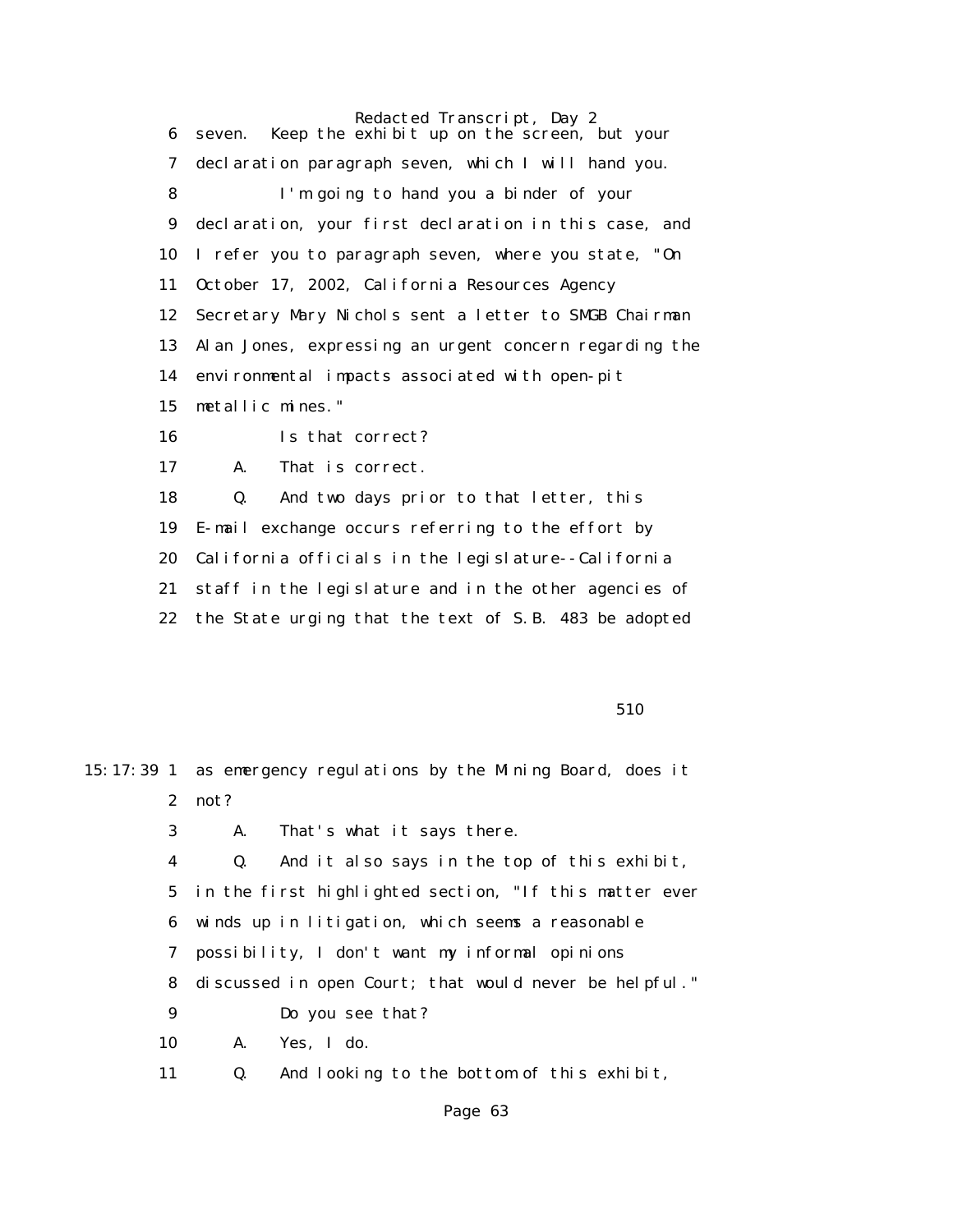Redacted Transcript, Day 2<br>ge says: "So, where are we at on the 12 the E-mail exchange says: 13 legal feasibility of the State Mining and Geology 14 Board adopting emergency regs that would (at least for 15 120 days) mirror the substance of S.B. 483, 16 legislation recently signed by the Governor?" 17 Do you see that? 18 A. Yes, I do. 19 Q. Now, S.B. 483 was a bill pending in 2002 that 20 would have imposed complete backfilling requirements 21 on metallic mines; is that correct? 22 A. I believe it was, yes.

511

15:18:53 1 Q. And S.B. 483 was specifically aimed at 2 Class L BLM lands; do you recall that? 3 A. No, I don't recall that detail on it. 4 Q. But you do recall that S.B. 483 would have 5 proposed complete backfilling requirements on metallic 6 mines? 7 A. I think I remember that, yes. 8 Q. And you have testified that for the past 9 25-plus years under SMARA there had been no regulatory 10 requirements in the State to have complete backfilling 11 regulatory requirements for any category of mines; is 12 that right? 13 A. That's correct. 14 Q. So, the S.B. 483 legislation is pending and 15 signed by Governor Davis in a statement in which he 16 expresses his opposition to the Glamis Imperial 17 Project, but that legislation did not take effect, did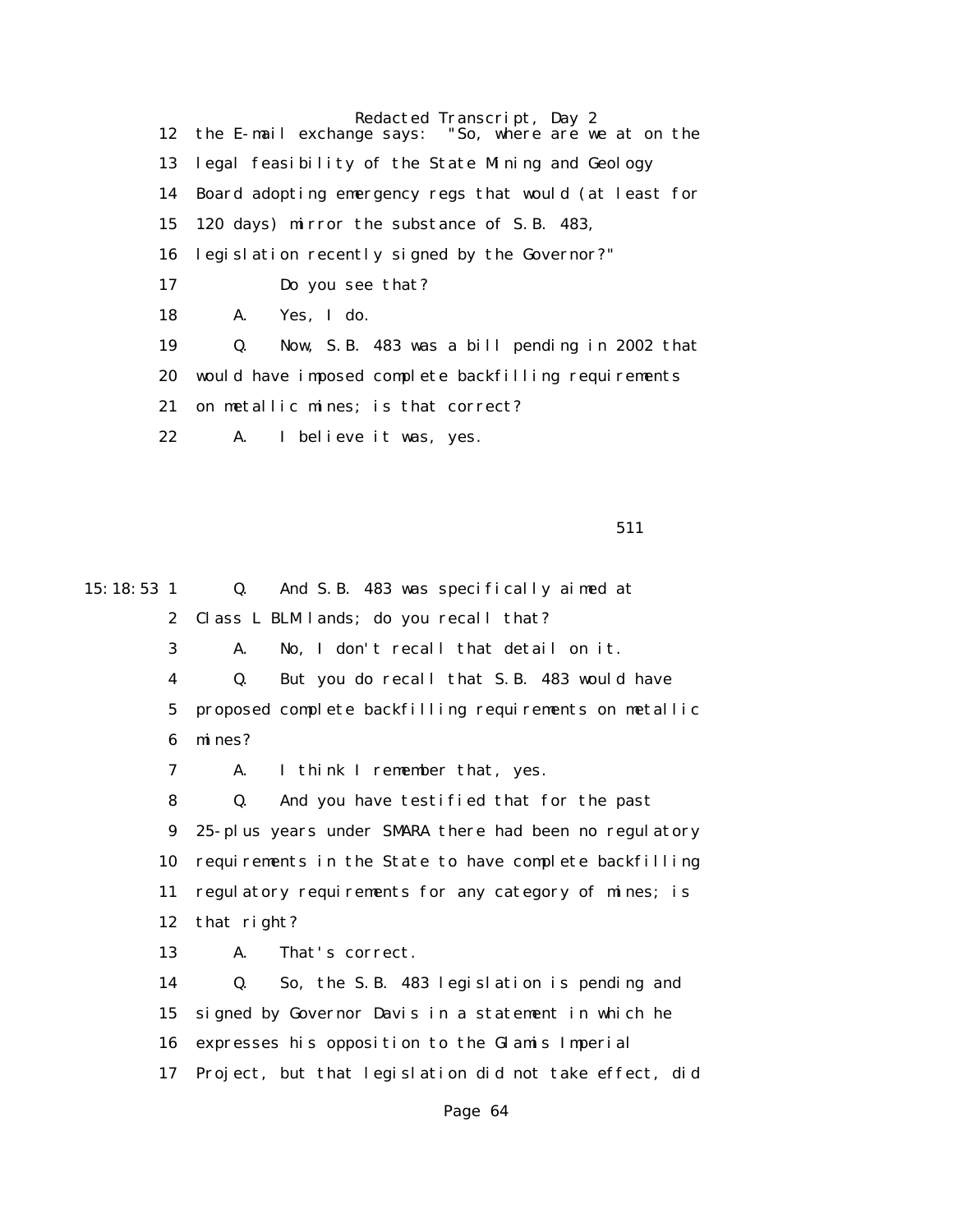Redacted Transcript, Day 2

18 it?

19 A. No, it did not.

 20 Q. And the reason it did not was because it was 21 tied together with the pending S.B. 1828 bill; is that 22 correct?

 $512$ 

15:20:01 1 A. That's correct.

 2 Q. And the pending S.B. 1828 bill would have 3 imposed essentially a Native American veto authority 4 over a wide variety of development projects in the 5 State; is that your understanding? 6 A. No, I don't know it in that detail. You say 7 a wide variety in the State. I'm not aware that it 8 was that broad. 9 Q. Are you aware that S.B. 1828 applied to 10 beyond mining and affected land development of all 11 types in the State?

12 A. I think it might have.

13 I--no, I couldn't quote you on it, no.

 14 Q. And you're aware that Governor Davis vetoed 15 S.B. 1828?

 16 A. Yes. 17 Q. And looking at Parrish Exhibit--Parrish 18 Exhibit 4, if we could again, and that's September 30, 19 2002, statement, veto statement by Governor Davis, he 20 states at the end of the second page, "I'm 21 particularly concerned about the proposed Glamis Gold 22 Mine in Imperial County, and I have directed my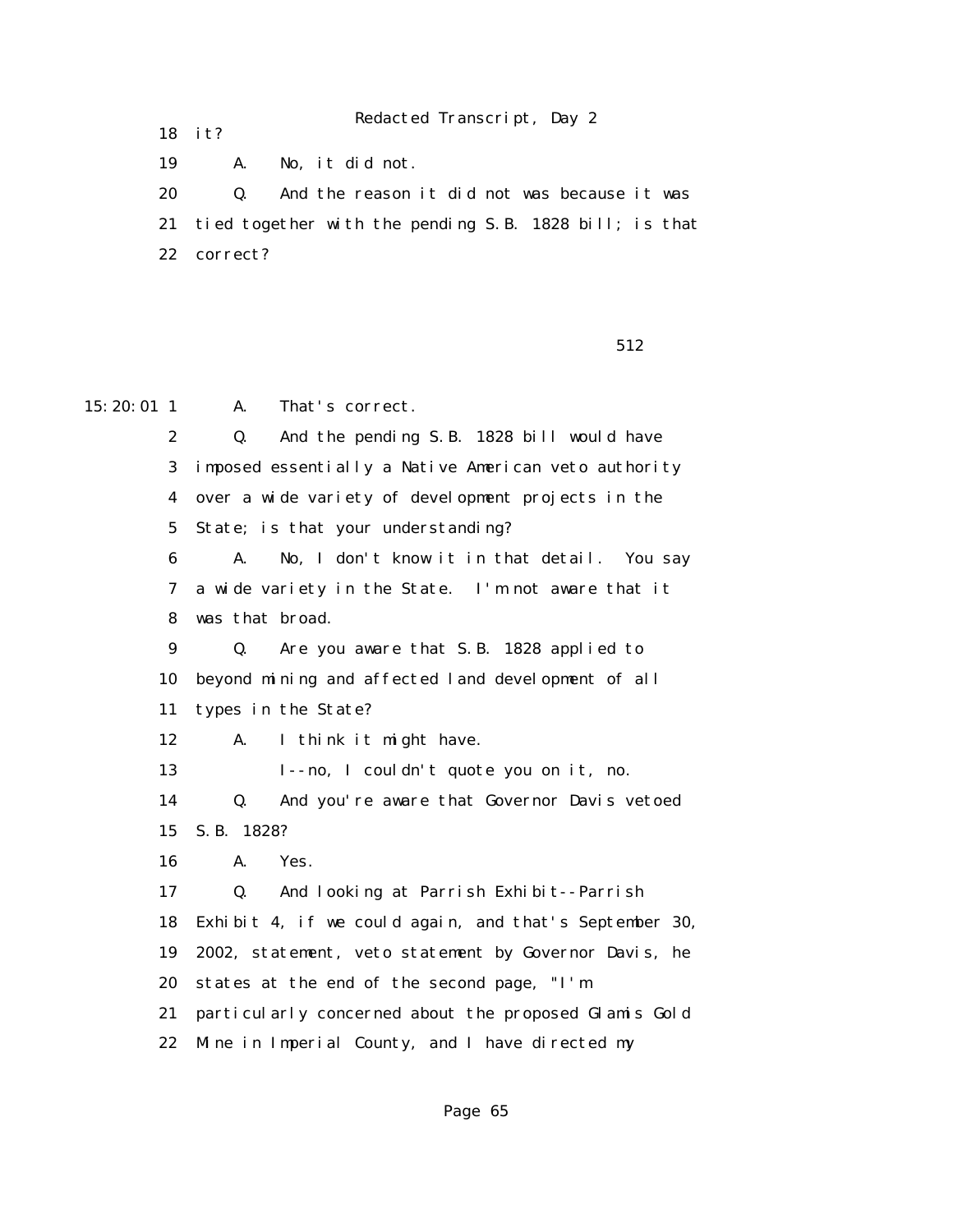$513$ 

15:21:30 1 Secretary of Resources to pursue all possible legal 2 and administrative remedies that will assist in 3 stopping the development of that mine." 4 Is it your testimony that it was a mere 5 coincidence that the Glamis Imperial Mine is singled 6 out by Governor Davis in this message on September 30 7 and then several weeks later the SMGB's Board's 8 emergency rulemaking identifies the Glamis Imperial 9 Project as the emergency? 10 A. The background leading up to that we are not 11 privy to. All I know is that the Board received a 12 letter from the Secretary of Resources, asking the 13 Board to take some action within its authority, 14 including regulatory action, if it could, to address 15 metallic mines which were not in compliance with the 16 State Mining Act. 17 So, all of this is background. I have never 18 seen these documents before. We did not act 19 specifically with regard to Glamis on the Board at 20 that time. The request was to look into these issues. 21 Glamis was provided as the triggering 22 mechanism for the State's concern.

514

15:22:57 1 Q. Dr. Parrish, I'm going to hand you a full 2 copy of Parrish Exhibit 6 beyond the excerpt that's 3 been before you.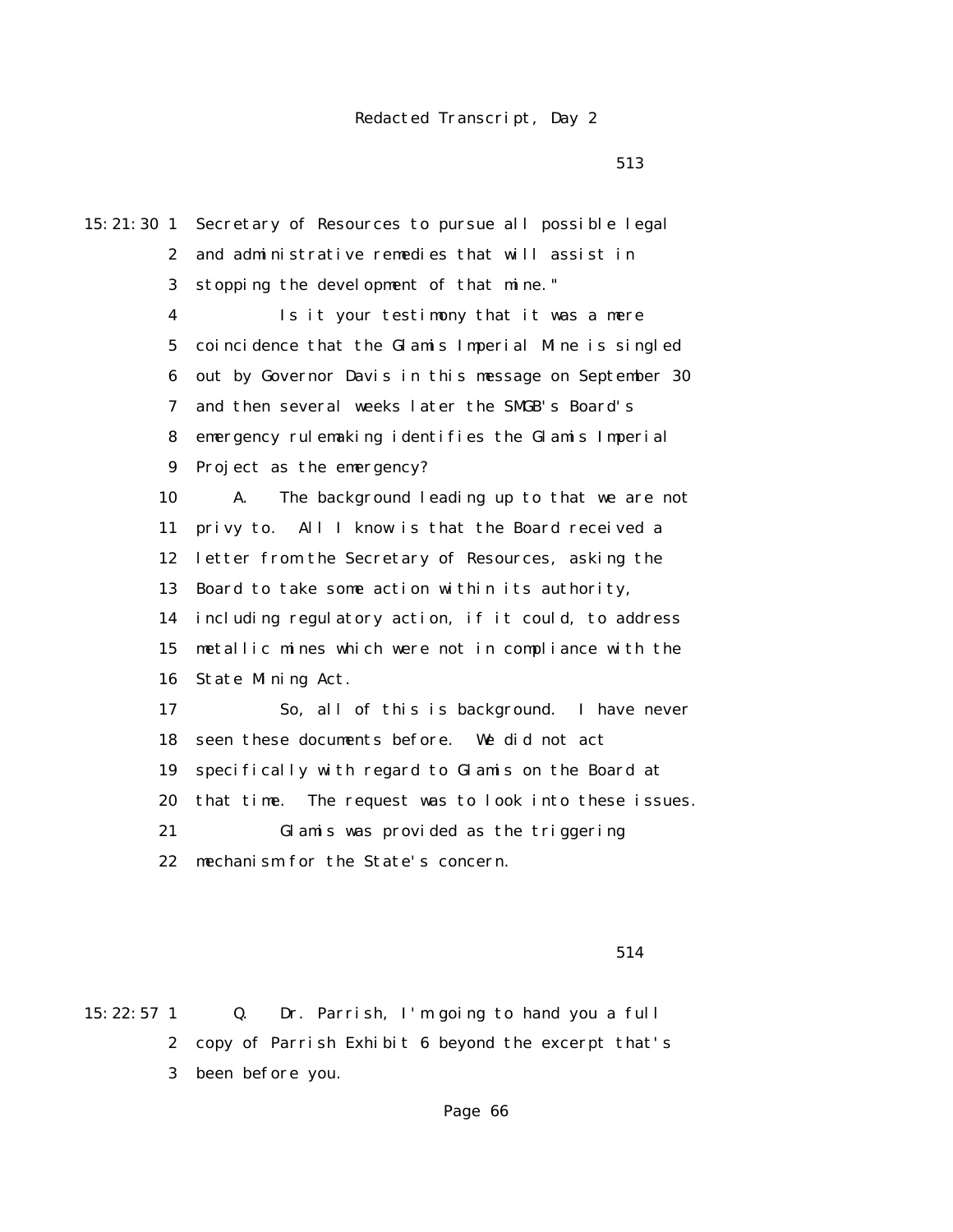|                  | Redacted Transcript, Day 2                             |
|------------------|--------------------------------------------------------|
| 4                | 0kay.<br>A.                                            |
| $5\phantom{.0}$  | And I would like you to read--well, I would<br>Q.      |
| 6                | like you to review the section on the finding of the   |
| 7                | emergency condition in its entirety, and tell me if    |
| 8                | the finding made by the State Mining and Geology Board |
| $\boldsymbol{9}$ | refers to any other mine other than the Glamis         |
| 10               | Imperial Project. I'm not asking you to tell me what   |
| 11               | was in your mind at that time. I'm asking you to say   |
| 12               | whether any other mine is identified by the finding of |
| 13               | emergency condition.                                   |
| 14               | Do you want me to read that out loud into the<br>A.    |
| 15               | record or do you want me just to read it?              |
| 16               | I would simple you to simply answer the<br>Q.          |
| 17               | question of whether in the finding of emergency        |
| 18               | condition of the State Mining and Geology Board for    |
| 19               | the December 12, 2002, meeting, is there any other     |
| 20               | mine mentioned as their basis for the finding of the   |
| 21               | emergency condition.                                   |
| 22               | There is, in a nonspecific manner, in the<br>A.        |

 $515$ 

## 15:24:14 1 last paragraph.

 2 Q. Can you tell me what specific mines are 3 referenced in this section of the finding of emergency 4 condition.

 5 A. The specific mine that is mentioned in the 6 first paragraph or the second paragraph is the Glamis 7 Imperial Project. No mine is mentioned. The Glamis 8 Imperial Project, which is a pending project. 9 The last paragraph indicates that there may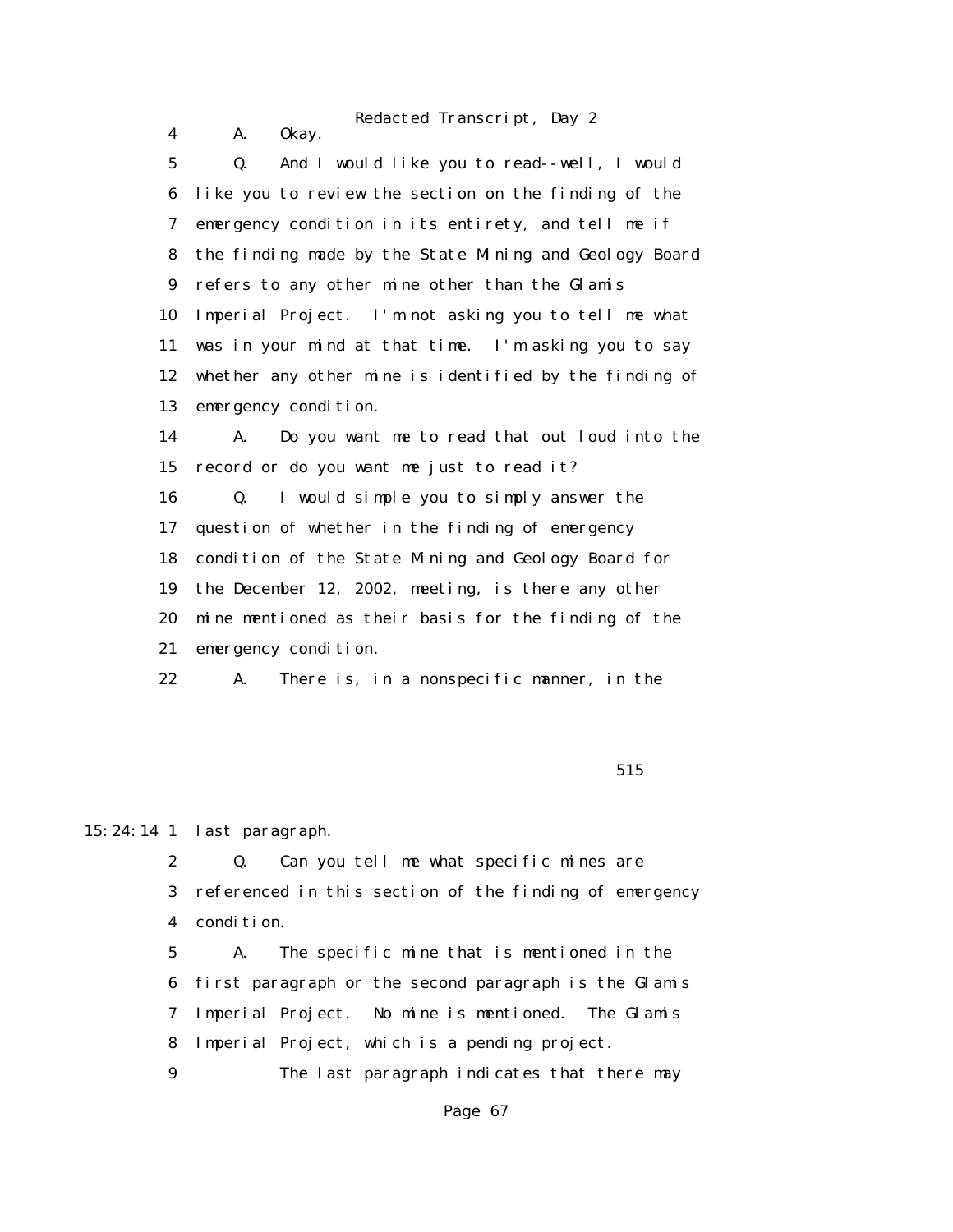Redacted Transcript, Day 2 10 be other unknown mines that are currently pending that 11 the Board would wish to have this imposed on. 12 Q. And are any of the other potential unknown 13 mines specified in the finding of emergency condition? 14 A. No. If they were unknown, they couldn't be 15 specified. 16 Q. And therefore they're not specified; correct? 17 A. That's correct.

 18 Q. And sitting here today, are you aware of any 19 other mine that was--had gone through the full EIS/EIR 20 process and was awaiting a pending approval action at 21 the time this emergency finding was made? 22 A. I'm not aware of any.

 $516$ 

15:25:30 1 Q. Now, let's turn to Parrish Exhibit 13--we 2 will turn to Parrish 13 in a minute, Dr. Parrish, but 3 I want to ask you, as Executive Director of the State 4 Mining and Geology Board, how did you learn of the 5 pending Glamis Imperial Project as a basis for the 6 finding on the emergency condition? 7 A. It was probably presented in testimony or in 8 materials that were provided by either the Department 9 of Conservation or the Resources Agency as the basis 10 for their action, their request from the Board to 11 review regulations. 12 Q. And your testimony is you don't recall 13 specifically how you learned of this? 14 A. No, but that was the triggering mechanism as 15 to why the agency was asking us to consider it. I'm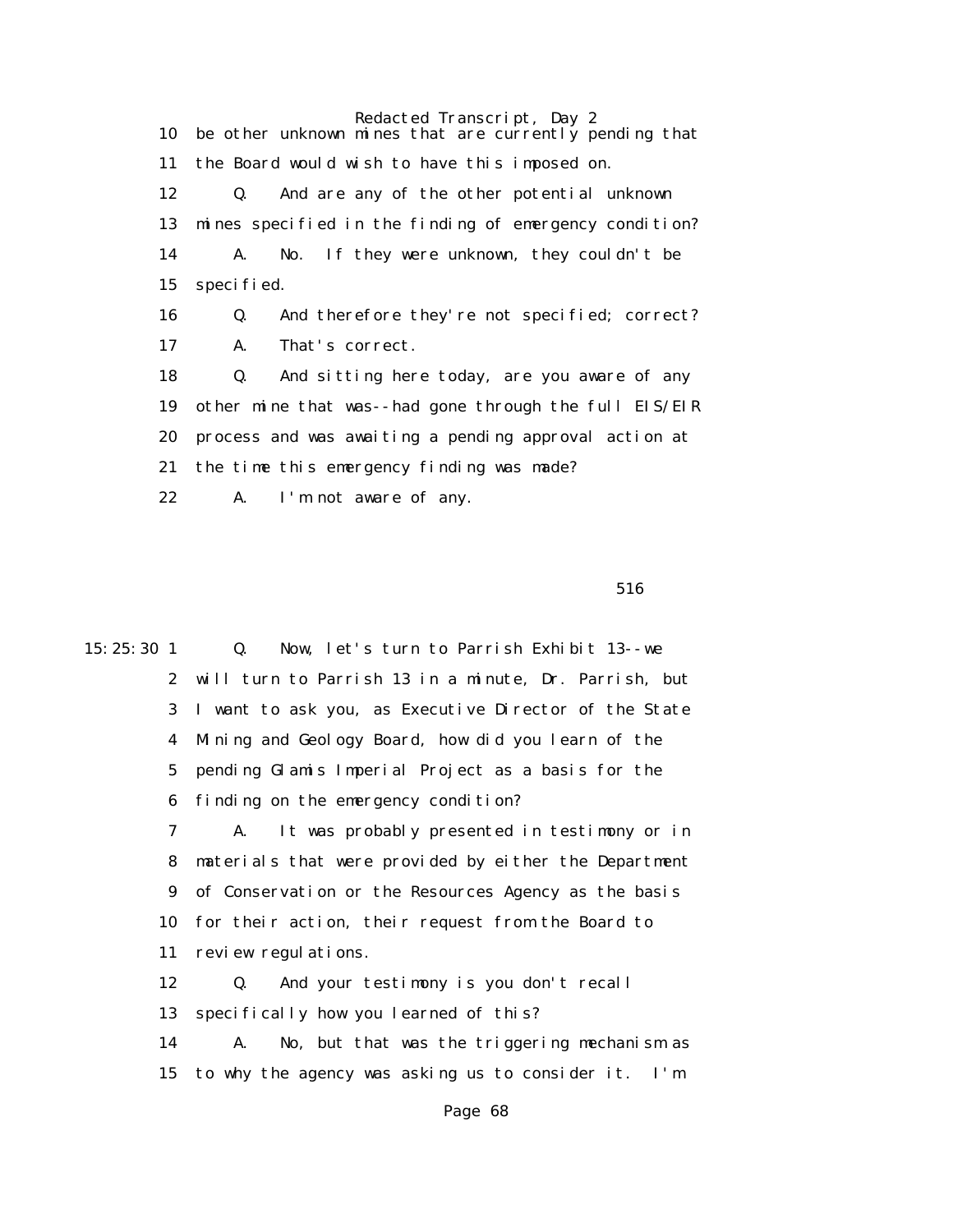Redacted Transcript, Day 2 16 sure they probably provided something. 17 Q. Turning to Parrish Exhibit 13, this is the 18 Final Statement of Reasons for the State Mining and 19 Geology Board regulations, and I want to first go to 20 page 2 of this document. 21 And this is one of the technical findings 22 made by the State Mining and Geology Board that

517

15:27:28 1 states, "When consolidated rock material is excavated 2 from a pit, the volume of rock material expands in the 3 order of 30 to 40 percent (swell factor)."

- 4 Do you see that?
- 5 A. Yes, I do.

 6 Q. Did you believe that to be an accurate 7 finding in the Final Statement of Reasons? 8 A. This is not a--this is not a finding in the

 9 Final Statement of Reasons. The Final Statement of 10 Reasons is an explanation as to why a particular 11 regulation is being promulgated in the body of the

12 work. It's not a finding. It's an explanation of why

13 3704.1(c) was included in the regulatory process.

 14 Q. Dr. Parrish, the statement is made here that, 15 "When consolidated rock material is excavated from a 16 pit, the volume of the rock material expands in the 17 order of 30 percent to 40 percent (swell factor), 18 depending on the material's compensation and the 19 degree of disaggregation."

 20 Did you believe that statement to be correct 21 when it was included in the Final Statement of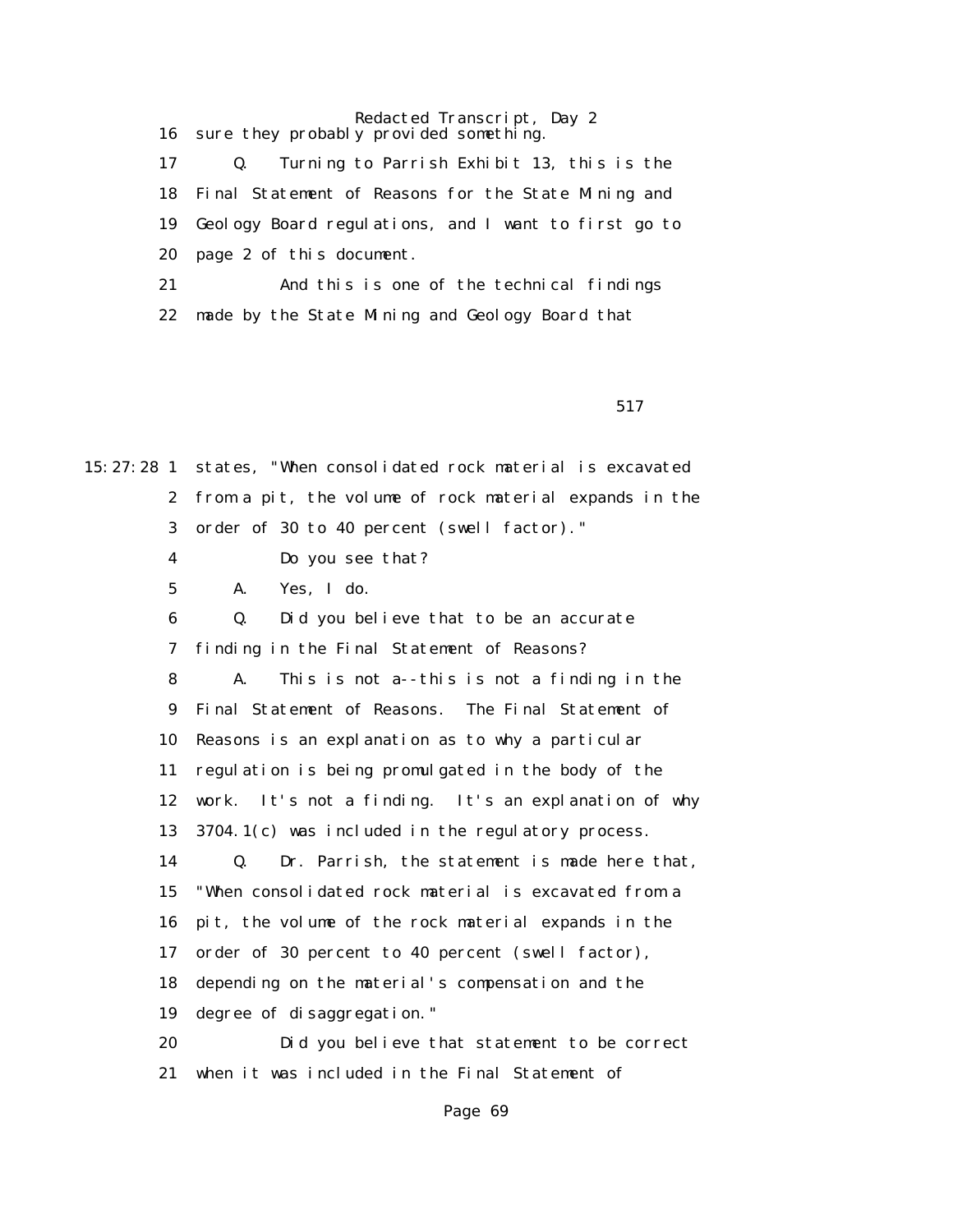22 Reasons?

 $518$ 

15:28:46 1 A. Yes, I did.

 2 Q. Do you believe it to be correct, sitting here 3 today?

4 A. Yes, I do.

 5 Q. Turning to the next page of the Final 6 Statement of Reasons--one more question. Dr. Parrish, 7 do you consider a 30 to 40 percent swell factor to be 8 an inflated number?

 9 MS. MENAKER: Objection. This goes beyond 10 the scope of his testimony in the record. If he's 11 asking as a geologist does he--what he thinks general 12 swell factors are, as Dr. Parrish tried to explain, 13 this isn't a specific finding here, but rather is an 14 explanation in order to explain why this particular 15 regulation subsection is mentioned here. 16 MR. McCRUM: Mr. President, if I may respond, 17 the finding is included in the Final Statement of 18 Reasons as a justification for the State Mining and

19 Geology Board's actions.

 20 MS. MENAKER: We have no objection to his 21 asking about this statement here, but not as to 22 whether--just more particular questions as he then

519

15:30:01 1 went to do as to what swell factors are generally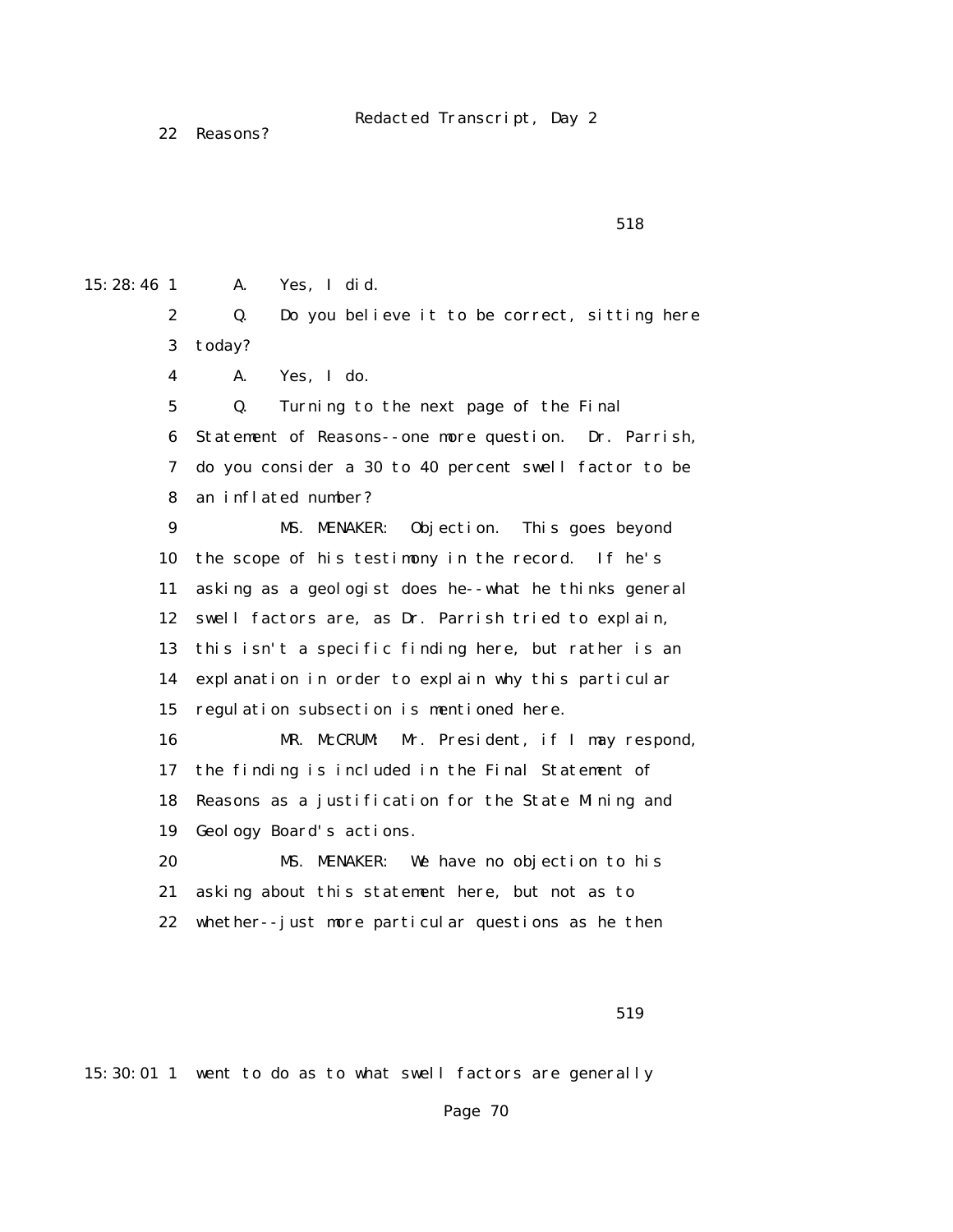Redacted Transcript, Day 2 2 speaking or in particular with respect to a particular 3 project, and this is not referring to that at all. 4 PRESIDENT YOUNG: I'm sorry, Ms. Menaker, I 5 may have misunderstood, but I thought he was 6 asking--let's go back here for a second--whether he 7 considered that accurate or not. 8 MS. MENAKER: And the witness answered that. 9 PRESIDENT YOUNG: So I think he's asking it 10 again, if I'm not mistaken. 11 MR. McCRUM: That's correct. I rephrased the 12 question slightly, Mr. President. 13 (Tribunal conferring.) 14 PRESIDENT YOUNG: We are going to allow the 15 question, but we do remind counsel that we are looking 16 at his role, his statement with respect to his role in 17 the promulgation of this. 18 MR. McCRUM: Thank you. 19 BY MR. McCRUM: 20 Q. Dr. Parrish, when the statement was made in 21 the Final Statement of Reasons that, when consolidated 22 rock material is excavated from a pit, the volume of

 $520$ 

15:32:07 1 the rock material expands in the order of 30 to 2 40 percent (swell factor), did you consider that 3 characterization to be an inflated swell factor as a 4 general matter?

> 5 A. No, because the remainder of the sentence 6 says, depending on the material's compensation and 7 degree of disaggregation, so no, I didn't believe it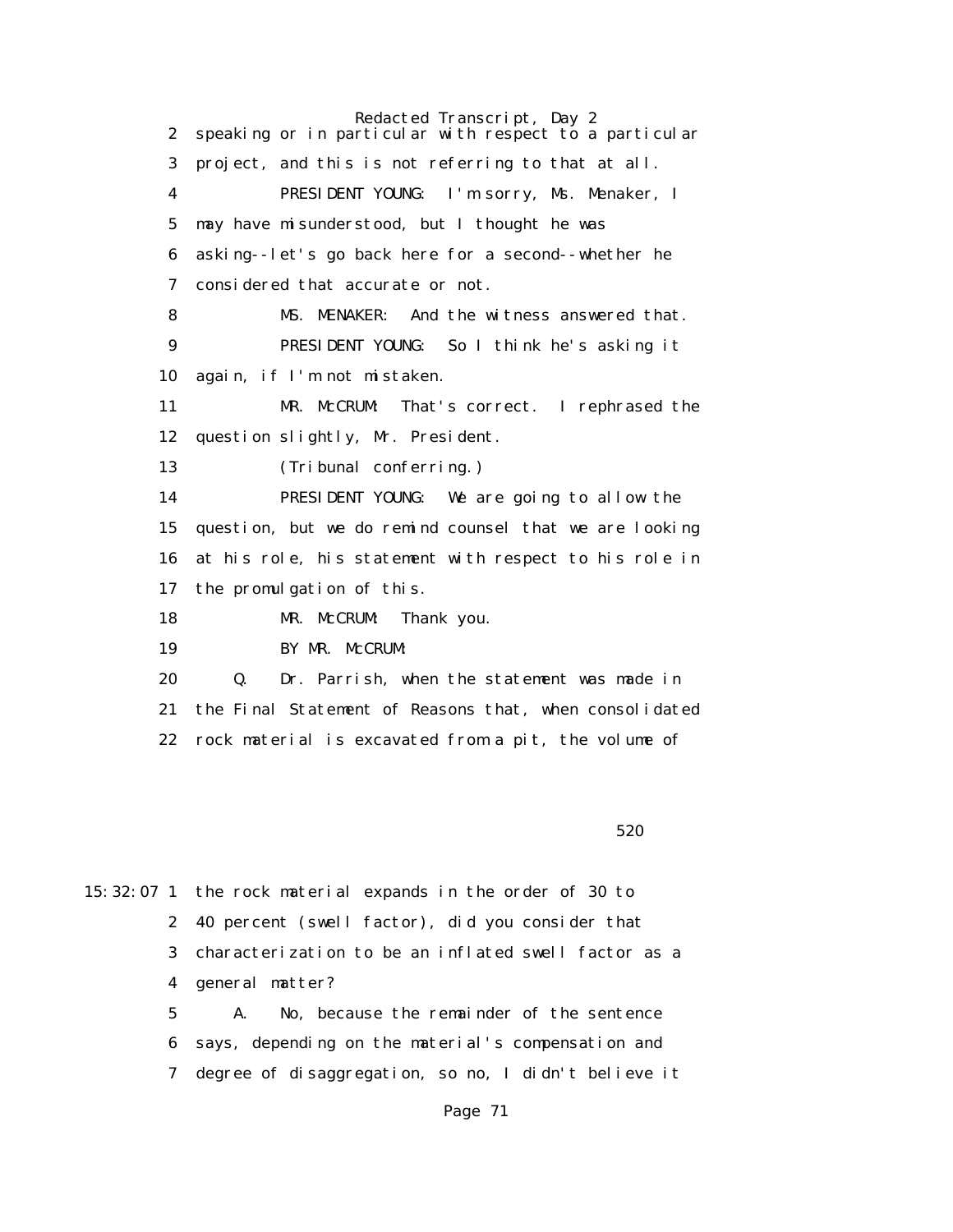Redacted Transcript, Day 2 8 was an inflated factor. 9 Q. Is it fair to say that's a general typical 10 swell factor, as you understand it? 11 A. Well, it can only be typical of certain types 12 of rocks. I don't know that it's typical of all 13 rocks. 14 PRESIDENT YOUNG: Mr. McCrum, we are going 15 to--I'm looking down here at my Court Reporter who is 16 looks increasingly unhealthy as we proceed, so we are 17 going to take our healthy break now, if that's all 18 right. 19 MR. McCRUM: Thank you. 20 PRESIDENT YOUNG: We will reconvene at 4:05. 21 And I do remind counsel again not to confer

22 with the witness on matters relating to the testimony.

 $521$ 

15:33:15 1 Thank you. 2 (Brief recess.) 3 PRESIDENT YOUNG: Okay. We are ready to 4 proceed again. 5 Mr. McCrum, we will turn the time back over 6 to you. 7 MR. McCRUM: Very well, thank you. 8 BY MR. McCRUM: 9 Q. Dr. Parrish, I want to refer to Parrish 10 Exhibit 4, which is on the screen. This is Governor 11 Gray Davis's veto message for Senate Bill 1828, dated 12 September 30, 2002, produced by the United States as a 13 document in this NAFTA litigation.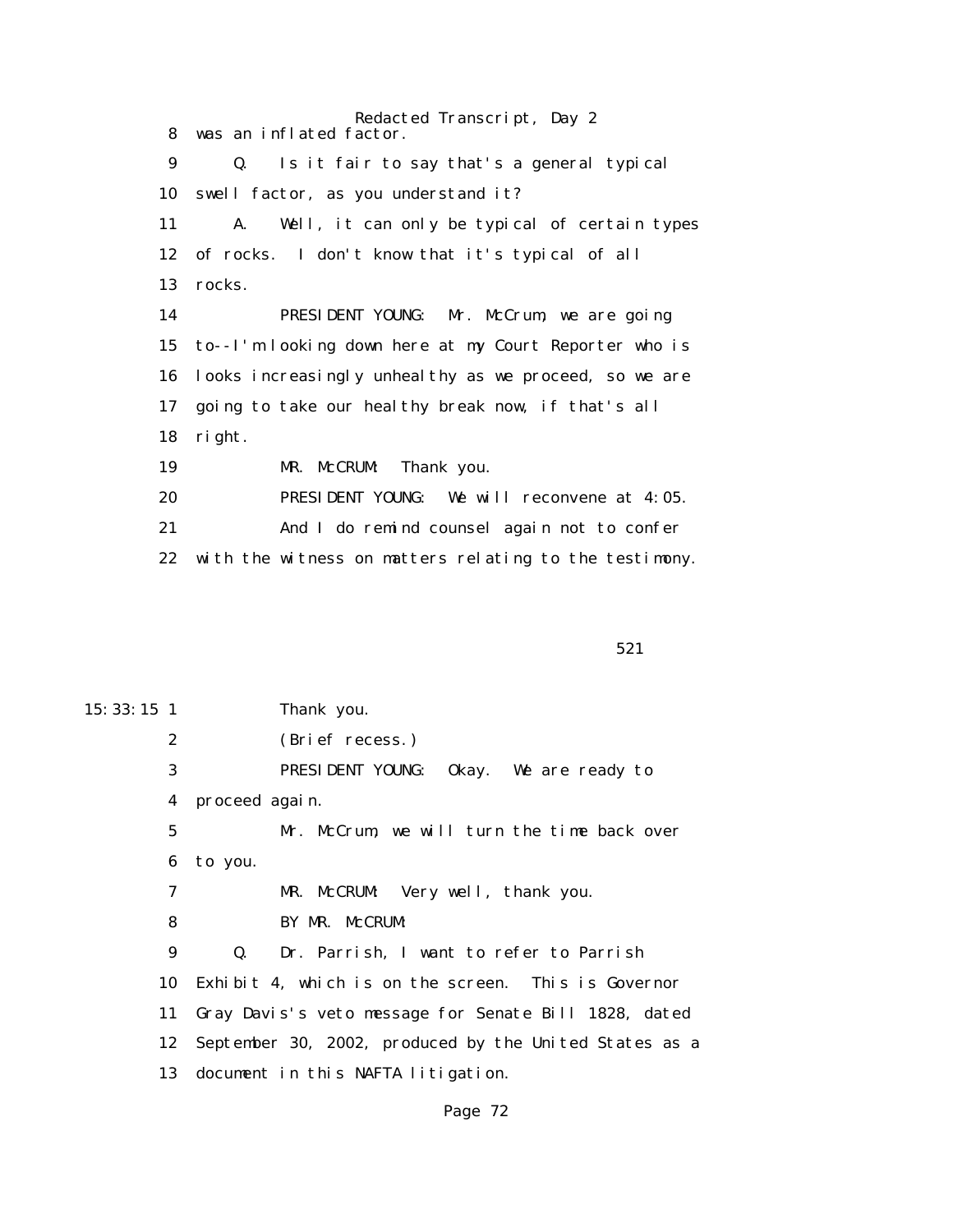Redacted Transcript, Day 2 14 I'm going to refer you to the second page of 15 this exhibit where Governor Gray Davis states: "I'm 16 particularly concerned about the proposed Glamis Gold 17 Mine in Imperial County, and I have direct my 18 Secretary of Resources to pursual possible legal and 19 administrative remedies that will assist in stopping 20 the development of that mine." 21 Do you see that?

22 A. Yes, I do.

 $522$ 

16:05:38 1 Q. And do you have any reason to dispute the 2 accuracy of this statement by Governor Davis on 3 September 30, 2002? 4 A. No. I have not seen the document. I don't 5 dispute the content. 6 Q. Very well. 7 Let's turn to Parrish Exhibit 5. 8 This is an E-mail exchange concerning S.B. 9 483. It was produced by the United States as a 10 document in this NAFTA case, begins bearing the date 11 10/15/02, continues on different E-mail exchanges down 12 below. 13 We get to the bottom. The re: line is 14 "Emergency Mining Board Rules" and S.B. 483. 15 When we turn down to the bottom of this 16 document, the question in the E-mail is: "So, where 17 are we at on the legal feasibility of the State Mining 18 Board adopting emergency regs that would (at least for 19 120 days) mirror the substance of S.B. 483 (Sher)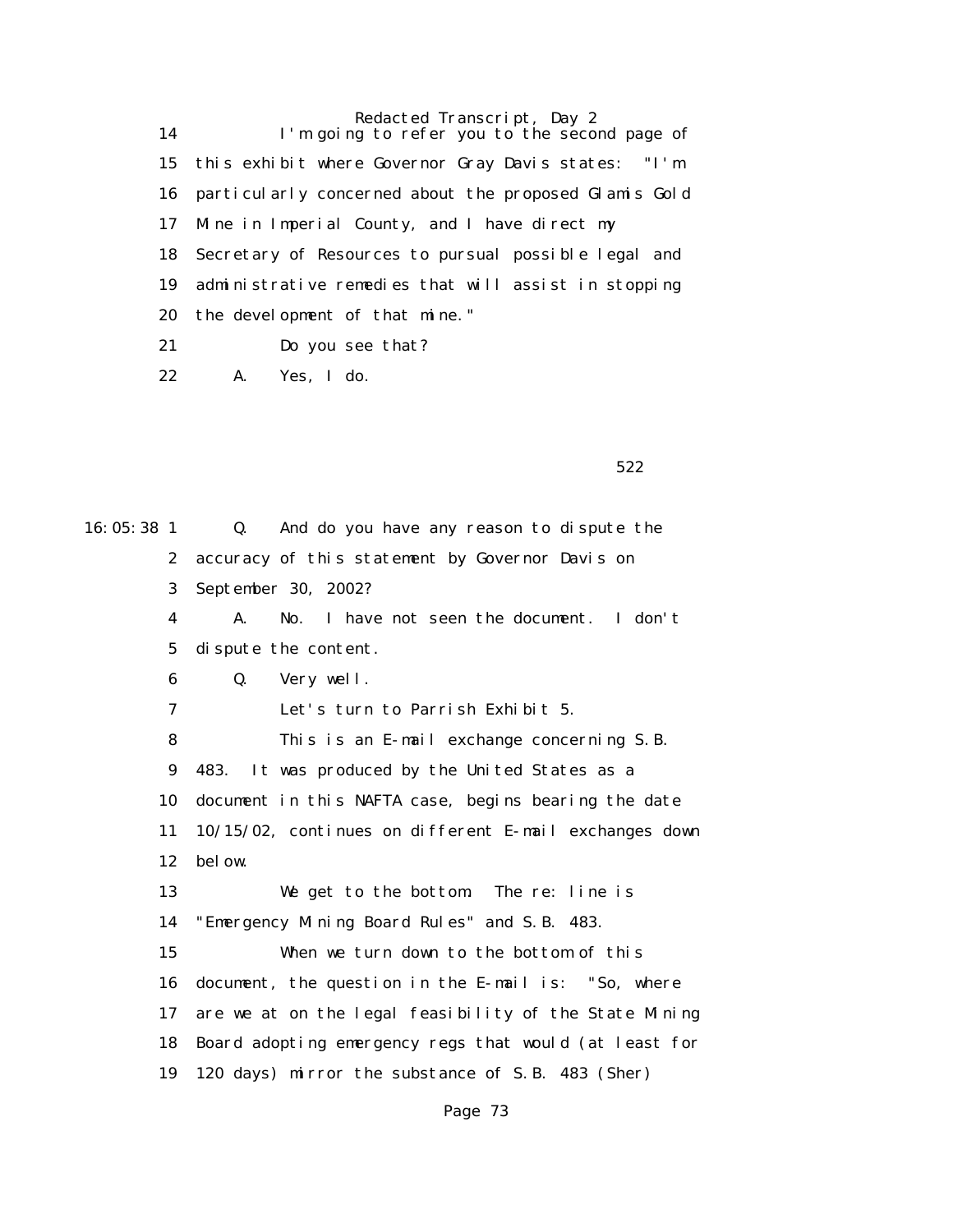20 legislation recently signed by the Governor?"

|                                                          | And it goes on and states: "Alison Harvey, |  |
|----------------------------------------------------------|--------------------------------------------|--|
| 22 Senator Burton's Chief of Staff, and I both suggested |                                            |  |

 $523$ 

16:07:07 1 last week to the Resources Secretary that the Davis 2 administration push these emergency regs to give us 3 time to enact trailer bill legislation early next year 4 for S.B. 483." 5 Do you see that? 6 A. Yes, I do. 7 Q. Do you dispute the accuracy of these 8 statements in this document? 9 A. I have never seen documents before, so I have 10 nothing to base any dispute on. No, I don't dispute 11 it. 12 Q. Very well. 13 In this last E-mail exchange that we have 14 just referred to at the bottom of page one of the 15 exhibit bears the date October 11, '02. It's the 16 bottom of the first page of Parrish Exhibit 05. So, 17 this communication concerning the legal feasibility of 18 the State Mining Board adopting emergency regs bears 19 the date of October 11, 2002. 20 A. Yes. 21 Q. Do you dispute that?

22 A. No.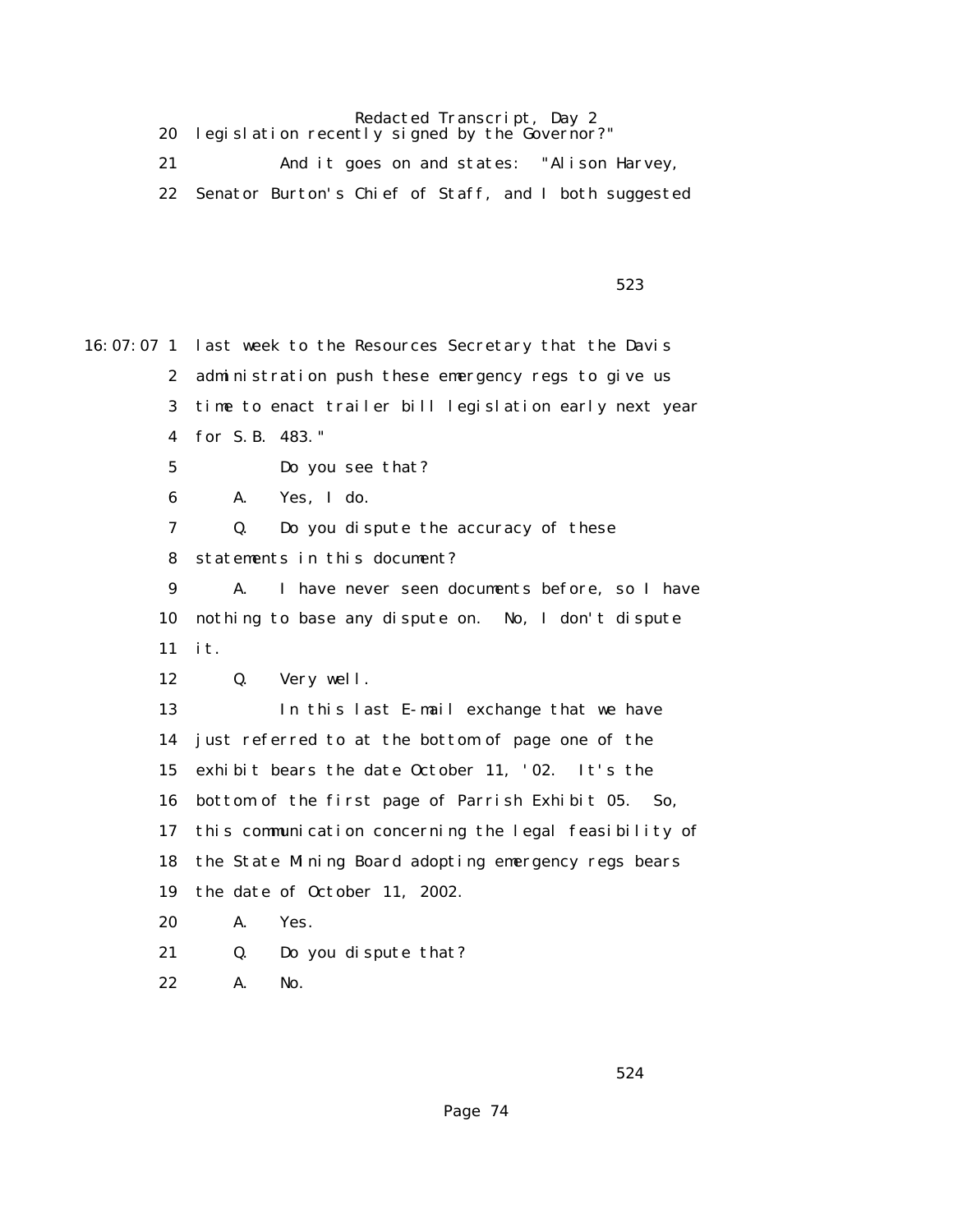| 16:08:04 1       | According to your declaration, four days<br>Q.         |
|------------------|--------------------------------------------------------|
| $\boldsymbol{2}$ | later, Secretary of Resources sent a letter to the     |
| 3                | State Mining and Geology Board, urging the adoption of |
| 4                | backfilling regulations for metallic mines; is that    |
| $\mathbf 5$      | right?                                                 |
| 6                | A.<br>That's correct.                                  |
| 7                | I think I misspoke a little bit. I said four<br>Q.     |
| 8                | days later. Your letter bears the date of October 17,  |
| 9                | so it would have been six or seven days later?         |
| 10               | A.<br>Yes, six or seven days, yes.                     |
| 11               | Q.<br>And then the State Mining and Geology Board      |
| 12               | acted after that Secretary of Resources letter; is     |
| 13               | that correct?                                          |
| 14               | A.<br>That's correct.                                  |
| 15               | And then, in the State Mining and Geology<br>Q.        |
| 16               | Board emergency rulemaking finding for the             |
| 17               | December 12, 2002, meeting--we have been through this  |
| 18               | ground before, I trust we don't have to do it          |
| 19               | again--the only mine specified as the finding of the   |
| 20               | emergency condition is the pending Glamis Imperial     |
| 21               | Project; is that correct?                              |
| 22               | Subject to my previous answer, yes.<br>A.              |
|                  |                                                        |
|                  |                                                        |
|                  | 525                                                    |

16:09:13 1 Q. And your previous answer is the only proposed 2 mine identified is the Glamis Imperial Project; is 3 that correct? 4 A. The proposed project, yes, was the Imperial, 5 yes.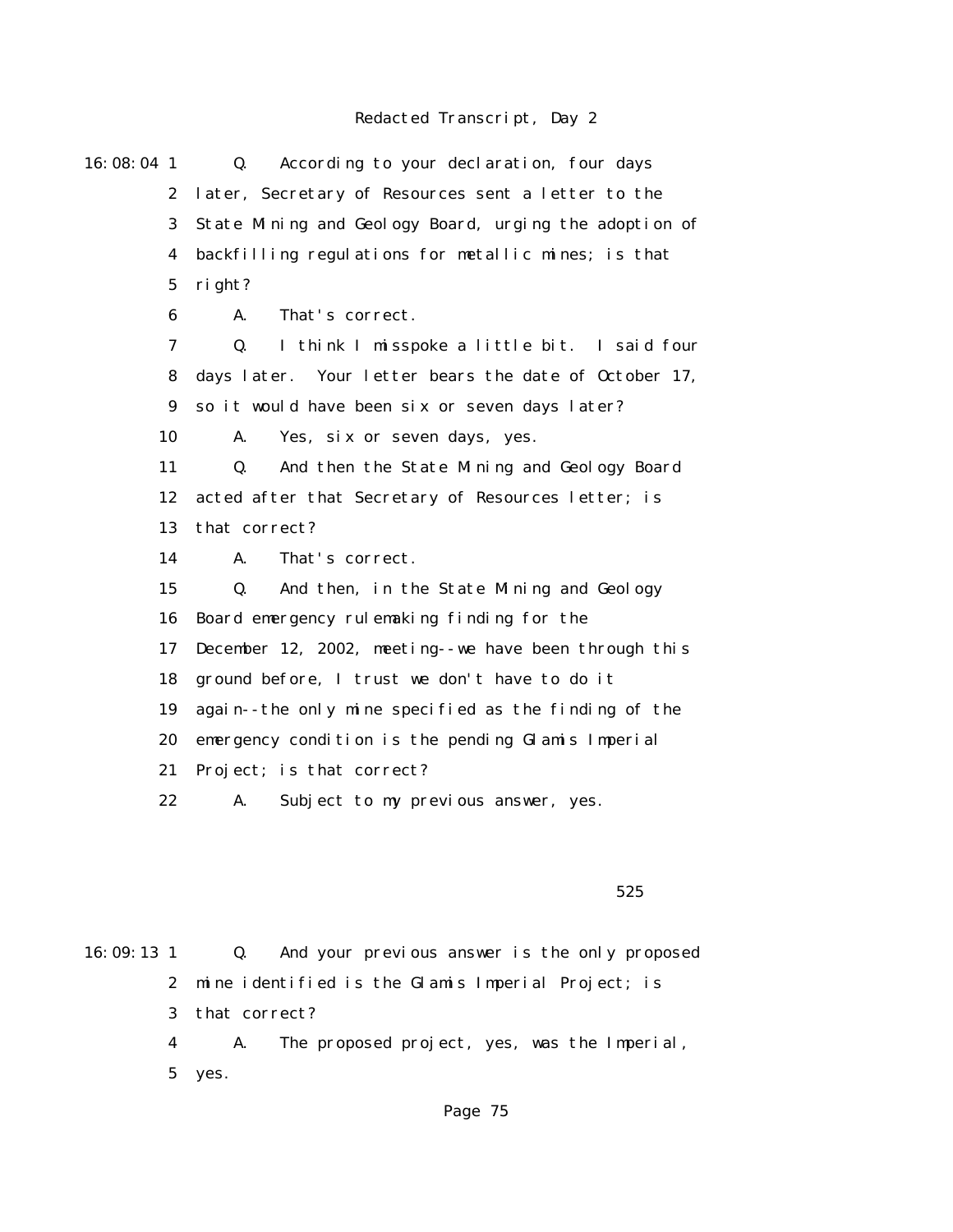| 6  | Redacted Transcript, Day 2<br>Was the Glamis Imperial Project a proposed<br>Q. |
|----|--------------------------------------------------------------------------------|
| 7  | open-pit gold mine?                                                            |
|    |                                                                                |
| 8  | Yes, it was.<br>A.                                                             |
| 9  | Q.<br>Now let's turn to Parrish Exhibit 7.                                     |
| 10 | This is a document produced by the United                                      |
| 11 | States to us in this case from the Senate Natural                              |
| 12 | Resources and Wildlife Committee on pending bill S.B.                          |
| 13 | 22, bearing the date of January 14, 2002, roughly one                          |
| 14 | month after the State Mining and Geology Board                                 |
| 15 | emergency finding.                                                             |
| 16 | Were you aware that pending legislation S.B.                                   |
| 17 | 22 was pending in the legislature while you were                               |
| 18 | proceeding with your rulemaking?                                               |
| 19 | A.<br>Yes, I believe we were.                                                  |
| 20 | Q.<br>And this document, the Senate Natural                                    |
| 21 | Resources and Wildlife Committee document, Parrish                             |
| 22 | "These<br>Exhibit 07, at page 2 of that document states:                       |
|    |                                                                                |

 $526$ 

16:10:26 1 changes to statute are urgently needed to stop the 2 Glamis Imperial Mining Project in Imperial County 3 proposed by Glamis Gold, Limited, a Canadian-based 4 company." 5 Do you see any other mine referred to in this 6 exhibit? 7 A. This is the first time I have seen this 8 exhibit, so I don't know. I would have to-- 9 Q. Why don't you take a minute or two and take 10 as long as you would like and review Parrish Exhibit 7 11 and see if any other mine is referred to other than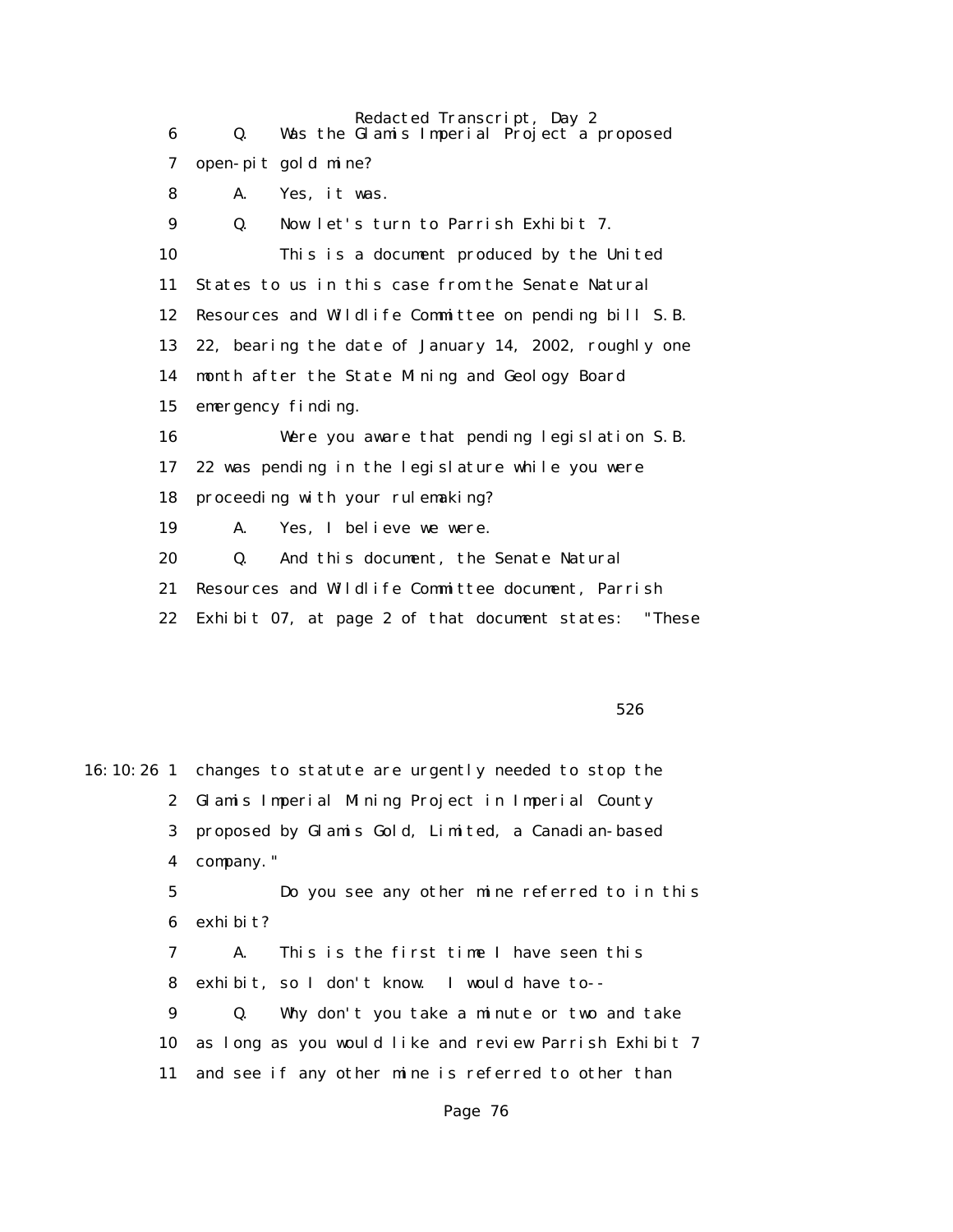|    | Redacted Transcript, Day 2<br>12 the Glamis Gold project. |
|----|-----------------------------------------------------------|
| 13 | (Witness reviews document.)                               |
| 14 | No, I don't see any other mines mentioned.<br>A.          |
| 15 | Thank you.<br>Q.                                          |
| 16 | Let's look at the bottom of that same                     |
| 17 | page--we were looking at the second page of Parrish       |
| 18 | Exhibit 7--and do you see the statement, "The author      |
| 19 | believes the backfilling requirements established by      |
| 20 | S.B. 483 make the Glamis Imperial Project infeasible"?    |
| 21 | A. I see that, yes.                                       |
| 22 | Do you have any reason to dispute the<br>Q.               |

 $527$ 

16:12:00 1 accuracy of that statement in this document? 2 A. I have no knowledge of the document, so I 3 have no reason to dispute the contents of it. 4 Q. Thank you. 5 Let's turn to the next page of this exhibit. 6 The highlighted portion in the middle of the page 7 states: "The provisions of S.B. 483 that address the 8 Glamis Imperial Project were originally drafted by 9 legal staff of the Department of Conservation at the 10 request of the Resources Agency." 11 Do you see that? 12 A. Yes, I do. 13 Q. Is the Department of Conservation part of the 14 California legislature, as you understand the State 15 Government? 16 A. No, it is not. 17 Q. Is the Resources Agency part of the Page 77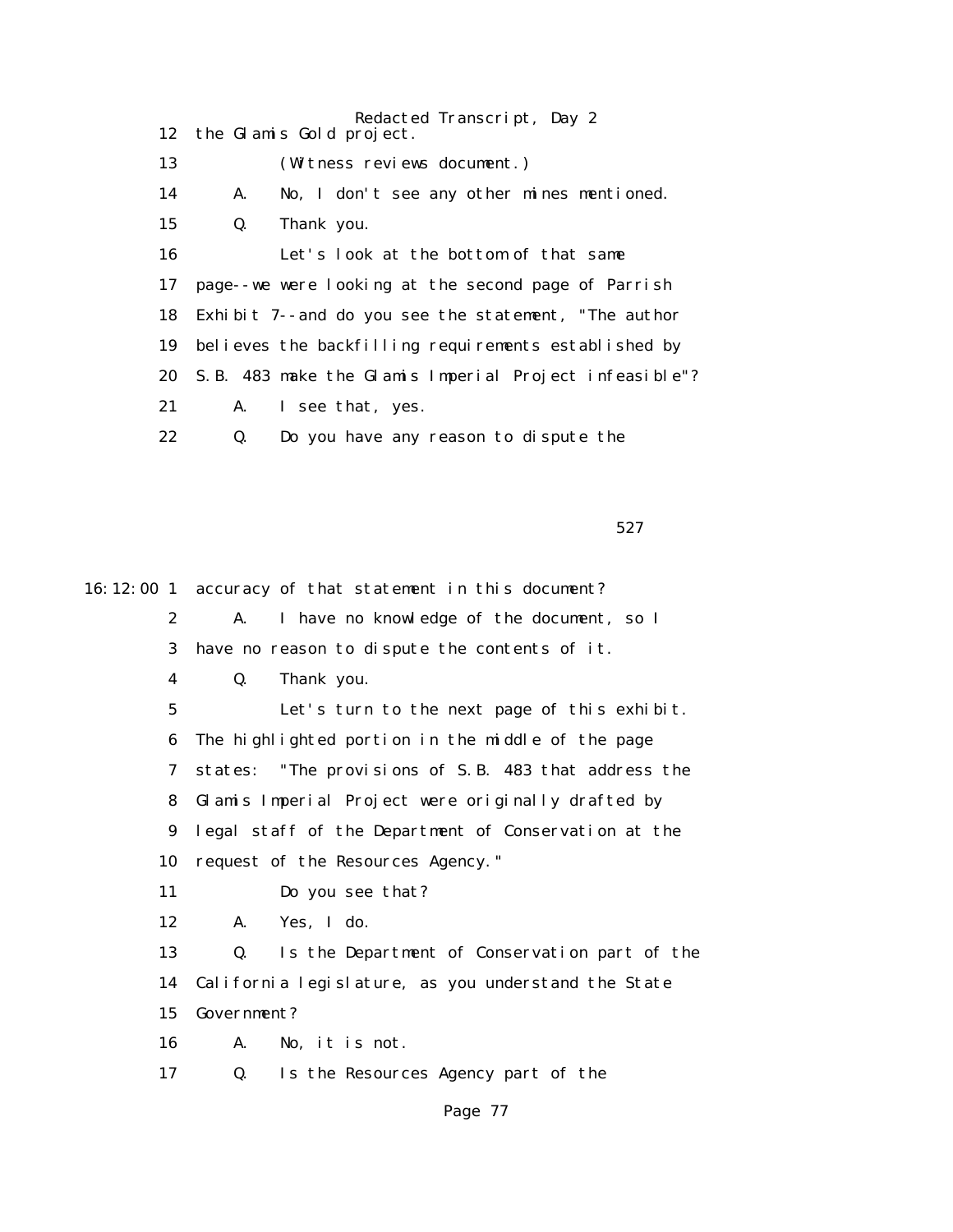Redacted Transcript, Day 2 18 legislature, as you understand it? 19 A. No, it is not. 20 Q. Let's turn to Parrish Exhibit 10. 21 This is a Governor of Office of Research and 22 Planning Confidential Enrolled Bill Report to the

 $528$ 

16:13:11 1 California Governor that has been produced by the 2 United States in this case to us. It bears the date 3 of 3/25/03 at the bottom of the first page of the 4 exhibit, March 25, '03. 5 Let's look at the highlighted portions on 6 that document, and there are references to the Glamis 7 Gold Mine, are there not? 8 A. Yes, there are. 9 Q. And under the recommendation and supporting 10 arguments, it states: "Signed passage of this measure 11 would permanently prevent approval of the Glamis Gold 12 Mine project and any other metallic projects that 13 present an immediate threat to sacred sites located in 14 areas of special concern." 15 Do you see that statement? 16 A. Yes, I do. 17 Q. Is there any other mine other than the Glamis 18 Gold Mine referenced? 19 A. This is the first time I have seen this 20 document, so I don't know. 21 Q. On this page that we are looking at, do you 22 see mention of any other mine?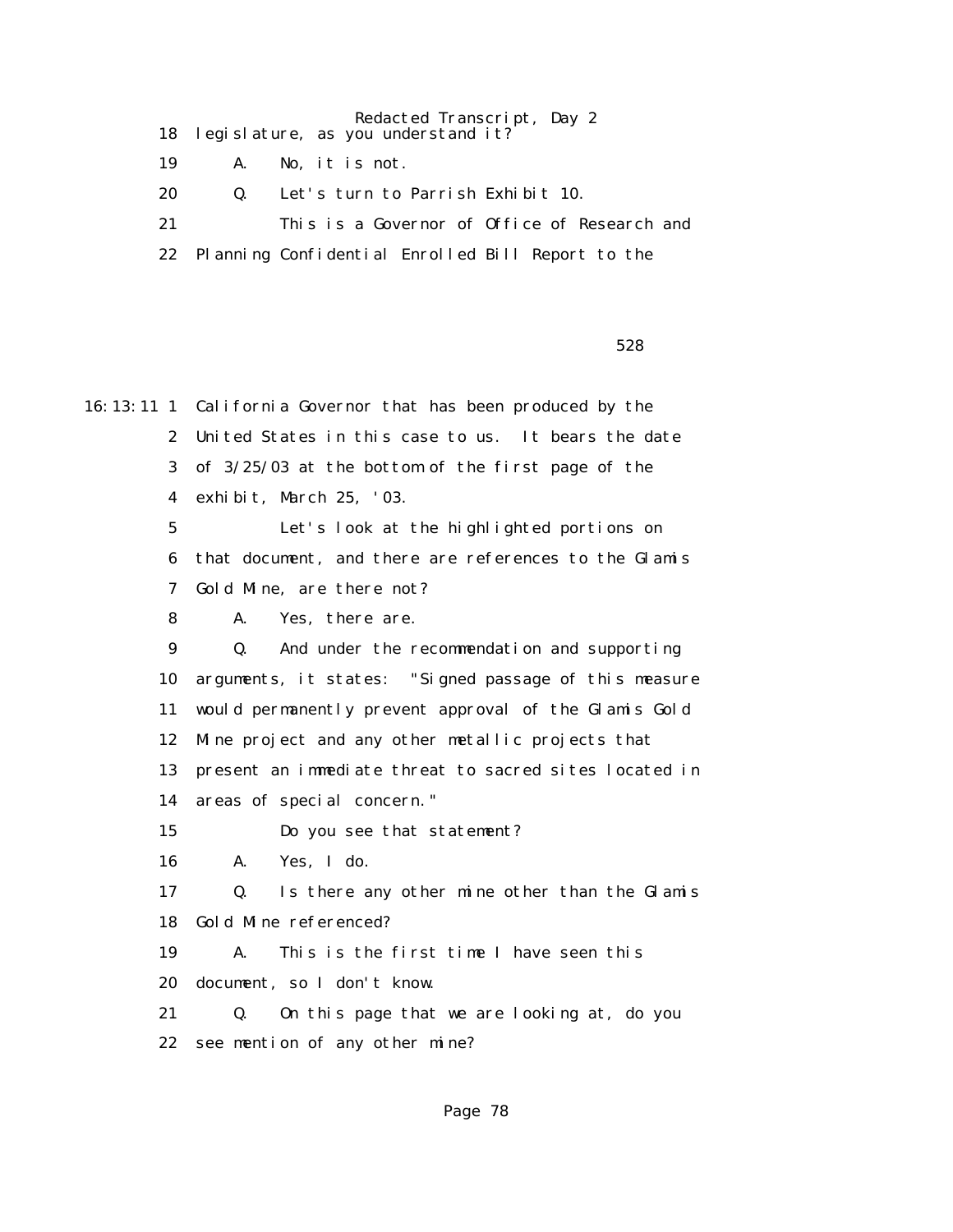$529$ 

16:14:12 1 A. No, I don't.

2 Q. Any other proposed mine.

 3 Were you aware that there were concerns about 4 Native American cultural resources issues raised in 5 connection with the Glamis Imperial Project?

6 A. Yes, I was.

 7 Q. Let's turn to the next page of this exhibit. 8 This is Parrish Exhibit 10, the second page, and the 9 first highlighted paragraph states: "Governor Davis 10 signed S.B. 483 into law, knowing that he would also 11 be vetoing S.B. 1828. The signing message for S.B. 12 483 expressed the Governor's opposition to the Glamis 13 Gold Mine proposal and urged the Secretary of 14 Resources to pursue emergency legislation along with 15 administrative remedies to protect the Quechan Tribe's 16 sacred trails."

17 Do you see that?

18 A. Yes, I do.

 19 Q. Do you have any reason to dispute that 20 characterization of what was going on in the State 21 Government at that time?

22 A. I can't comment on what was going on in the

 $530$ 

16:15:24 1 Governor's Office at that time, I was not privy to any 2 of that.

3 Q. But, sitting here today, you have no reason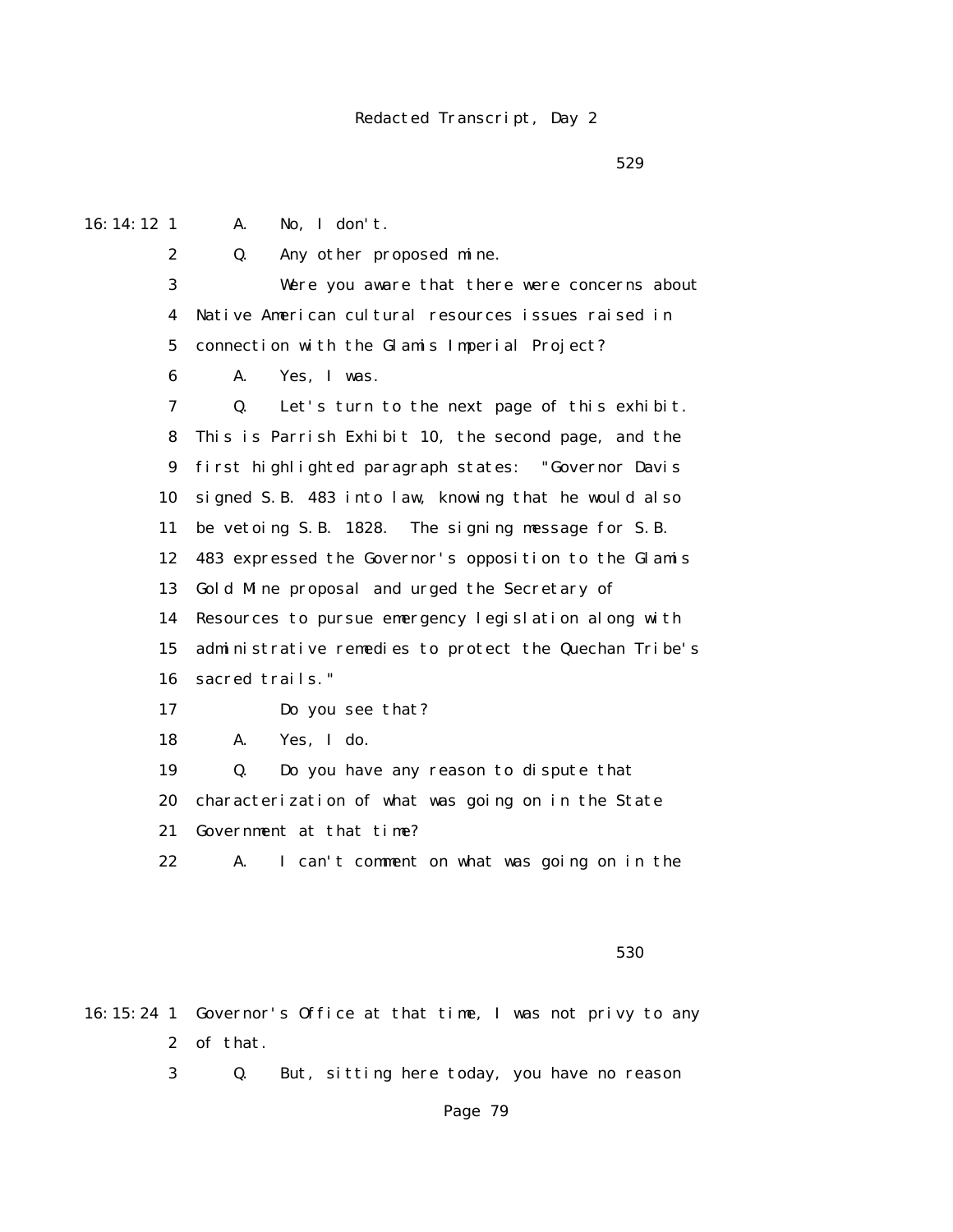Redacted Transcript, Day 2 4 to dispute these characterizations, do you? 5 A. I can neither dispute nor confirm them. I 6 have not seen the document before. It's a Governor's 7 confidential memo. 8 Q. And then the next paragraph of that same page 9 says: "Despite the Governor's veto of S.B. 1828 and 10 the subsequent lack of implementation of S.B. 483, the 11 State has so far prevented the approval of the Glamis 12 Gold Mine through the passage of emergency 13 regulations." 14 Do you see that? 15 A. Yes, I do. 16 Q. Does that accurately characterize what was 17 going on at that time? 18 A. I don't know. I wouldn't classify the 19 Board's regulations as an act of the State to prevent 20 Glamis's project from proceeding. 21 Q. Well, apparently the Governor's Office of 22 Planning and Research viewed it that way, wouldn't you

 $531$ 

16:16:25 1 say?

 2 A. I would have to ask the Governor's Office of 3 Planning and Research.

4 Q. We would, too.

 5 Would you, sitting here today, do you have 6 any reason to dispute these two statements?

 7 A. Again, I have never seen the document, so I 8 don't dispute or condone them, confirm them.

9 Q. In the second sentence of the middle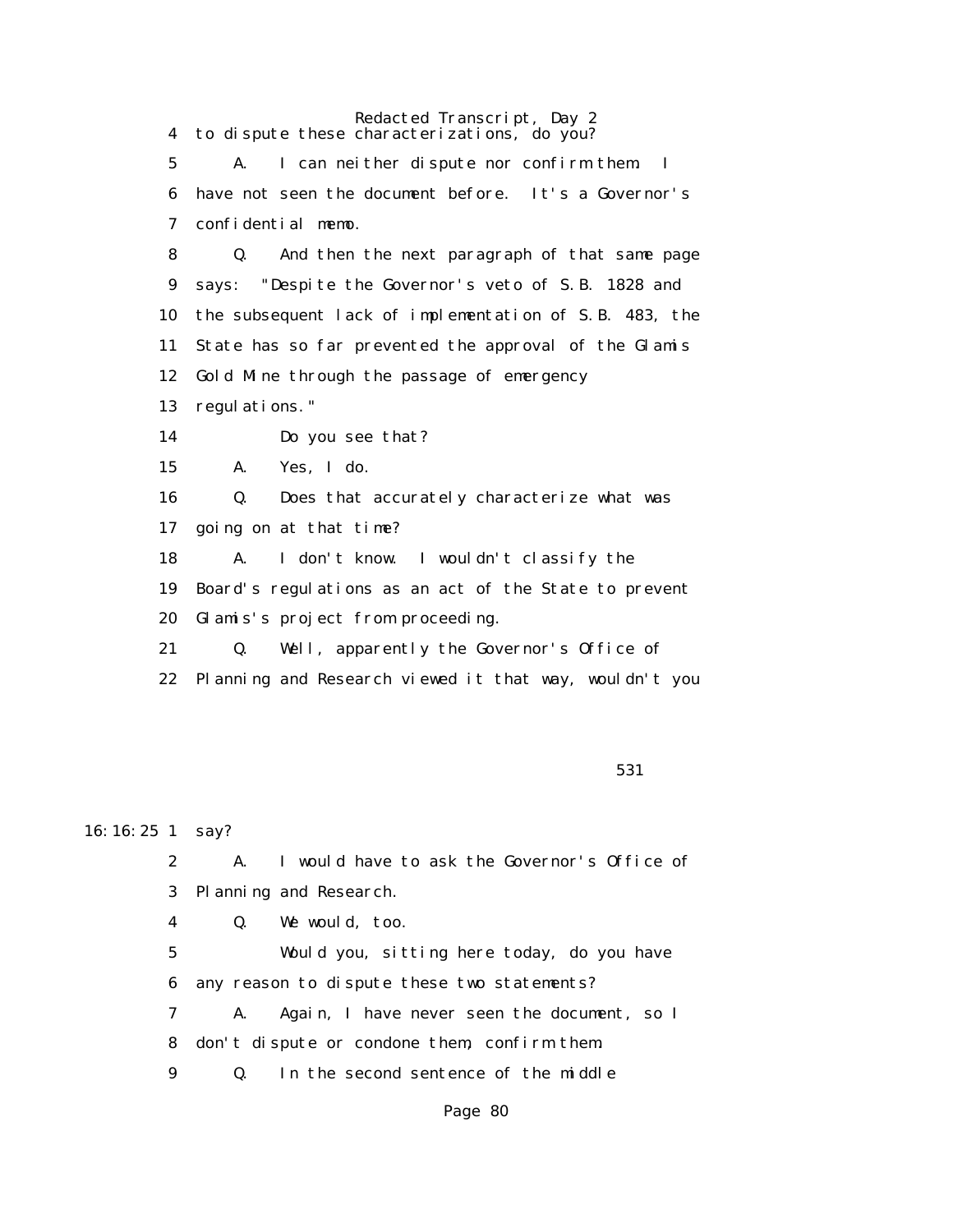Redacted Transcript, Day 2<br>e bottom, it states: "Passed by the 10 paragraph near the bottom, it states: 11 State Mining and Geology Board on December 12, 2002, 12 the emergency regulation," passing over the citation, 13 "specifies that approval of any open-pit mine may only 14 be granted if the Reclamation Plan includes full 15 restoration of the site to its original contours." 16 Is that referring to the emergency rule that 17 your Board promulgated? 18 A. If they're talking about the December 12th 19 regulation, that would be the emergency regulation. 20 Q. Is it clear to you that that is this 21 reference to the December 12 emergency regulation is, 22 in fact, the emergency regulations that your Board put

 $532$ 

### 16:17:35 1 into place?

2 A. Yes, it is.

 3 It's also technically incorrect in its 4 interpretation.

 5 Q. What is technically incorrect about it? 6 A. It says that the Reclamation Plan includes 7 full restoration of the site to its original contours. 8 That's not what the regulation requires. 9 Q. The emergency regulation that you issued 10 requires complete backfilling and site regrading down

11 to 25 feet; is that correct?

12 A. I believe so, yes.

 13 Q. Let's turn to the next page of that exhibit, 14 the confidential Enrolled Bill Report to the Governor. 15 Do you see the last highlighted section that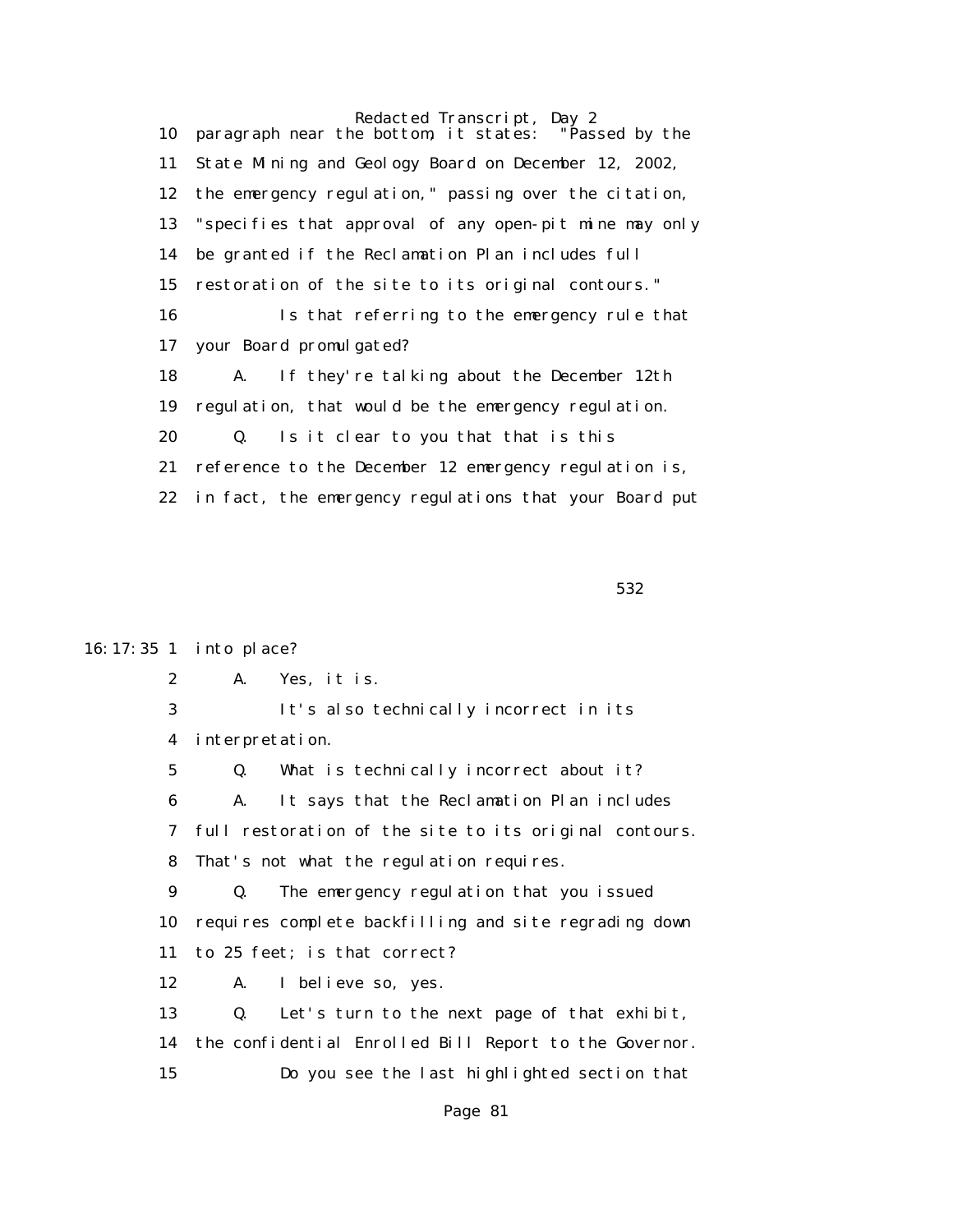Redacted Transcript, Day 2 16 says: "This bill targets a specific project that 17 would otherwise be allowed to go forward under current 18 law"? 19 A. Yes, I do. 20 Q. Sitting here today, do you have any reason to 21 dispute that characterization?

22 A. Again, I have not seen the document before.

 $533$ 

16:18:47 1 I trust it at its face value.

2 Q. Thank you.

 3 Let's take a look at the next exhibit, 4 Parrish Exhibit 11. This is another Enrolled Bill 5 Memorandum to the Governor dated April 4, 2003, and it 6 states under the heading "Fiscal impact creates a 7 mandate; however, because this bill would only affect 8 one mine, the proposed Glamis Gold Mine in Imperial 9 County, any reimbursable costs are estimated to be 10 minor."

11 Do you see that?

12 A. Yes, I do.

 13 Q. Sitting here today, do you have any reason to 14 dispute the accuracy of that characterization? 15 A. I have no basis to support it or confirm it. 16 I have never seen the document before. Nor have I--am

17 I familiar with any of the financial and economic

18 issues here.

19 Q. Thank you.

 20 "Background Information," the last heading on 21 this Exhibit Parrish 11, states: "This bill is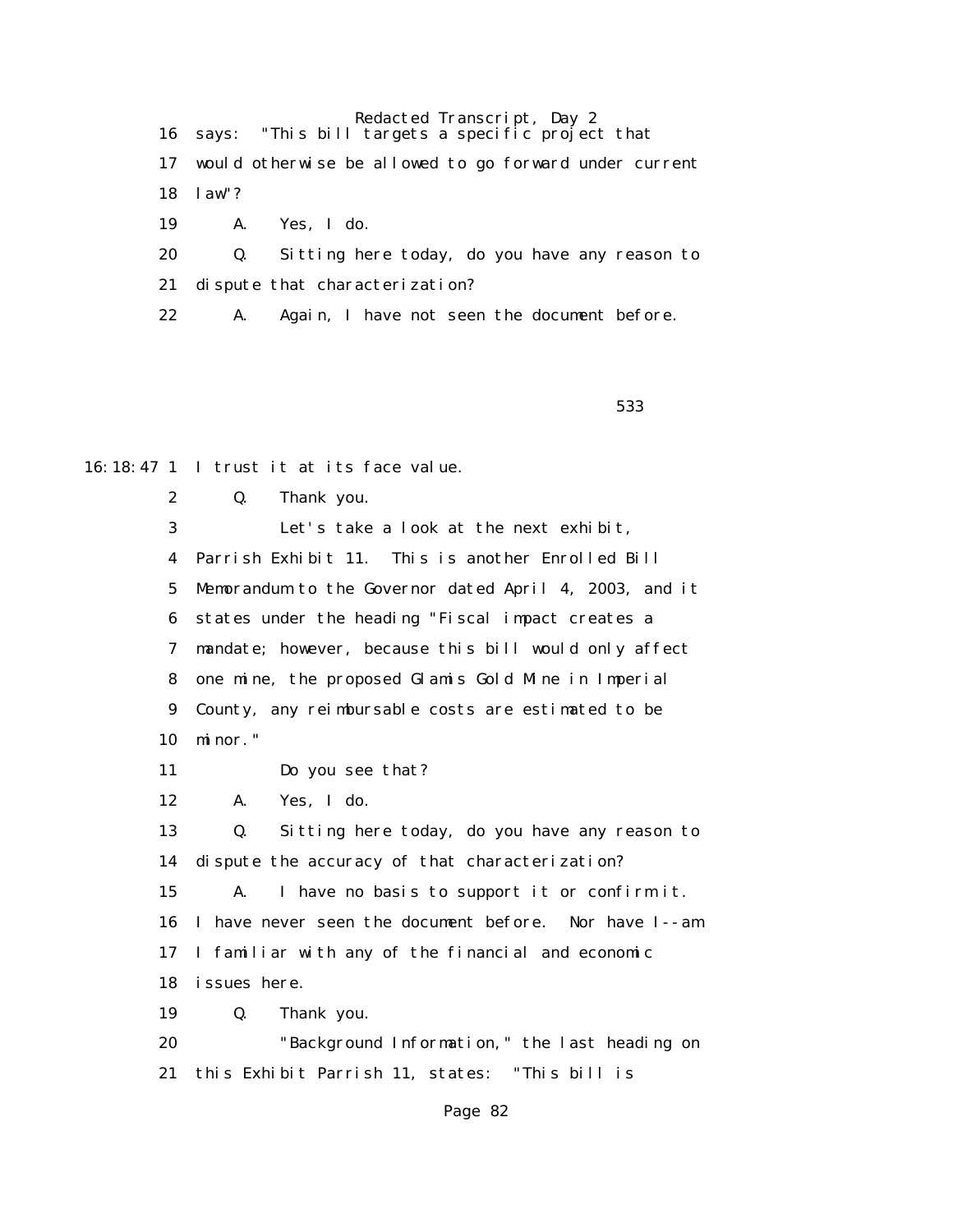22 consistent with the Governor's signing message on S.B.

16:20:01 1 483 last year where he stated his strong opposition to 2 the proposed Glamis Gold Mine in Imperial County and 3 directed the Secretary of Resources to pursue all 4 remedies that will assist in stopping the development 5 of the mine in Imperial County." 6 Do you see that? 7 A. Yes, I do. 8 Q. And do you have any reason to dispute the 9 accuracy of that characterization in this Enrolled 10 Bill Memorandum to the Governor? 11 A. No, I don't. 12 Q. Did you attend the press release held by 13 Governor Gray Davis on April 7, 2003? 14 A. No, I didn't. 15 Q. I refer you to Parrish Exhibit 2. This 16 public statement by the Office of the Governor of 17 California states: Governor Davis signs legislation 18 to stop proposed gold mine near Trail of Dreams sacred 19 site." 20 Had you seen this statement before? 21 A. This is the Governor's press release. 22 No, I have not seen this one. I don't

 $535$ 

16:21:12 1 believe so, no.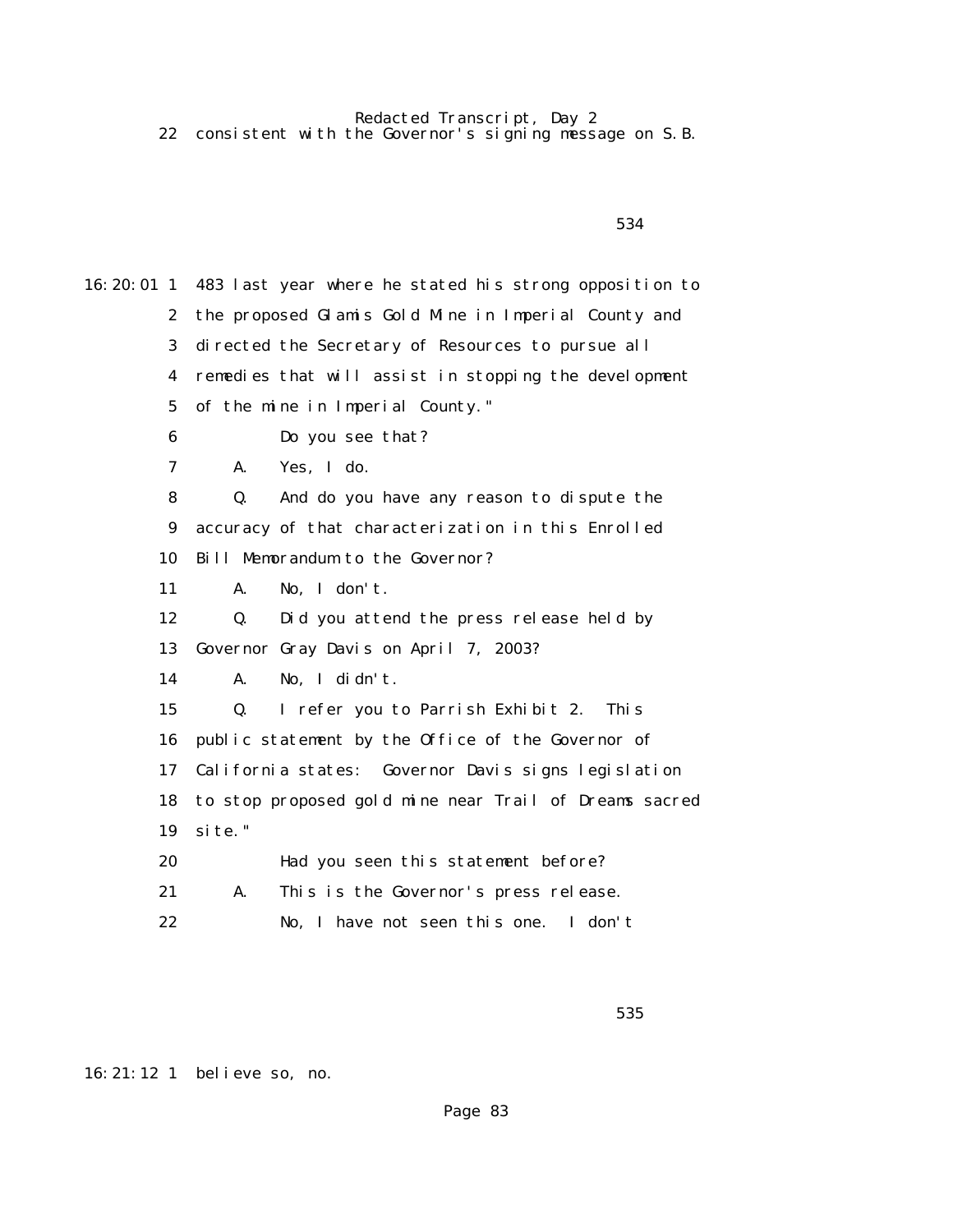Redacted Transcript, Day 2 2 Q. Let's look at the first highlighted statement 3 by Governor Davis: "By requiring complete restoration 4 of metallic mining sites, the bill, S.B. 22, 5 essentially stops the Glamis Gold Mine proposal in 6 Imperial County." 7 Do you have any reason to dispute that 8 characterization? 9 A. Well, I don't know whether it did stop or 10 not. I have no basis to say whether it did or not. I 11 don't dispute the words that are here, but the 12 characterization it stopped the mine I have no 13 knowledge of. 14 Q. Let's look at the second highlighted sentence 15 from the bottom. It states: "The reclamation and 16 backfilling requirements of this legislation would 17 make operating the Glamis Gold Mine cost-prohibitive." 18 Do you see that? 19 A. Yes, I do. 20 Q. Have you seen that statement before? 21 A. Well, maybe in some of the other documents we 22 have been through. I'm not familiar with this one.

 $536$ 

16:22:16 1 Q. All right. Are you aware of any retraction 2 or rescission of that statement by the Office of the 3 Governor of California? 4 A. No, I'm not. 5 Q. And then the last sentence here, it says: 6 "In addition to S.B. 22, the State Mining and Geology

7 Board will require backfilling of all metallic mines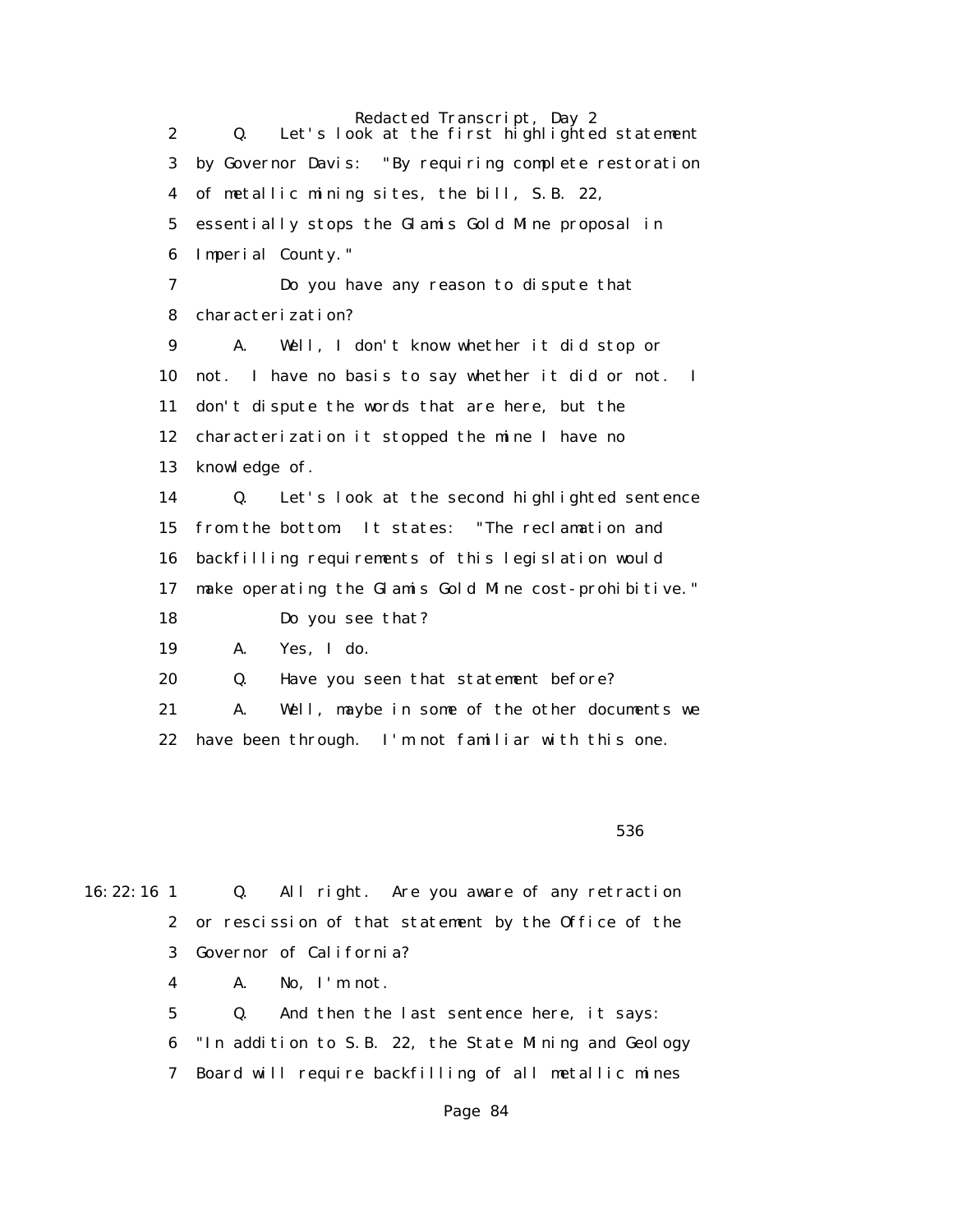Redacted Transcript, Day 2 8 in the future. This regulation will apply statewide 9 to new metal mines which constitute only 3 percent of 10 the industry. 11 Would that be a reference to the rulemaking 12 that you were carrying out while this legislation was 13 pending? 14 A. Certainly sounds like it. 15 Q. And would you agree with the characterization 16 that new metal mines constitute only 3 percent of the 17 mining industry in California? 18 A. I never calculated it out, but I wouldn't 19 dispute that it's a low figure like that. 20 Q. And three days after this press release by 21 Governor Gray Davis on April 10, 2003, the State 22 Mining and Geology Board regulations became final; is

 $537$ 

#### 16:23:21 1 that correct?

 2 A. No, that's not technically correct. 3 Q. When did the regulations become final? 4 A. The regulations, the permanent regulations, 5 become final upon filing with the Secretary of State. 6 I think the Board acted to adopt them on the tenth. 7 Q. Of April? 8 A. Of April, at its public hearing. 9 Q. So, the Board acted to adopt the final 10 regulations on April 10, 2003; is that correct? 11 A. I believe so. 12 Q. Now, let's turn to the Final Statement of 13 Reasons of the State Mining and Geology Board, which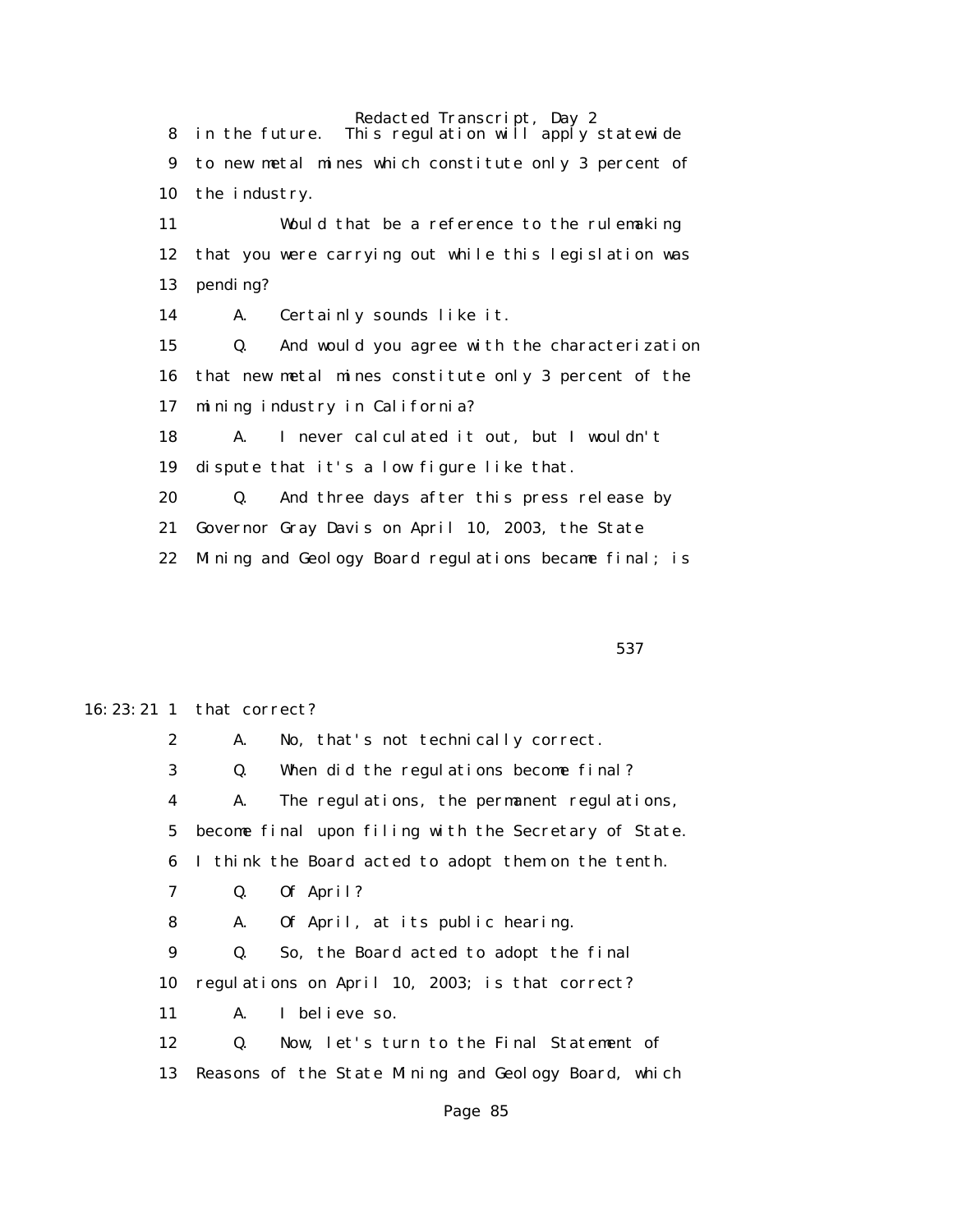14 is Parrish Exhibit 13. And turn to page four of that 15 document, where there is a heading, "Identification of 16 Technical/Theoretical/Empirical Study, Reports or 17 Documents Upon Which the SMGB Has Relied." 18 Do you see that? 19 A. Yes, I do. 20 Q. And this is contained in the Final Statement 21 of Reasons for the State Mining and Geology Board 22 backfilling regulation; is that correct?

 $538$ 

| $16: 24: 42 \quad 1$ | A.             | That's correct.                                        |
|----------------------|----------------|--------------------------------------------------------|
| $\boldsymbol{2}$     | Q.             | And the statement in the Final Statement of            |
| 3                    |                | Reasons says that no technical, theoretical, empirical |
| 4                    |                | studies, reports or documents were prepared or relied  |
| 5                    |                | upon by the SMGB in its consideration of this          |
| 6                    | rul emaking.   |                                                        |
| 7                    |                | Is that correct?                                       |
| 8                    | A.             | That is correct.                                       |
| 9                    | Q.             | And this document you have seen before, I              |
| 10                   | trust?         |                                                        |
| 11                   | A.             | Yes, I have.                                           |
| 12                   | Q.             | Because you were the Executive Director of             |
| 13                   |                | the State Mining and Geology Board?                    |
| 14                   | A.             | That's correct.                                        |
| 15                   | $\mathbf{0}$ . | So, this Final Statement of Reasons was                |
| 16                   |                | prepared under your supervision?                       |
| 17                   | A.             | Yes, it was.                                           |
| 18                   | 0.             | Let's look at the next page of this Final              |
| 19                   |                | Statement of Reasons.                                  |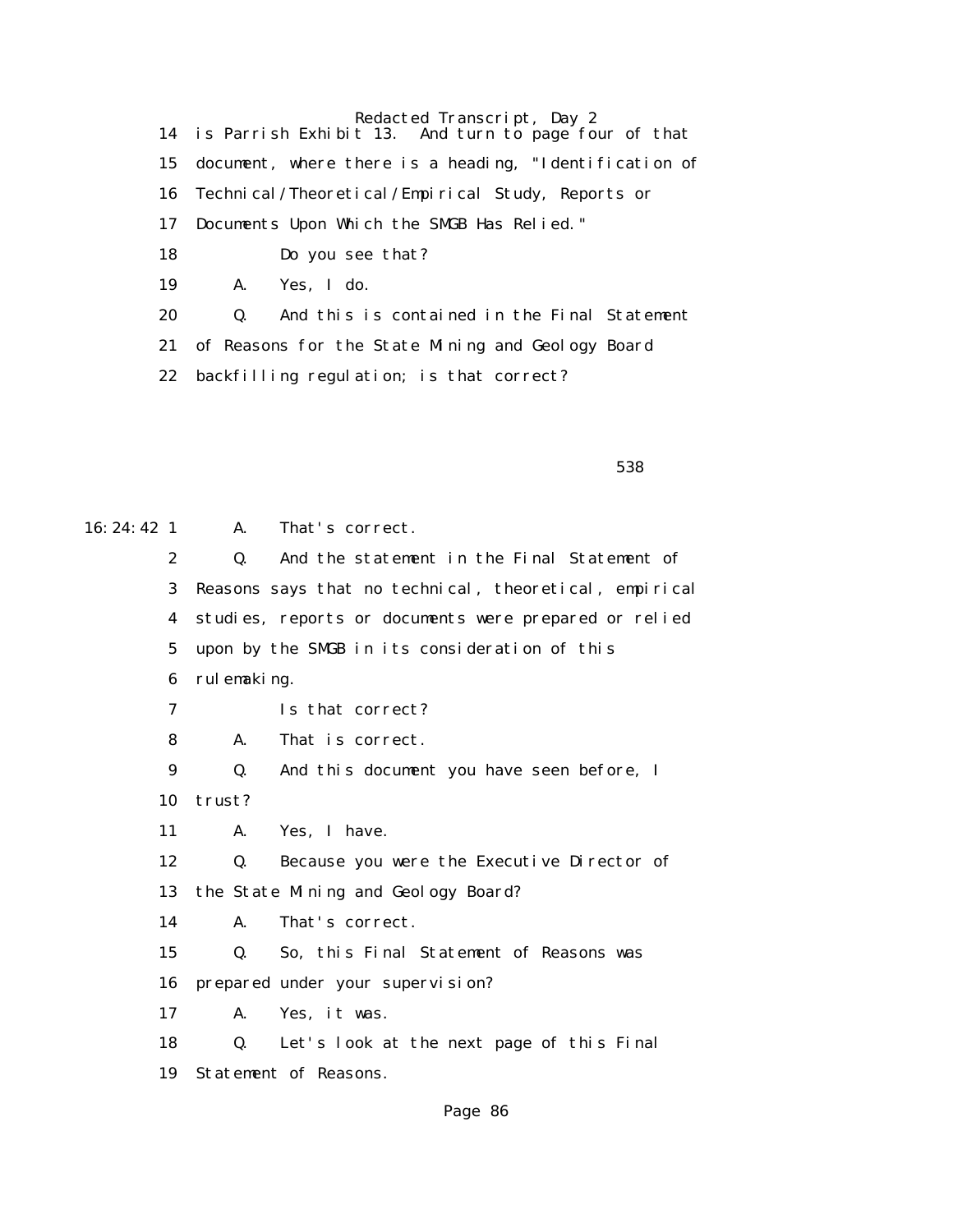Redacted Transcript, Day 2 20 We have a discussion of comments submitted on

21 the rulemaking; is that correct?

22 A. Yes.

 $539$ 

| $16: 25: 31 \quad 1$ | And Commentator 10, Mr. Jurg Heuberger,<br>Q.          |
|----------------------|--------------------------------------------------------|
| $\mathbf{2}$         | Planning Director, Imperial County, and the            |
| 3                    | characterization says: "The commentator states, if     |
| 4                    | there is no scientific analysis to show that cyanide   |
| $5\overline{ }$      | leaching causes significant adverse environmental      |
| 6                    | impacts to desert washes, its habitat and impacts to   |
| 7                    | wildlife, then what's the problem?"                    |
| 8                    | Do you recall that comment from Imperial               |
| $\boldsymbol{9}$     | County opposing the SMGB statement of backfilling      |
| 10                   | regulations?                                           |
| 11                   | Yes, I do.<br>A.                                       |
| 12                   | In response to the comment states:<br>"The<br>Q.       |
| 13                   | regulation does not address cyanide heap-leaching as a |
| 14                   | process in mining. However, the commentator may wish   |
| 15                   | to write to the U.S. program coordinator, Mineral      |
| 16                   | Policy Center."                                        |
| 17                   | Is that correct?                                       |
| 18                   | That's correct.<br>A.                                  |
| 19                   | Q.<br>The Mineral Policy Center is an environmental    |
| 20                   | advocacy antimining organization; is that correct?     |
| 21                   | I don't know that.<br>A.                               |
| 22                   | Q.<br>Was it your idea to refer the commentator to     |
|                      |                                                        |

 $540$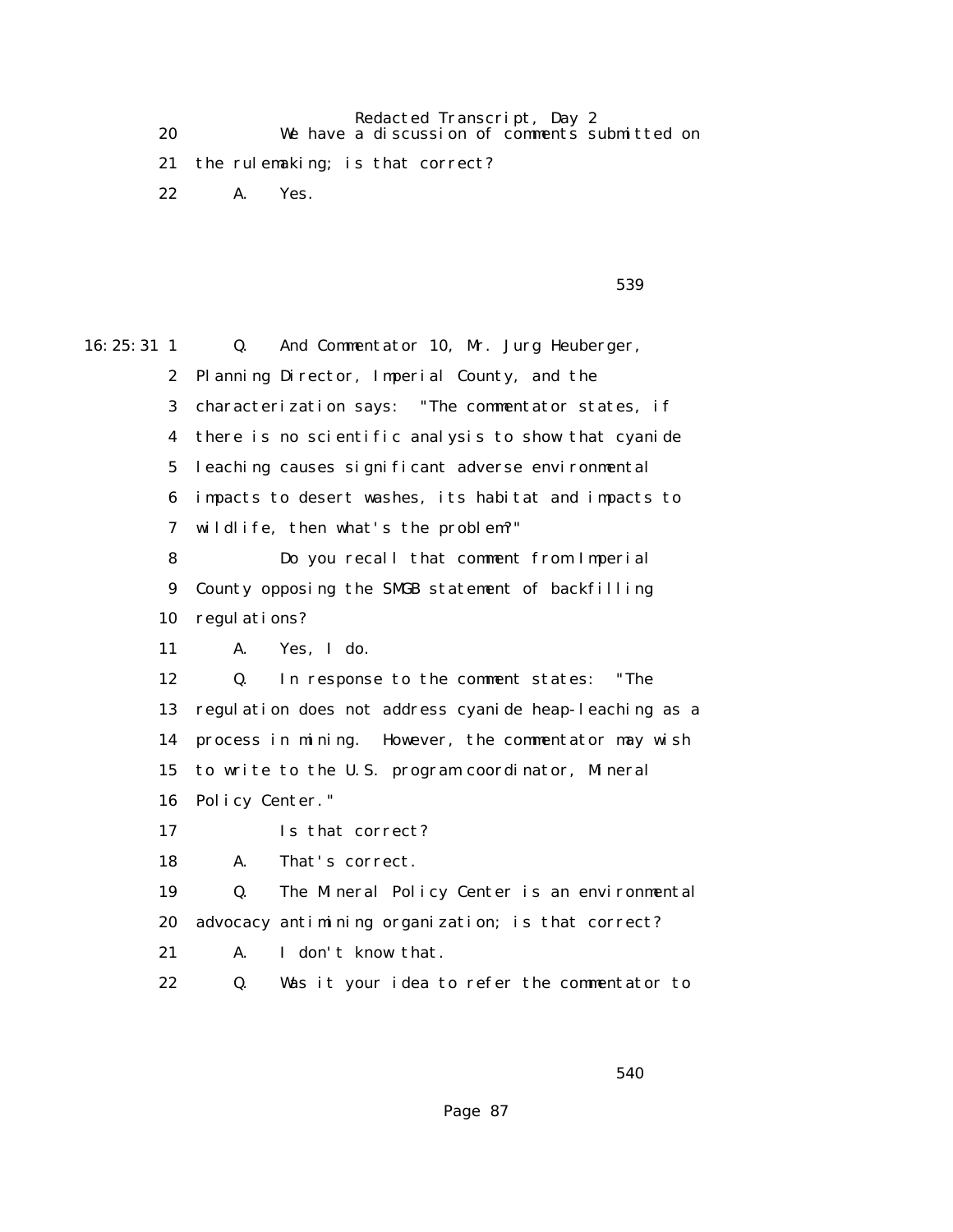16:26:31 1 the Mineral Policy Center for information? 2 A. Yes. The Mineral Policy Center had submitted 3 information regarding heap leach mining to the Board; 4 and, therefore, I was referring them to the people who 5 submitted that information to the Board, since he was 6 saying there was no scientific evidence submitted, and 7 referred him to that organization. 8 Q. Did you consider the Mineral Policy Center to 9 be a neutral objective source of scientific 10 information? 11 A. We didn't consider it either way, neutral or 12 biased, one way or the other. It was simply an 13 organization that submitted comments for the 14 administrative record for the Board to consider. 15 Q. Are you aware that the Mineral Policy Center 16 has reorganized and changed its name to "Earthworks" 17 and filed amicus submissions in this case opposing the 18 position of Glamis Gold, Limited? 19 A. No, I'm not. 20 Q. Are you aware that the organization has 21 reorganized and changed its name to "Earthworks"? 22 A. No, I wasn't, no.

#### $541$

16:27:35 1 Q. Dr. Parrish, were you aware that the National 2 Academy of Sciences/National Research Council had 3 prepared a report entitled "Hardrock Mining on Federal 4 Lands" in 1999? 5 A. Yes, I was.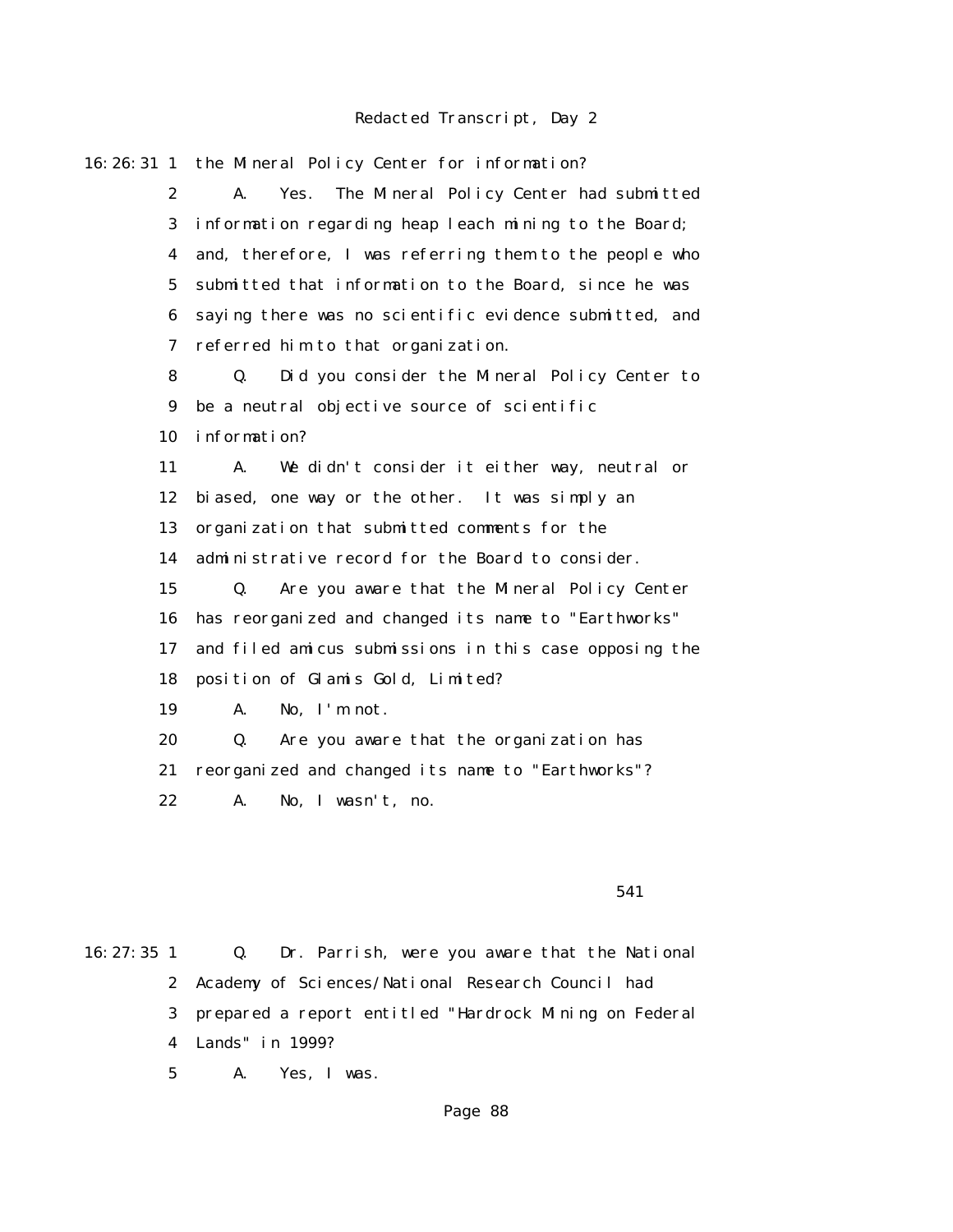Redacted Transcript, Day 2 6 Q. Let's turn to Parrish Exhibit 3. 7 Does this title look familiar, "Hardrock 8 Mining on Federal Lands"? 9 A. Yes. 10 Q. National Research Council, National Academy 11 Press, Washington, D.C.? 12 A. Yes. 13 Q. And turning to the first page of this 14 exhibit, it characterizes the National Academy of 15 Sciences as a private nonprofit self-perpetuating 16 society of distinguished scholars engaged in 17 scientific and engineering research. 18 Do you see that? 19 A. Yes, I do. 20 Q. Would you agree with that characterization of 21 the National Academy of Sciences? 22 A. More or less, yes.

 $542$ 

| $16:28:36$ 1 | Q. Would you consider it a source of neutral             |
|--------------|----------------------------------------------------------|
|              | 2 information on the subject of environmental regulation |
|              | 3 of hardrock mining on Federal lands?                   |
| 4            | A. Yes, I would give them the benefit of the             |
|              | 5 doubt they are neutral on most issues.                 |
| 6            | Let's turn to the next page of this exhibit.<br>Q.       |
| 7            | Were you aware that this exhibit report of               |
|              | 8 the National Academy of Sciences/National Research     |
|              | 9 Council in 1999 was prepared at the request by         |
| 10           | Congress to assess the adequacy of the regulatory        |
|              | 11 framework for hardrock mining on Federal lands?       |
|              |                                                          |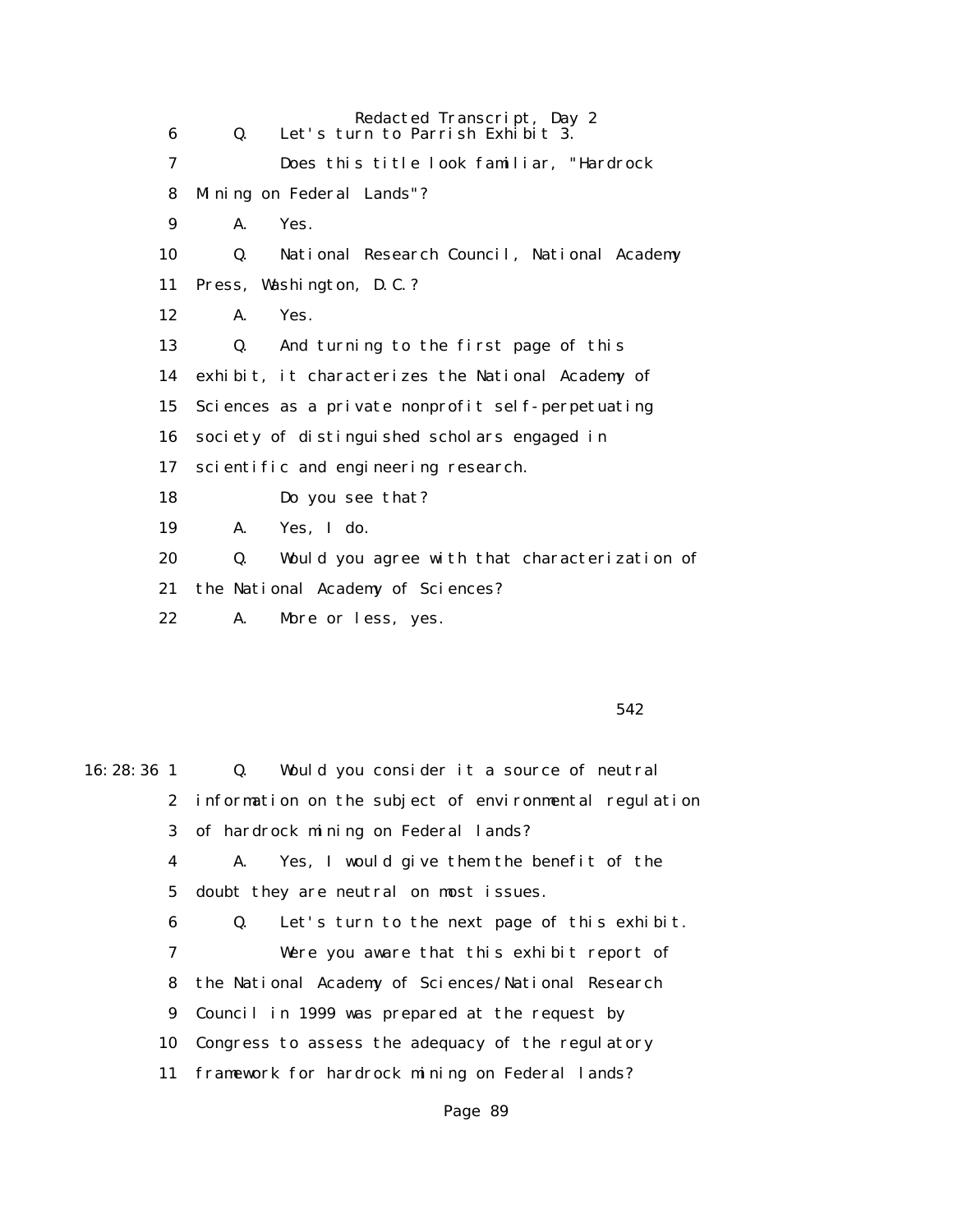Redacted Transcript, Day 2 12 A. Yes. 13 Q. And turning to the second paragraph, were you 14 aware that the charge to the Committee had three major 15 components, the first being to identify Federal and 16 State statutes and regulations applicable to 17 environmental protection of Federal lands in 18 connection with mining activities? Were you aware of 19 that? 20 A. Yes, I was.

 21 Q. And were you aware that this report assessed 22 the adequacy of statutes and regulations to prevent

 $543$ 

16:29:50 1 unnecessary or undue degradation of the Federal lands? 2 A. Yes. 3 Q. Let's turn to the next page of this exhibit, 4 which includes page five of the National Academy of 5 Sciences's recommendation. 6 Do you see the second sentence that says from 7 the top, "The overall structure of Federal and State 8 laws and regulations that provide mining-related 9 environmental protection is complicated but generally 10 effective"? 11 A. Yes, I do. 12 Q. Were you aware that the National Academy of 13 Sciences/National Research Council had made this 14 finding in the 1999 report at the time the SMGB acted 15 with its rulemaking? 16 A. I probably was since I did read the report. 17 Q. And turning to the second highlighted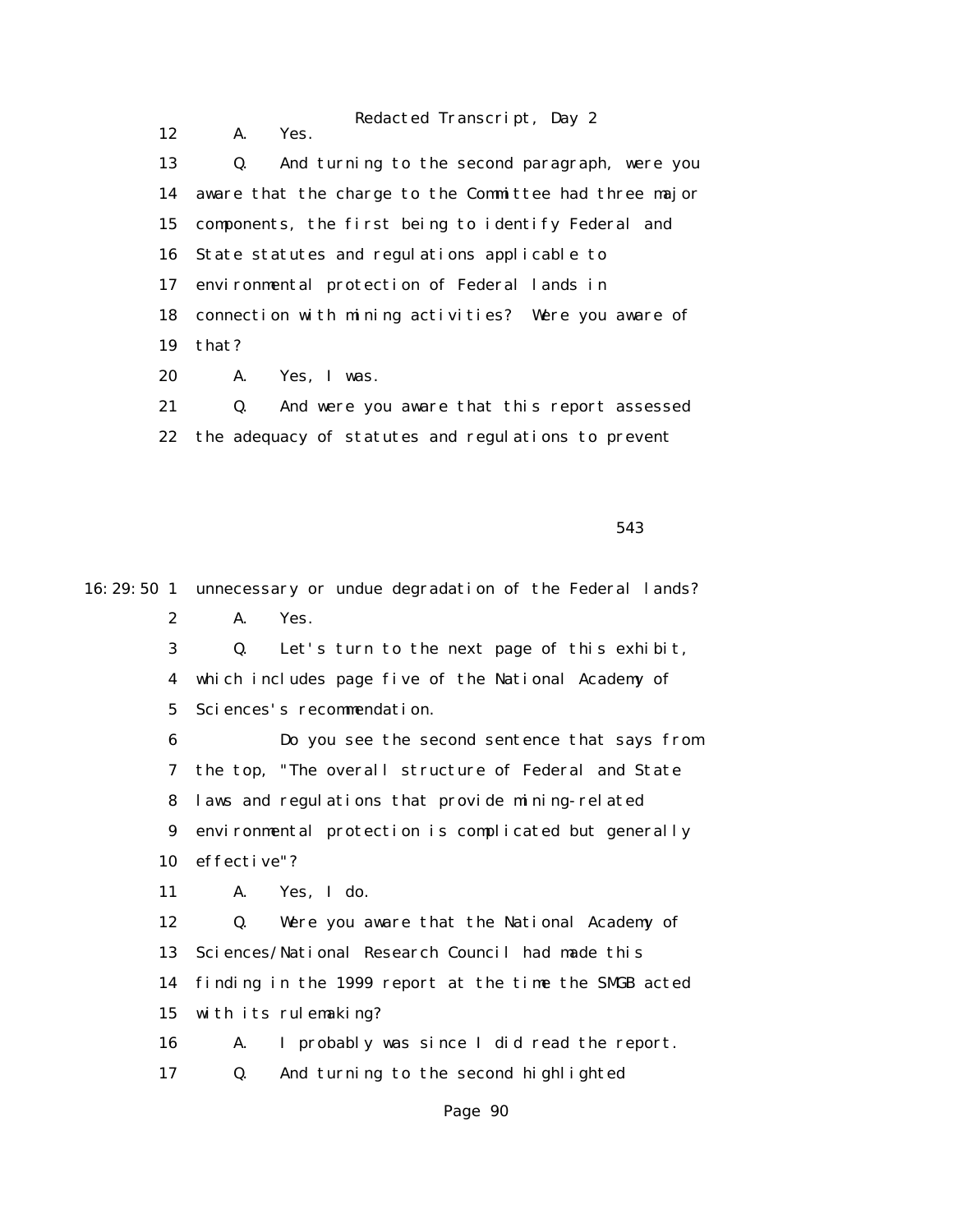18 paragraph, do you see the statement that "Federal land 19 managing agency's regulatory standards for mining 20 should continue to focus on clear statement of 21 management goals rather than on defining inflexible 22 technically prescriptive standards"? Were you aware

 $544$ 

16:31:05 1 of that recommendation?

2 A. I see that, yes.

 3 Q. And the sentence after that states: Simple 4 one-size-fits-all solutions are impractical because 5 mining confronts too great an assortment of 6 site-specific technical, environmental and social 7 conditions. Each proposed mining operation should be 8 examined on its own merits. For example, if 9 backfilling of mines is to be considered, it should be 10 determined on a case-by-case basis, as was concluded 11 by the Committee on Surface Mining and Reclamation 12 (COSMAR) Report (NRC, 1979)." 13 Were you aware of that conclusion of the

 14 National Academy of Sciences/National Research Council 15 in their 1999 report?

16 A. Yes, I was.

 17 Q. Would you agree that the adoption of a 18 mandatory complete backfilling requirement is a 19 technically prescriptive standard?

20 A. Yes, it is.

 21 Q. And would you agree that a site regrading 22 requirement to have all overburden and mine waste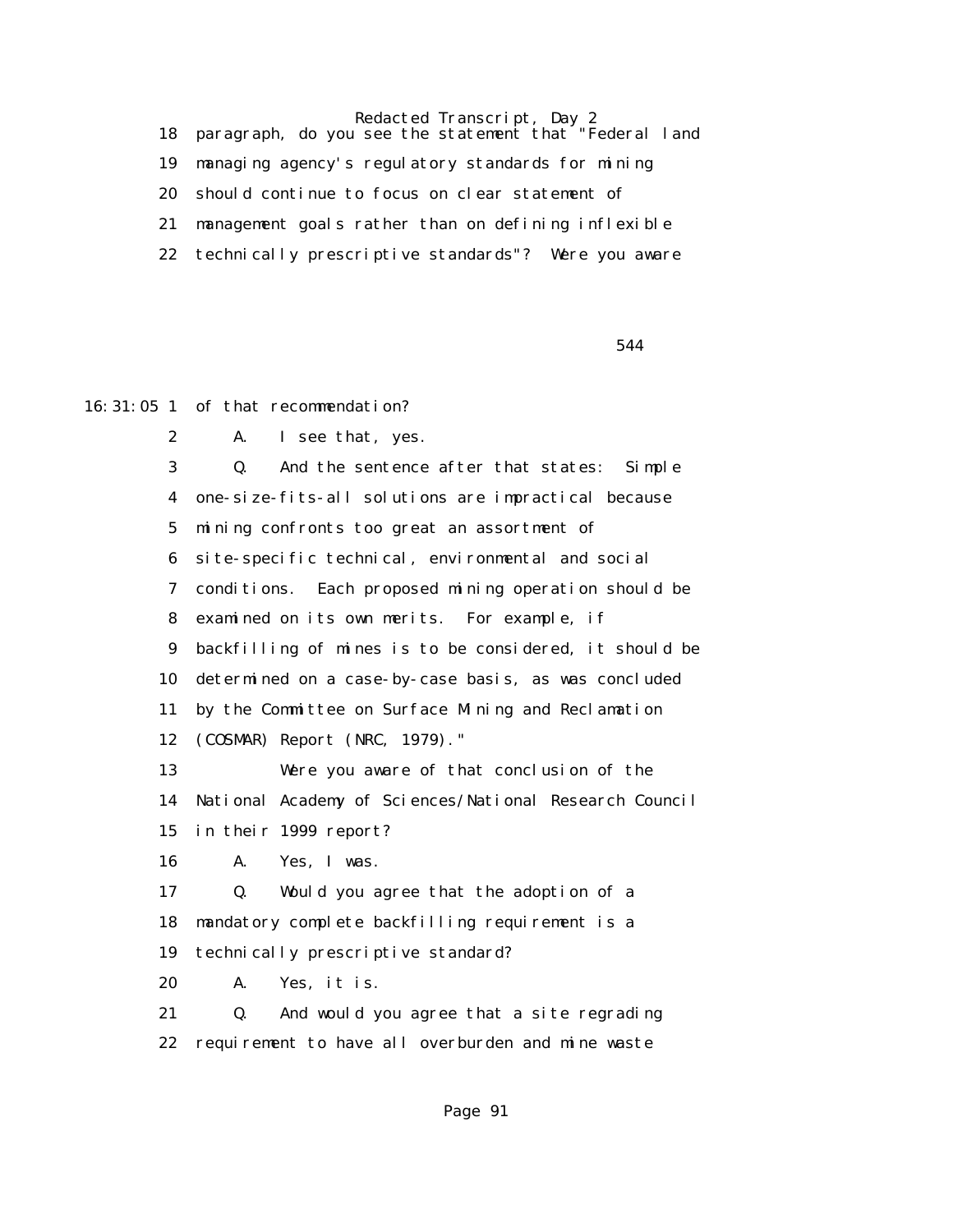$545$ 

| 16:32:18 <sub>1</sub> | piles graded down to 25 feet as a technically          |
|-----------------------|--------------------------------------------------------|
| 2                     | prescriptive standard?                                 |
| 3                     | А.<br>Yes, it is.                                      |
| 4                     | And would you agree that the adoption of such<br>Q.    |
| 5                     | standards, without exception, precludes the ability to |
| 6                     | evaluate the merits of backfilling on a case-by-case   |
| 7                     | basis?                                                 |
| 8                     | No, I don't. Not under SMARA.<br>А.                    |
| 9                     | Do your regulations, as adopted, allow<br>Q.           |
| 10                    | variances from the complete backfilling requirements?  |
| 11                    | A.<br>Yes.<br>For metallic mines, there is a           |
| 12                    | requirement that, if material is not available to      |
| 13                    | backfill, the mine does not have to be backfilled.     |
| 14                    | So, in other words, if the material has been<br>Q.     |
| 15                    | removed and taken away from the site, then it doesn't  |
| 16                    | have to be backfilled?                                 |
| 17                    | That's correct.<br>А.                                  |
| 18                    | Is that the only variance?<br>Q.                       |
| 19                    | Yes, it is.<br>А.                                      |
| 20                    | So, in other words, if the waste rock would<br>Q.      |
| 21                    | be sold as aggregate, that might be a way to get rid   |
| 22                    | of the waste product?                                  |
|                       |                                                        |
|                       |                                                        |

 $546$ 

16:33:27 1 A. That's correct. 2 Q. And then the pit would not be backfilled; is 3 that correct?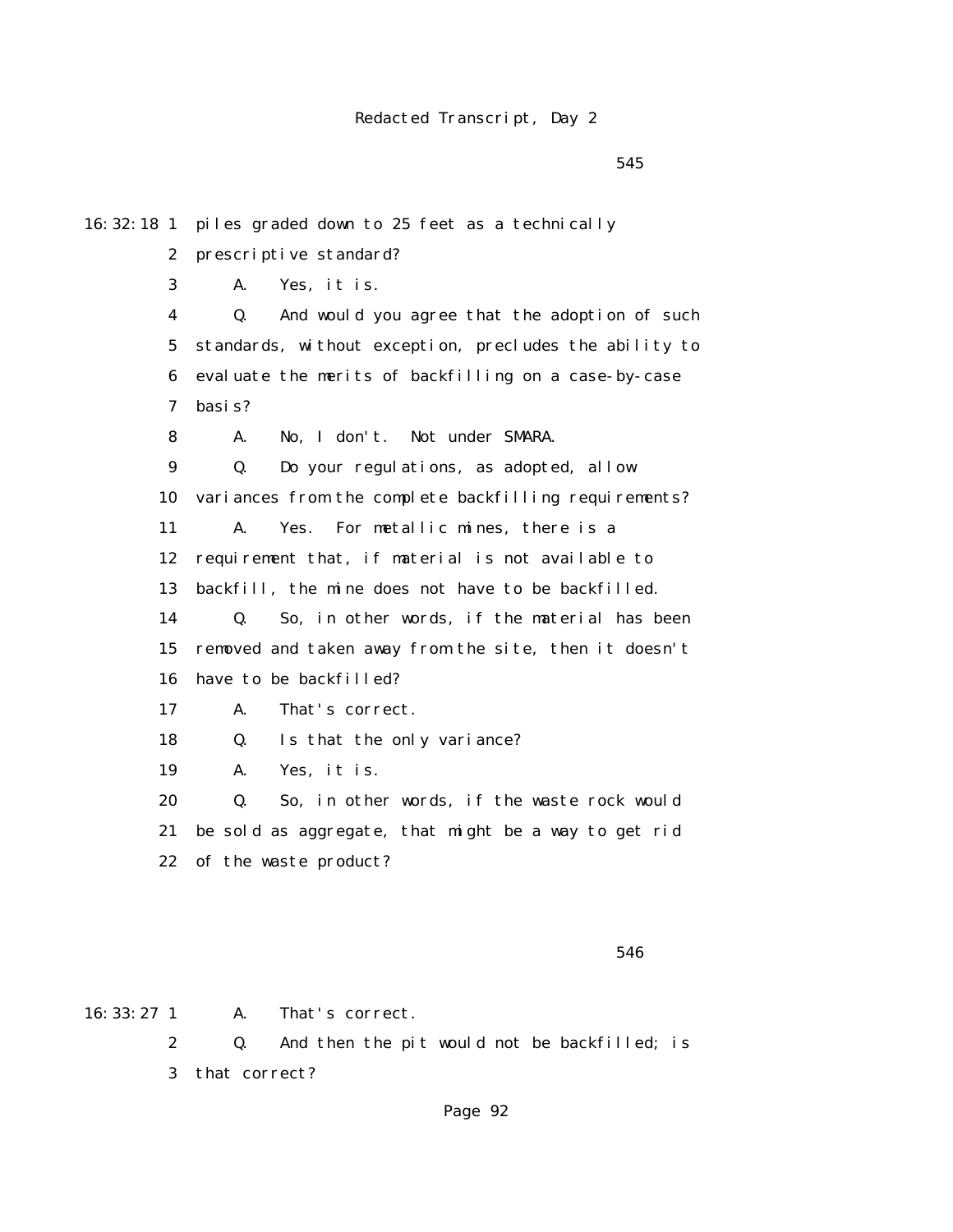Redacted Transcript, Day 2 4 A. That is correct. 5 Q. Beyond that, the 25-foot regrading 6 requirement applies; is that correct? Site regrading 7 restriction. 8 A. Yes. Material left on the surface should be 9 contoured to no higher than 25 feet above the 10 surrounding original topography. 11 Q. Do you see--would you agree that the SMGB 12 regulations setting prescriptive standards for 13 backfilling and site regrading contradict the 14 conclusions and recommendations of the National 15 Academy of Science/National Research Council? 16 A. Well, they may conflict with their 17 recommendations, but the California State Mining laws 18 are for California. These are recommendations that 19 are one-size-fits-all. These are general broadbrush 20 recommendations that the Council came up with. The 21 Board had these materials before it when it made these 22 considerations.

 $547$ 

| 16:34:37 <sup>1</sup> | Q.<br>But the SMGB Board did not refer commentators            |
|-----------------------|----------------------------------------------------------------|
|                       | 2 to this organization or report for further                   |
|                       | 3 information, did it?                                         |
| 4                     | I don't believe it did, no.<br><b>A.</b>                       |
| 5                     | What is your understanding of the 1979 report<br>Q.            |
|                       | 6 of the National Research Council?                            |
| 7                     | A. I'm not familiar with it.                                   |
| 8                     | You're not aware that, in 1979, the National<br>$\mathbf{0}$ . |
| 9                     | Research Council, at the request of the U.S. Congress,         |
|                       |                                                                |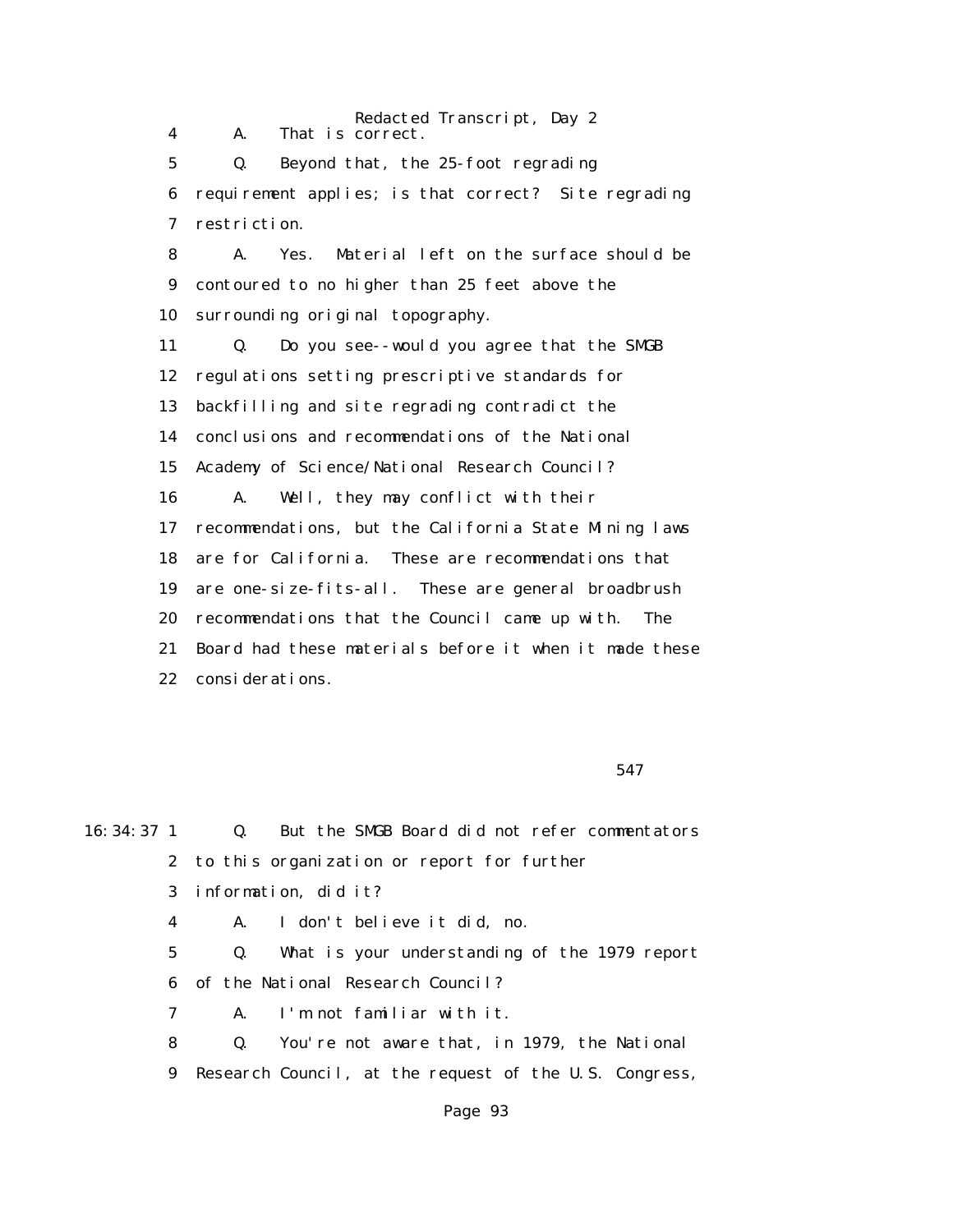Redacted Transcript, Day 2 10 evaluated the feasibility of backfilling noncoal 11 minerals such as metallic mines? 12 A. I'm not familiar with that document, no. 13 Q. Would you agree that the National Academy of 14 Sciences/National Research Council recommended that 15 backfilling be considered on a case-by-case basis 16 because there was a potential for the degradation of 17 groundwater quality if backfilled material was leached 18 or chemically transformed as a result of geochemical 19 conditions in the backfilled pit? 20 A. Yes.

 21 Q. So, in other words, the National Academy of 22 Sciences recognized that backfilling of metallic open

 $548$ 

16:36:12 1 pits was not always the best thing to do, from an 2 environmental perspective? 3 A. From a water quality perspective. 4 Q. Backfilling could actually harm and make more 5 severe any water quality problems that might exist? 6 A. That's what their conclusion was, yes. 7 Q. Let's turn to Parrish Exhibit 15, if we 8 could. 9 Dr. Parrish, without any technical studies 10 that were relied upon by the SMGB Board, how was the 11 level of 25 feet selected for the amount that site 12 regrading--as the limitation for site regrading? 13 A. It was--I believe that was a recommendation 14 from the Department of Conservation's Office of Mine 15 Reclamation because they have reclamation experts who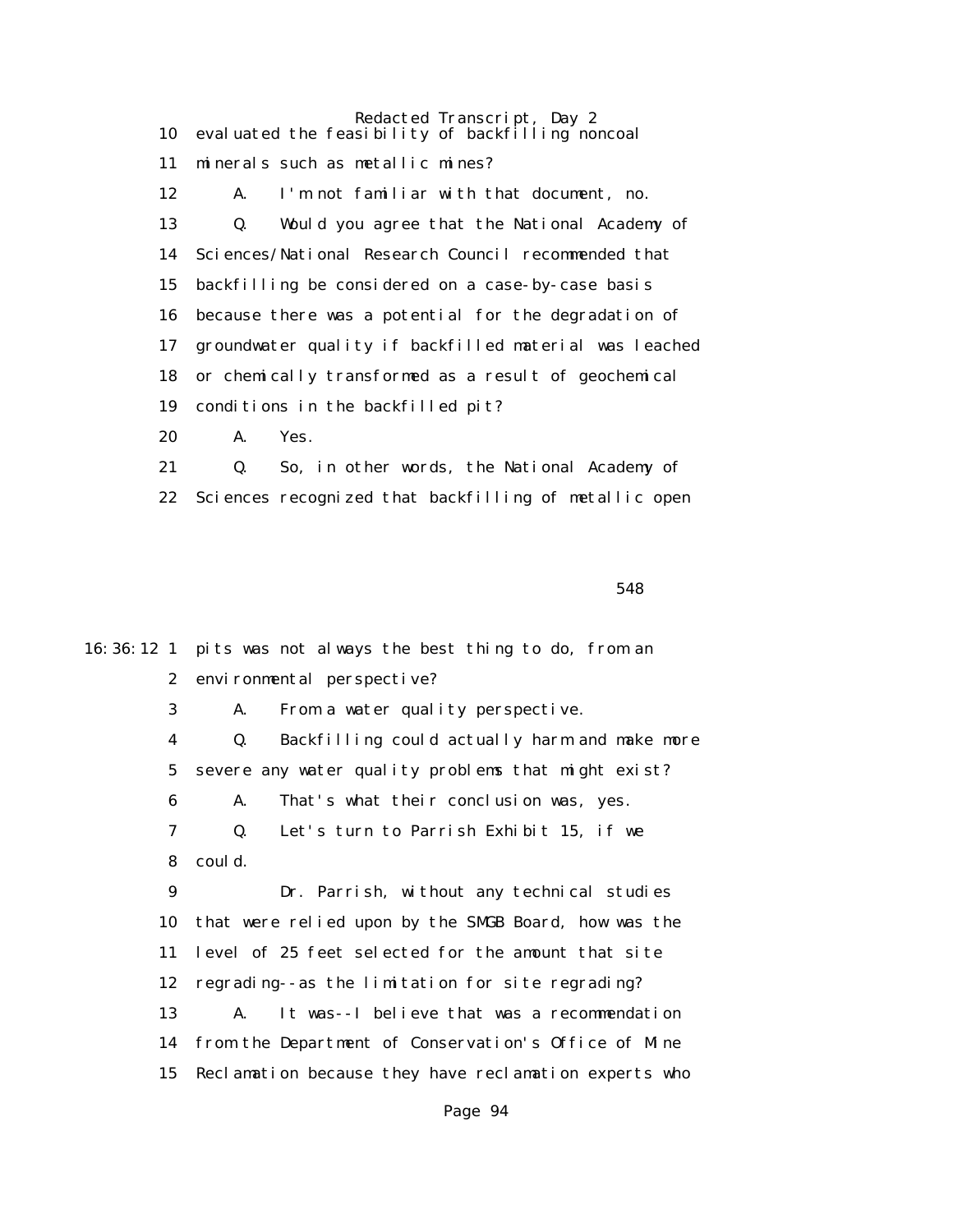16 work for them, and 25 feet was sort of a compromise 17 between what could be done out there feasibly without 18 interfering with the natural environment. 19 Q. But did you rely on studies to provide a 20 basis for that 25-foot restriction? 21 A. No. 22 Q. Turning to Parrish Exhibit 15, these are the

 $549$ 

16:37:54 1 comments of the California Mining Association, or part 2 of the comments of the California Mining Association, 3 at the December 12, 2002, SMGB meeting, and this 4 comment submission includes sections of the Castle 5 Mountain Project Final EIS/EIR. 6 Do you recall this submission by the 7 California Mining Association on the SMGB rulemaking? 8 A. I don't doubt they submitted this. I don't 9 recall it right off. 10 Q. Was the California Mining Association the 11 primary trade association representing the metallic 12 mining industry in the State of California at the time 13 of this rulemaking? 14 A. I believe that's how they presented 15 themselves, yes. 16 Q. Is there any other organization that you 17 would identify that might be considered more of a 18 spokesman for the metallic mining industry as it 19 existed at the time? 20 A. No, there were several mining associations 21 that were there, and I think CMA was one that had most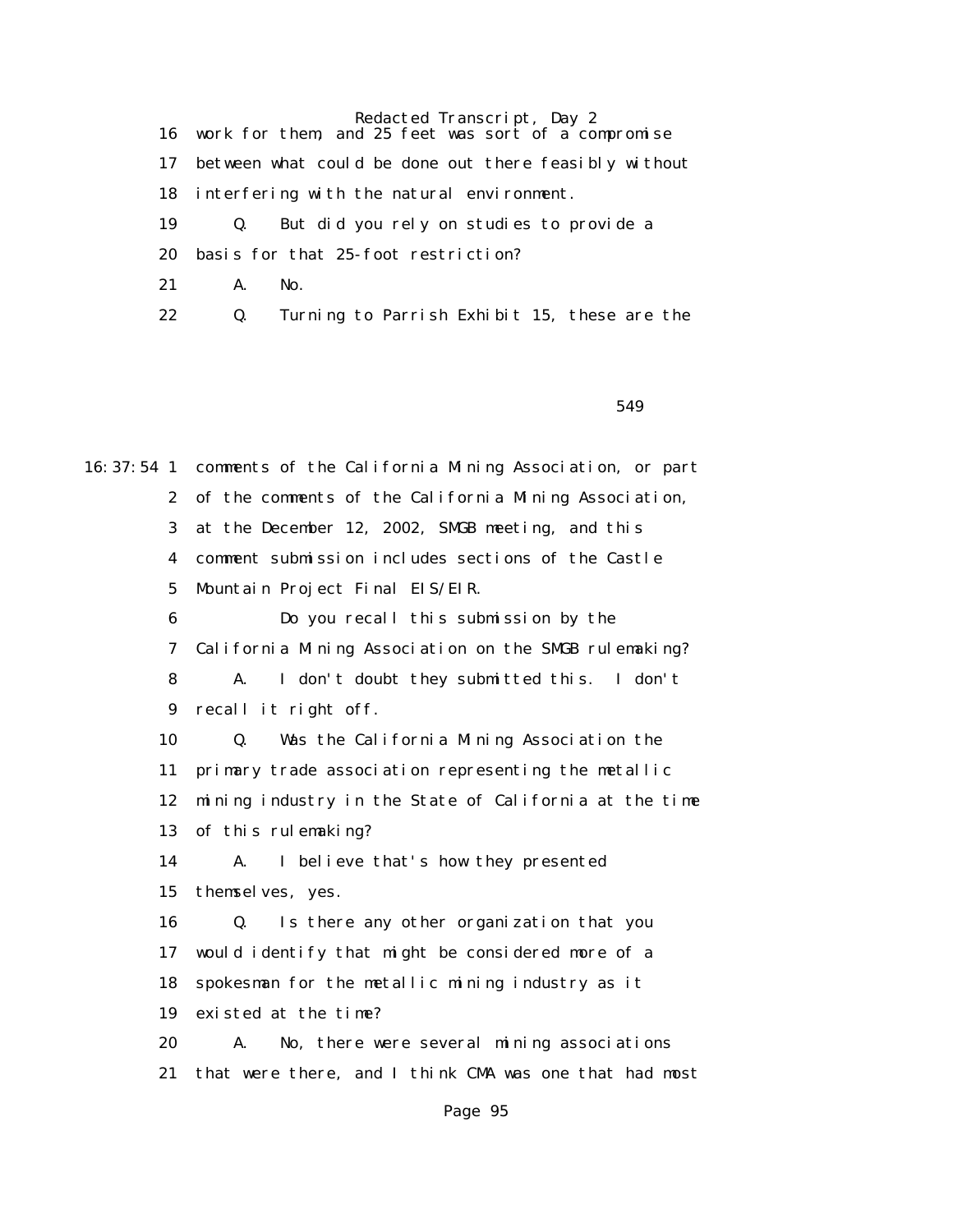Redacted Transcript, Day 2 22 of the metallic mines, or represented them.

 $550$ 

16:39:08 1 Q. Turning to this exhibit at the third 2 page--under the third page of this exhibit, under 3 heading six, it states: "In conjunction with the 4 passage of SMCRA, Congress also directed that an 5 investigation be completed on reclamation of noncoal 6 mines, including the potential for backfilling. A 7 report entitled 'Surface Mining of Noncoal Minerals' 8 was prepared by the National Research Council. The 9 difference between open-pit metal mining and surface 10 coal mining with respect to backfilling is illustrated 11 from the following study. 12 Now, this is a reference to the 1979 NRC, 13 National Research Council, Report; would you agree? 14 A. I will take your word for it that it is. I'm 15 not familiar with the 1979 report. 16 Q. So, Dr. Parrish, I take it, then, you didn't 17 study this particular submission by the California 18 Mining Association? 19 A. No, I wouldn't make that assumption. I think 20 it was probably read. It was about four or five years 21 ago. 22 All submissions that came in were read and

16:40:37 1 provided to the Board.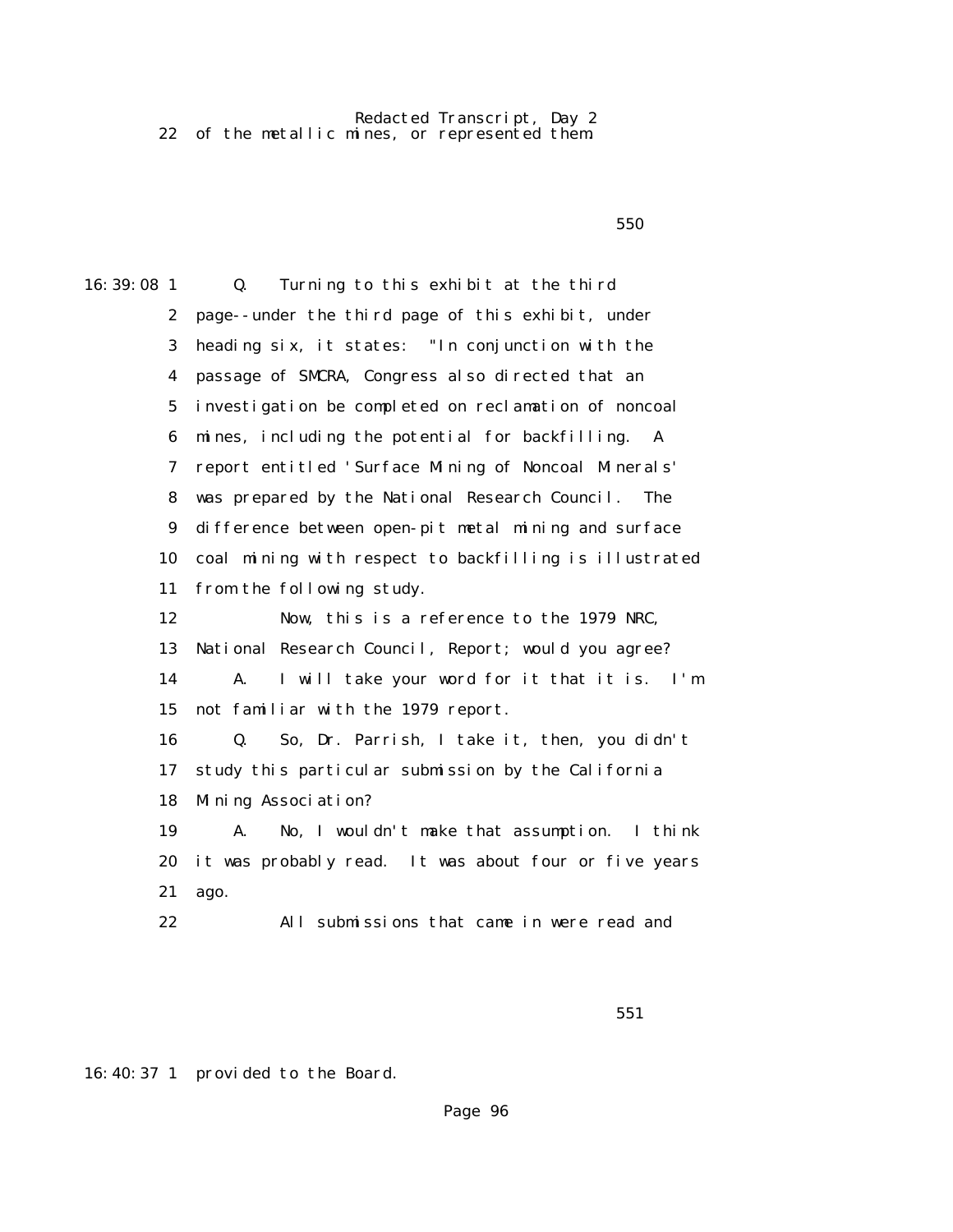Redacted Transcript, Day 2 2 Q. Now, this particular submission, although 3 it's a detachment to the California Mining 4 Association, these are not representations of the 5 Mining Association but rather excerpts from a joint 6 Federal Environmental Impact Statement/Environmental 7 Impact Report; is that your understanding? 8 A. That's what it says up here, yes, um-hmm. 9 Q. From the Castle Mountain Final Environmental 10 Impact Statement/Environmental Impact Report? 11 A. Yes. 12 Q. And looking at the highlighted section on the 13 page that we were referring to and quoting this 14 Federal/State document is quoting from the 1979 report 15 of the National Research Council, it states: "Indeed, 16 the very size of a large open pit would make 17 restoration by backfilling or even reshaping an 18 enormous economic burden of uncertain benefit, and 19 inactive open pits could be reactivated if economic 20 conditions became favorable. Thus, in practical 21 terms, reclamation of open pits is limited to planning 22 for the placement of waste rock dumps or rock dumps

 $552$ 

16:41:39 1 and tailings ponds that will remain when the mining 2 operation is closed. Principles of landscape design 3 can be applied at little additional cost in placing 4 these materials in a manner that achieves beneficial 5 post-mining land use."

6 Do you see that?

7 A. Yes, I do.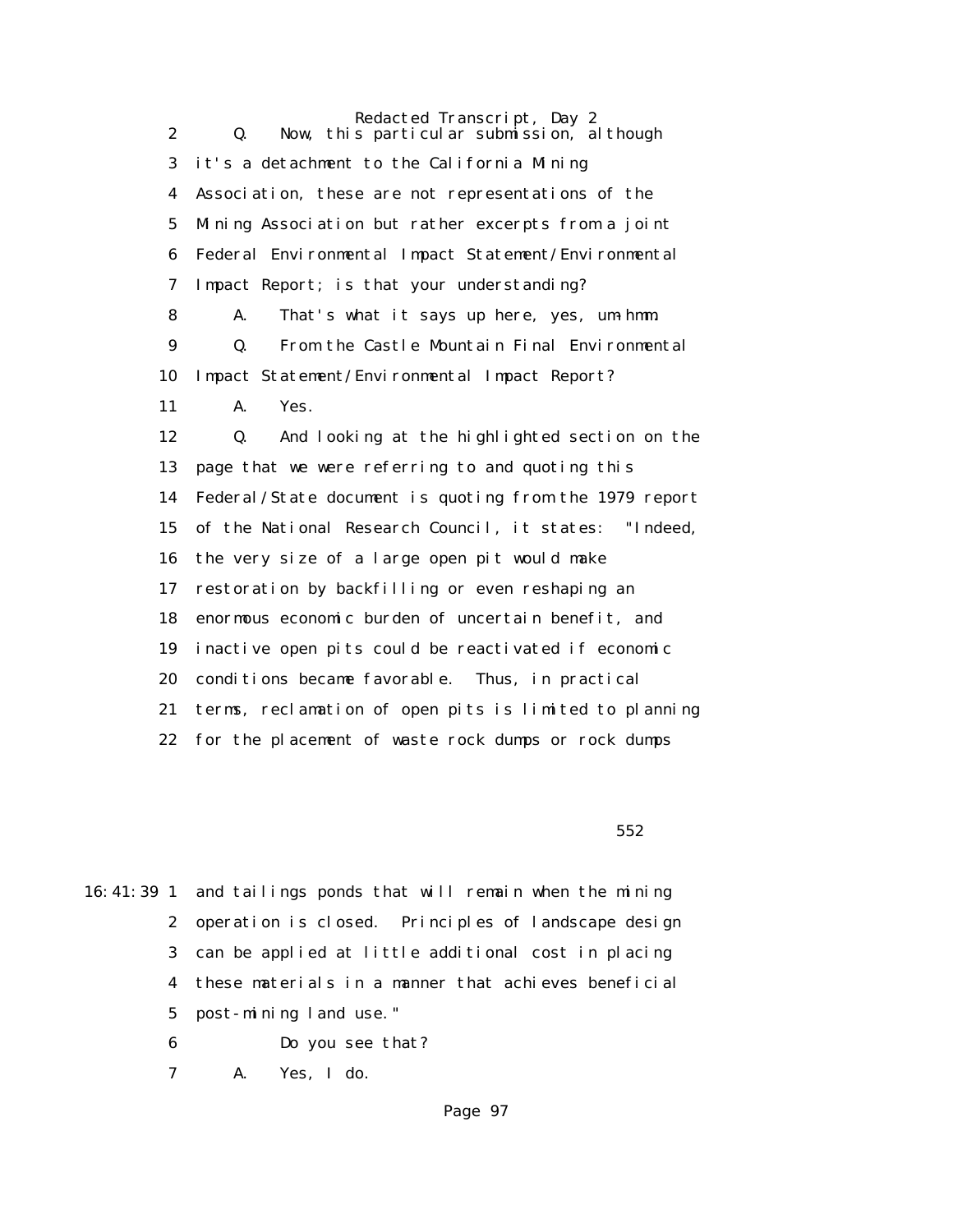Redacted Transcript, Day 2 8 Q. And this is a--this particular 1979 report, 9 you have testified, you are not familiar with; is that 10 right? 11 A. I'm not familiar with it, no. 12 Q. Is it fair to say that, based on this excerpt 13 in this joint Federal EIS on the Golden--I'm sorry, on 14 the Castle Mountain project, that the National 15 Research Council had the view in 1979 that beneficial 16 post-mining land uses could be achieved at metallic 17 mine sites without complete backfilling? 18 MS. MENAKER: Objection. How can the witness 19 testify as to what was in the mind of the National 20 Research Council in 1979? 21 MR. McCRUM: I will rephrase the question. 22 BY MR. McCRUM:

 $553$ 

16:43:12 1 Q. Looking at this comment submission, which is 2 an excerpt of a Federal joint EIS submitted into your 3 rulemaking record, would you agree that this quoted 4 provision from the 1979 National Research Council 5 report expresses a view that principles of landscape 6 design could be applied at little additional cost in 7 placing these materials in a manner that achieves 8 beneficial post-mining land use? 9 A. I would agree that that was their conclusion 10 and recommendation. 11 Q. Thank you. 12 Let's turn to the next page of this 13 submission, which is from the Castle Mountain joint Page 98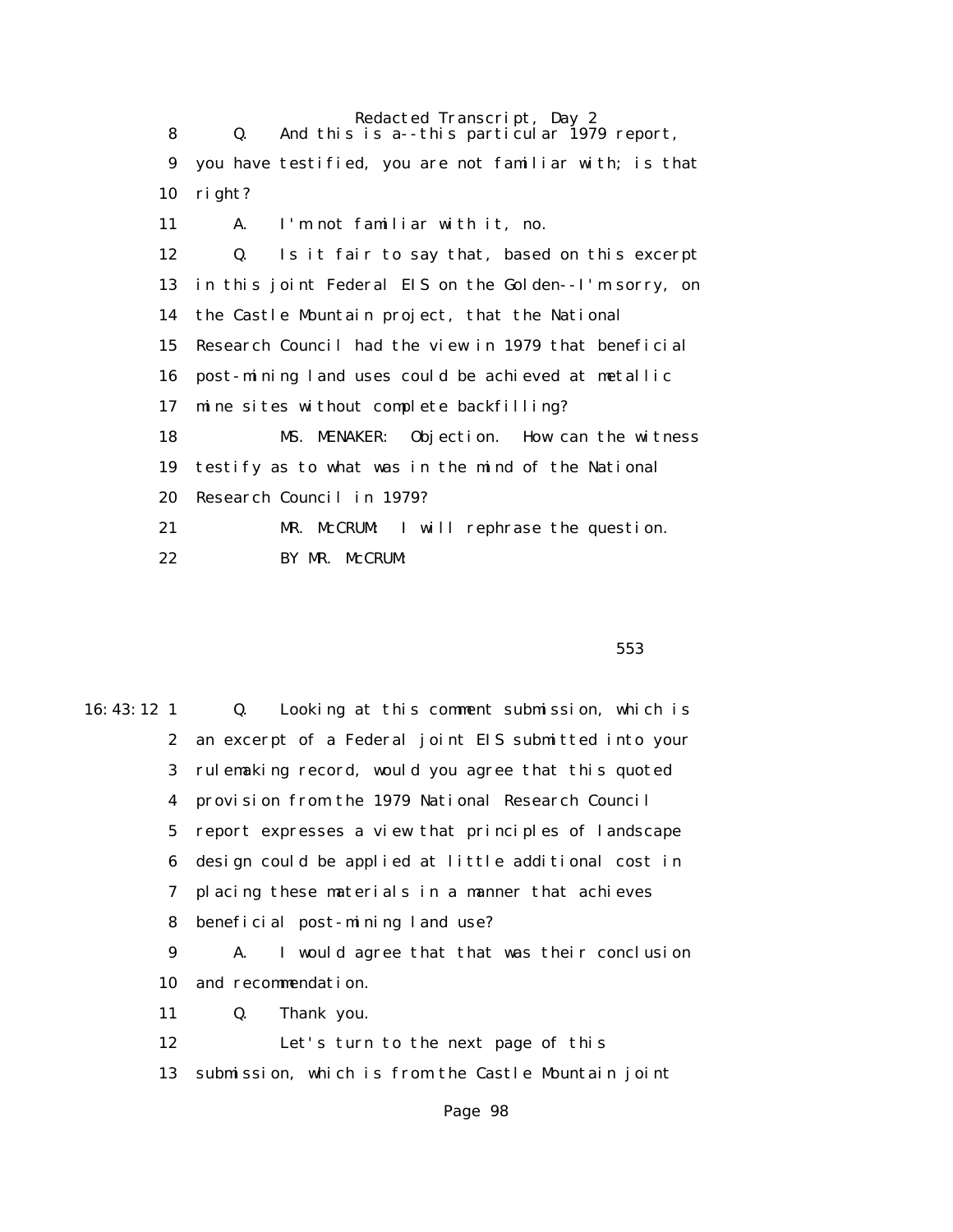Redacted Transcript, Day 2 14 Federal Environmental Impact Statement/Environmental 15 Impact Report. At the top of the highlighted section, 16 there is a provision that says: "Once an open pit has 17 been mined, it is generally not possible to replace 18 all of the material excavated from the pit or to 19 restore the land surface to its former condition due 20 to physical constraints. Broken rock occupies a much 21 greater volume than solid rock. As a result of this 22 expansion or 'swell factor,' all of the rock that has

 $554$ 

16:44:30 1 been broken and removed from the pit during mining 2 will not fit back into the pit. As explained by the 3 NRC, waste and tailings resulting from mining and 4 processing expand an average of about 30 to 5 40 percent, and very few mines can take out enough ore 6 to leave space in the mine workings to backfill all 7 waste and tailings. Thus, even if the huge cost of 8 backfilling were incurred, waste and tailings would 9 still remain on the surface at many mines (NRC, 10 1979)." 11 In my review of this provision, does that 12 refresh any recollections on your part regarding these 13 findings that were submitted to the SMGB? 14 A. You mean with regards to the 30 to 15 40 percent? 16 Q. Well, with regard to any aspect of it. 17 A. I do not remember this particular document. 18 There were a lot of documents. I'm not saying that I 19 didn't read it at the time, but I just don't recall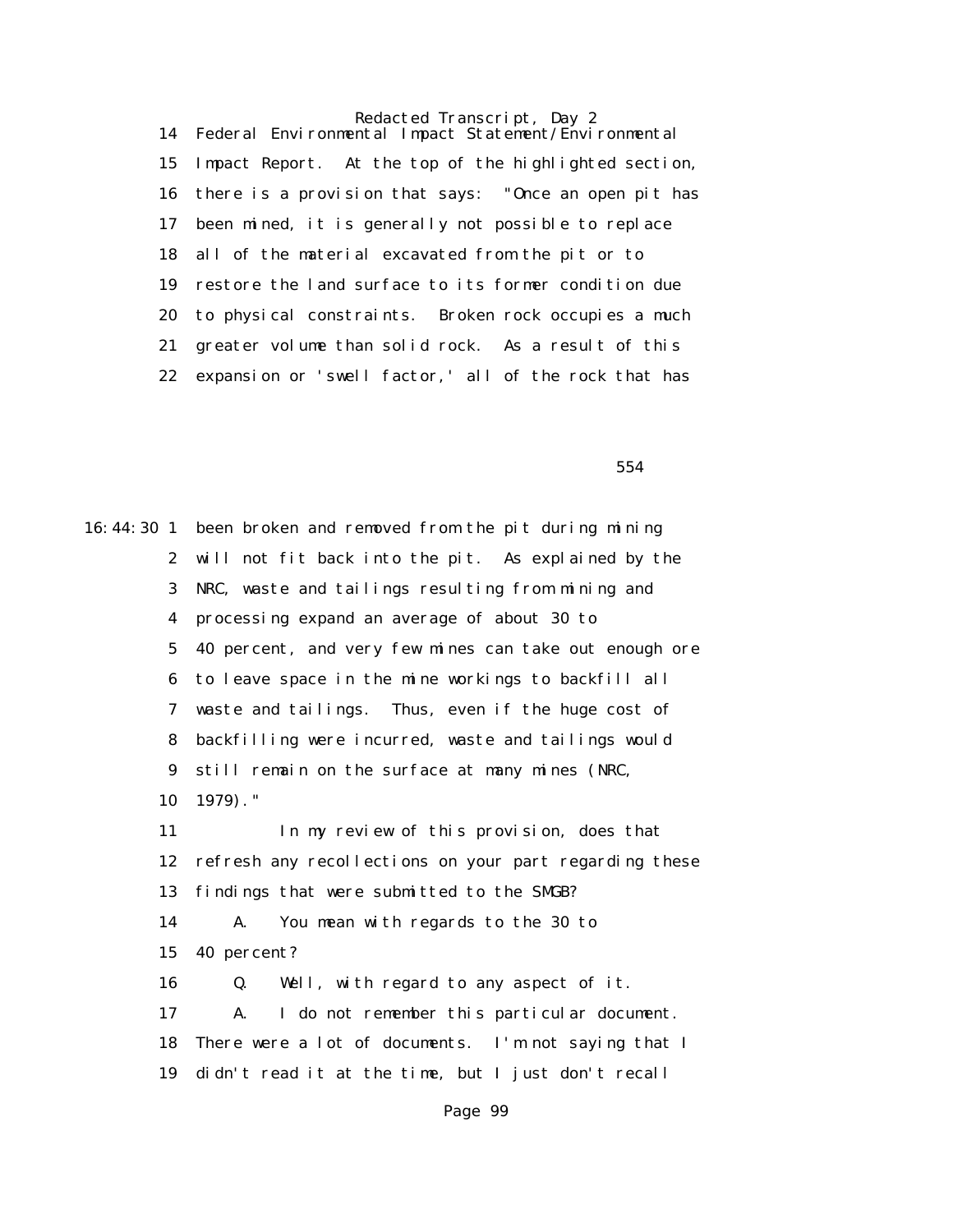20 this one.

|    | Let's look at the bottom of the excerpt here. |
|----|-----------------------------------------------|
| 22 | In its evaluation of open-pit mining and      |

 $555$ 

16:45:40 1 backfilling, the NRC reported on backfilling costs as 2 follows: "The assumption of backfilling to original 3 contour leads to some of the highest estimates of 4 reclamation costs ranging from 55 million to 5 3.2 billion for individual metal mines (NRC, 1979)." 6 Were you aware of those cost projections that 7 might be associated with your rulemaking when it was 8 pending in 2002? 9 A. I don't recall this document, no. I'm not 10 aware that there were any kinds of projections like 11 that. 12 Q. Now, turning to the top of this page, the 13 finding by the National Research Council that waste 14 material expands an average of about 30 to 40 percent, 15 that finding at least would be consistent with the 16 finding made in your Final Statement of Reasons by the 17 SMGB, wouldn't it? 18 A. It's consistent with information that was 19 provided to the Board during testimony, yes. 20 Q. And turning to the next page, there is an 21 actual calculation of the swell factor at the Castle 22 Mountain Project, and it calculates a particular swell

 $556$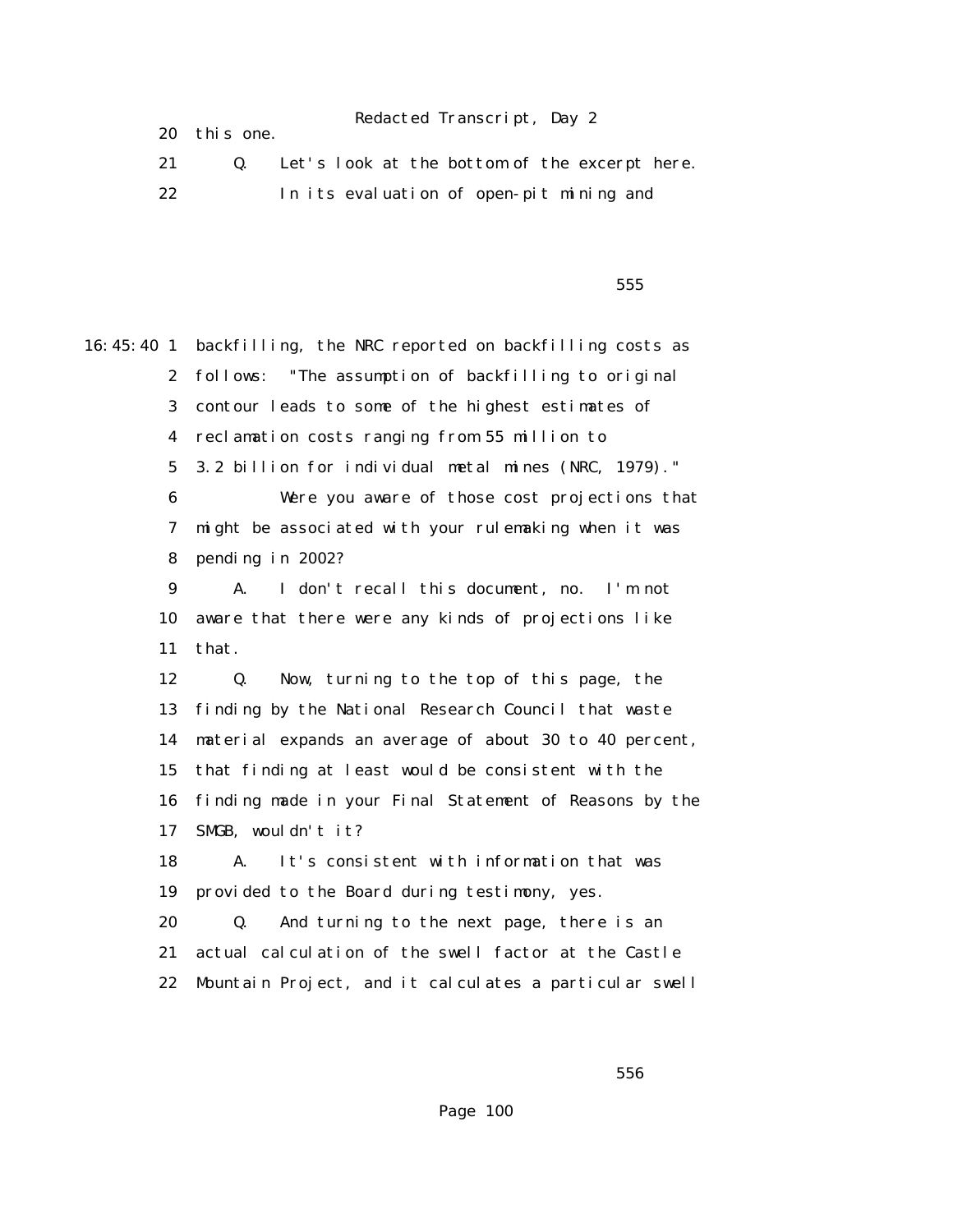16:46:53 1 factor for that project as the average swell factor at 2 being 36 percent. 3 Do you see that? 4 It's a little hard to see. 5 A. Yes, I see it. 6 Q. In the yellow highlighted section, in the 7 second-to-last line, it says "average swell factor 8 36 percent." 9 A. Yes, I see that. 10 Q. Let's take a look back at Parrish Exhibit 3. 11 This is the Hardrock Mining on Federal Lands Report 12 from 1999 that you testified you were familiar with; 13 is that correct? 14 A. Yes, I read it. I don't know how familiar I 15 am after four years. 16 Q. Sure. 17 And let's turn to the last page of this 18 exhibit and see the discussion of backfilling in the 19 1999 report to Congress. 20 Now, Dr. Parrish, this section in the 1999 21 report is one of the primary sections in the report 22 addressing backfilling.

 $557$ 

16:48:19 1 A. Um-hmm.

 2 Q. And it expressly cites and quotes the 1979 3 report by the National Research Council as follows, 4 and it says: "The provision of restoring--that the 5 type of reclamation used for coal mine lands is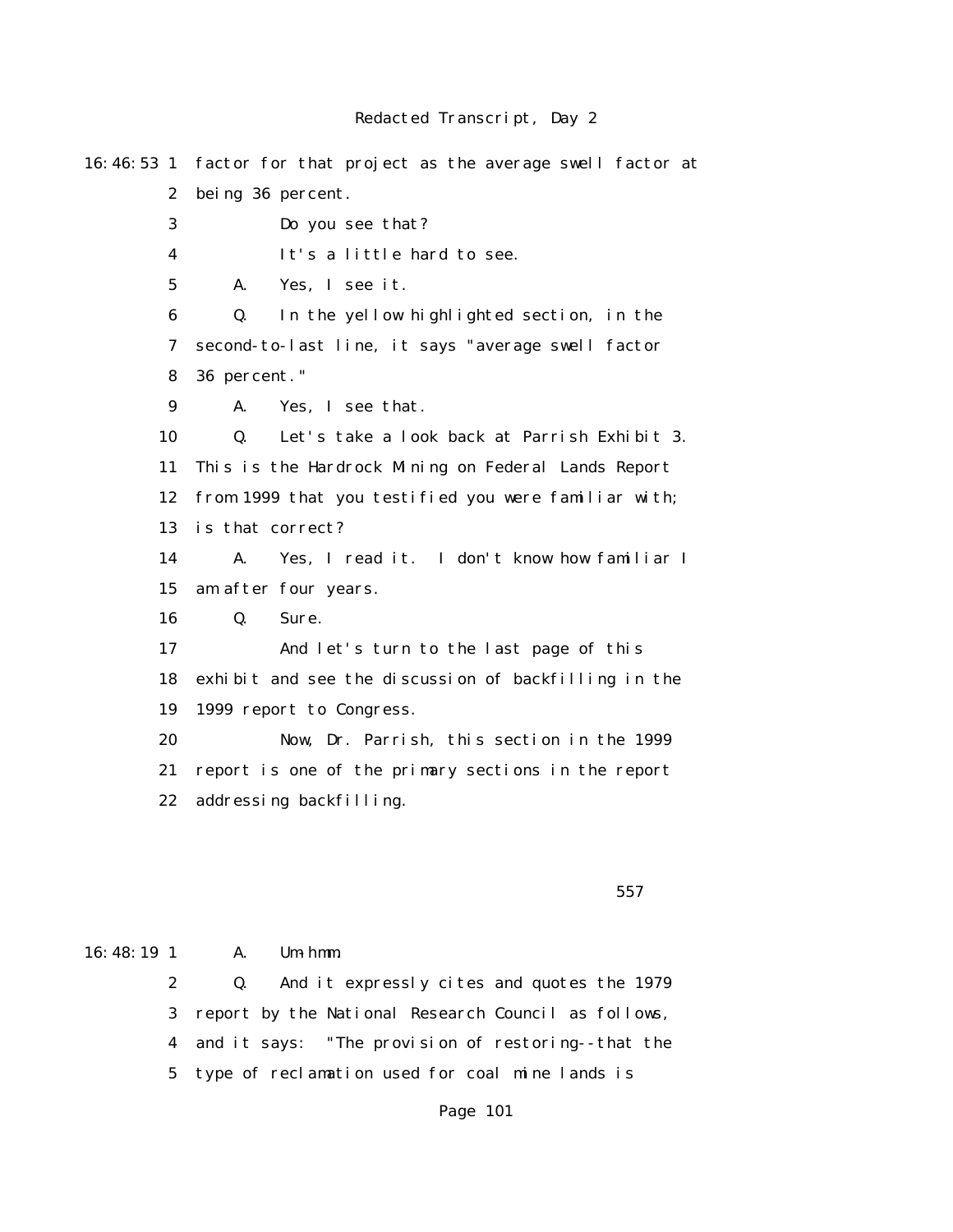Redacted Transcript, Day 2 6 generally not technically feasible for noncoal 7 minerals or has limited value because it's 8 impractical, inappropriate or economically unsound." 9 Do you see that? 10 A. Yes, I do. 11 Q. And the next quotation from the 1979 National 12 Research Council Report states: "Further, to restore 13 the original contour where massive ore bodies had been 14 mined by the open-pit method could incur costs roughly 15 equal to the original cost of mining." 16 Do you see that? 17 A. Yes, I do. 18 Q. Now, these quotations are from the 1979 19 National Research Council Report that you said you 20 were not familiar with, but yet they're quoted quite 21 prominently in the 1999 report; is that correct? 22 A. Yes, they are.

 $558$ 

| 16:49:301 |             |                | Q. And yet, your rulemaking in 2002 imposed             |
|-----------|-------------|----------------|---------------------------------------------------------|
|           |             |                | 2 complete backfilling requirements without reliance on |
|           | 3           |                | any scientific study; is that right?                    |
|           | 4           |                | A. For metallic mines, yes.                             |
|           | $5^{\circ}$ |                | Q. Now, let's return to the nonmetallic mines.          |
|           | 6           |                | Those mines in California are still regulated under     |
|           | 7           |                | the Surface Mining and Reclamation Act; correct?        |
|           | 8           | A.             | That's correct.                                         |
|           | 9           | $\mathbf{0}$ . | And they are subject to the same general                |
|           | 10          |                | standard of returning land to a "usable condition"; is  |
|           | 11          | that right?    |                                                         |
|           |             |                |                                                         |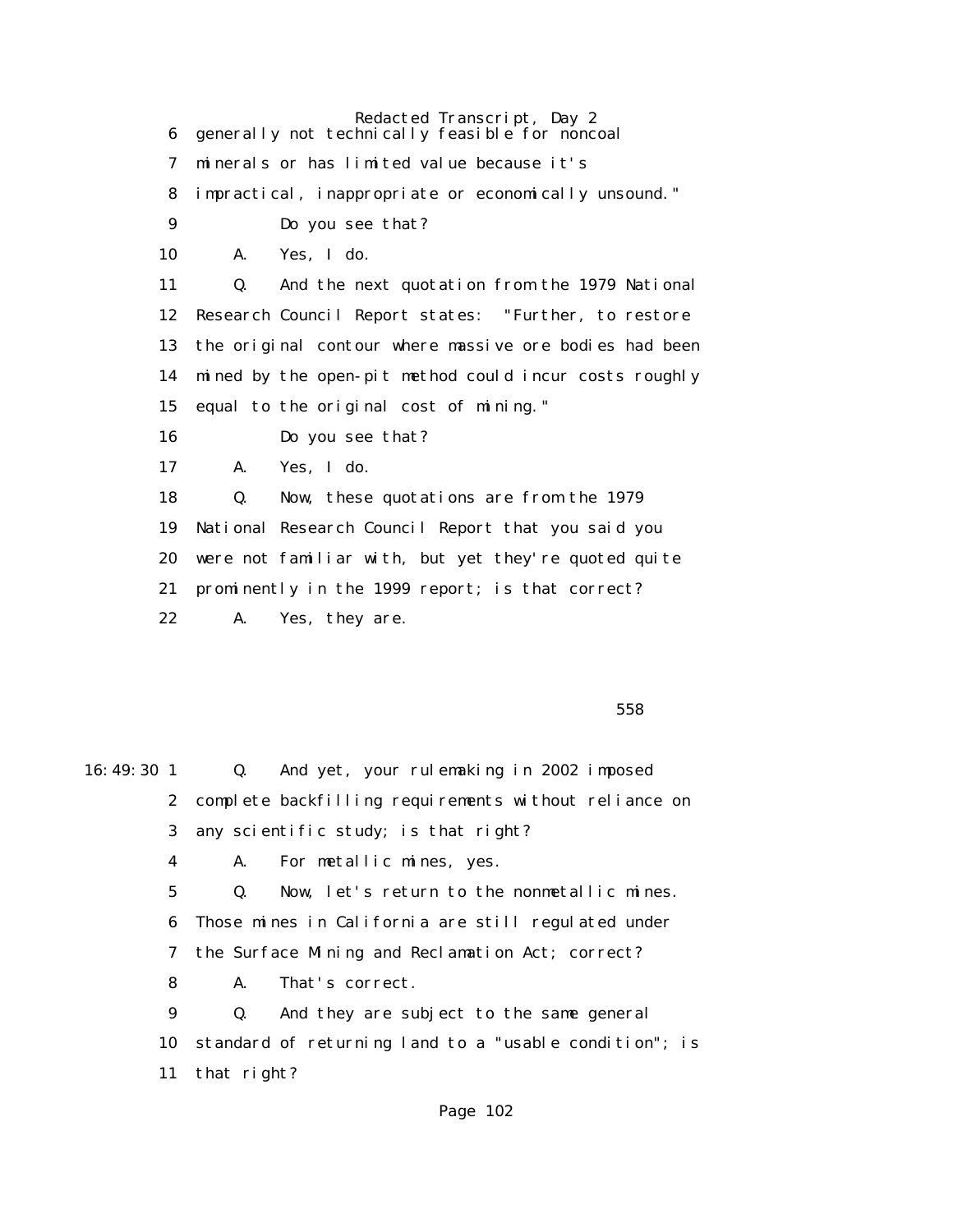| 12 | A.             | Redacted Transcript, Day 2<br>That's correct.        |
|----|----------------|------------------------------------------------------|
| 13 | Q.             | And we talked about earlier how open-pit             |
| 14 |                | mining is a common method of mining nonmetallic      |
| 15 |                | aggregates and industrial minerals; is that correct? |
| 16 | A.             | That's correct.                                      |
| 17 | $\mathbf{Q}$ . | And those mines can leave open pits larger           |
| 18 |                | than the metallic mine pit associated with the       |
| 19 |                | proposed Imperial Project; is that correct?          |
| 20 | A.             | Larger in what dimension?                            |
| 21 | Q.             | Depth as well as width.                              |
| 22 | A.             | Probably not depth; but, certainly, laterally        |

 $559$ 

16:50:44 1 it could be larger.

 2 Q. Have you had a chance to review the rebuttal 3 report of Thomas Leshendok filed in this case, 4 indicating the depth of the U.S. Borax boron mine as 5 approved in 2004? 6 A. I may have read it. I don't recall the 7 specifics. 8 Q. Does a nonmetallic mine that is as large as 9 the U.S. Borax Boron Pit that was described by 10 Mr. Leshendok earlier today, if that is left in an 11 open state, can that prevent--can that present some 12 safety issues with regard to that open pit? 13 A. You are talking about the U.S. Borax Mine 14 specifically? 15 Q. Yes. 16 A. I'm not trying to dodge you. I'm really not 17 familiar with what the Reclamation Plan or the end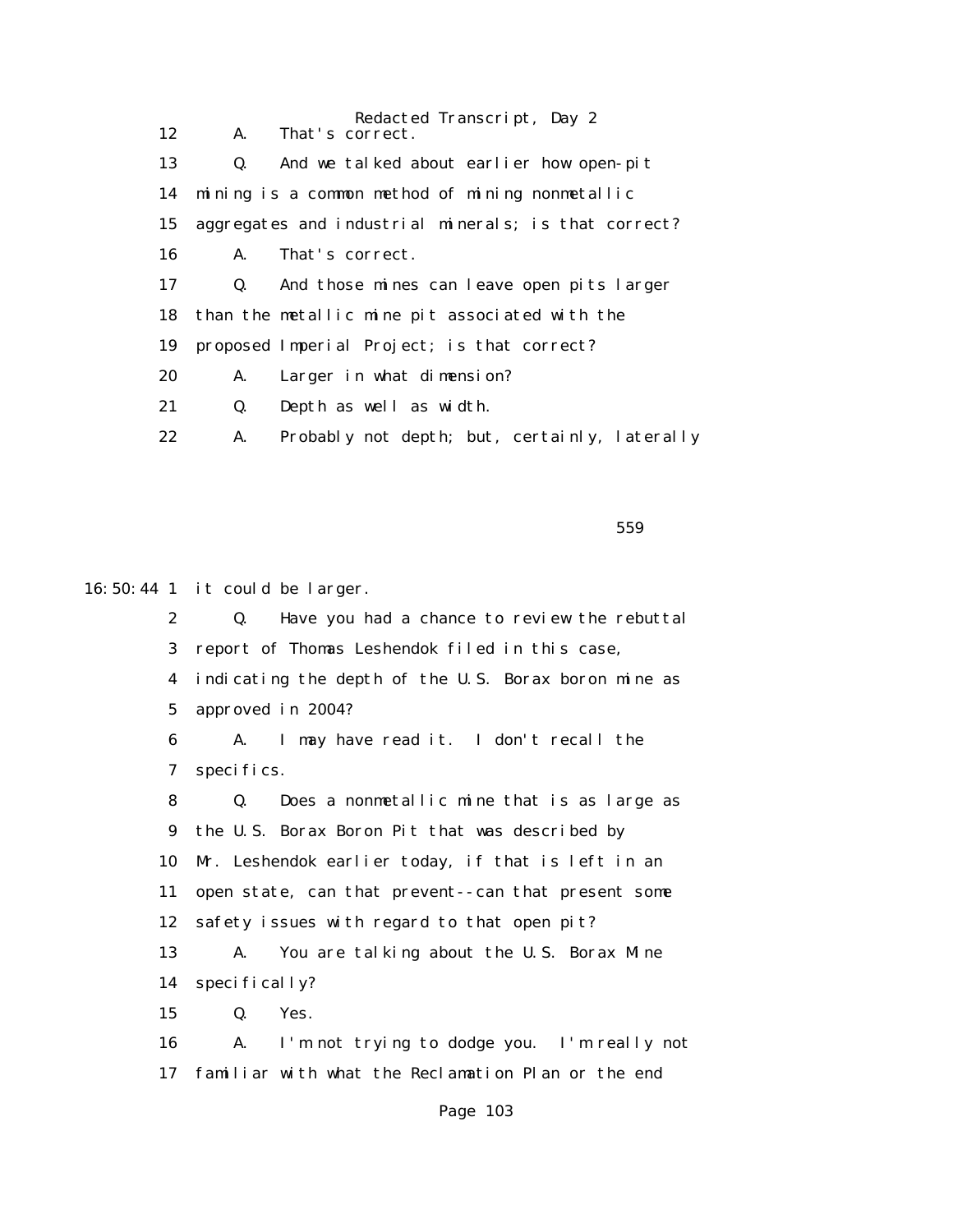18 uses are that were decided on that. Obviously, the 19 SMARA requires that there be no dangers to the public 20 left upon completion of reclamation, so I would assume 21 that that's in their plan, that the lands would not be 22 present a danger to them or the environment.

 $560$ 

16:52:13 1 Q. The nonmetallic open pits in California have 2 no requirement to backfill them; correct? 3 A. That's correct. 4 Q. And thus, those open pits can be and have 5 been left in a state where the open pit is not 6 backfilled; correct? 7 A. Some have, yes. 8 Q. Referring to Mr. Leshendok's rebuttal 9 statement filed in this case in July 2007 as well as 10 his testimony here today, he described the U.S. Borax 11 open pit as approved in 2004 as stretching 1.5-by-1.5 12 miles wide and will be 1,250 feet deep. 13 And do you think that that pit will be mostly 14 backfilled? 15 A. Again, I have not read the Reclamation Plan. 16 I don't know what the requirements were for that. If 17 it is, it is; if it isn't, it isn't. It's not an 18 issue that I am familiar with or an issue that came 19 before the Board. 20 Q. Did the SMGB prepare any technical studies 21 justifying imposing complete backfilling on metallic 22 mines as opposed to nonmetallic mines in the State of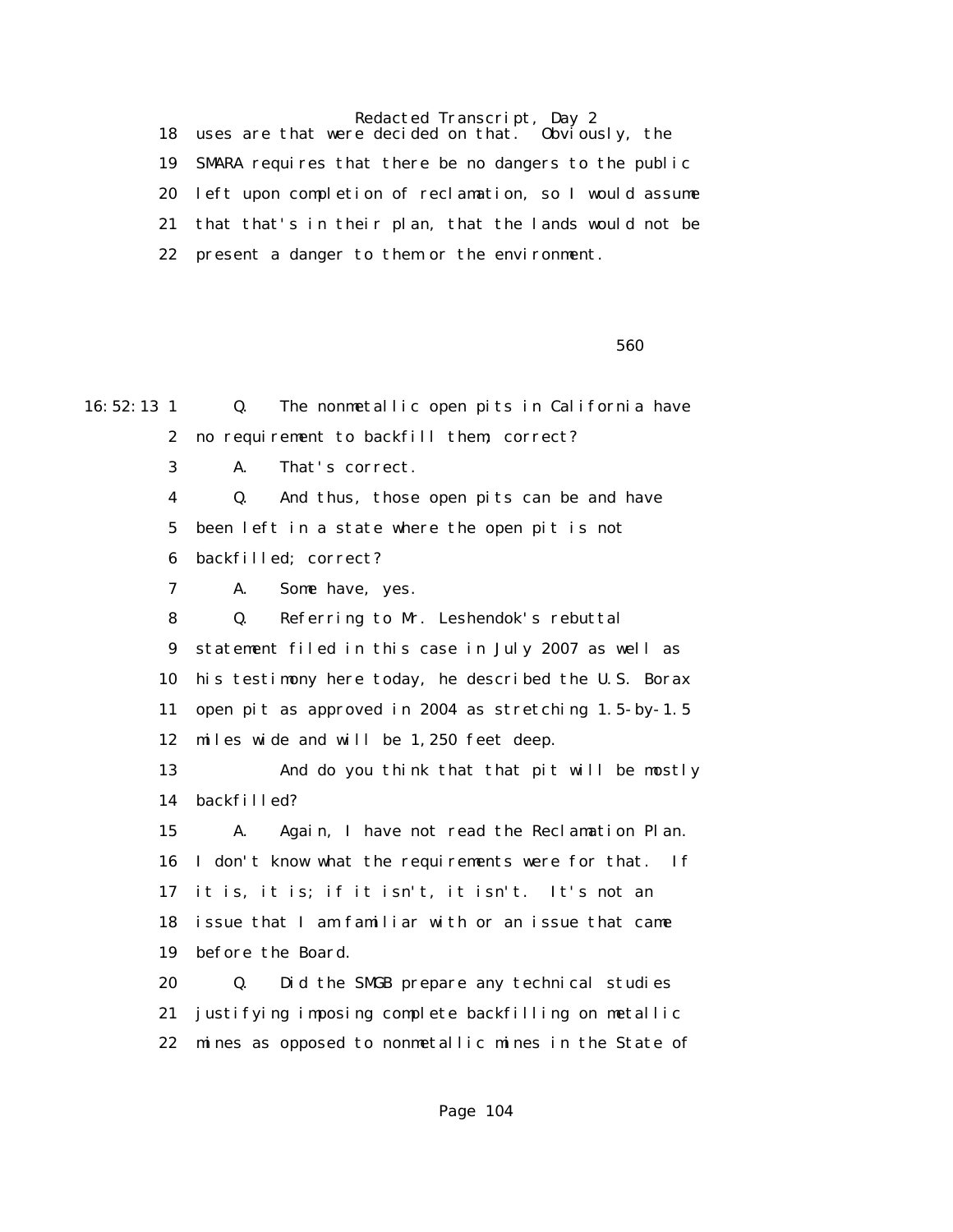# 16:53:49 1 California?

 2 A. No, it prepared no technical studies. 3 Q. Thank you, Dr. Parrish. 4 MR. McCRUM: If I could just pause for a few 5 minutes and then I will see if I have any further 6 questions. 7 (Pause.) 8 MR. McCRUM: Just a few more questions for 9 Dr. Parrish. 10 BY MR. McCRUM: 11 Q. Dr. Parrish, I would like to turn to the 12 declaration you submitted in this case, the first 13 declaration. 14 Do you have that? 15 A. I think I do here. I saved it. That's it 16 right here. 17 Q. This is--we are referring to the first 18 declaration of Dr. Parrish submitted in this case, and 19 it's dated September 16, 2006. 20 I would like to turn to page four, paragraph 21 11, and it is stated here that there were considered 22 by the--you refer here to three particular mines as

 $562$ 

16:55:58 1 justifying or supporting the SMGB's rulemaking, and 2 they include the Jamestown Mine measuring 2,700 feet 3 long and 500 feet deep, and the McLaughlin Mine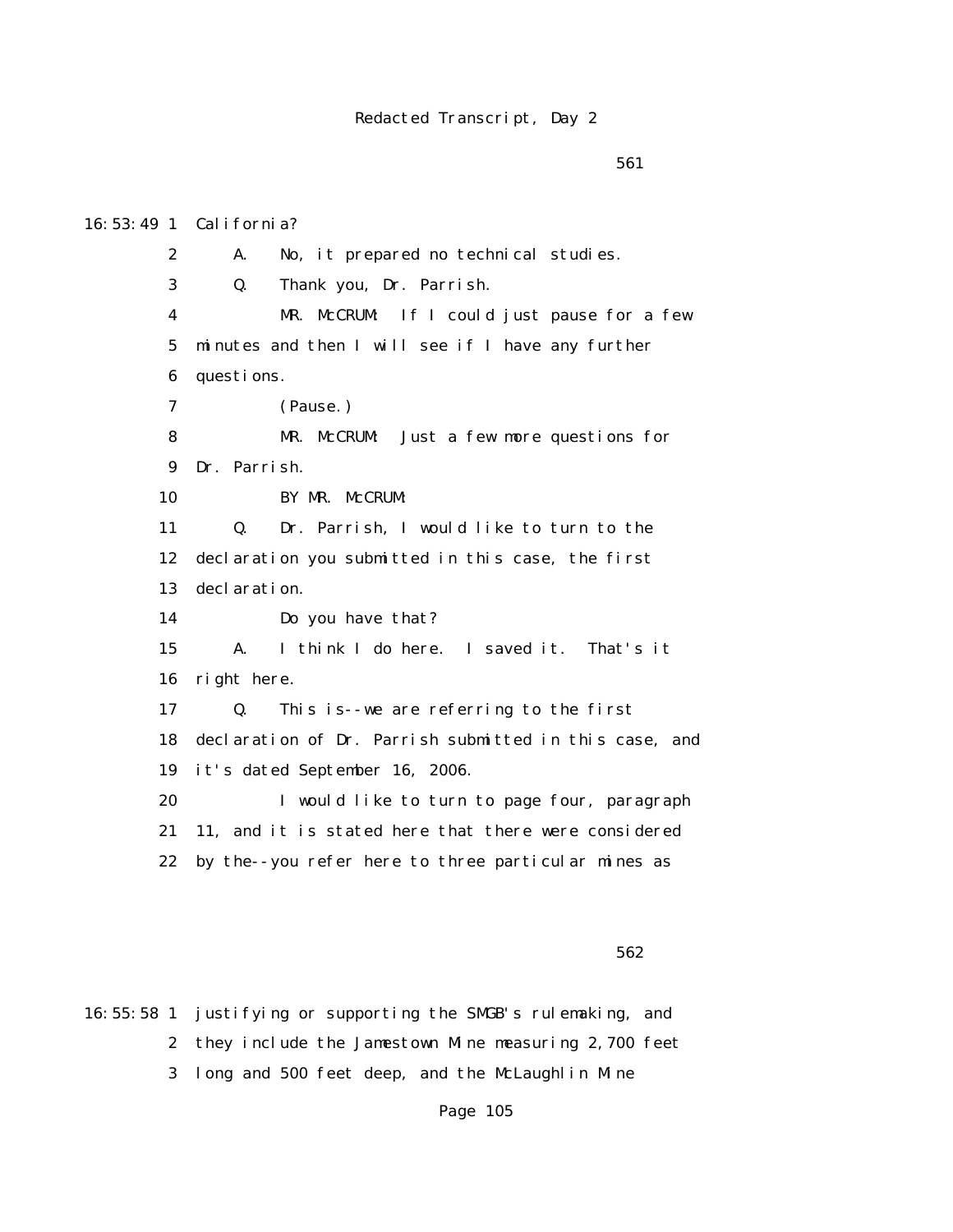Redacted Transcript, Day 2 4 containing acid water, and the Royal Mountain King 5 Mine containing a pit 500 feet wide by 400 feet deep. 6 Do you see that? 7 A. Yes, I do. 8 Q. Now, are the dimensions of these metallic 9 mines larger or smaller than the U.S. Borax boron mine 10 that we have just been describing? 11 A. The dimensions are smaller. 12 Q. Now, from a standpoint--part of the SMGB's 13 concern is safety with regard to these open pits; is 14 that correct? 15 A. That's correct. 16 Q. Now, would a nonmetallic mine that's 17 1,200 feet deep present a higher safety risk than a 18 metallic mine that is several--400 to 500 feet deep? 19 A. I think you would be just as dead if you fell 20 1,200 feet as if you fell 500 feet. 21 Q. Thank you, Dr. Parrish. 22 So, the safety considerations are, in fact,

 $563$ 

16:57:23 1 quite similar for the metallic versus nonmetallic 2 mines; correct? 3 A. In some instances, yes.

> 4 Q. And when we are talking about the future use 5 of an open pit, it might be 1,200 feet deep, 1.5 6 miles-by-1.5 miles wide, would that present similar 7 issues to the future usable condition as the metallic 8 mine circumstance?

9 A. It depends what the end use of that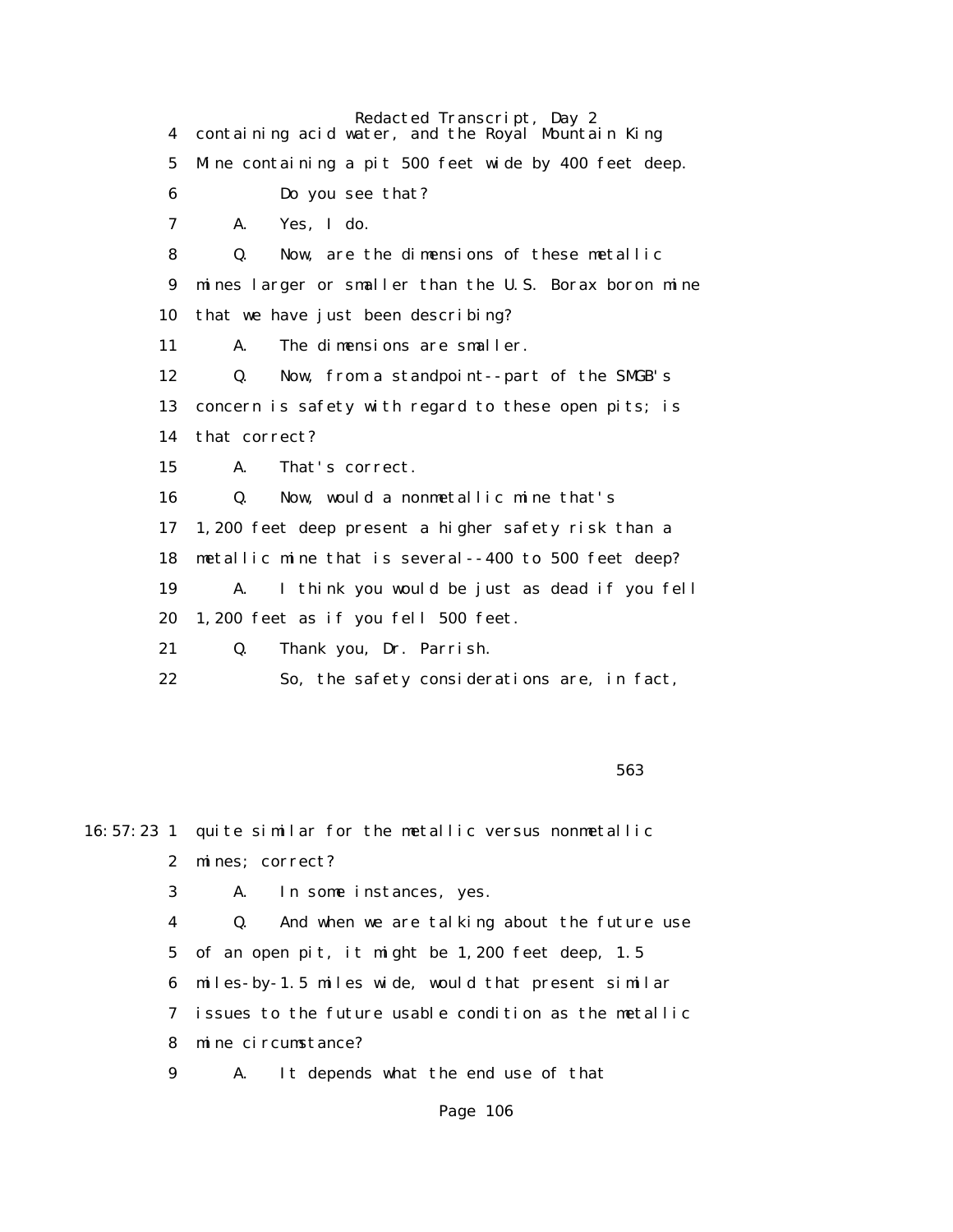Redacted Transcript, Day 2 10 particular mine were to be. 11 Q. Okay. And referring to the McLaughlin Mine 12 you had described here, you say that the pit contained 13 acid water. 14 Are you aware whether the waste rock 15 generated that mine was potentially acid-generated? 16 A. The waste rock-- 17 Q. At the McLaughlin Mine. 18 A. At the McLaughlin Mine. 19 That's not what was generating the acid in 20 the pit at the time, but the waste rock was the same 21 as the materials generating it in the walls and floor 22 of the mine.

 $564$ 

| 16:58:39 1              | Q.             | Okay. So, if I understood you correctly, the          |  |
|-------------------------|----------------|-------------------------------------------------------|--|
| $\boldsymbol{2}$        |                | waste rock was acid-generating?                       |  |
| 3                       | A.             | Yes.                                                  |  |
| $\overline{\mathbf{4}}$ | Q.             | And the walls in the pit were                         |  |
| $5\phantom{.0}$         |                | acid-generating?                                      |  |
| 6                       | A.             | Waste rock had the potential to be                    |  |
| 7                       |                | acid-generating, yes.                                 |  |
| 8                       | $\mathbf{0}$ . | And there was--according to your statement,           |  |
| 9                       |                | the pit contained some acid water; is that correct?   |  |
| 10                      | A.             | That's correct.                                       |  |
| 11                      | Q.             | Now, if you have a pit with some acid water           |  |
| 12                      |                | in it, and you were to backfill millions of tons of   |  |
| 13                      |                | acid-generating waste rock, wouldn't that pose the    |  |
| 14                      |                | risk of further contamination of the groundwater that |  |
| 15                      |                | the National Research Council was concerned about in  |  |
|                         |                |                                                       |  |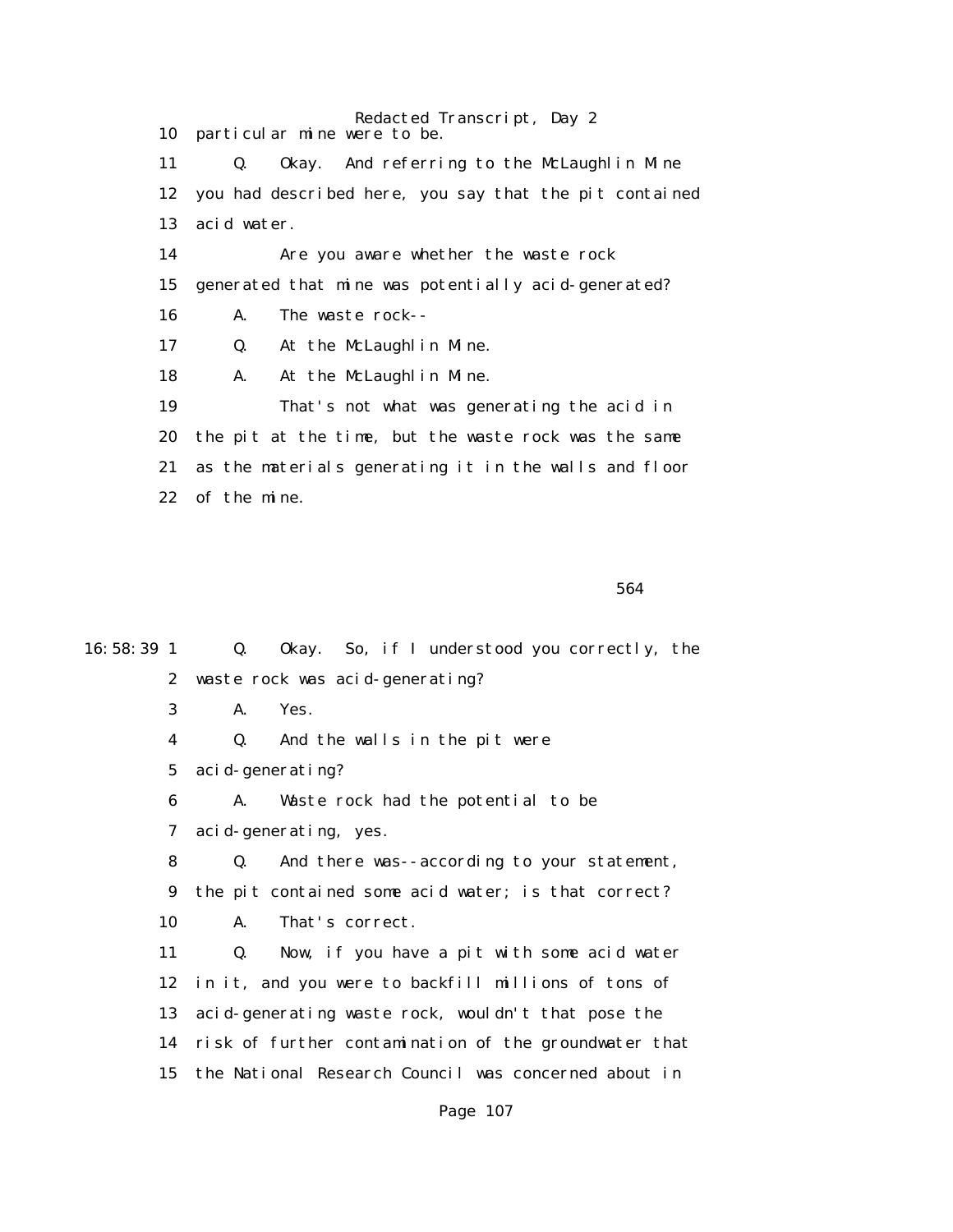Redacted Transcript, Day 2 16 its 1999 report? 17 A. Certainly could. 18 Q. So, in other words, taking acid-generating 19 waste rock, putting it into a pit with acid water had 20 a potential to harm water quality greater than what it 21 otherwise would have been; right? 22 A. Yes, that's the potential.

 $565$ 

16:59:46 1 Q. And that is, in fact, one of the reasons why 2 the National Academy of Sciences recommended in 1999 3 to consider the feasibility of backfilling on a 4 case-by-case basis, isn't it? 5 A. It may have been. 6 Q. Now, in the California Desert region in 7 Imperial County--and in particular let's turn to the 8 Glamis Rand Mine and Glamis Picacho Mine--are you 9 aware of any circumstances involving acid water in 10 those open pits? 11 A. No, I'm not. 12 Q. Did you have any information on that type of 13 a variation in geographic conditions that the SMGB 14 Board considered? 15 A. Yes. 16 Q. And the Glamis Picacho Mine is just several 17 miles away from the Glamis Imperial Mine; is that 18 correct? 19 A. I believe so, yes. 20 Q. So, if there was not an acid water issue 21 presented at the Glamis Picacho Mine, would you have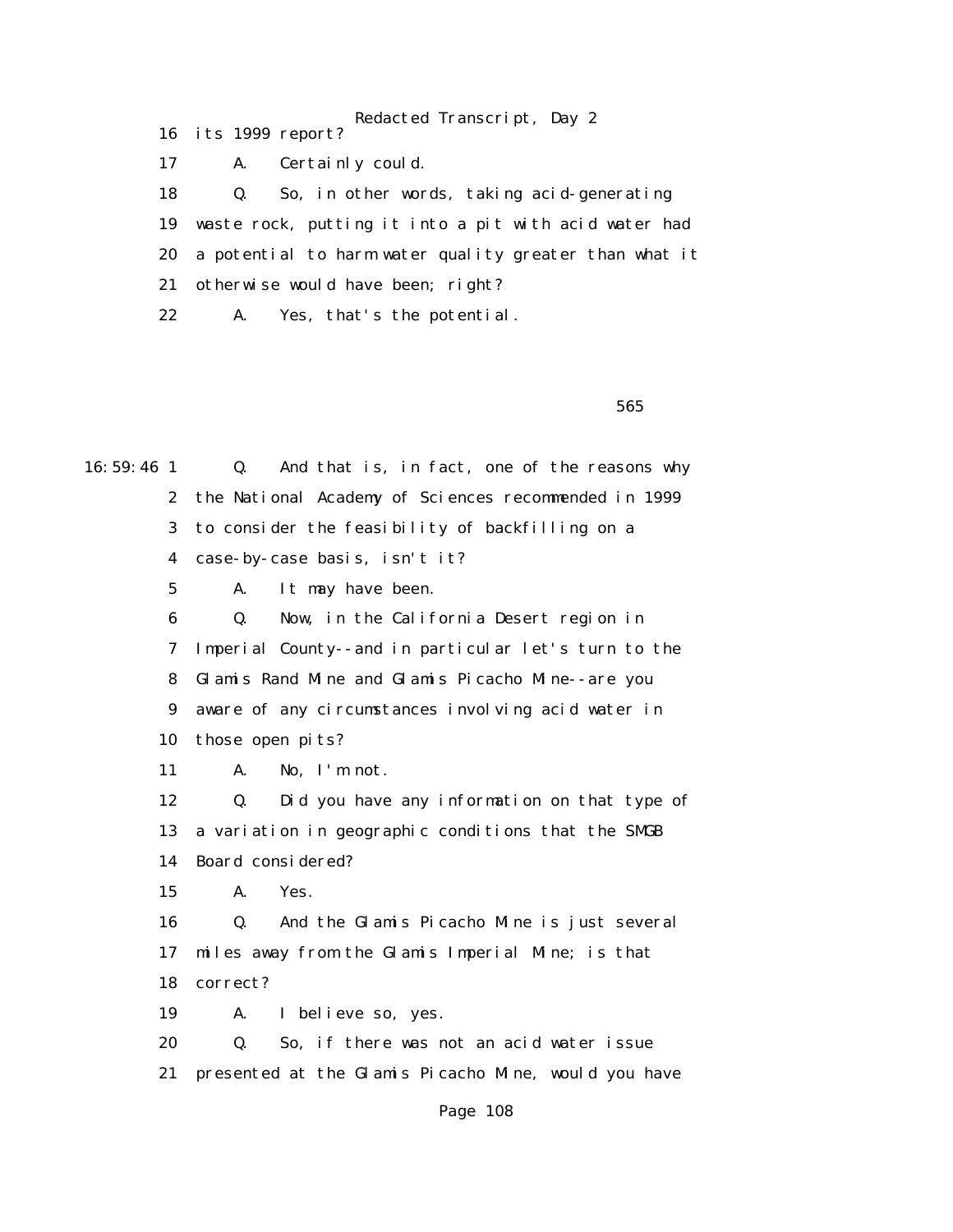Redacted Transcript, Day 2 22 any reason to expect that the Glamis Imperial Mine

 $566$ 17:01:02 1 would have posed acid-water threats? 2 A. I'm not familiar with the Reclamation Plan of 3 the Glamis Mine and where the water tables were 4 situated in that particular area. So, I would say, on 5 a climatic basis, no, I would expect there not to be 6 enough rainfall to collect. I don't know where the 7 water tables were there. 8 Q. Sitting here--well, are you aware that 9 Environmental Impact Statements certainly by the 1990s 10 in every case assessed the potential for acid 11 generation of waste rock and metallic mines? 12 A. I'm sorry? 13 Q. Were you aware that it was a conventional 14 standard practice in an Environmental Impact Statement 15 to assess the acid-generating potential of the waste 16 rock of metallic mines by the 1990s? 17 A. It should have been, yes. 18 Q. And were you aware that, in fact, that was 19 the standard practice certainly by the 1990s in the 20 United States? 21 A. I didn't know that it was in the United 22 States, but I wouldn't doubt it was that in

### 17:02:08 1 California.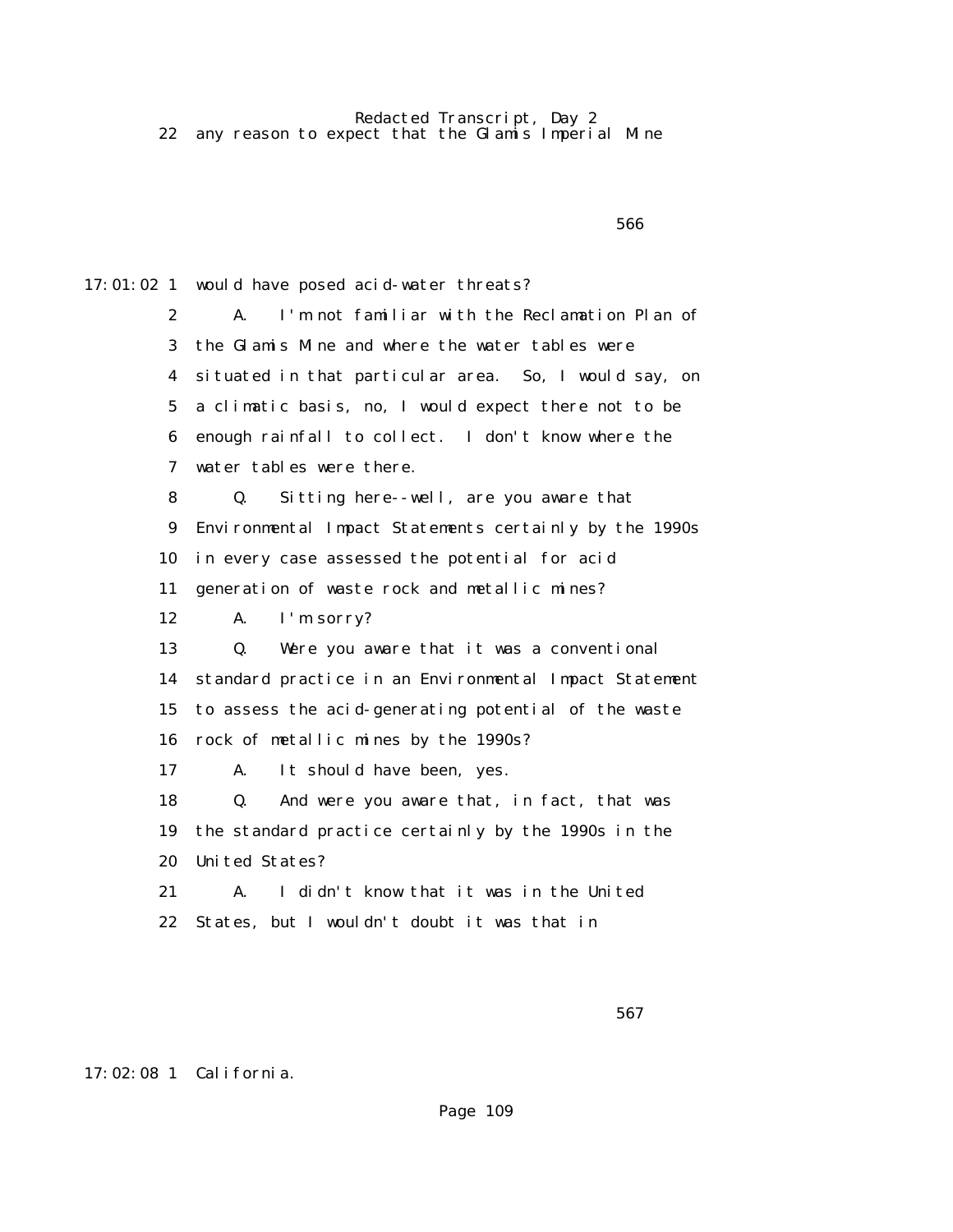Redacted Transcript, Day 2 2 Q. Do you think that the potential for acid 3 generation was the factor that the National Research 4 Council would have considered in its report in 1999? 5 A. I would think so. 6 Q. And were you aware that the Environmental 7 Impact Statement at the Glamis Imperial Mine, in fact, 8 considered the potential for acid generation found 9 that it did not exist? 10 A. I'm not specifically aware of it, but I would 11 expect that to have been considered in the 12 environmental review that was done. 13 Q. Are you aware that, in the Final 14 Environmental Impact Statement/Environmental Impact 15 Report on the Glamis Imperial project issued by 16 Imperial County in the BLM in 2000 that Imperial 17 County identified an environmentally superior 18 alternative among the action alternatives considered? 19 A. No, I'm not. 20 Q. So, you're not aware that Imperial County 21 selected the Glamis Imperial Project proposed action 22 without complete backfilling as the environmentally

 $568$ 

17:03:27 1 superior alternative for reclamation at that site as 2 opposed to the complete backfilling alternative? 3 A. Well, I'm not aware that the Imperial County 4 approved the Reclamation Plan. It may have been in 5 the proposed plan, but I'm not aware that Imperial 6 County actually approved that plan. 7 Q. Are you familiar with the selection of an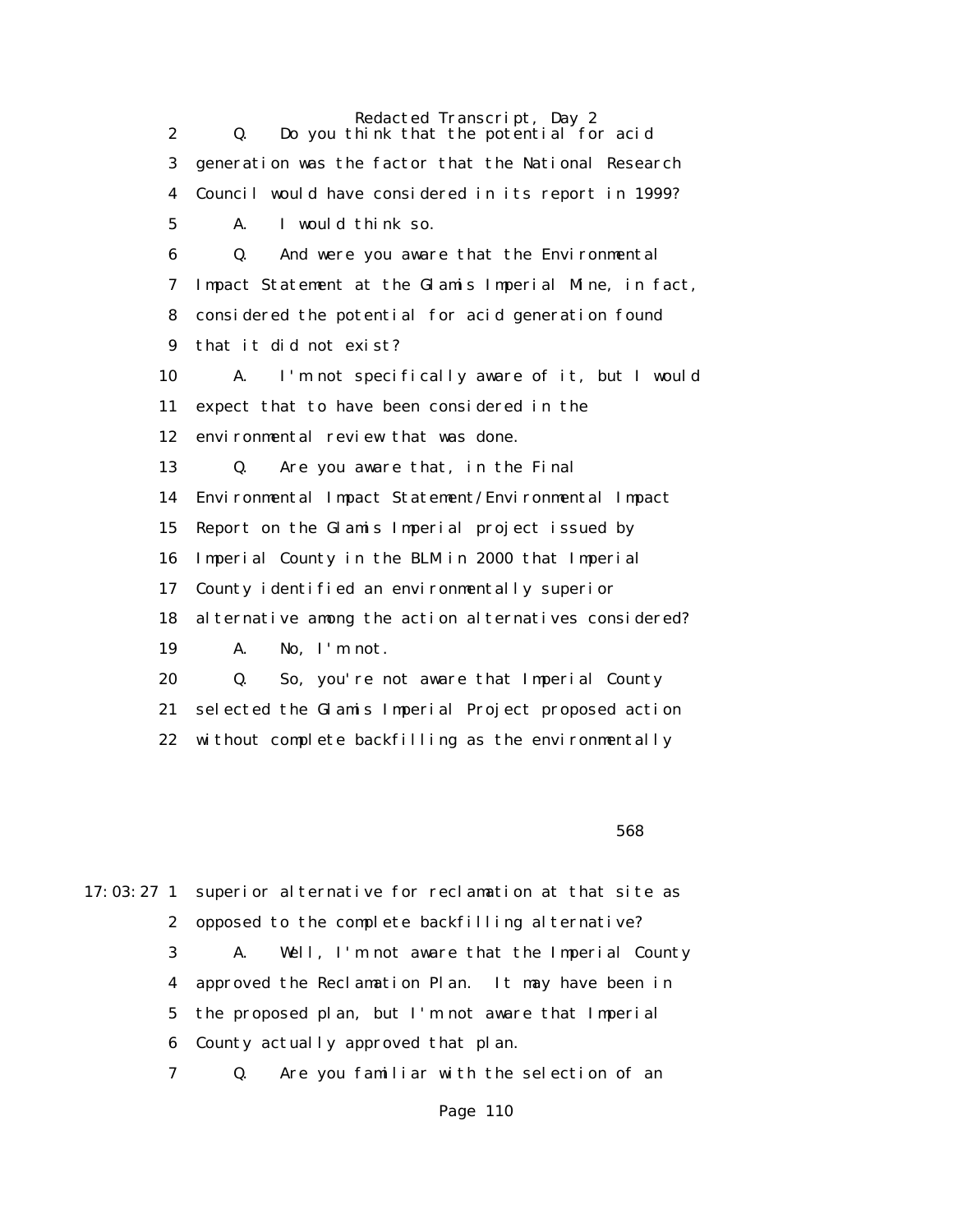| 8      | Redacted Transcript, Day 2<br>environmentally superior alternative under the |
|--------|------------------------------------------------------------------------------|
| 9      | California Environmental Quality Act?                                        |
| 10     | I'm familiar with CEQA, yes.<br>A.                                           |
| 11     | Q.<br>And that that is a terminology unique to CEQA                          |
| 12     | as opposed to the national environmental policy                              |
| 13     | process at the Federal level?                                                |
| 14     | I didn't know it was unique to CEQA, but yes.<br>A.                          |
| 15     | Did you consider the Glamis Imperial Project<br>Q.                           |
| 16     | Environmental Impact Statement in 2000 as part of your                       |
| 17     | rulemaking record in the SMGB Board?                                         |
| 18     | We considered the end use, yes, in that as<br>A.                             |
| 19     | part of our record.                                                          |
| 20     | Did you evaluate the full Environmental<br>Q.                                |
| 21     | Impact Statement and environmental record at the                             |
| $22\,$ | Glamis Imperial Project?                                                     |

 $569$ 

17:04:37 1 A. No, we did not. 2 Q. And yet the Glamis Imperial Project was 3 identified as the basis for the finding of an 4 emergency condition; is that correct? 5 A. That was the trigger, yes. The emergency 6 condition already existed. This was the trigger. 7 Q. If material extracted from an open pit is 8 removed from the site--sold as aggregate, for 9 example--how would that improve the condition of the 10 open pit from a safety standpoint? 11 A. It might not. 12 MR. GOURLEY: Your indulgence. 13 (Pause.)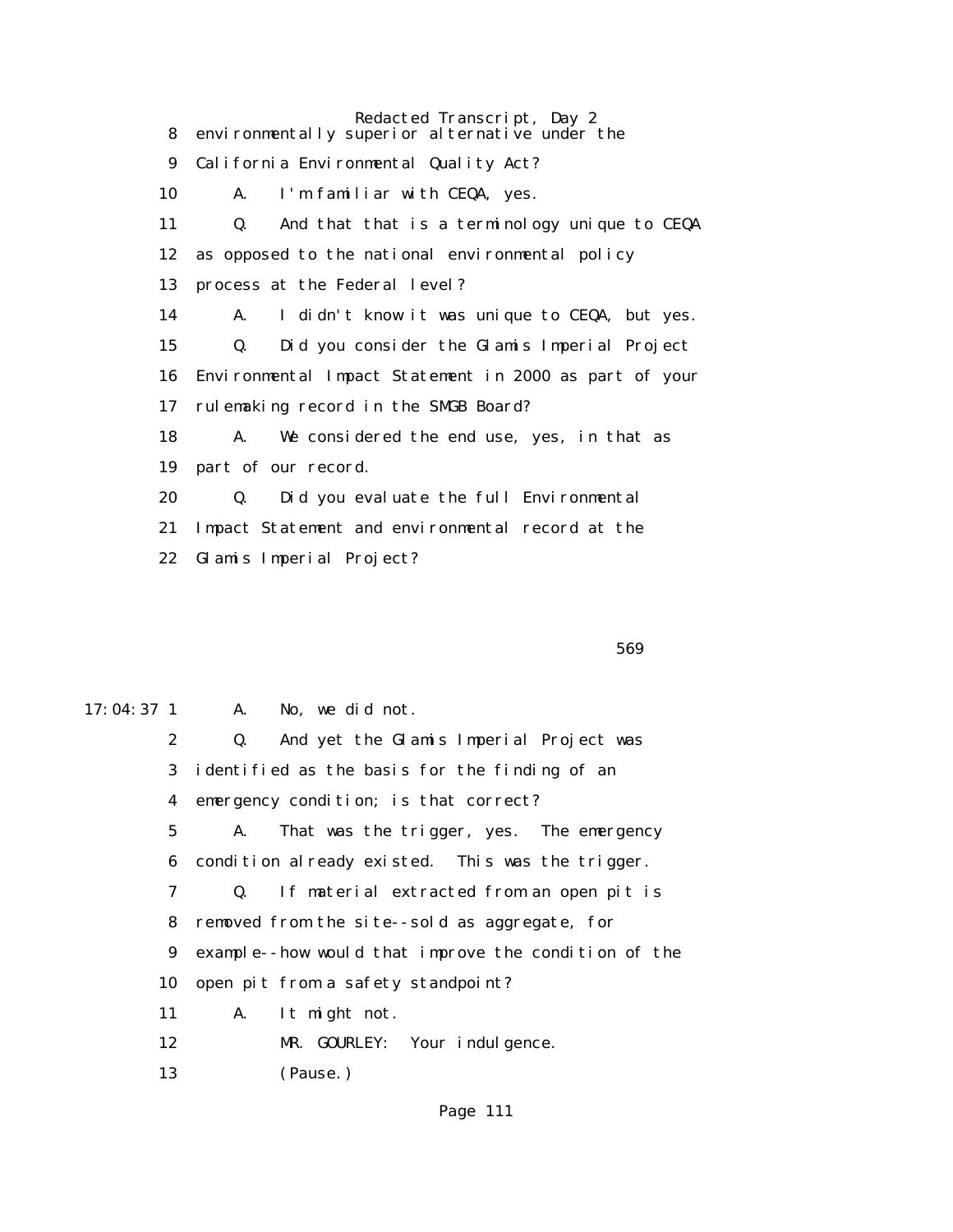| 14 |    | Redacted Transcript, Day 2<br>BY MR. McCRUM             |
|----|----|---------------------------------------------------------|
| 15 | Q. | Dr. Parrish, from an end-use standpoint, how            |
|    |    | 16 does an open pit in an area such as Imperial County, |
| 17 |    | where the Glamis Imperial Project was located, how      |
| 18 |    | does that differ from a large open aggregate pit?       |
| 19 | A. | From an end-use standpoint?                             |
| 20 | Q. | Yes.                                                    |
| 21 | A. | I would say they're probably about the same.            |
| 22 | Q. | Thank you, Dr. Parrish.                                 |
|    |    |                                                         |

 $570$ 

| $17:07:10$ 1     |    | That will conclude our<br>MR. McCRUM:                 |
|------------------|----|-------------------------------------------------------|
| $\boldsymbol{2}$ |    | cross-examination.                                    |
| 3                |    | PRESIDENT YOUNG:<br>Thank you.                        |
| 4                |    | Ms. Menaker.                                          |
| 5                |    | <b>REDIRECT EXAMINATION</b>                           |
| 6                |    | BY MS. MENAKER:                                       |
| 7                | 0. | Dr. Parrish, Mr. McCrum asked you to look at          |
| 8                |    | a number of documents pertaining to Enrolled Bill     |
| 9                |    | Reports and things of that nature, and I just want to |
| 10               |    | ask you a few questions in that regard.               |
| 11               |    | Is the SMGB part of the Governor's Office?            |
| 12               | A. | No, it is not.                                        |
| 13               | 0. | Is it part of the Senate Natural Resources            |
| 14               |    | and Wildlife Committee?                               |
| 15               | A. | No, it is not.                                        |
| 16               | Q. | Is it part of the Senate Rules Committee?             |
| 17               | A. | No, it's not.                                         |
| 18               | Q. | Is it part of the Department of Finance?              |
| 19               | A. | No, it isn't.                                         |
|                  |    |                                                       |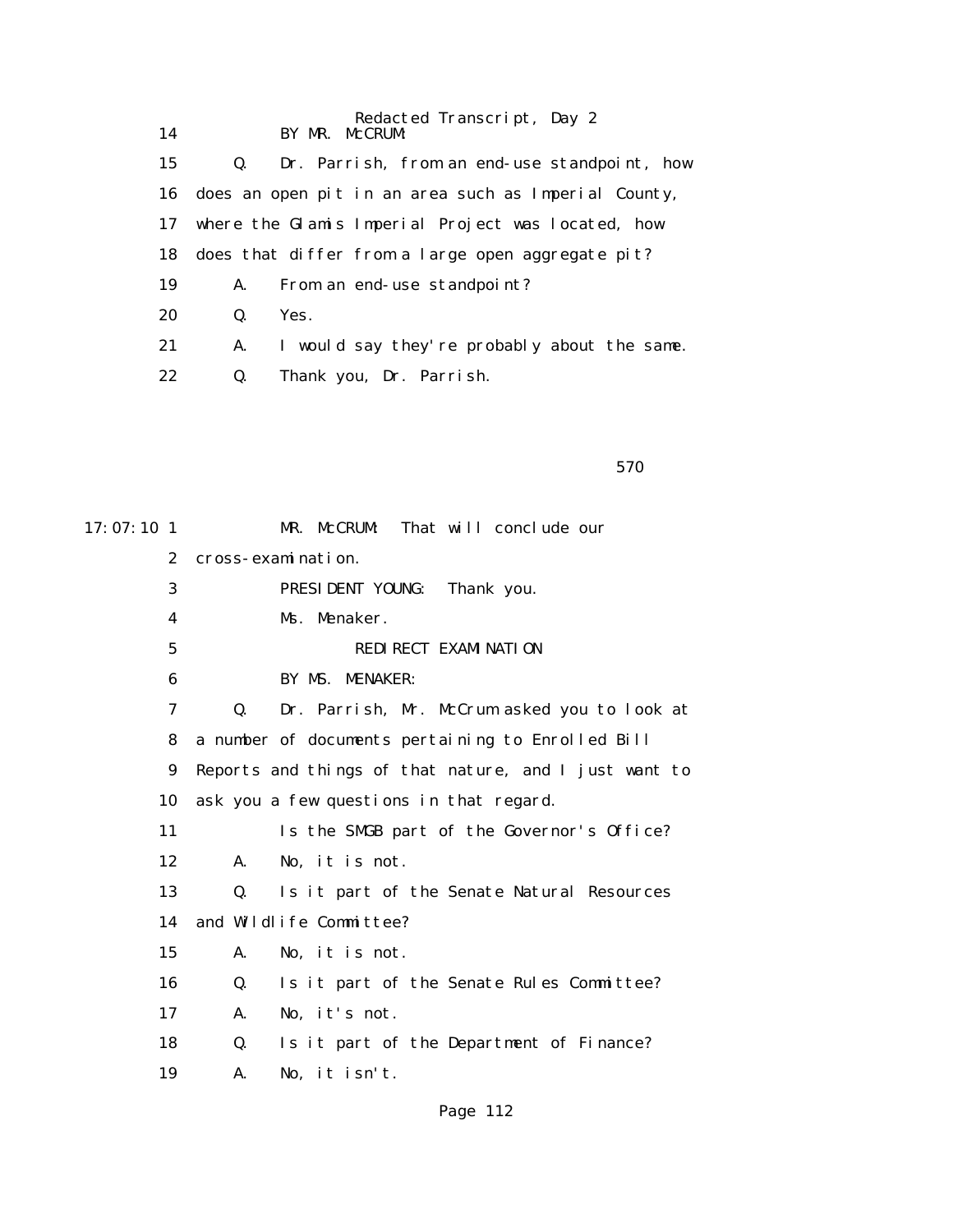Redacted Transcript, Day 2 20 Q. Is it part of the Governor's Office of

21 Planning and Research?

22 A. No.

| 571 |
|-----|
|     |

17:08:05 1 Q. Would the SMGB ordinarily be privy to 2 documents created by those offices? 3 A. Certainly not. 4 Q. Now, on the issue, when the SMGB promulgated 5 the regulations, what evidence did the Board rely on 6 in doing that? 7 A. The Board received considerable testimony 8 from, well, the mining industry; it received testimony 9 from the Department of Conservation's Office of Mine 10 Reclamation; it received testimony from several 11 experts in the field; and there were a number of 12 organizations that provided information to the Board. 13 Q. And what did that testimony reveal? 14 A. Well, the testimony revealed that there had 15 been--there was a litany of metallic mines in the 16 State which had not been reclaimed, according to the 17 basic tenet of the surface mining and reclamation, and 18 they were, in effect, in violation of that Act; and 19 that, although there was nothing that could be done 20 retrospectively, the issue that came before the Board 21 was how would the Board ensure that there would not be 22 another one of a dozen or so of these large pits that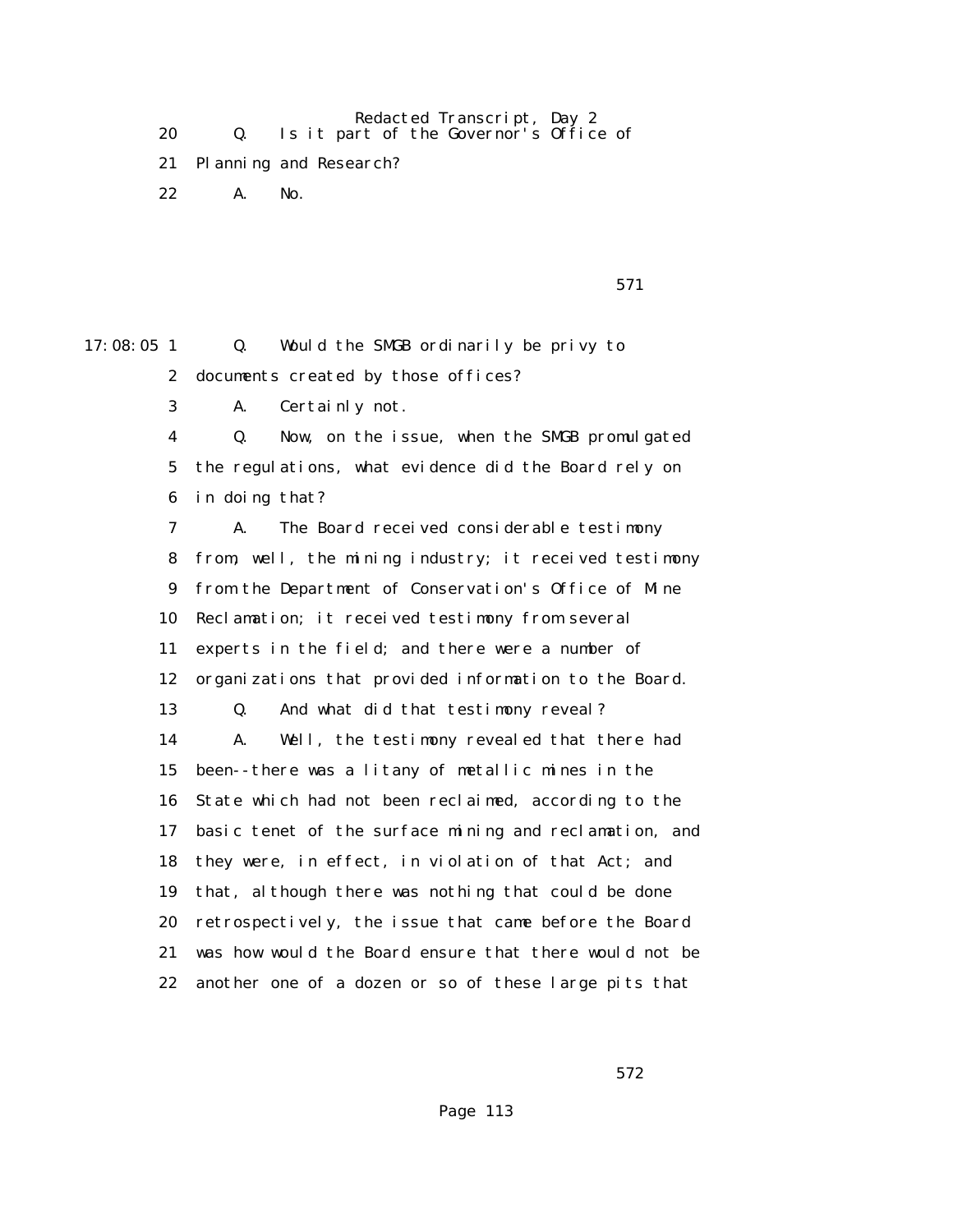| $17:09:40$ 1          | were not reclaimed according to the basic requirements |
|-----------------------|--------------------------------------------------------|
| $\mathbf{2}^{\prime}$ | of the Act.                                            |
| 3                     | And is it the case that the local lead<br>Q.           |
| 4                     | agencies had approved the reclamation plans for many   |
| $\mathbf 5$           | of these open-pit metallic mines that the Board was    |
| 6                     | now examining?                                         |
| 7                     | Yes, that's correct.<br>A.                             |
| 8                     | Now, Mr. McCrum pointed your attention to the<br>Q.    |
| $\boldsymbol{9}$      | Final Statement of Reasons, and there is a paragraph   |
| 10                    | there that's labeled--                                 |
| 11                    | PRESIDENT YOUNG: Ms. Menaker, could you give           |
| 12                    | us an exhibit number, please.                          |
| 13                    | MS. MENAKER: Yes, I apologize.                         |
| 14                    | It's Exhibit 13, page four, and that's                 |
| 15                    | labeled "Identification of                             |
| 16                    | Technical/Theoretical/Empirical Study Reports or       |
| 17                    | Documents Upon Which the SMGB Has Relied."             |
| 18                    | BY MS. MENAKER:                                        |
| 19                    | And let me ask you first: Does this language<br>Q.     |
| 20                    | appear in every Final Statement of Reasons in          |
| 21                    | California?                                            |
| 22                    | Yes, it does. It's part of the standard form<br>A.     |
|                       |                                                        |

 $573$ 

17:11:02 1 that's set out by the Office of Administrative Law and 2 is a series of questions and topics that need to be 3 responded to, and it's one that, regardless of who is 4 making the rules, one responds to that question. 5 BY MS. MENAKER: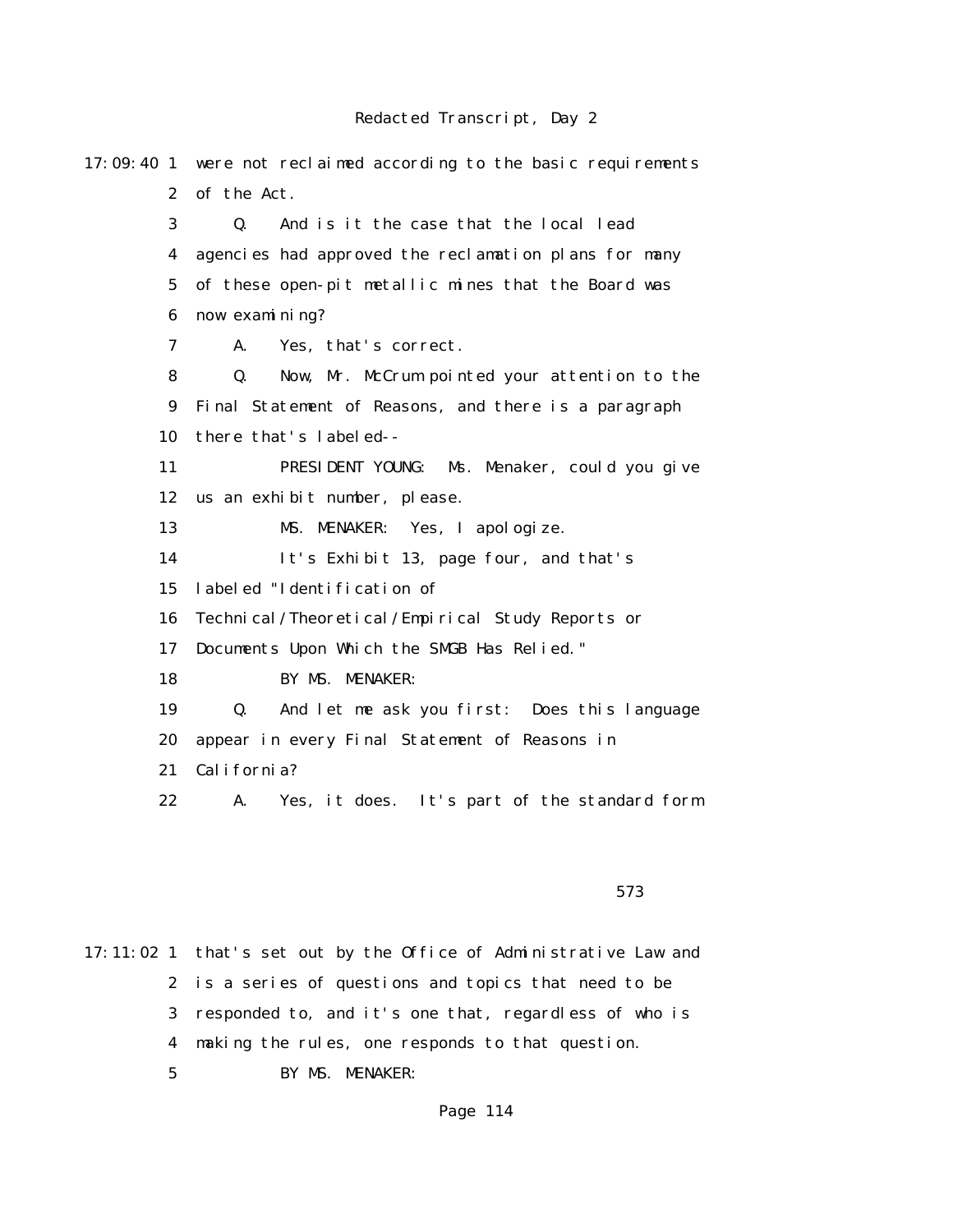Redacted Transcript, Day 2 6 Q. And when the Board was considering adopting 7 the regulation, did it consider all of the evidence 8 that was presented to it? 9 A. Yes, it considered all of the evidence that 10 came in. 11 Q. Did any of that evidence include any 12 technical or scientific reports or studies? 13 A. Yes, it did. 14 Q. And the Board considered that evidence? 15 A. Yes, it did. 16 Q. Did the Board rely on that evidence? 17 A. No, it did not. 18 Q. And can you explain for the Tribunal what 19 that means, why it says here that, even though the 20 Board had before it technical and scientific reports 21 and studies which had been submitted to it which it 22 considered, this nevertheless says that these no

574

17:12:09 1 technical, theoretical or empirical studies reports or 2 documents were prepared or relied upon by the SMGB in 3 its consideration of the rulemaking? 4 A. Yes. Boards and Commissions typically get a 5 lot of information. Some of that information is 6 pertinent to the decision; some is not pertinent. 7 A number of the scientific and technical 8 studies that came in were not pertinent to what was 9 under discussion at the Board. The Board's 10 consideration was the basic tenet of SMARA, is that 11 the lands shall be reclaimed to a condition which is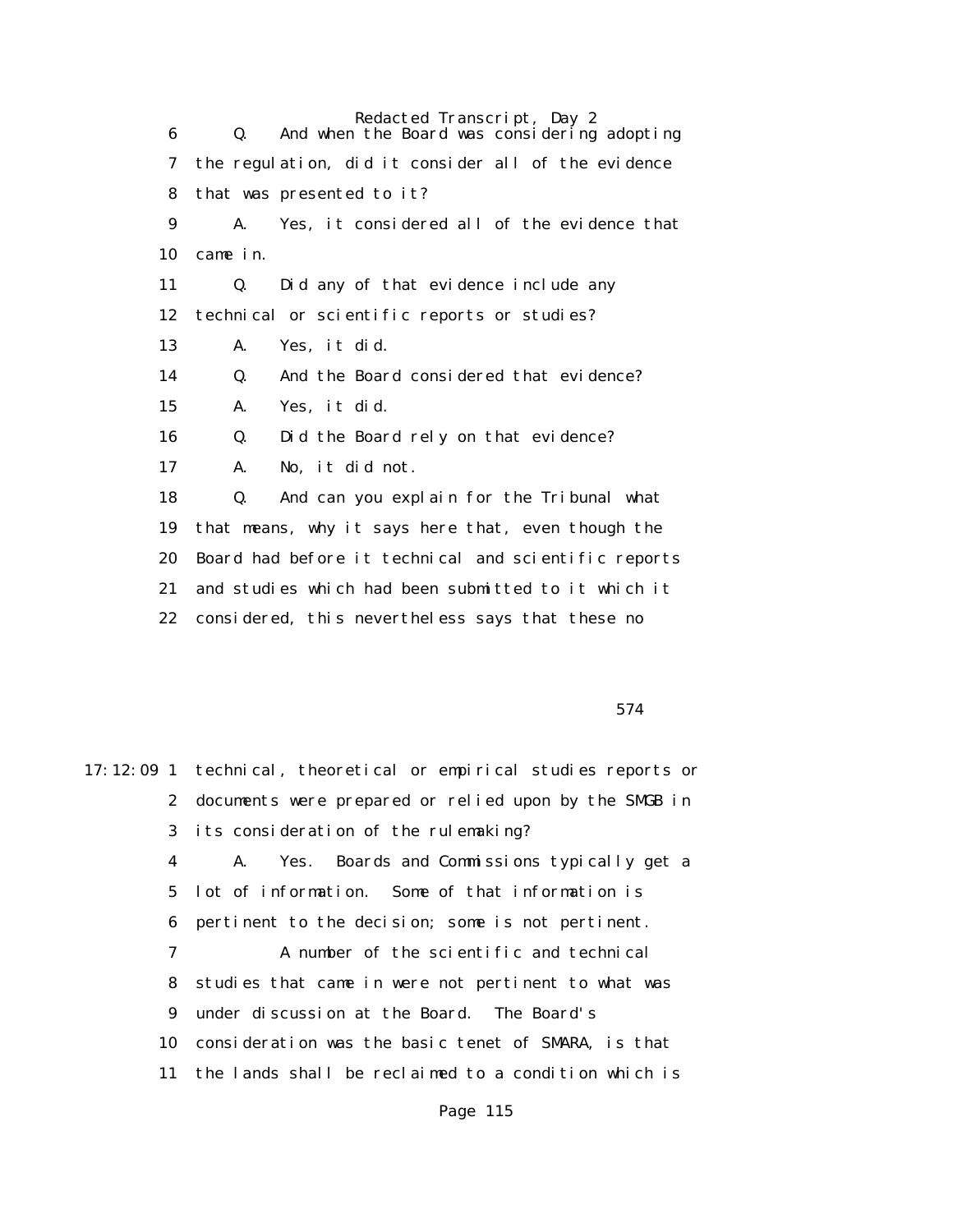12 readily adaptable to an alternate use. None of the 13 previous mines which were given in the example had 14 been reclaimed to that standard; and, in fact, they 15 were, in essence, unreclaimed. 16 The technical standards of backfilling in the

 17 scientific studies and so forth were not what the 18 Board's objective was. It was to ensure there would 19 be no future mines that would be left in an 20 unreclaimed condition.

21 Q. When reaching its conclusion or when

22 considering the regulation, did the Board ever refuse

 $575$ 

17:13:26 1 to hear scientific or technical evidence? 2 A. No, never. 3 Q. Did Glamis participate in the rulemaking 4 process? 5 A. Yes, it did. 6 Q. In what manner? 7 A. It made presentations before the Board a 8 couple of times at least, and it may have submitted 9 information to the Board. 10 Q. To the best of your recollection, did Glamis 11 ever provide the SMGB with scientific or technical 12 studies? 13 A. To my recollection, no, it didn't, but I'm 14 not certain it didn't do that indirectly. 15 Q. If it had, would those scientific or 16 technical studies have been accepted and considered by 17 the Board?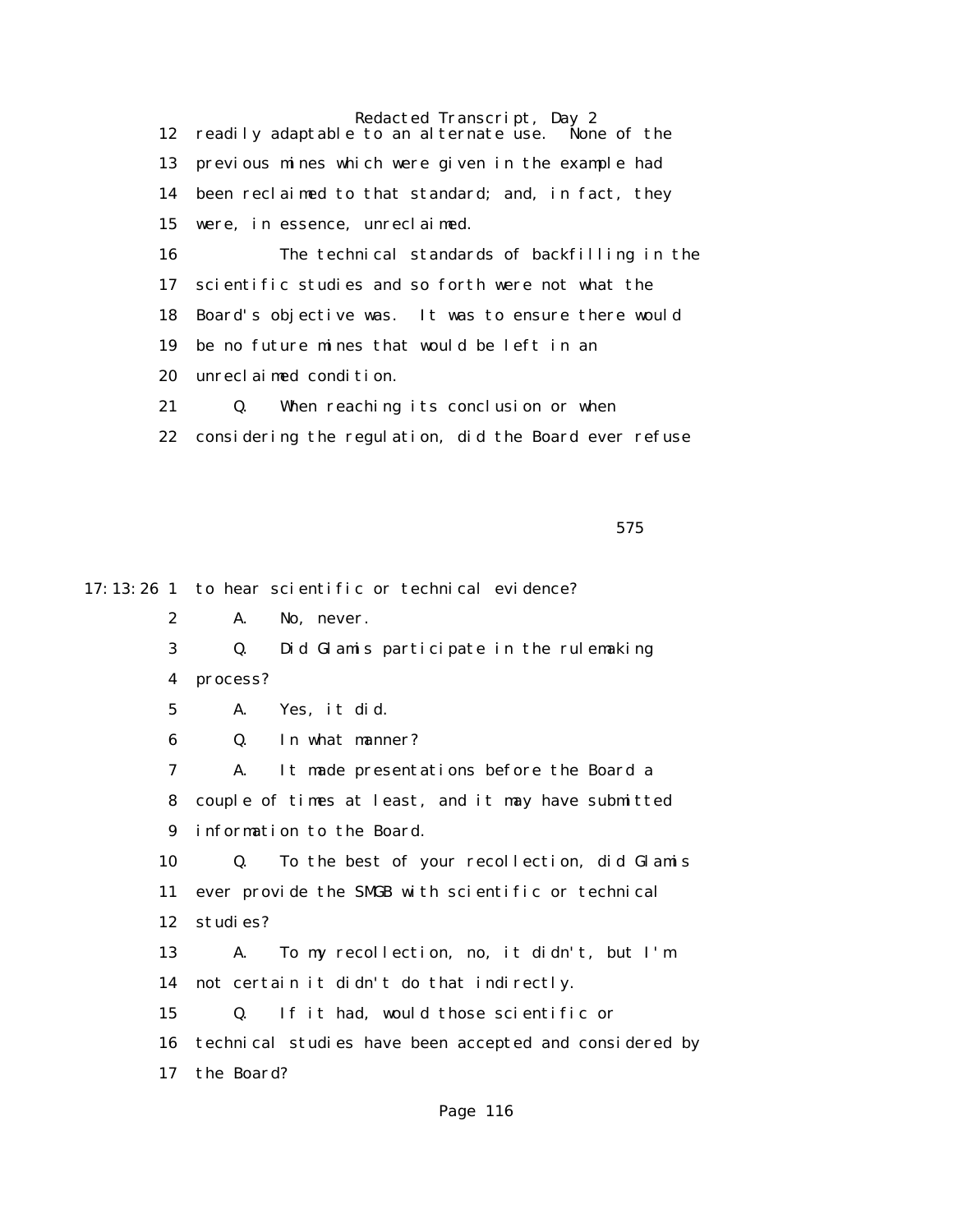Redacted Transcript, Day 2 18 A. Oh, definitely. 19 Q. Now, you testified, I believe, that one 20 environmental problem that could occur with 21 backfilling is water contamination, if there is acid 22 rock; is that correct?

 $576$ 

17:14:30 1 A. The contamination could be more concentrated. 2 yes. 3 Q. Are you aware of any other environmental 4 problems that can result from backfilling? 5 A. No. 6 Q. And Mr. McCrum pointed you to--strike that. 7 Given that the backfilling can sometimes 8 exacerbate water quality problems if there is acid in 9 the rock, why did the Board nevertheless adopt this 10 complete backfilling requirement? 11 A. Well, you have to look at what SMARA says. 12 The Board takes a look at the entire body of 13 legislation. 14 Public Resources Code 2711 says--and 2712 say 15 that Reclamation Plans are required, and they should 16 take into account the variety of climate, geology, 17 topography, cultural features and so forth throughout 18 the State so that reclamation plans are site-specific. 19 So, prior to conducting a mining operation, 20 the operator is going to have to determine whether 21 there is going to be--because in this case water 22 problems, water table, climatological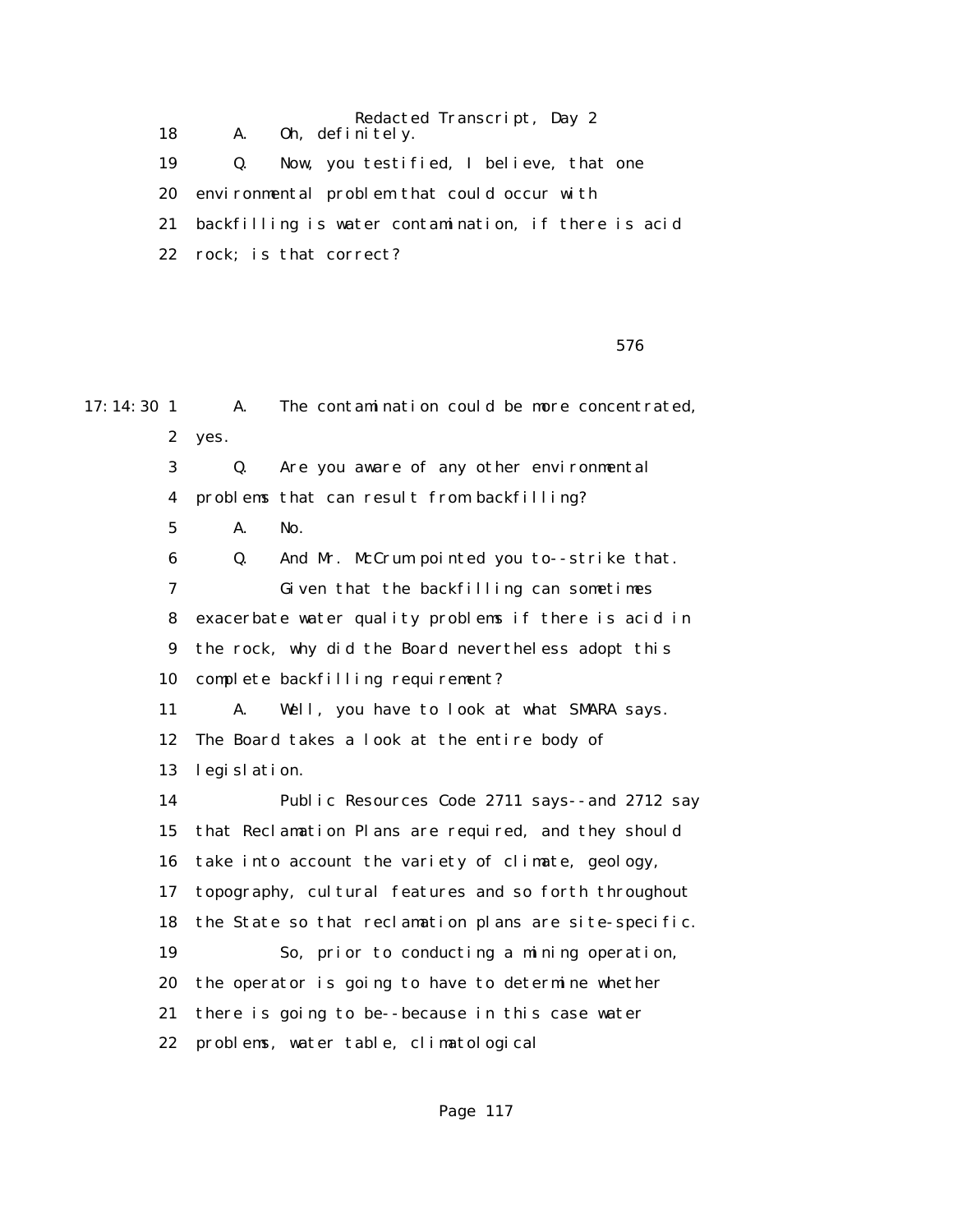<u>577</u>

17:16:12 1 problems--whether there is going to be a chemical 2 problem on the site, and must present then in the 3 Reclamation Plan how that will be dealt with or 4 mitigated. 5 So, when the Board says these metallic mines 6 must be backfilled, it's not retrospective; it's 7 prospective to future operations. SMARA already 8 requires, if there is going to be a problem with water 9 and acid problems at that site, that it be determined 10 prior to mining, and mitigation methods or engineering 11 methods be determined as to how to handle that 12 situation. 13 Q. So, is it your testimony that the regulation 14 requires that backfilling be engineered to meet all of 15 the requirements under the applicable regional Water 16 Quality Control Board's Water Quality Control Plan? 17 MR. McCRUM: Objection. The witness has 18 testified that he is not an engineer. 19 MS. MENAKER: Well, I would ask the witness. 20 BY MS. MENAKER: 21 Q. You are, of course, familiar with the SMGB 22 regulation, are you not?

 $578$ 

17:17:24 1 A. Yes, I am.

 2 Q. And is it the case that the regulations 3 require that all backfilling be done in a manner in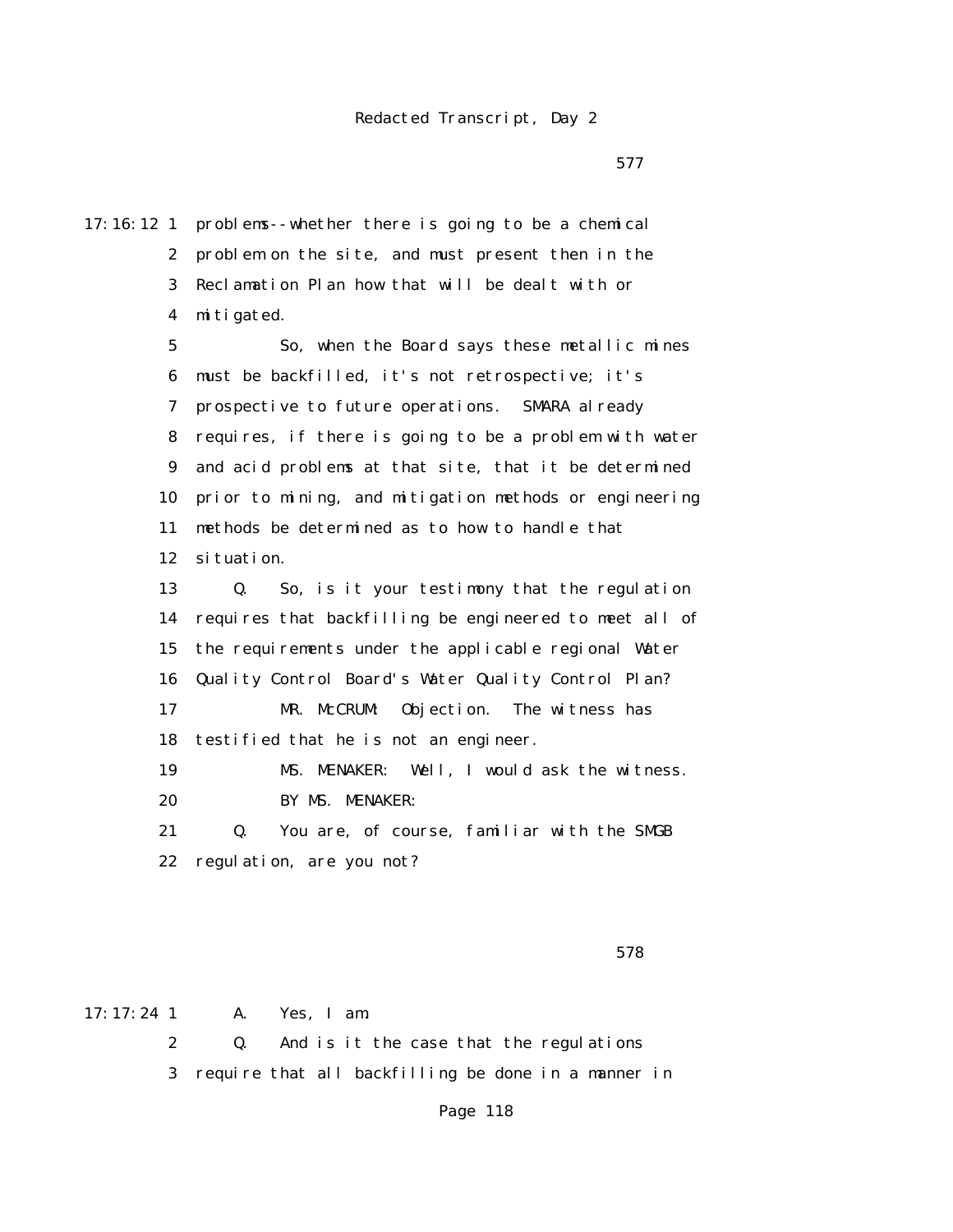Redacted Transcript, Day 2 4 order to comply with the State water quality 5 standards?

 6 A. Yes, it does. The Board's regulations 7 require that all other agencies' regulations be 8 honored in these issues. And certainly water quality 9 is a big one, and the regulation provides that, in the 10 design of the Reclamation Plan, the water quality 11 standards applicable in California should be applied. 12 Q. Now, when the Board promulgated the 13 regulation requiring complete backfilling, did it take 14 any exception to these general rules? In other words, 15 did it exempt mines from these water quality standards 16 in order so that they could comply with the new 17 backfilling regulation? 18 A. No, it did not.

 19 Q. So, is it correct to say, then, that the 20 water quality problems that Mr. McCrum addressed in 21 connection or that he pointed you to the NAS/NRC 22 statements that suggested that backfilling could

 $579$ 

17:18:37 1 result with water quality problems, in your view, is 2 this a problem with the SMGB's regulation a problem 3 that could occur?

> 4 A. No, it is not. The water quality problem 5 will exist because of the host rock being exposed to 6 the water in the area. We have three mines, three or 7 four mines, in northern California which are not 8 backfilled metallic mines, and they all have filled 9 with acid or arsenic-type water. Backfilling would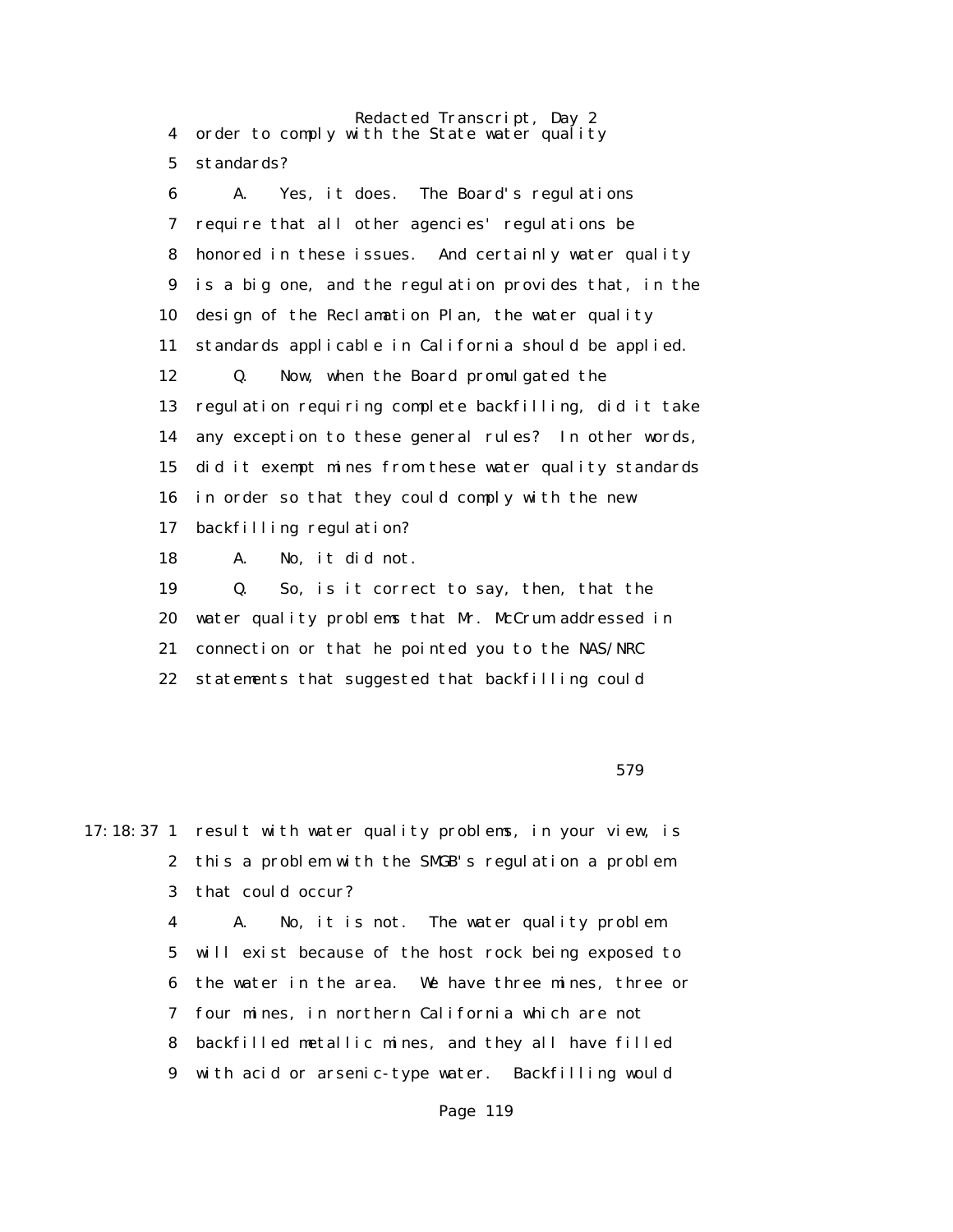Redacted Transcript, Day 2<br>d that from occurring. The mines in 10 not have prevented that from occurring. 11 southern California, which do not have particular 12 climatic water problems or in the water table, don't 13 have an acid or some kind of chemical cocktail problem 14 because there is no water there. 15 So, the issue is not backfilling being an 16 environmental problem. The issue is if you are going 17 to excavate a metallic mine in a particular climate or 18 a particular area, you must take into account the

 19 environmental effects the climate will have on the 20 mine site itself.

 21 Q. Now, Mr. McCrum asked you about nonmetallic 22 mines. Why was it that the SMGB promulgated these

 $580$ 

17:20:05 1 regulations to apply to open-pit metallic mines but 2 not to apply to open-pit nonmetallic mines?

> 3 A. Well, there were two reasons. First is that 4 the Board was specifically tasked to look at open-pit 5 metallic mines. It was not asked to look at other 6 types of mines.

 7 But the second reason is, from a practical 8 standpoint--and reclamation needs to be practically 9 applied--is that large open-pit mines have millions of 10 tons of waste material piled up next to the mine. An 11 aggregate mine, in effect, the entire mined material 12 is product and has been exported from the site. To 13 require an aggregate mine to be rebackfilled would 14 require digging a hole someplace else to cart the 15 material in to backfill the original mine. It's sort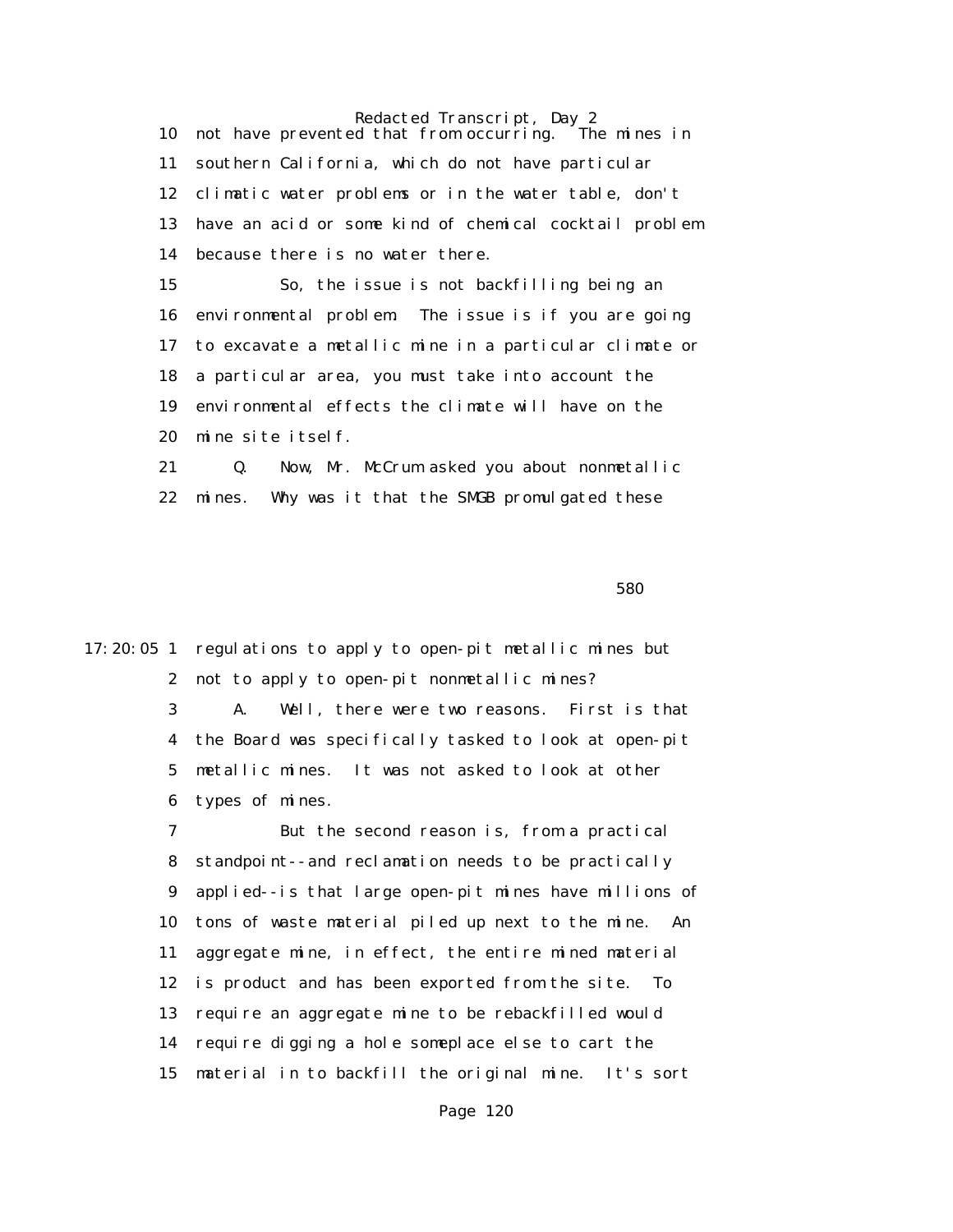Redacted Transcript, Day 2 16 of defeating the original purpose. 17 So, the Board considered very narrowly its 18 charge to look only at metallic mines, but the 19 practical aspect was, in a metallic mine, the material 20 is available, readily available, adjacent to the site, 21 to the pits to be used. 22 Q. Mr. McCrum also asked you about the end uses

 $581$ 

17:21:31 1 for various mines.

 2 In your experience, is there a typical end 3 use for an open-pit aggregate mine in California? 4 A. Many of the mines, because of their location, 5 are reclaimed to a useful end use, and-- I may 6 elaborate a little bit.

 7 Aggregate, which is sand and gravel, in 8 California, the largest sector of sand and gravel is 9 construction grade sand and gravel, and it is used in 10 the construction of highways, roads, buildings, 11 whatever.

 12 Because it is a high bulk density, low unit 13 value commodity, those mines are encouraged to be 14 close to where they are consumed. It's also just an 15 economic factor of that.

 16 So, many aggregate mines are close in to 17 civilization where those projects or the products are 18 used.

 19 As the civilization grows out and surrounds 20 these mines and these mines become exhausted, the land 21 value increases substantially and, therefore, it is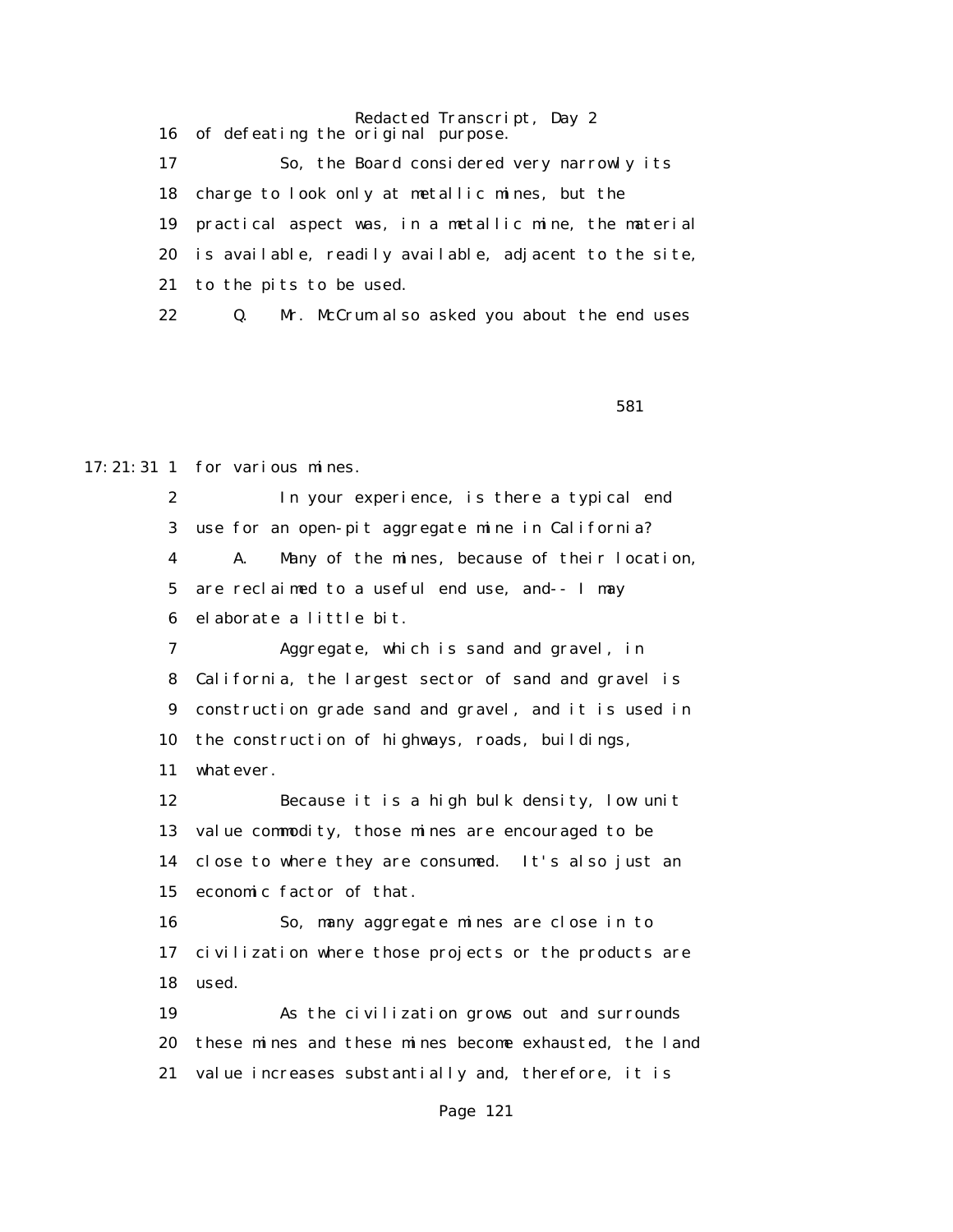$582$ 

17:22:55 1 build structures on top.

 2 So, this is why, for instance, the City of 3 Irwindale has 17 mining pits there, and I believe they 4 are all being or to be backfilled, and there is a lot 5 of landfill material going in there from Los Angeles. 6 This is the same with many of the aggregate mines. 7 Q. Now, Mr. Parrish, was it--when the Board 8 promulgated its regulations, was it the Board's 9 intention to prevent the Imperial Project from ever 10 going forward? 11 A. No. The Board had no intention or actions 12 specific to either Glamis as a corporation or, in 13 particular, an animus toward the Imperial Project. 14 The Board was charged with seeing that all future 15 metallic mines in the State would be 16 complete--reclaimed in compliance with the basic 17 tenets of the Surface Mining and Reclamation Act, and 18 that was they needed to be reclaimed to a condition 19 which was readily adaptable to a beneficial second 20 use. 21 And based on the track record of what was

22 presented to the Board, none of the large metallic

 $583$ 

17:24:26 1 mines were in compliance with SMARA and were, in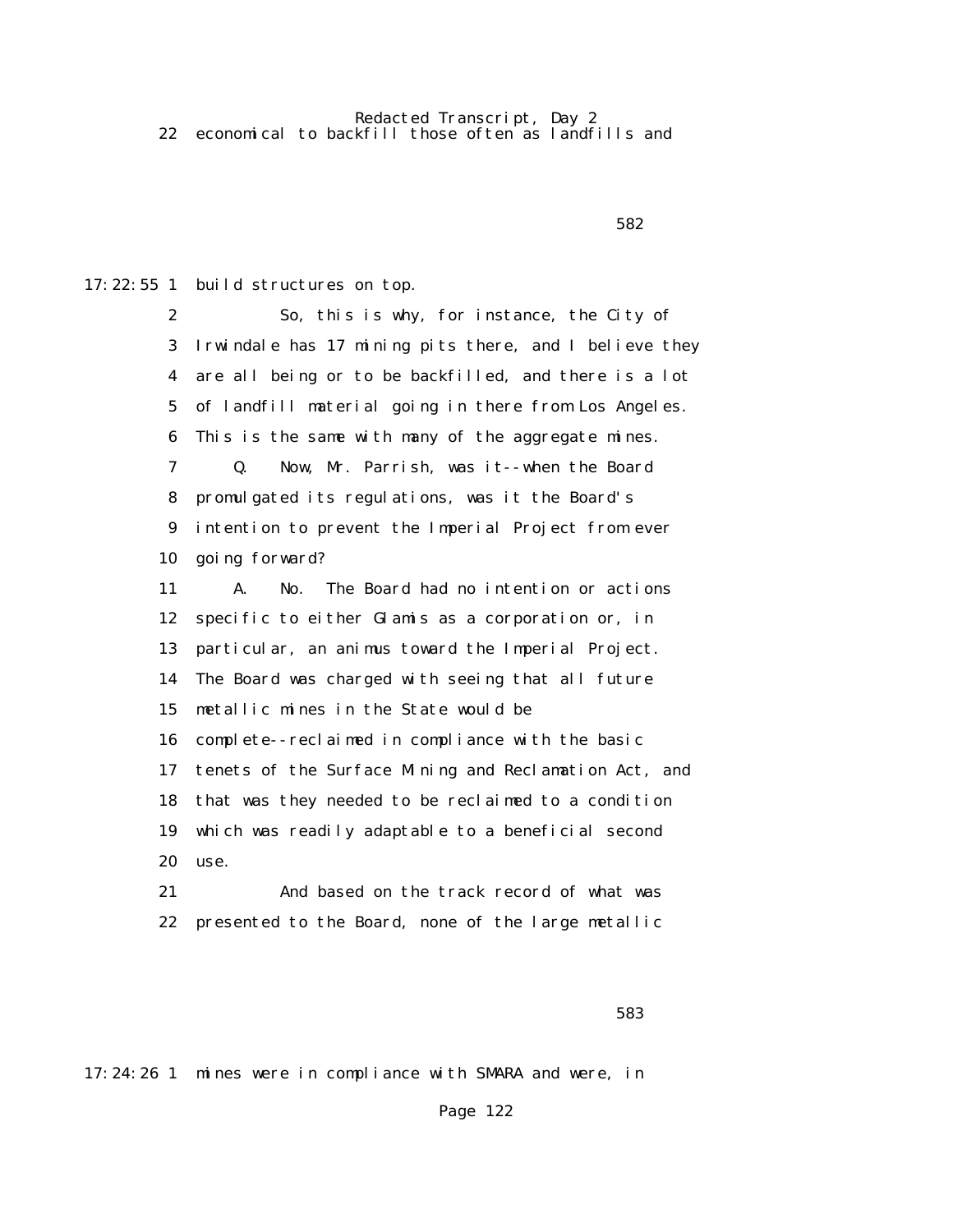Redacted Transcript, Day 2 2 effect, unreclaimed. 3 Q. Mr. Parrish, was it your or the Board's view 4 that the Board's regulation would make all open-pit 5 metallic mining in California economically infeasible 6 for the--forever? 7 A. No. The Board did not believe that, and the 8 Board did not take economic aspects. That was not the 9 Board's intention at all. 10 Q. Thank you. 11 PRESIDENT YOUNG: Mr. McCrum, do you have 12 redirect--recross? 13 MR. McCRUM: Just a few questions. 14 RECROSS- EXAMINATION 15 BY MR. McCRUM: 16 Q. Let's turn to Parrish Exhibit 13. Parrish 17 Exhibit 13 is the Final Statement of Reasons of the 18 SMGB, the State Mining and Geology Board that we have 19 reviewed before. 20 Let's turn to the third page of that exhibit, 21 and the heading "Identification of Technical, 22 Theoretical, Empirical Study Reports or Documents Upon

 $584$ 

17:25:44 1 Which the SMGB has Relied."

 2 Dr. Parrish, is it your testimony that the 3 State Mining and Geology Board would have been 4 precluded from issuing a contract study to some type 5 of independent engineering consulting firm to do a 6 study of technical issues associated with the matter 7 of backfilling open-pit metallic mines?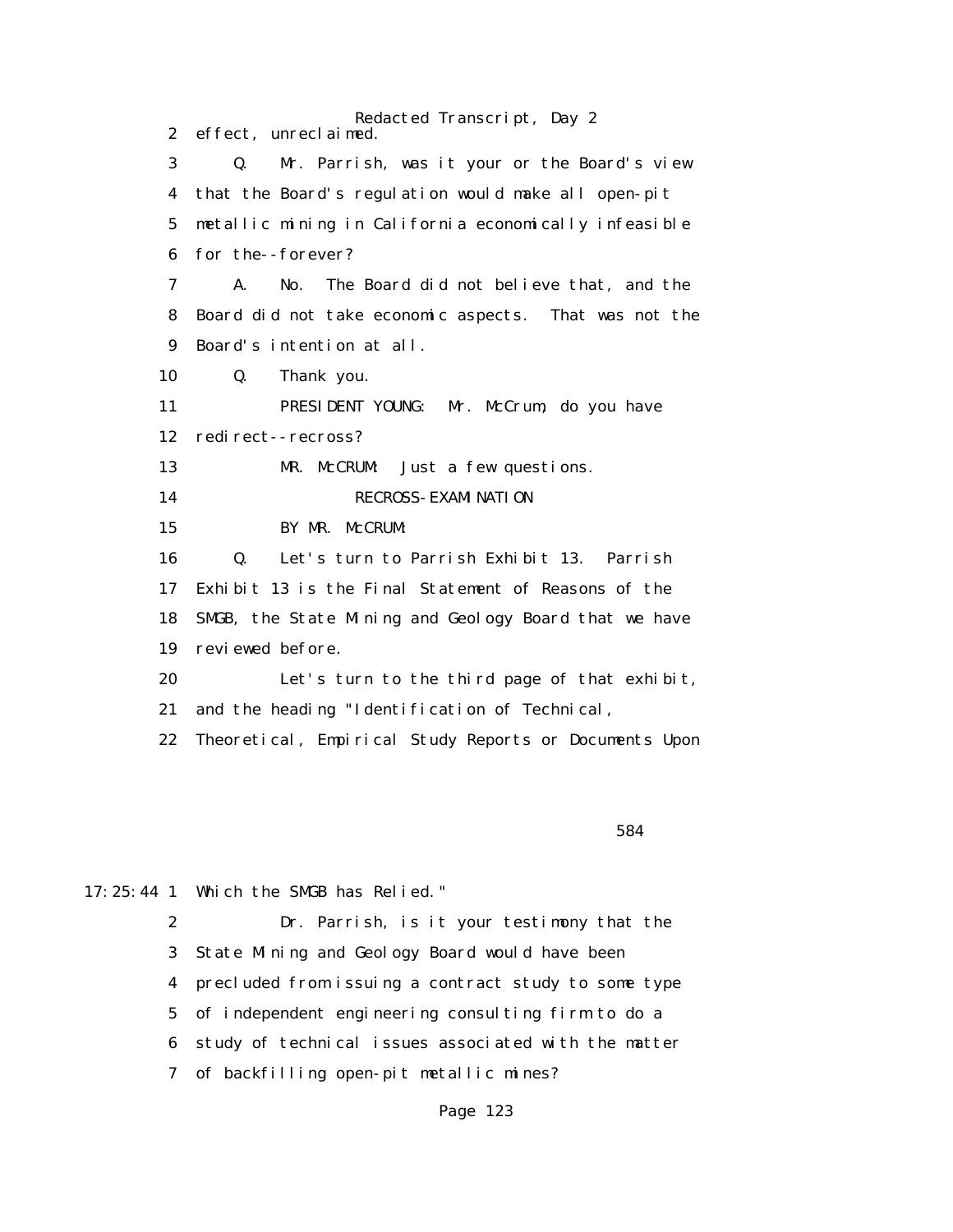Redacted Transcript, Day 2 8 A. No. The Board could have commissioned a 9 study, had it felt it was necessary. 10 Q. And if the Board had commissioned such a 11 study and perhaps spent several hundred thousand 12 dollars on a study by a firm with engineering and 13 mining and environmental expertise, would the Board 14 have considered that--would the Board have relied on 15 that study in taking action? 16 A. Well, this is a very hypothetical question 17 because the Board did not find there was any need to 18 commission or study or solicit for scientific or 19 empirical reports on this because that was not the 20 focus of what the Board was asked to do here. 21 Q. But you did testify that the State Mining and 22 Geology Board would have had the authority to

 $585$ 

17:27:07 1 commission an independent engineering environmental 2 study; is that correct? 3 A. That's correct. 4 Q. And if you did commission such a study, would 5 you have relied upon it in taking action thereafter? 6 A. I think the Board would have considered the 7 study. Whether it determined to rely on it in its 8 decision-making process would have been something the 9 Board would have to decide on. 10 Q. And if the Board in its discretion chose to 11 rely on such a commissioned study, it would have had 12 the authority to do so; is that right? 13 A. Yes, it would.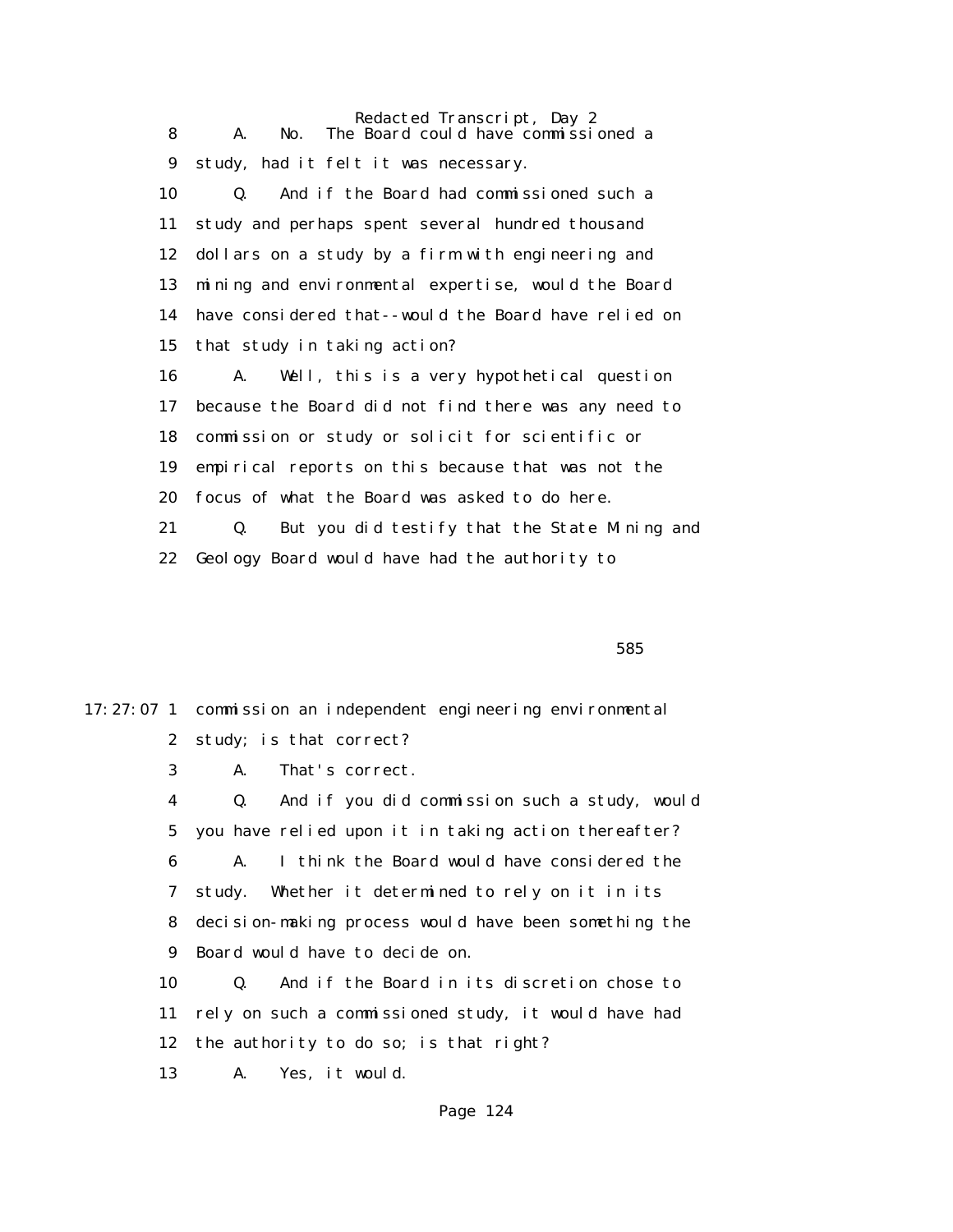14 Q. And if the Board chose to rely on such an 15 independently commissioned engineering study, would it 16 then have identified that as a technical, theoretical, 17 empirical study, report, or document upon which the 18 SMGB has relied? 19 A. It would have. 20 Q. Thank you.

 21 Ms. Menaker asked you if Glamis Gold had 22 submitted any technical reports to your attention; do

 $586$ 

17:28:06 1 you recall that? 2 A. Yes, I do.

> 3 Q. And we reviewed already in your testimony 4 today that technical information on the infeasibility 5 of backfilling was submitted by the California Mining 6 Association, including substantial excerpts of a joint 7 Federal Environmental Impact Statement, including 8 extensive excerpts of the 1979 National Research 9 Council Report. Do you recall that? 10 A. Yes, I do. 11 Q. And, in fact, you had no recollection of the 12 1979 National Research Council Report; isn't that 13 correct? 14 A. That's correct. 15 Q. And were you aware that Glamis Gold, Limited, 16 was a member of the California Mining Association at 17 the time of this rulemaking action?

> 18 A. I don't know whether I was aware of that fact 19 or not. I might have been. There was something like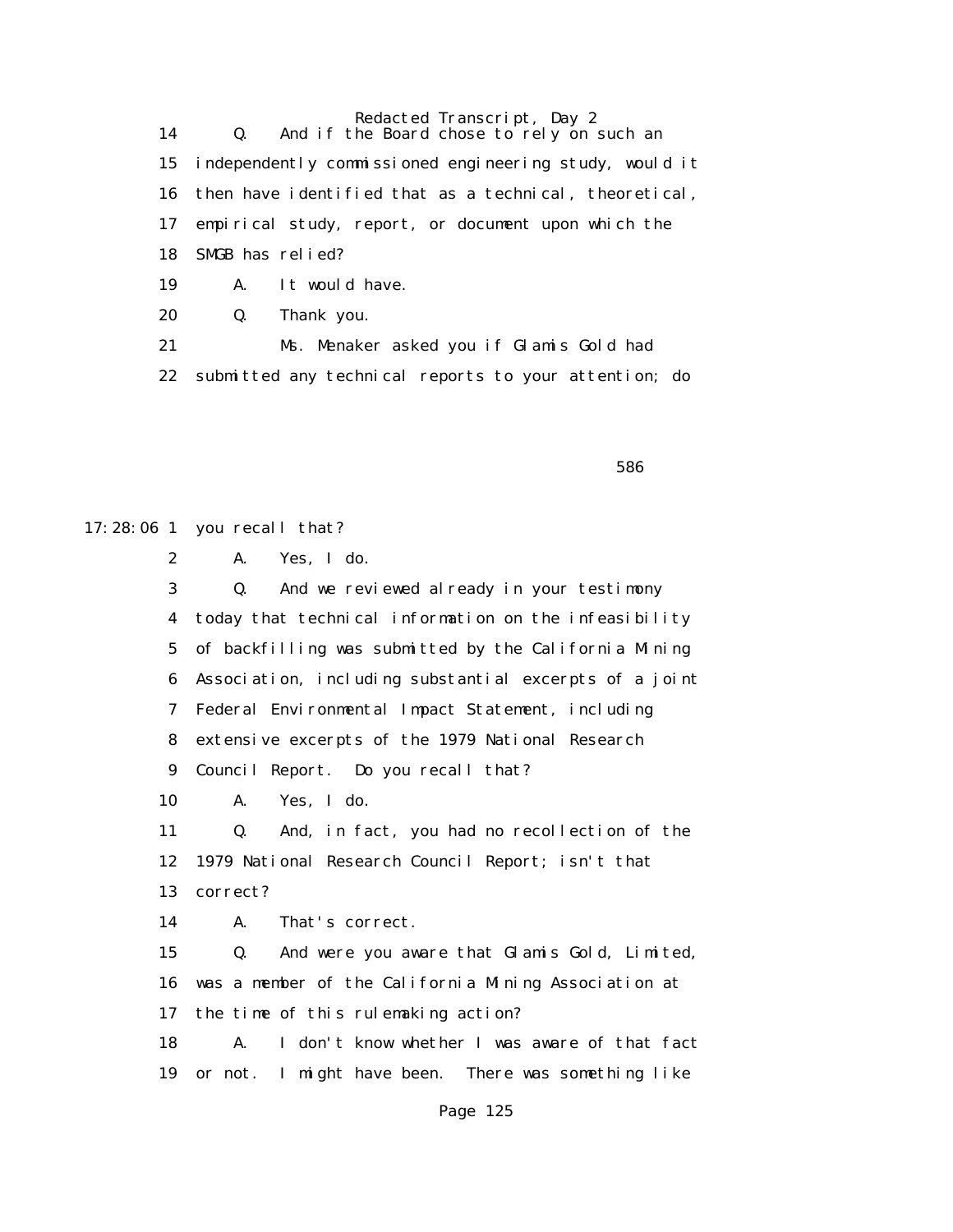| 30 members or something like that in the Association. |
|-------------------------------------------------------|
| Let's turn to Parrish Exhibit 3. This is the          |
| 1999 Hardrock Mining on Federal Lands report by the   |

 $587$ 

17:29:12 1 National Research Council that you testified that you 2 were familiar with; is that right? 3 A. Yes, I testified. Yes, I read it. I don't 4 know how familiar I am still with it. 5 Q. Let's turn to the last page of this exhibit. 6 And we'll look to the second page on the last page, 7 the highlighted phrase. Ms. Menaker just asked you 10 8 minutes ago whether you were aware of any other 9 negative environmental effects associated with 10 complete backfilling other than the degradation of 11 groundwater quality potential that it created, and you 12 said you were not aware of any such other negative 13 environmental impacts; is that right? 14 A. That's correct. 15 Q. Looking at the first bullet in the 16 highlighted phrase here, does it not indicate that the 17 negative environmental impacts that backfilling may 18 cause such as delayed reclamation and habitat 19 development. Do you see that? 20 A. Yes, I do. 21 Q. So the National Research Council held the 22 view that there were additional negative environmental

<u>588 and the state of the state of the state of the state of the state of the state of the state of the state of the state of the state of the state of the state of the state of the state of the state of the state of the s</u>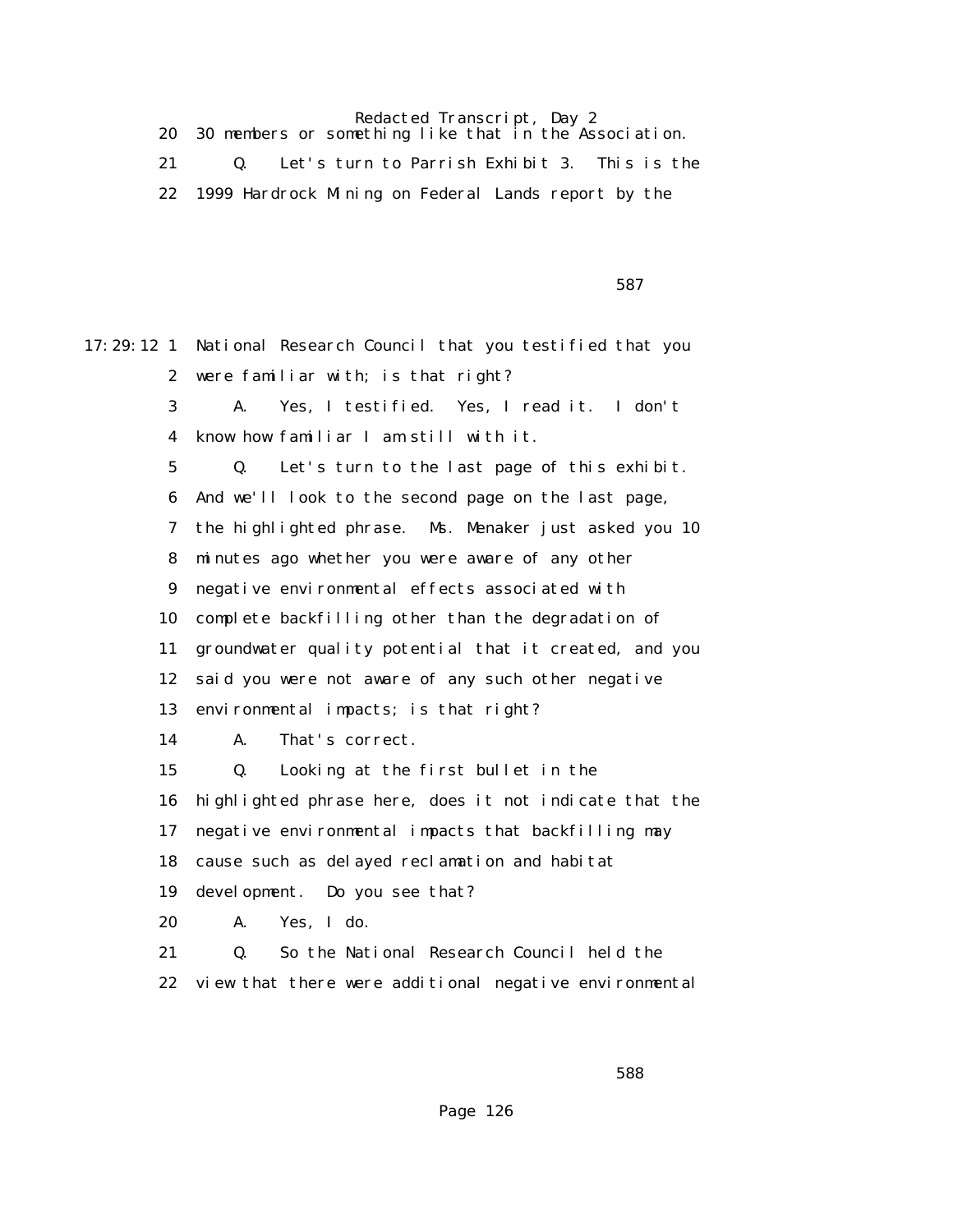17:30:13 1 impacts that backfilling may cause; is that correct? 2 A. That's what they have concluded there, yes. 3 SMARA addresses that. 4 Q. You have referred to the fact that in many 5 cases involving nonmetallic minerals or aggregates in 6 industrial minerals, substantial mineral material is 7 removed; correct? 8 A. Yes. 9 Q. Isn't it also true that in mining nonmetallic 10 industrial minerals, it is also necessary often to 11 remove overburden to get to that nonmetallic mineral 12 deposit? 13 A. Yes. 14 Q. And therefore that the overburden material 15 can be quite substantial in cases involving 16 nonmechanic mines; is that right? 17 A. In some cases it could be, yes. 18 Q. Such as the U.S. Borax/boron mine, for 19 example? 20 A. Yes, I think so. 21 Q. How are you able to make the assertion that 22 open-pit mines with substantial overburden piles in

 $589$ 

17:31:30 1 the nonmetallic sector do not violate the SMARA usable 2 conditions standard, but that metallic mines that are 3 left with open pits, such as in Imperial County in the 4 California Desert, do somehow violate the same 5 existing returning the land to a usable condition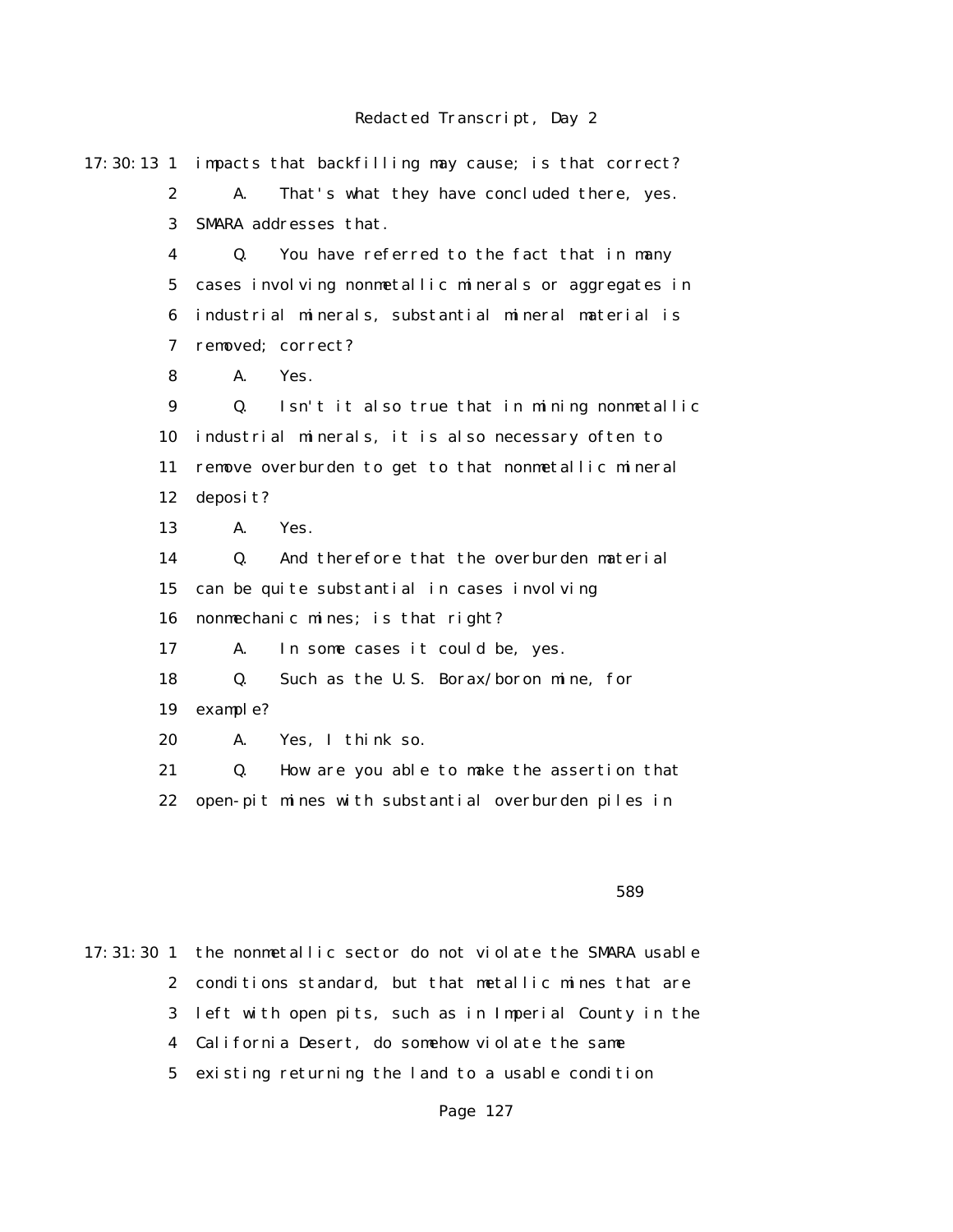6 standard? 7 MS. MENAKER: Objection. He's 8 mischaracterizing the testimony. Yes, the witness 9 never made the assertion that over open-pit mines with 10 substantial overburden piles in the nonmetallic sector 11 do not violate the SMARA usable condition standard, 12 but that metallic mines that are left with open pits, 13 such as in Imperial County in the California Desert, 14 do somehow violate the same existing standard of 15 returning the land to a usable condition. 16 PRESIDENT YOUNG: Why don't you rephrase the 17 question. 18 BY MR. McCRUM: 19 Q. Dr. Parrish, you stated that the SMGB Board 20 somehow made a determination without scientific study 21 that metallic mines were violating a general SMARA 22 standard to return land to a usable condition; is that

 $590$ 

17:32:48 1 correct?

2 A. That's correct.

 3 Q. And you have made no such finding regarding 4 nonmetallic mines; is that correct?

 5 A. That issue was not placed before the Board. 6 The Board had a narrow issue to address unreclaimed 7 metallic mines.

 8 Q. And who narrowly framed the issue for you? 9 A. The Secretary of Resources in petitioning the 10 Board to consider a problem they identified as the 11 nonreclamation of a series of very large metallic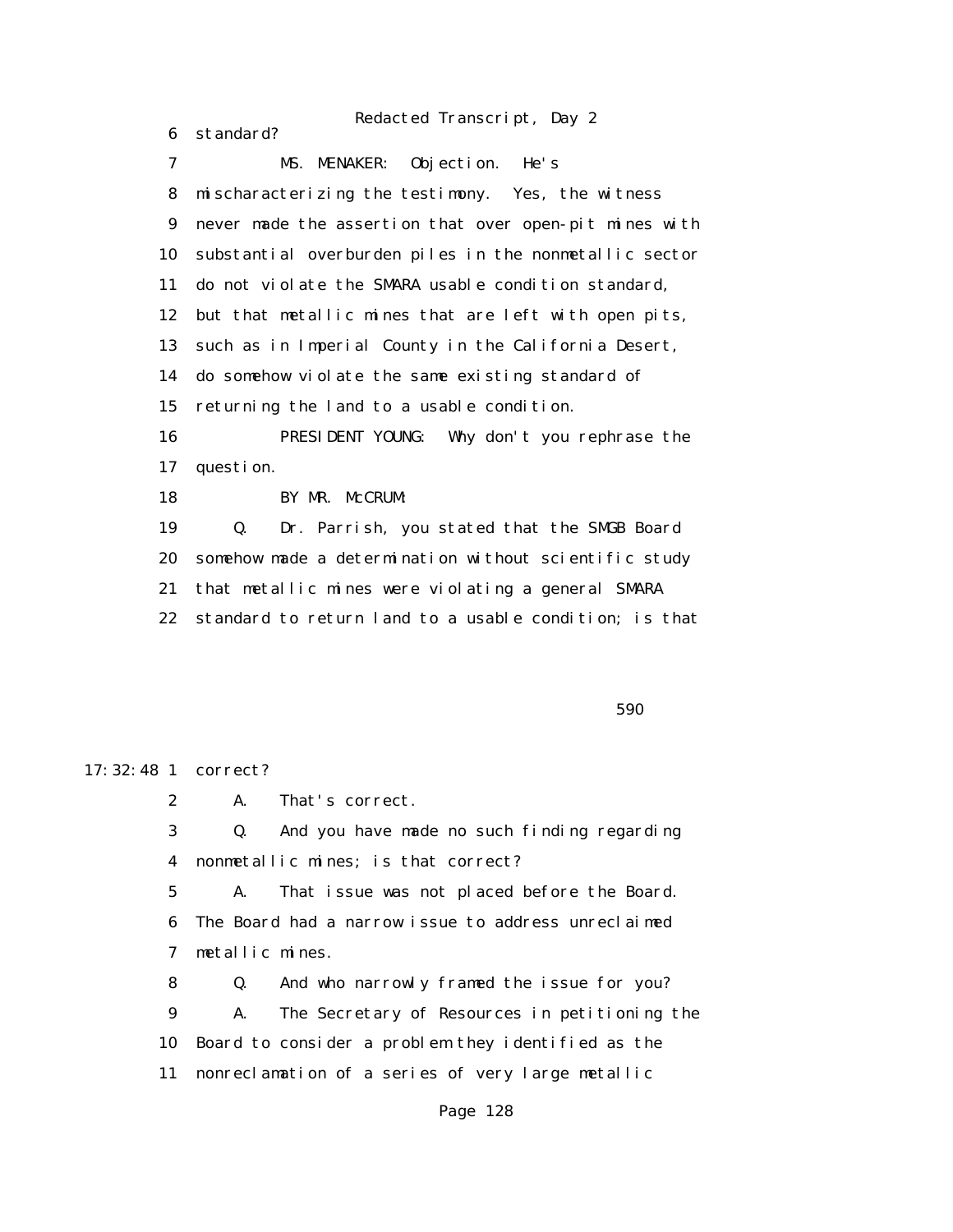12 mines.

 13 Q. But your State Mining and Geology Board 14 didn't report to the Secretary of Resources, did it? 15 A. No, it doesn't. 16 Q. According to your testimony. So, you weren't 17 bound to follow the narrow suggestion made by the 18 Secretary of Resources, were you? 19 A. Let me elaborate here, if I may. Many times 20 during the year, a half a dozen or so times during the 21 year, the Board is approached by various principals, 22 individual citizens, mining industry, businesses. All

 $591$ 

17:33:58 1 of them have an issue with a particular regulation or 2 a particular situation. They ask the Board to review 3 its regulations and either promulgate a new regulation 4 or throw one out that's no longer useful.

> 5 The Board, in its review, stays very close to 6 what the petitioning individual desires. It's not the 7 Board's position to go off and broadly do something. 8 It sticks very close to what the petitioner's request 9 was. In this case, it was the Secretary of Resources 10 petitioning the Board on a specific issue, and the 11 Board evaluated the issue on a narrow basis. 12 Q. So, the Secretary of Resources framed the 13 issue as backfilling of metallic mines, and that's the 14 mission you carried out; is that correct? 15 A. No, it asked the Board to consider what was

16 in its authority to ensure that mines, future mines,

17 were reclaimed in accordance with the law. It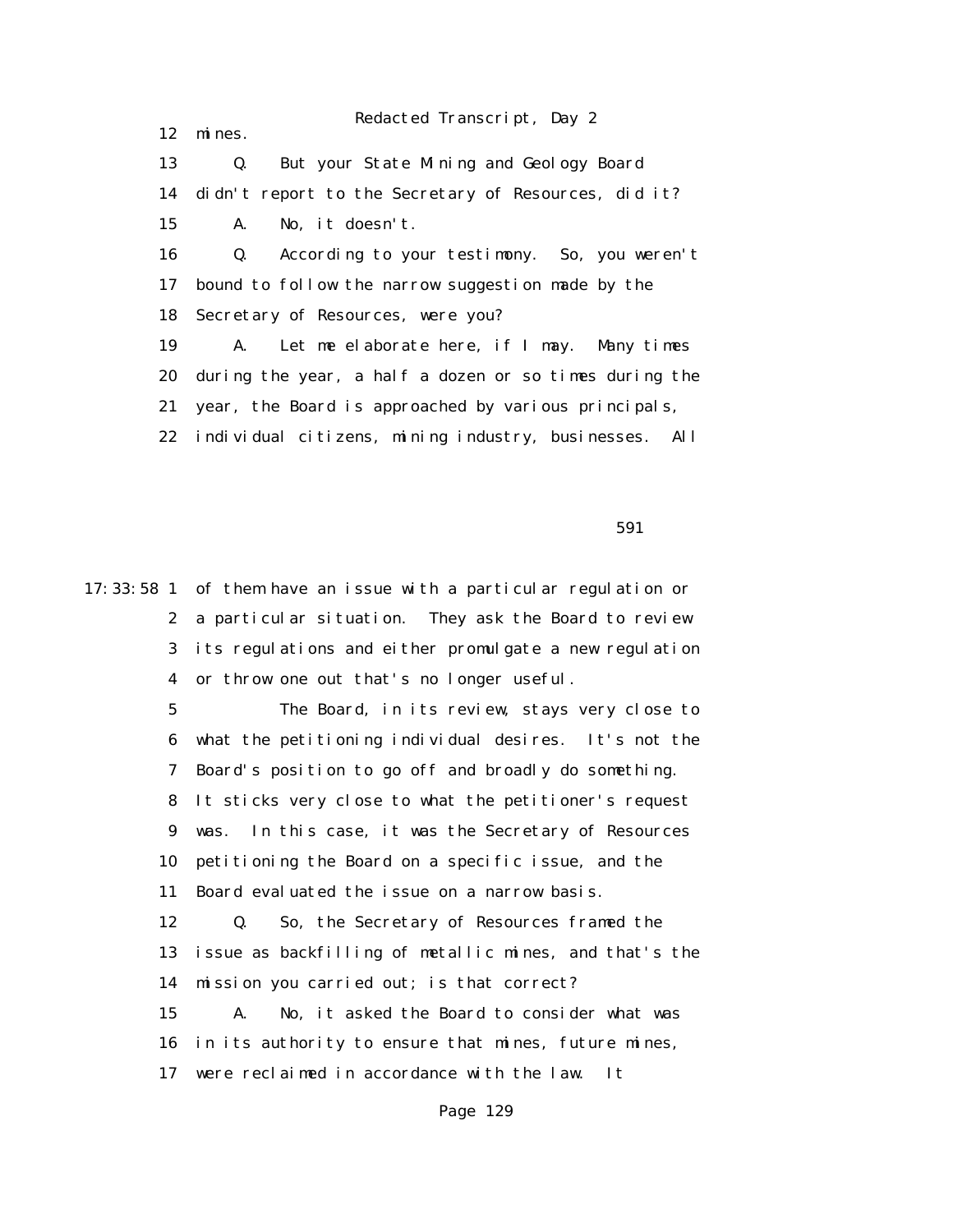18 suggested that if the Board had regulatory authority 19 that it should also consider that. 20 Q. In your declarations in this case, you have 21 provided rationales for why the usable condition 22 requirement should not be applied to nonmetallic

 $592$ 

17:35:31 1 mines; is that right?

2 A. No, I don't believe I did.

 3 Q. You provided rationales for why it would not 4 be appropriate, in your view, to carry out complete 5 backfilling requirements in the nonmetallic sector, 6 have you not?

 7 A. Yes, that's correct, but that does not 8 signify that there cannot be an end use for that site 9 that is readily adaptable to an alternate use. If an 10 operator does not have the resources to backfill 11 because they can remove from the metallic mine area, 12 that does not exonerate that individual or that mine 13 from having end use, which is still readily adaptable 14 for an alternate use.

 15 Q. And the justifications that you've offered in 16 your declarations to support distinctions between how 17 metallic mines should be backfilled versus nonmetallic 18 mines are not based upon any technical studies in the 19 SMGB record; is that correct?

20 A. That's correct.

 21 Q. And the metallic mines that you have referred 22 to, three in particular in your declaration, the Board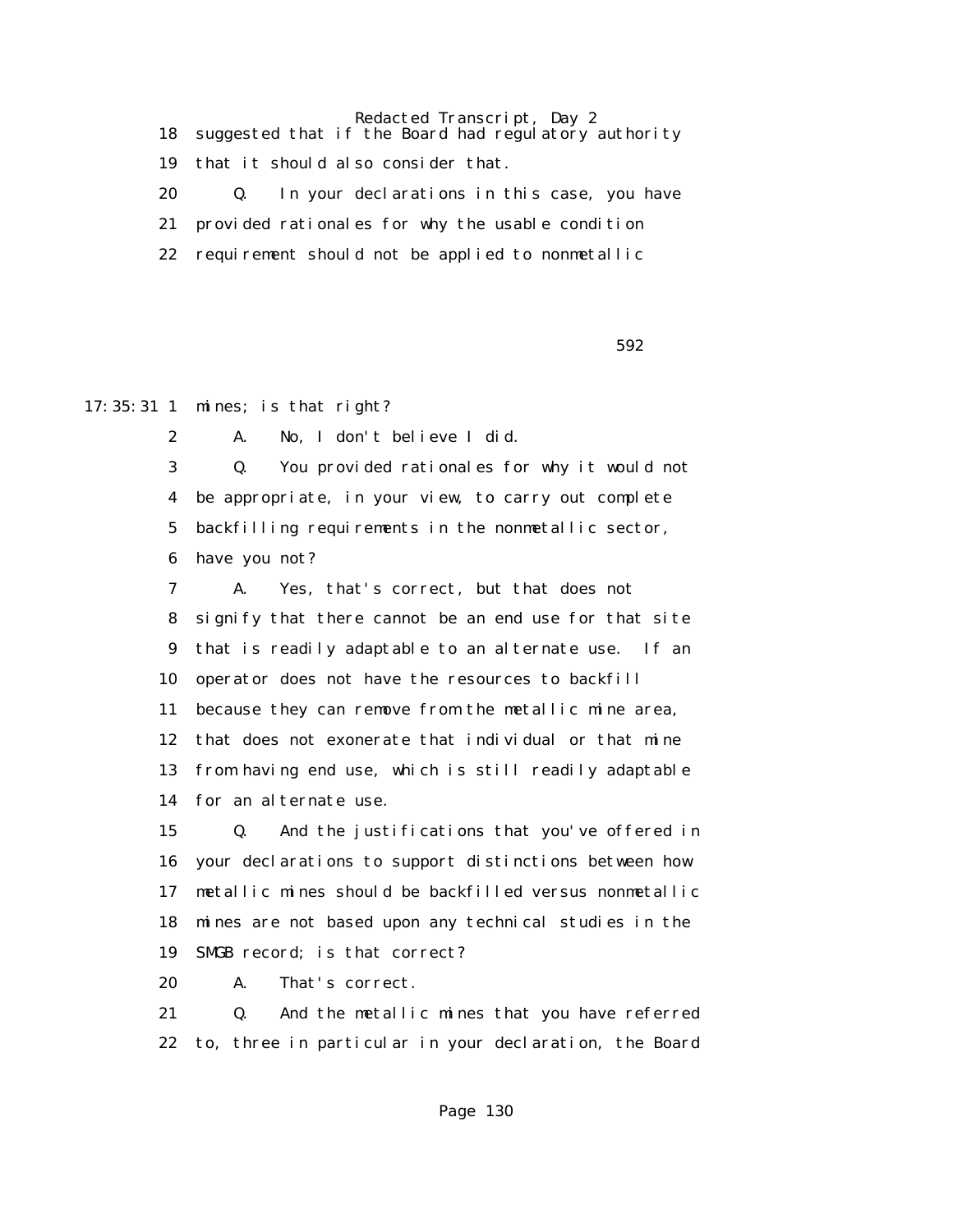$593$ 

| $17:36:56$ 1     | did not have any technical studies that it relied on   |
|------------------|--------------------------------------------------------|
| $\boldsymbol{2}$ | concerning those particular mines to determine whether |
| 3                | complete backfilling was an appropriate reclamation    |
| 4                | requirement for those mines; is that correct?          |
| $5\phantom{.0}$  | That's correct.<br>A.                                  |
| 6                | MR. McCRUM:<br>That will conclude our                  |
| 7                | questioning.                                           |
| 8                | PRESIDENT YOUNG: Ms. Menaker?                          |
| 9                | FURTHER REDIRECT EXAMINATION                           |
| 10               | BY MS. MENAKER:                                        |
| 11               | Mr. Parrish, did the issue of the Borax<br>Q.          |
| 12               | expansion in 2004 ever come before the SMGB?           |
| 13               | A.<br>No, not at all.                                  |
| 14               | MS. MENAKER:<br>Thank you.                             |
| 15               | PRESIDENT YOUNG:<br>Mr. McCrum?                        |
| 16               | MR. McCRUM: Let us pause for one moment.               |
| 17               | (Pause.)                                               |
| 18               | MR. McCRUM:<br>No further questions.                   |
| 19               | PRESIDENT YOUNG:<br>Thank you.                         |
| 20               | <b>QUESTIONS FROM THE TRIBUNAL</b>                     |
| 21               | ARBITRATOR CARON: Dr. Parrish, just a quick            |
| 22               | question to make sure I understand this.               |

 $594$ 

17:38:16 1 When you explained, when you elaborated on 2 the autonomous nature of the SMGB, were you saying 3 that it is not autonomous as the topics it considers,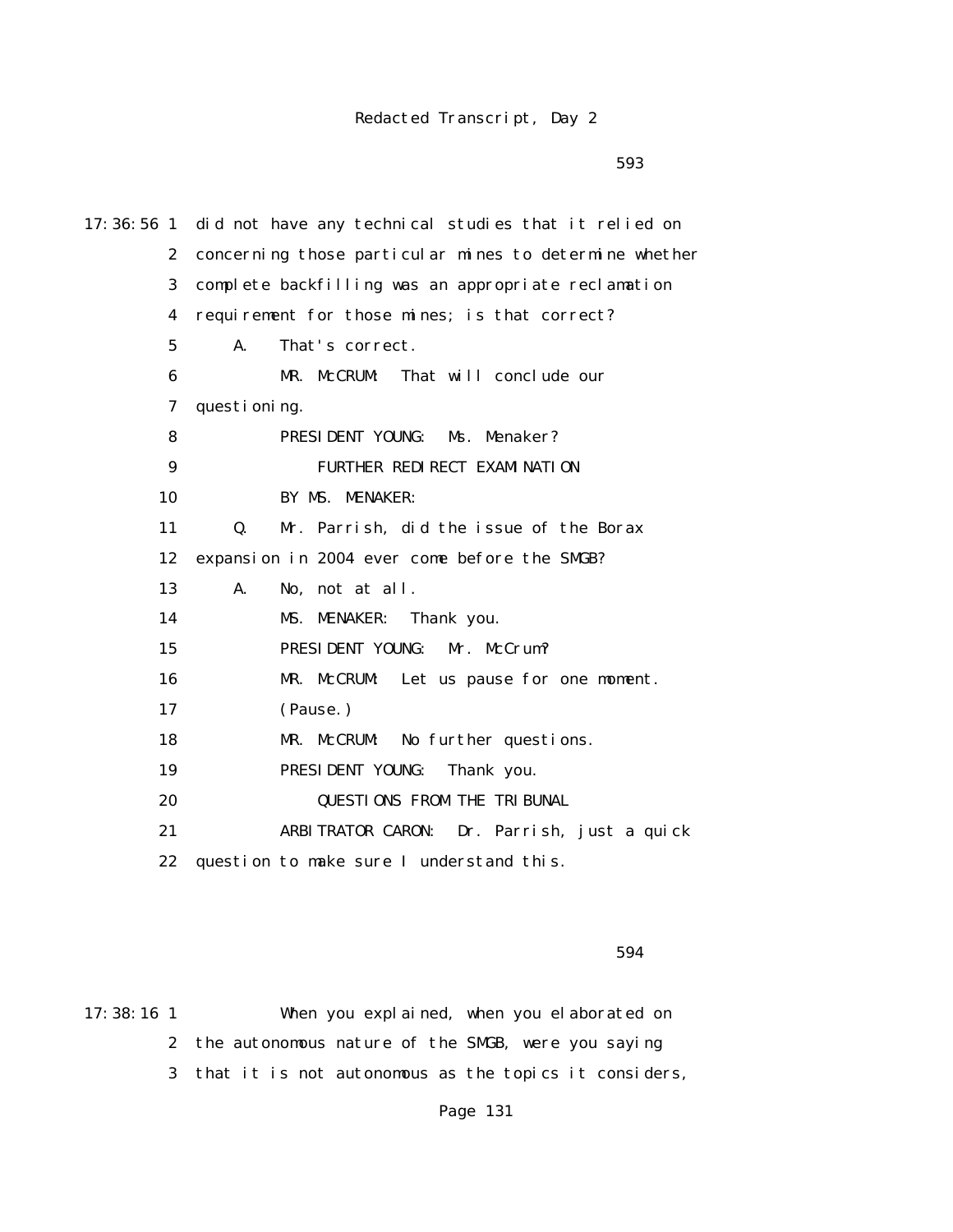Redacted Transcript, Day 2 4 or were you saying that as a practical matter, the 5 Board tended to follow the request given to it? 6 THE WITNESS: No. The Board is autonomous in 7 the actions that it takes. It could reject or refuse 8 to consider a petition that came in. 9 ARBITRATOR CARON: Could it have broadened 10 the petition? 11 THE WITNESS: Beg your pardon? 12 ARBITRATOR CARON: Could it have decided to 13 broaden the petition? 14 THE WITNESS: If, during testimony it was 15 deemed necessary to broaden the scope of what the 16 Board was looking at doing, yes, it could have 17 broadened it. It's generally not done because most of 18 the focus is rather narrow on specific topics. 19 I might add that the State Mining and Geology 20 Board has authority under four separate Acts, only one 21 of which is the mining and geology--Surface Mining and 22 Geology Act. So, it receives petitions on these other

 $595$ 

17:39:30 1 acts as well, and it does so year in and year out. 2 So, it usually does not broaden the scope of 3 the petition unless there is testimony or evidence 4 submitted that has an impact which would lead the 5 Board to broaden, and then it might broaden the scope 6 of its considerations. 7 ARBITRATOR CARON: Can I just ask this: Is a 8 record kept of the hearings that were held? 9 THE WITNESS: Yes, it is.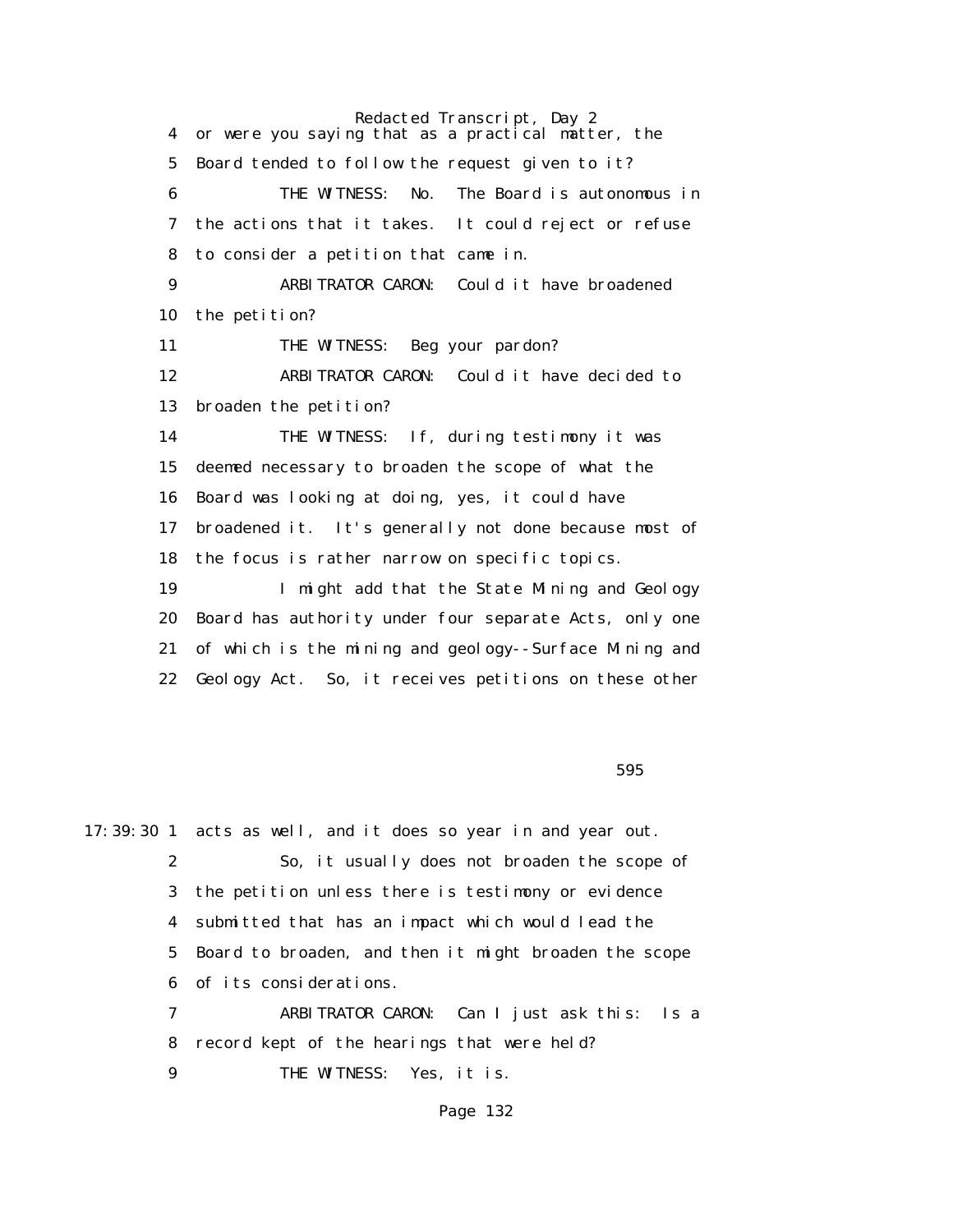Redacted Transcript, Day 2 10 ARBITRATOR CARON: Is that a public document? 11 THE WITNESS: Yes, it is. 12 ARBITRATOR CARON: Did you refer to that to 13 refresh your memory? 14 THE WITNESS: On some pieces of it, yes, I 15 did. 16 ARBITRATOR CARON: Thank you. 17 PRESIDENT YOUNG: Dr. Parrish, I have just 18 couple of questions, I'm going to ask if I may to try 19 to clear up things that confused me just a tad. 20 Let me follow up with Professor Caron's line 21 of questioning see if I can get just a little better 22 sense of how the Board functions.

 $596$ 

17:40:25 1 You indicated that you received petitions and 2 you respond to those. Do you ever do anything--does 3 the Board ever sit back and do something sua sponte? 4 In other words, that is to say it looks at the mining 5 situation and says you know, we really need to add 6 some more regulations and we're going to deliberate 7 and add these regulations. We are going to take 8 testimony, but not in response to a specific request 9 by a specific individual or Government entity? 10 THE WITNESS: It never did during my 11 years 11 as Executive Officer there. 12 The Board is a forum for redress and public 13 comment. If it receives testimony or just comments 14 that there is a problem in the mining community or 15 something else, it will relay those comments through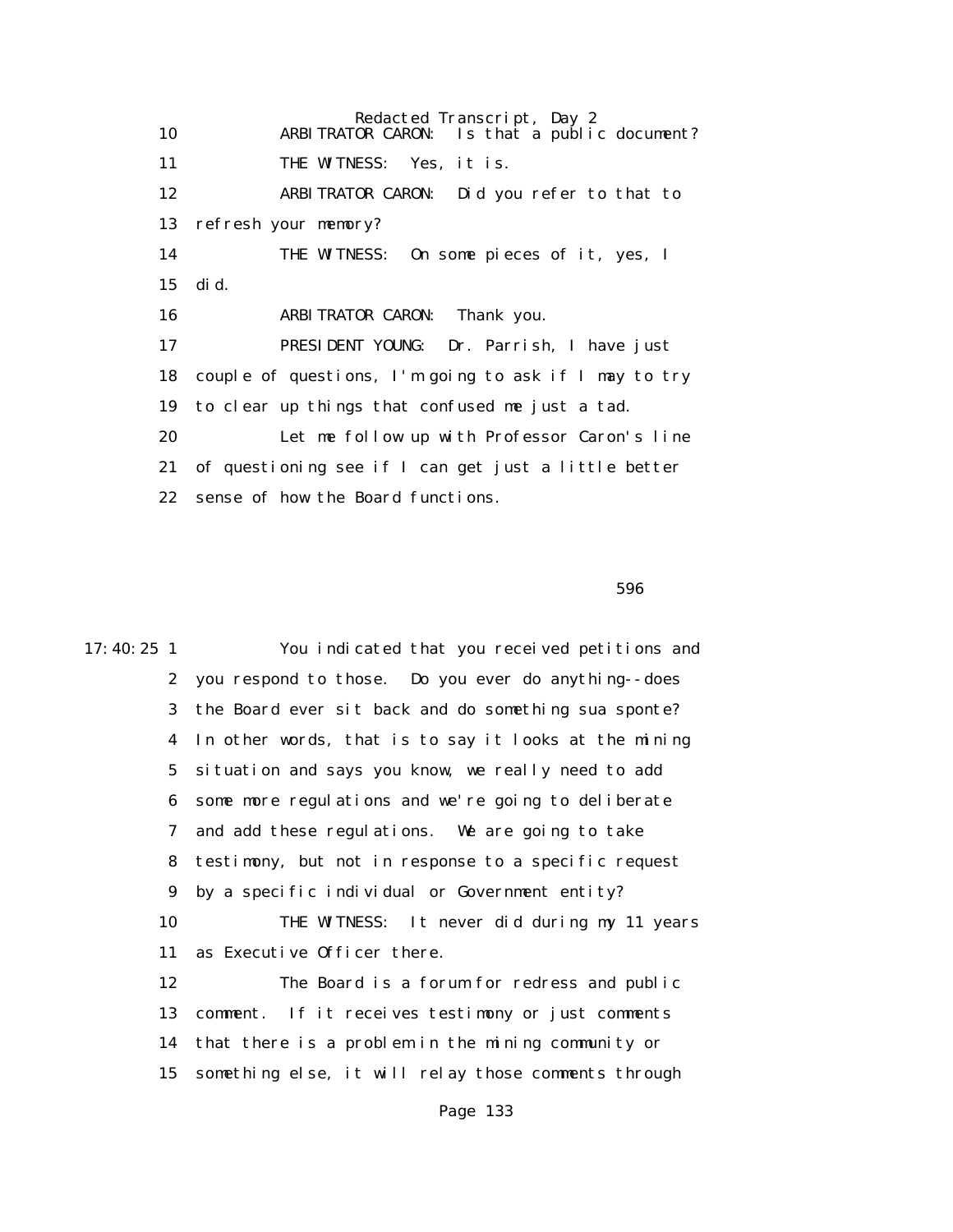Redacted Transcript, Day 2 16 the Executive Officer to the Director of the 17 Department, and say we are getting comments. There is 18 an area that may need some attention. You have the 19 Office of Mine Reclamation authority. You may want to 20 look into this, but generally we do not promulgate 21 just because they do nothing else to do. 22 PRESIDENT YOUNG: So you have regulatory

 $597$ 

17:41:30 1 authority, but you really kind of only speak when you 2 are spoken to? 3 THE WITNESS: That's correct. 4 PRESIDENT YOUNG: It's not an agency that 5 regulates something but just reacts basically? 6 THE WITNESS: That's correct. 7 PRESIDENT YOUNG: Okay. Second question, I'm 8 just a country lawyer, and this may be a legal 9 question that we will ask counsel. 10 THE WITNESS: You are ahead of me, then. 11 PRESIDENT YOUNG: But I'm a little--I want a 12 little clarification on your reliance on technical 13 reports. You say you consider but don't rely. 14 Now, the other thing I thought I heard 15 Ms. Menaker ask you is, that statement seems to go 16 into every administrative regulation issued by every 17 agency in the State of California. Did it go in every 18 one of your regulations? What I'm trying to find out 19 is whether you actually really don't rely on anything 20 or whether this is just legal to make you legally 21 bulletproof when you get sued.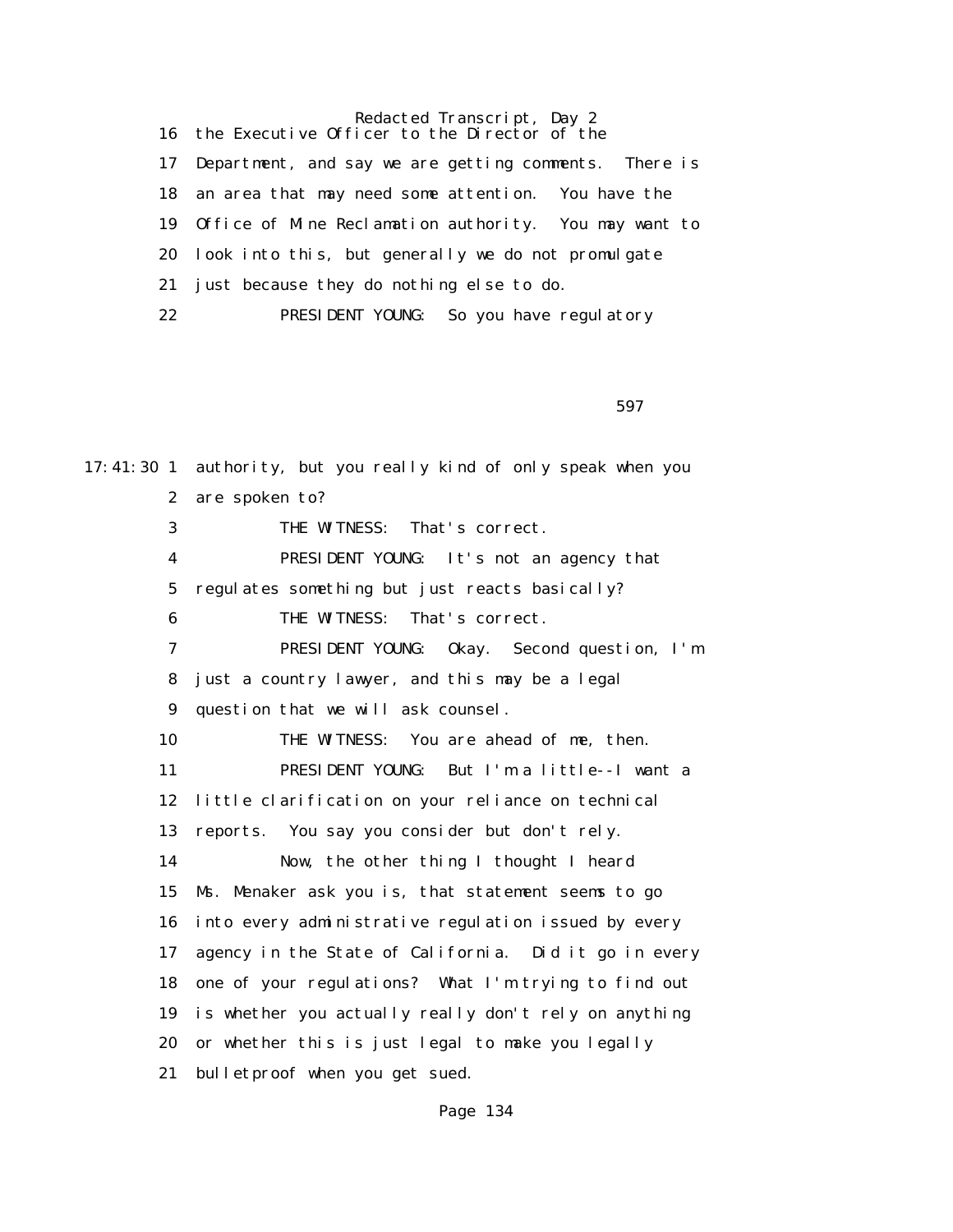17:42:24 1 is part of the form, did you rely on any technical 2 reports because all of this has to go public. And if 3 you say yes, we relied on our informing state policy 4 on these reports, they need to be attached so the 5 public can see exactly what was relied upon. 6 The Board on other regulations in other areas 7 outside of this has relied on technical reports other 8 times, and those have been attached. 9 PRESIDENT YOUNG: So, in your 11 years there 10 were cases when you actually considered and relied 11 upon a report and that was attached to it, but on this 12 particular occasion you didn't. 13 THE WITNESS: On this particular one we did 14 not, no. 15 PRESIDENT YOUNG: A couple of other 16 questions. 17 During your 11 years there, were there other 18 emergency regulations that you promulgated? Can you 19 give me a couple of examples of other emergency 20 regulations you may have promulgated? 21 THE WITNESS: Yes. 22 PRESIDENT YOUNG: And what was the nature of

 $599$ 

17:43:17 1 the request and what did you do? If you just have a

Page 135

 $598$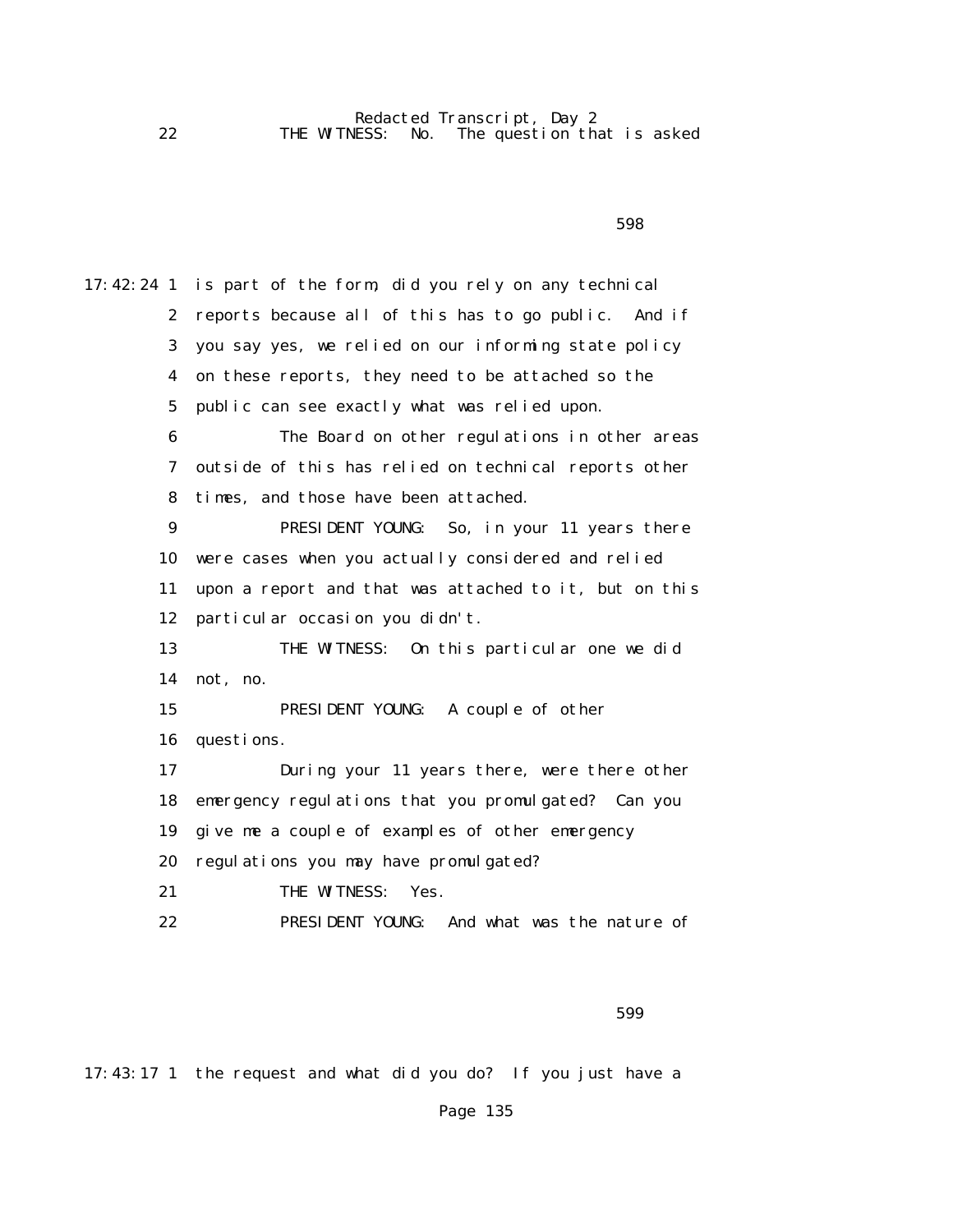Redacted Transcript, Day 2 2 couple of stories. 3 THE WITNESS: As a matter of practice, 4 the--every mine in California pays an annual mining 5 fee to the Department. The fees are based on the 6 Department's budget and on the volume of material 7 produced. 8 The Board is in charge of setting those fees. 9 Because of timing, when the reports of those 10 production comes in and when the governor's budget 11 ever gets signed or handled, there is usually very a 12 short window of space for the Department to get 13 notification out to mine operators, and the Board, 14 under Public Resources Code Section 2207 has emergency 15 authority to adopt fee schedules for the Department. 16 So, this is a case where it did, on a regular 17 basis, adopt fee schedules until we fortunately had 18 the legislation changed to allow us to do it on both 19 ways. 20 PRESIDENT YOUNG: Did you have other 21 regulation that is actually, besides setting fees

22 actually specifically affected the operation of mines?

 $\sim$  600  $\sim$  600  $\sim$  600  $\sim$  600  $\sim$  600  $\sim$  600  $\sim$  600  $\sim$  600  $\sim$  600  $\sim$  600  $\sim$  600  $\sim$  600  $\sim$  600  $\sim$  600  $\sim$  600  $\sim$  600  $\sim$  600  $\sim$  600  $\sim$  600  $\sim$  600  $\sim$  600  $\sim$  600  $\sim$  600  $\sim$  600  $\sim$ 

17:44:26 1 THE WITNESS: I don't recall us doing any 2 others by the emergency method. 3 PRESIDENT YOUNG: By any other emergency 4 regulation. 5 Was it unusual to ask to do an emergency

6 legislation by another arm of the Government?

7 THE WITNESS: No, no. It was not common, but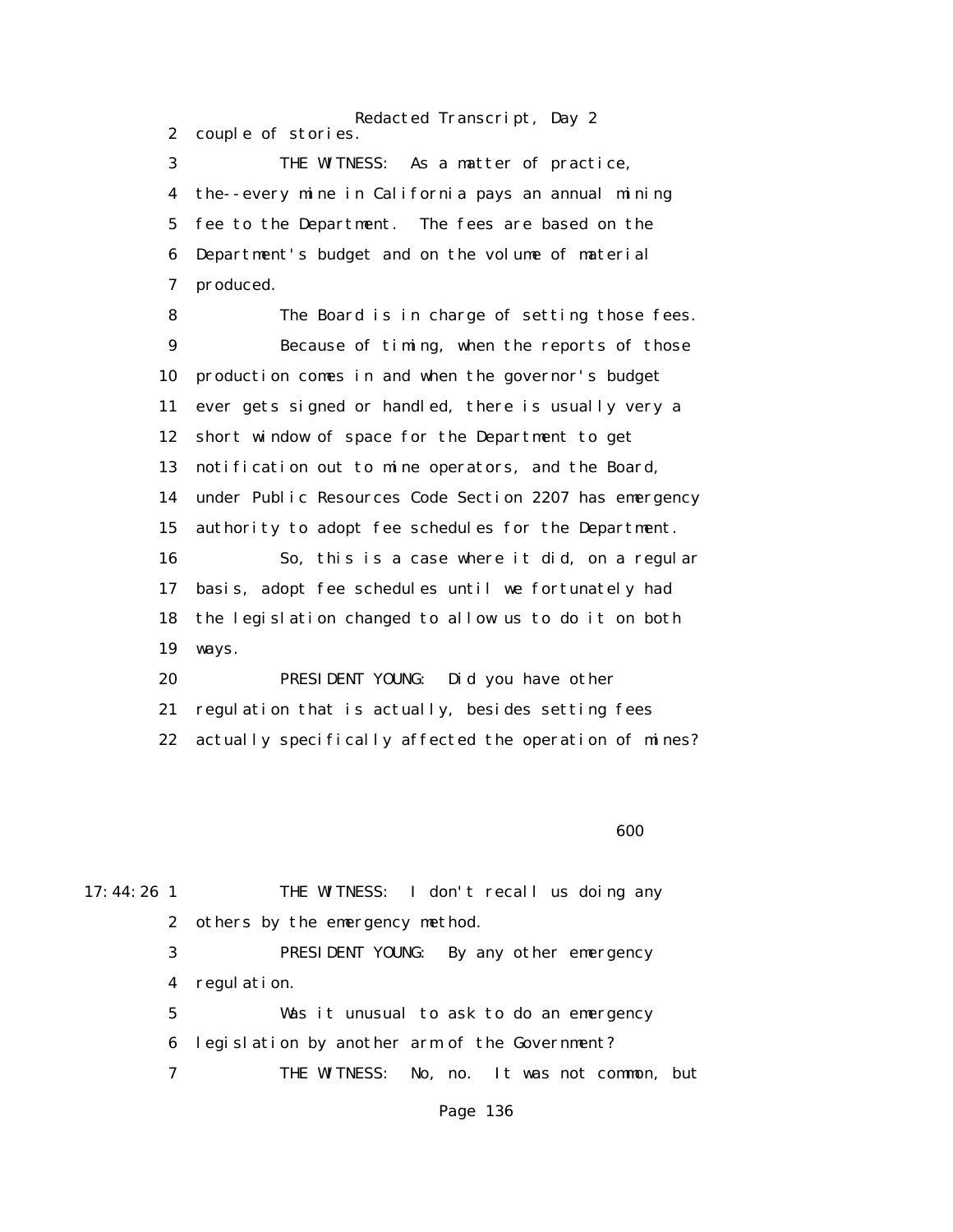Redacted Transcript, Day 2 8 it was not unusual. 9 PRESIDENT YOUNG: What kinds of requests 10 would you have gotten, for example? 11 THE WITNESS: Sometimes the request would be 12 from a lead agency that did not want a mining 13 application to go through in its area, it was a Nimbee 14 community there. They would come to the Board and ask 15 that the Board adopt an emergency regulation that 16 required different noise abatements or something like 17 that, and the Board would review it and say it's not 18 within our jurisdiction to do this, and we don't see 19 that that's a particular emergency. There's other 20 ways that those things are handled. 21 PRESIDENT YOUNG: So you would occasionally 22 get requests that would actually ask you to sort of

**601** 

17:45:25 1 take some action with respect to a specific pending 2 application. 3 THE WITNESS: Yes. 4 PRESIDENT YOUNG: But in the majority or all 5 other cases you declined to act in those? Is that 6 what I'm hearing you saying? 7 THE WITNESS: That's correct. Usually, 8 because we didn't see it as an emergency situation or 9 it was not within our authority to promulgate some 10 type of action that way. 11 PRESIDENT YOUNG: Thank you Mr. Hubbard. 12 ARBITRATOR HUBBARD: Dr. Parrish, I just have 13 one question: Do you recall, were there any other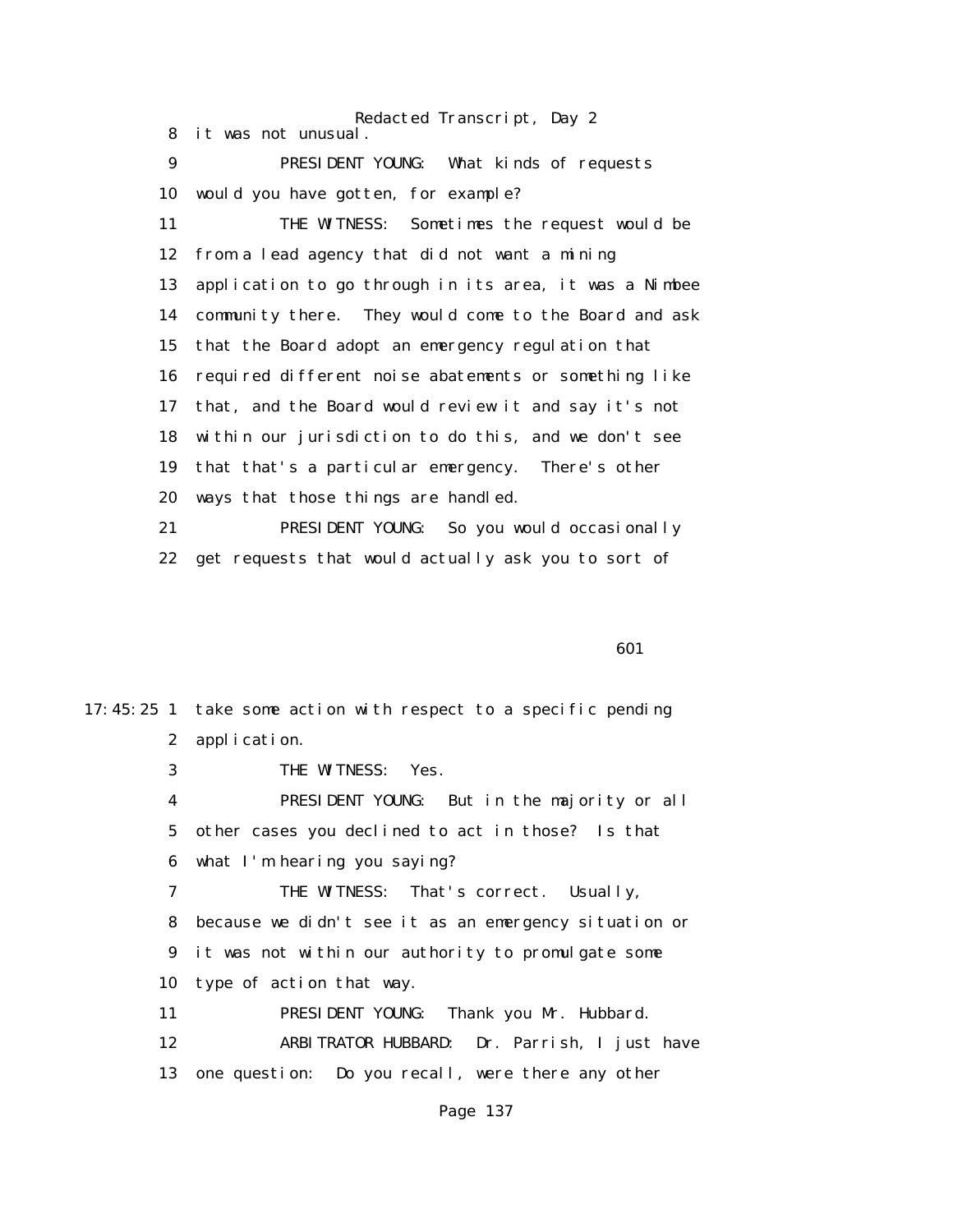Redacted Transcript, Day 2 14 inquiries made to you before this request from the 15 Executive to consider a change in the existing 16 regulations? 17 THE WITNESS: For backfilling? 18 ARBITRATOR HUBBARD: Yes. 19 THE WITNESS: No. 20 ARBITRATOR HUBBARD: So, this was the first 21 time that this matter had been brought to your Board? 22 THE WITNESS: Yes, yes.

 $\sim$  602

17:46:18 1 I might add, the Board was--the reason why it 2 seems like it should have been higher on the radar 3 scope or so, it really wasn't very high on our radar 4 scope at the time. The Board was very busy having 5 just assumed authority from one county who was not 6 administering the State law and was going in to assume 7 authority from another county.

 8 So, the Board was really absorbed with a 9 number of other topics, and what was going on with the 10 Glamis Imperial Project was not on its radar scope at 11 all. It hadn't been introduced to the Board at all. 12 ARBITRATOR CARON: Dr. Parrish, could you 13 describe over the 11 years the character of the Board 14 in terms of its members. Would you characterize it as 15 bipartisan, expert, representative of various sectors? 16 Or was it more political, changing quickly, if you 17 could--

 18 THE WITNESS: Sure. The Board has been 19 around since 1885, and it's composed of nine members.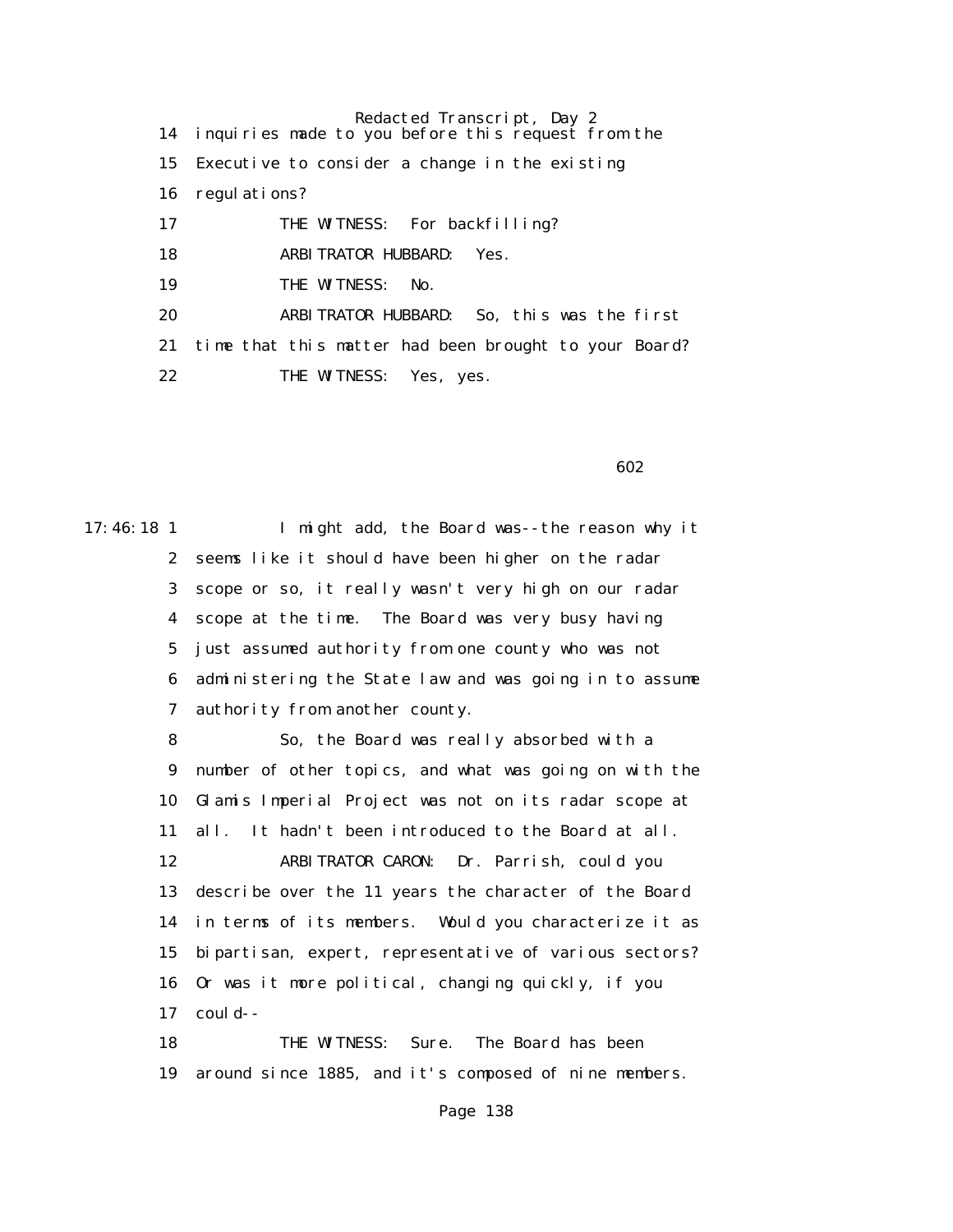20 All of them have statutorily required professional 21 expertise. Some are geologists, some are mining 22 engineers, some of seismologists, land planners,

 $\sim$  603

17:47:48 1 government representatives, the list goes on, the host 2 of landscape architects and so forth. They are 3 all--it's a part-time Board. They are all volunteers, 4 and they are all nominated by the Governor. 5 They have four-year set terms, but the terms 6 are all staggered so that about each year two of the 7 members' terms expire and they cam either be 8 reappointed by the sitting Governor or two new people 9 appointed on there. 10 So, this is a part-time operation. They're 11 full-time professionals in their field, and it is a 12 professional Board. It's nonpolitical. Board members 13 belong to every major political party, and some belong 14 to no political parties. They do not come with 15 agendas to achieve. They come with experience to 16 implement and guide. 17 So, these are people who are volunteering 18 their time in a professional manner. 19 PRESIDENT YOUNG: Dr. Parrish, we appreciate 20 your time very much. Unless there are no more 21 questions, we appreciate your time very much. 22 THE WITNESS: Thank you.

 $\sim$  604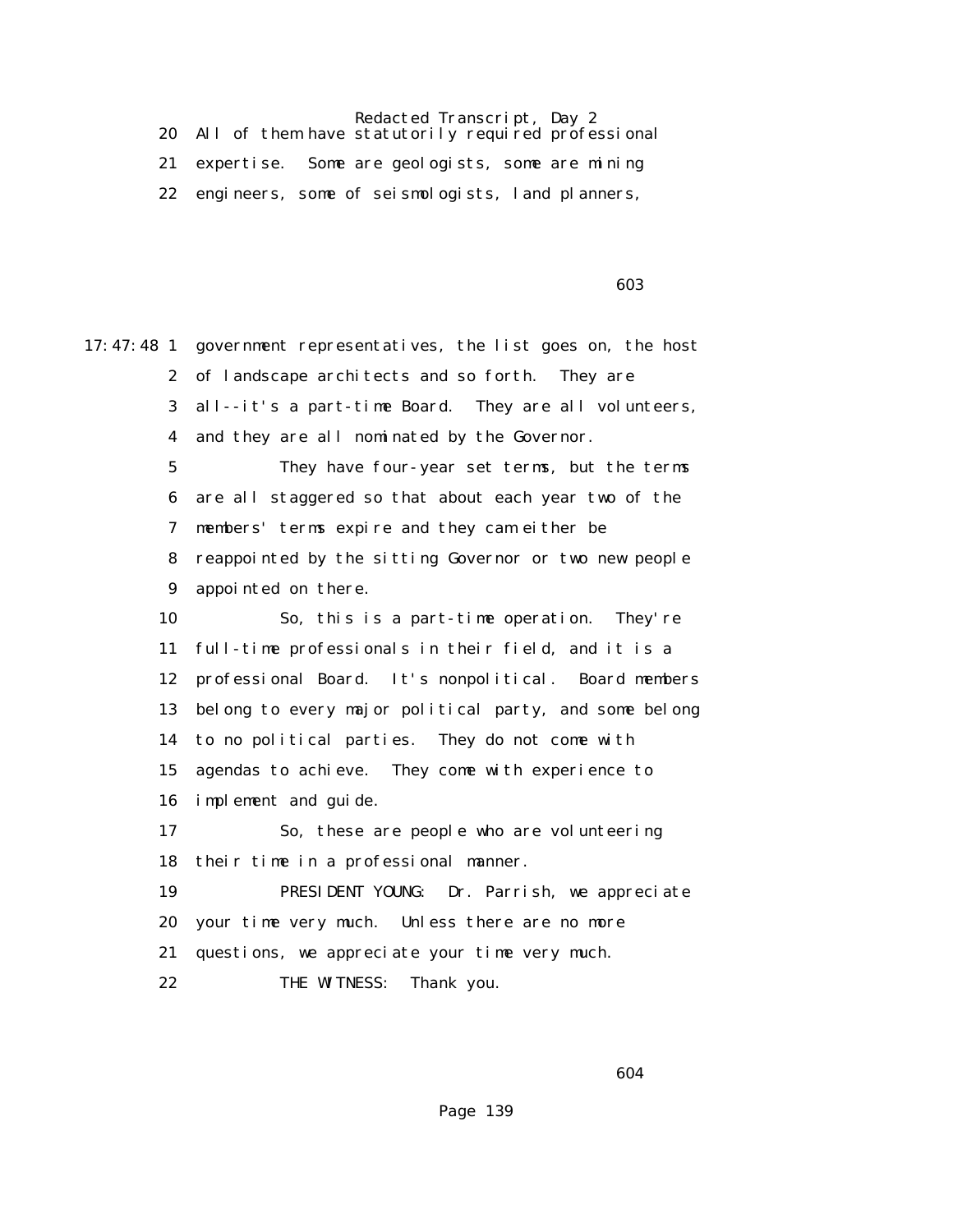| 17:49:00 1              | (Witness steps down.)                                  |
|-------------------------|--------------------------------------------------------|
| $\mathbf{2}$            | PRESIDENT YOUNG:<br>Mr. McCrum, who is your            |
| 3                       | next witness?                                          |
| $\overline{\mathbf{4}}$ | MR. McCRUM: Our next witness is the Bernard            |
| $\mathbf 5$             | Guarnera. I would request that we start tomorrow.      |
| 6                       | PRESIDENT YOUNG: Do you want to start and              |
| 7                       | then go through the qualifications or would you prefer |
| 8                       | to start tomorrow?                                     |
| 9                       | MR. McCRUM: I prefer to start tomorrow if              |
| 10                      | it's permissible with you rather than get into it for  |
| 11                      | ten minutes.                                           |
| 12                      | PRESIDENT YOUNG: 0kay. We will adjourn                 |
| 13                      | until 9:00 tomorrow morning.                           |
| 14                      | MR. McCRUM:<br>Thank you.                              |
| 15                      | (Whereupon, at $5:49$ p.m., the hearing was            |
| 16                      | adjourned until 9:00 a.m. the following day.)          |
| 17                      |                                                        |
| 18                      |                                                        |
| 19                      |                                                        |
| 20                      |                                                        |
| 21                      |                                                        |
| 22                      |                                                        |
|                         |                                                        |

 $\sim$  605

## CERTIFICATE OF REPORTER

 I, David A. Kasdan, RDR-CRR, Court Reporter, do hereby certify that the foregoing proceedings were stenographically recorded by me and thereafter reduced